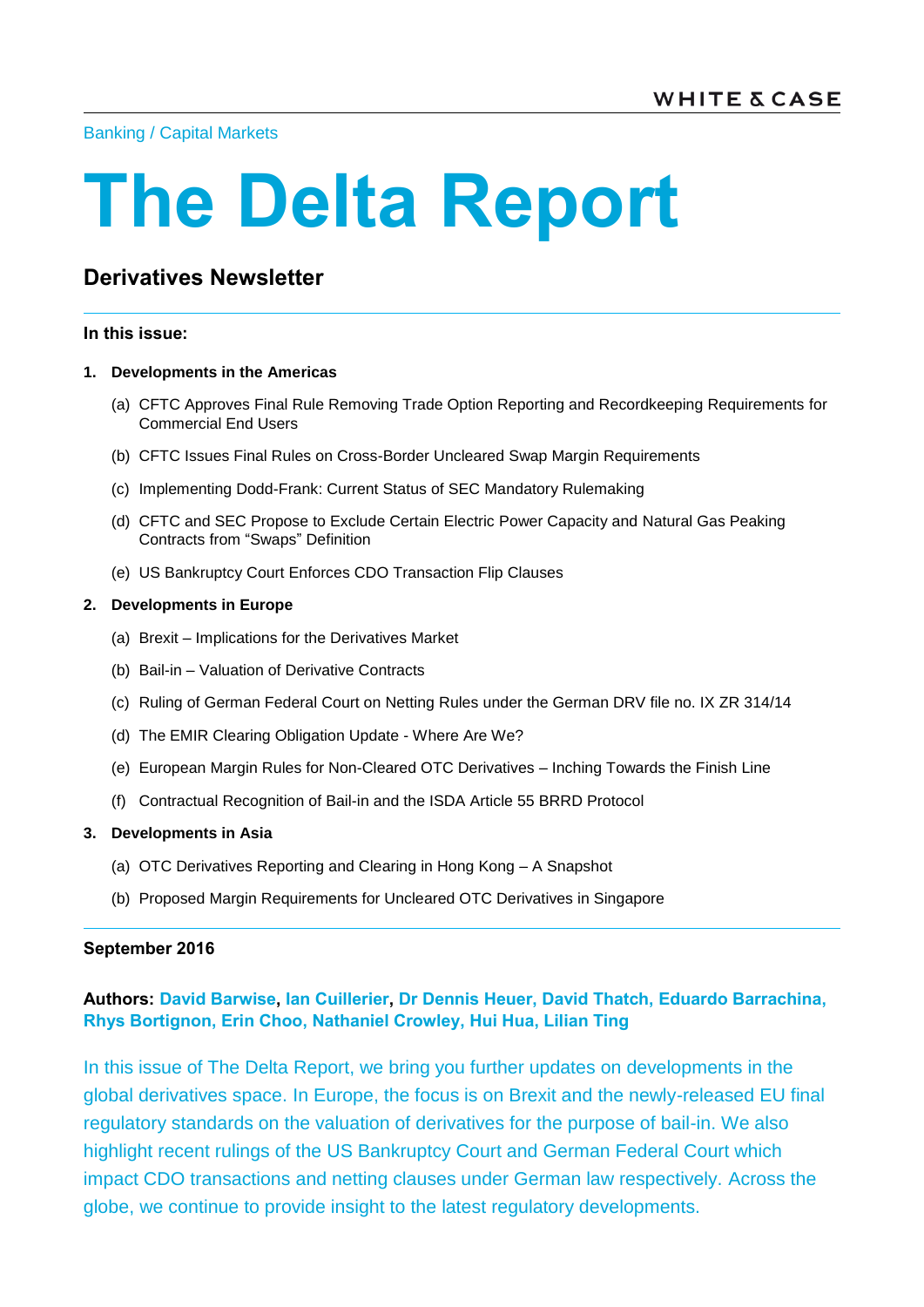## <span id="page-1-0"></span>**Developments in the Americas**

## <span id="page-1-1"></span>**CFTC Approves Final Rule Removing Trade Option Reporting and Recordkeeping Requirements for Commercial End Users**

*On March 16, 2016, the Commodity Futures Trading Commission ("CFTC") approved a final rule ("TO Final Rule") 1 that amends its trade option exemption regulation by eliminating reporting and recordkeeping requirements for trade option counterparties that are not swap dealers ("SD") or major swap participants ("MSP").*

#### **Background**

Commodity options constitute "**swaps**" under Section 1a(47) of Commodity Exchange Act (the "**CEA**") and must be in compliance with rules or regulations applicable to any other swap. However, the CFTC provides for exemption from many of such requirements if a commodity option transaction meets the following requirements ("**trade option exemption**"):

- (a) it is offered by either an eligible contract participant ("**ECP**") or a producer, processor, commercial user of, or merchant handling the commodity that is the subject of the commodity option transaction, or the products or byproducts thereof (a "**commercial party**") that offers or enters into the commodity option transaction solely for purposes related to its business as such;
- (b) it is offered to (and the offeror reasonably believes that it is offered to) a commercial party solely for purposes related to its business as such; and
- (c) the option is intended to be physically settled so that, if exercised, the option would result in the sale of an exempt or agriculture commodity for immediate or deferred shipment or delivery.

Commodity options that fall within the trade option exemption are generally exempt from rules and regulations otherwise applicable to swaps.

However, prior to the TO Final Rule, trade options that met the trade option exemption were still subject to reporting requirements pursuant to part 45 of CFTC regulations if at least one of the non-SD/MSP counterparties had become obligated to comply with part 45 reporting requirements in the preceding 12-month period in connection with a non-trade option swap trading activity.

If neither counterparty to a trade option had been obligated to report pursuant to part 45, each counterparty to an otherwise unreported trade option was required to submit an annual Form TO to the CFTC, providing notice that the counterparty has entered into unreported trade option(s) during the prior calendar year.

The CFTC had provided some regulatory relief to commercial participants through CFTC No-Action Letter No. 13-08, which expanded eligibility to submit Form TO in lieu of reporting commodity option transactions under part 45, if the party that would have otherwise been required to report trade options is a non-SD/MSP. The party was also required to notify the CFTC Division of Market Oversight ("**DMO**") within 30 days of entering into trade options having an aggregate notional value of \$1 billion during any calendar year.

Counterparties to trade options that met the trade option exemption were also subject to swap data recordkeeping requirements of part 45, as otherwise applicable to any other swap.

In an effort to ease the burden of commercial end users, in April 2015, the CFTC issued a proposal to reduce the reporting and recordkeeping requirements applicable to trade option counterparties that are non-SD/MSPs ("**TO Proposal**").<sup>2</sup>

#### The Final Rule

The TO Final Rule removes reporting requirements for non-SD/MSP trade option counterparties altogether, whether under part 45 or through Form TO. The use of Form TO has been completely eliminated. The CFTC also declined to adopt the notice requirement that was part of the TO Proposal, where non-SD/MSPs that enter into trade options that have (or is expected to have) an aggregate notional value over \$1 billion in any

<sup>1</sup> Trade Options, 81 FR 14966 (March 21, 2016).

<sup>&</sup>lt;sup>2</sup> Notice of Proposed Rulemaking, 80 FR 26200 (May 7, 2015).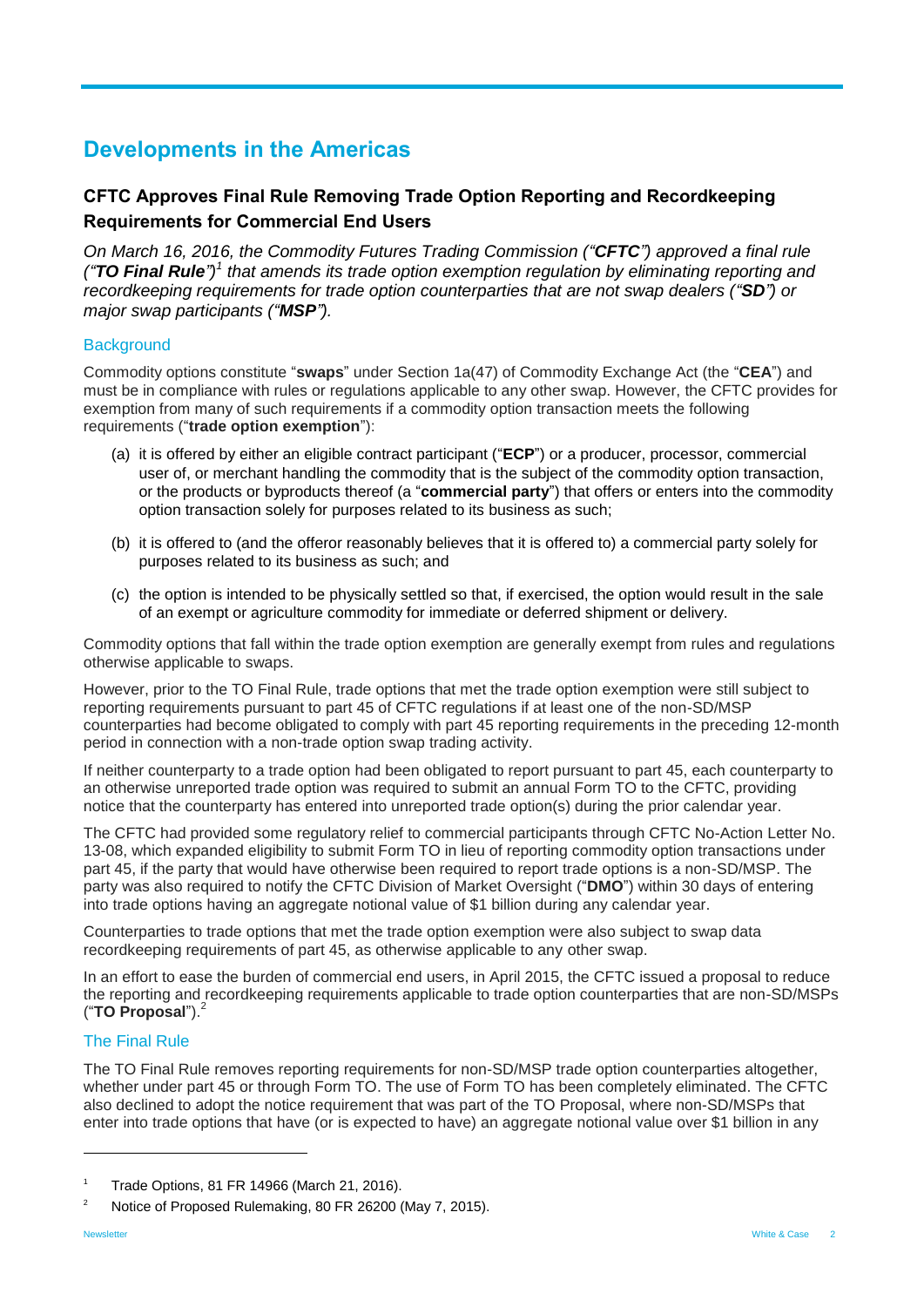calendar year had to notify the DMO. The CFTC stated that the data would have provided limited surveillance and oversight value that was not commensurate to market participants' difficulty in tracking and valuing trade options.

The TO Final Rule also eliminates recordkeeping requirements for trade option counterparties that are non-SD/MSPs. Here again, the TO Final Rule went further than the TO Proposal, which would have still required the non-SD/MSP counterparties to comply with applicable recordkeeping provisions of CFTC regulation §45.2. Though when transacting trade options with SD/MSPs, non-SD/MSP counterparties must obtain and provide a legal entity identifier.

The TO Final Rule also made a technical amendment to §32.3(c), deleting a reference to part 151 position limits, which has been vacated. The CFTC also stated that "federal speculative position limits should not apply to trade options" and that the matter would be addressed in the context of future position limit rulemaking.

CFTC No-Action Letter No. 13-08 is no longer applicable and was withdrawn as the TO Final Rule took effect.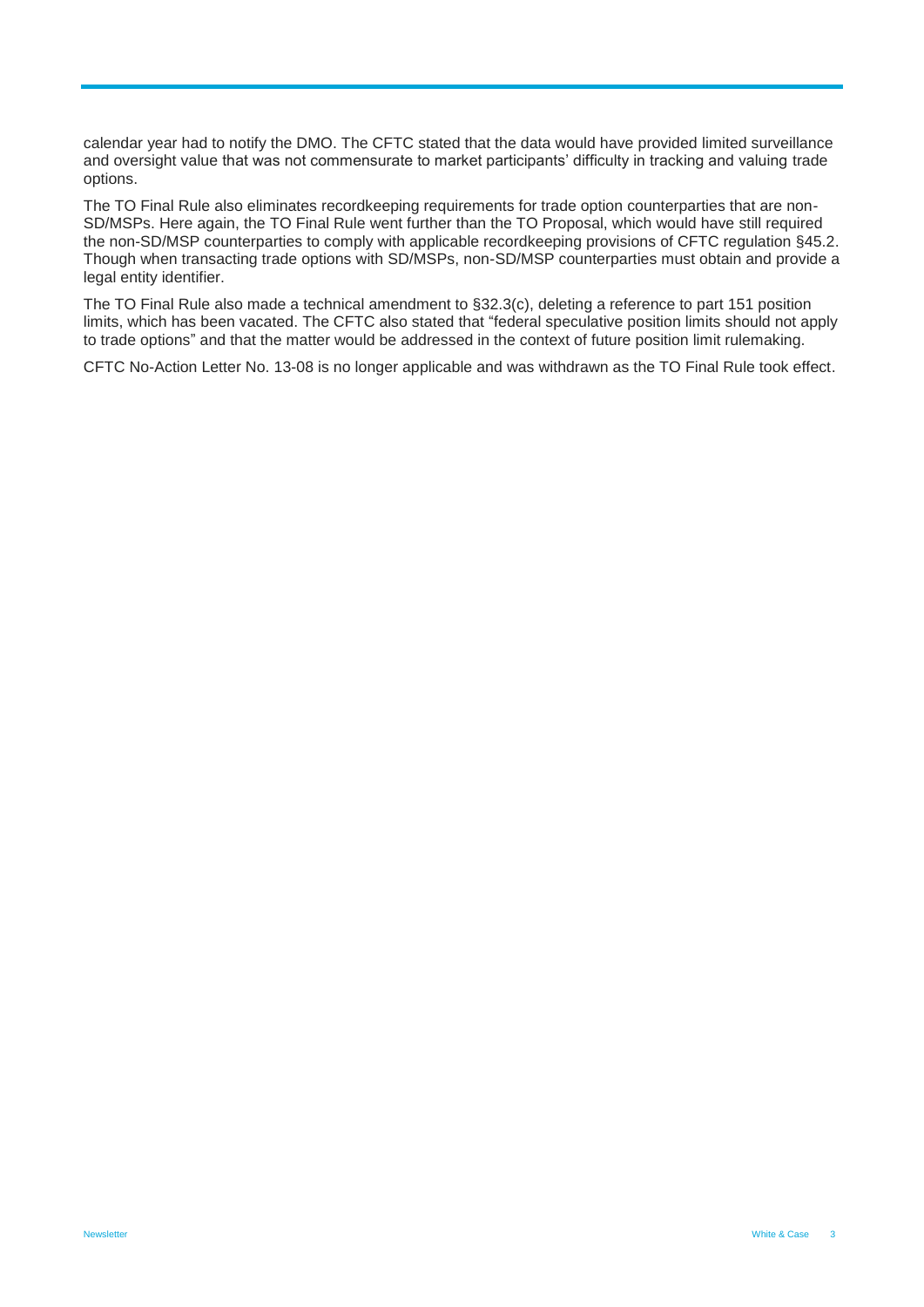## <span id="page-3-0"></span>**CFTC Issues Final Rules on Cross-Border Uncleared Swap Margin Requirements**

*The CFTC has combined an entity-level approach with a transaction-level approach in its final cross-border uncleared swap margin requirements.*

#### **Introduction**

On 16 December 2015, the Commodity Futures Trading Commission (the "**CFTC**") released final rules and accompanying interpretive guidance setting out the CFTC's initial and variation margin requirements applicable to uncleared swaps ("CFTC Final Margin Rules").<sup>3</sup> On May 24, 2016, the CFTC released final rules and accompanying interpretative guidance setting forth the application of the CFTC Final Margin Rules to cross-border swap transactions (the "**CFTC Final Cross-Border Margin Rules**").<sup>4</sup>

We set out below a brief summary of these rules. For a more detailed explanation, please see our client alert on these rules available [here.](http://www.whitecase.com/publications/alert/cftc-issues-final-rules-cross-border-uncleared-swap-margin-requirements) For information on the final margin rules for uncleared swaps of the CFTC and the Prudential Regulators<sup>5</sup> (including the cross-border rules of the Prudential Regulators), please see our client alert available [here.](http://www.whitecase.com/publications/alert/prudential-regulators-and-cftc-final-margin-rules-uncleared-swaps)

Each use of the term "**CSE**" herein refers only to registered SDs and MSPs subject to the CFTC Final Margin Rules and the CFTC Final Cross-Border Margin Rules.

#### Entity Classification

Under the CFTC Final Cross-Border Margin Rules, how the CFTC Final Margin Rules would apply to a particular CSE will depend on that entity's classification as well as the classifications of its counterparties. The relevant classifications are:

- (a) U.S. person;
- (b) Non-U.S. person guaranteed by a U.S. person;
- (c) U.S. branch of a non-U.S. person; and
- (d) Foreign Consolidated Subsidiary.

Determining whether an entity falls within one of the above classifications will be a matter of applying the three key definitions set out in the CFTC Final Cross-Border Margin Rules, being "**U.S. person**", "**Guarantee**" and "**Foreign Consolidated Subsidiary**". The definitions of these terms and their applicability to the entity classifications are briefly described below.

#### U.S. person

The definition of "**U.S. person**" for the purposes of the CFTC Final Cross-Border Margin Rules is as follows:

- (i) Any natural person who is a resident of the United States;
- (ii) Any estate of a decedent who was a resident of the United States at the time of death;
- (iii) Any corporation, partnership, limited liability company, business or other trust, association, jointstock company, fund or any form of entity similar to any of the foregoing (other than an entity described in subparagraph (iv) or (v)) (a legal entity), in each case that is organized or incorporated under the laws of the United States or having its principal place of business in the United States, including any branch of the legal entity;
- (iv) Any pension plan for the employees, officers or principals of a legal entity described in subparagraph (iii), unless the pension plan is primarily for foreign employees of such entity;

<sup>&</sup>lt;sup>3</sup> Margin Requirements for Uncleared Swaps for Swap Dealers and Major Swap Participants, 81 FR 635 (January 6, 2016), available at [https://federalregister.gov/a/2015-32320.](https://federalregister.gov/a/2015-32320)

<sup>4</sup> Margin Requirements for Uncleared Swaps for Swap Dealers and Major Swap Participants—Cross-Border Application of the Margin Requirements, 81 FR 34817 (May 31, 2016), available at [https://federalregister.gov/a/2016-12612.](https://federalregister.gov/a/2016-12612)

<sup>&</sup>lt;sup>5</sup> The five Prudential Regulators are the Federal Deposit Insurance Corporation, the Department of the Treasury (the Office of the Comptroller of the Currency), the Board of Governors of the Federal Reserve System, the Farm Credit Administration and the Federal Housing Finance Agency.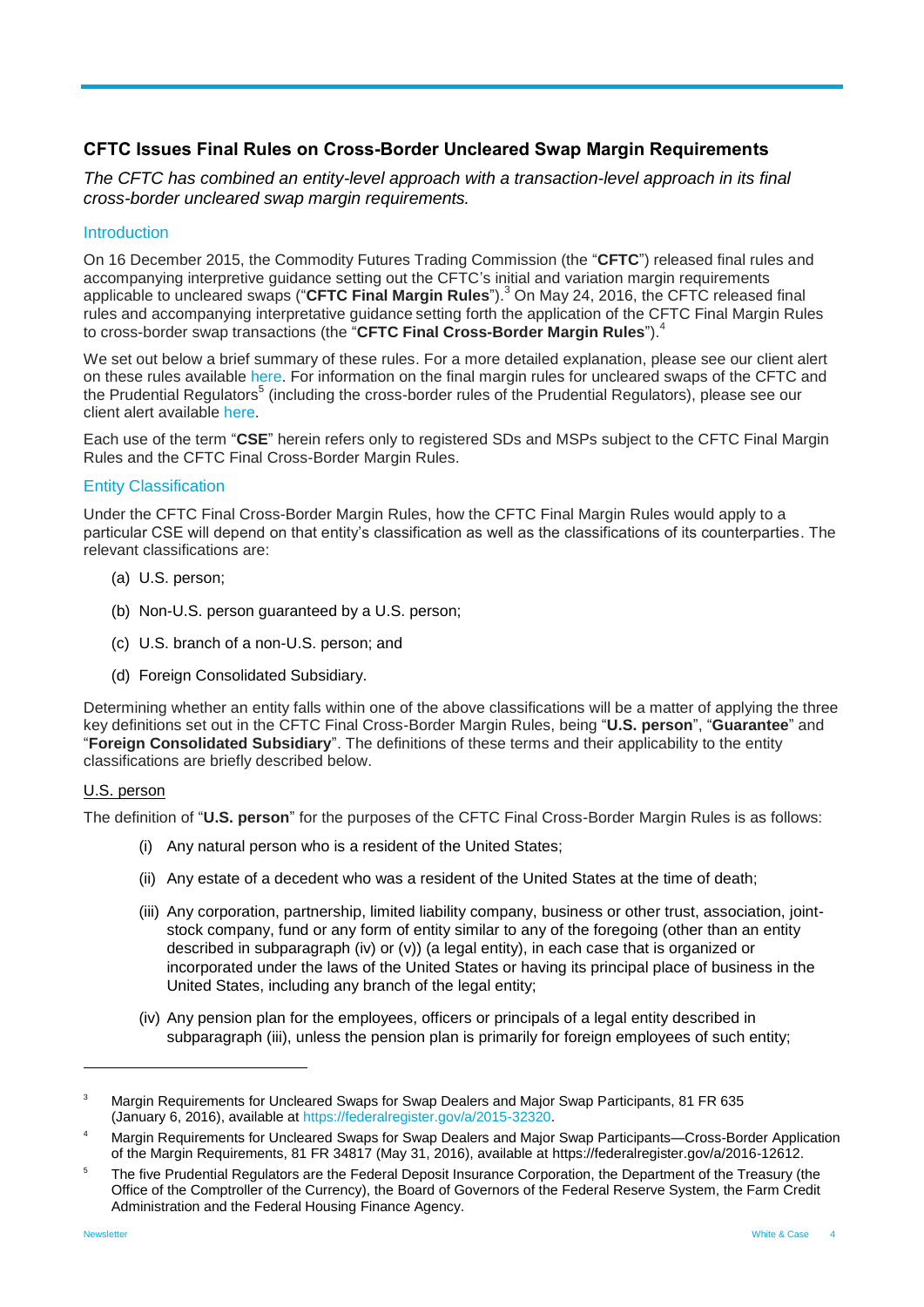- (v) Any trust governed by the laws of a state or other jurisdiction in the United States, if a court within the United States is able to exercise primary supervision over the administration of the trust;
- (vi) Any legal entity (other than a limited liability company, limited liability partnership or similar entity where all of the owners of the entity have limited liability) owned by one or more persons described in subparagraph (i), (ii), (iii), (iv) or (v) who bear(s) unlimited responsibility for the obligations and liabilities of the legal entity, including any branch of the legal entity; and
- (vii) Any individual account or joint account (discretionary or not) where the beneficial owner (or one of the beneficial owners in the case of a joint account) is a person described in subparagraph (i), (ii), (iii), (iv), (v) or (vi).

#### Guaranteed by a U.S. person

The definition of "**guarantee**" under the CFTC Final Cross-Border Margin Rules is an arrangement pursuant to which a party to an uncleared swap transaction with a counterparty that is a non-U.S. person has a legally enforceable right of recourse (whether conditional or unconditional) against at least one U.S. person (irrespective of any affiliation with the counterparty) with respect to the counterparty's obligations under the uncleared swap transaction.

The CFTC will permit a party to reasonably rely on its counterparty's written representation in determining whether or not such counterparty is guaranteed by a U.S. person, absent any indications to the contrary.

#### Foreign Consolidated Subsidiary

This term captures any CSE that is not a U.S. person in which an ultimate parent entity that is a U.S. person has a controlling interest, in accordance with U.S. GAAP, such that the ultimate parent entity includes the non-U.S. CSE's operating results, financial position and statement of cash flows in its consolidated financial statements, in accordance with U.S. GAAP. A party that is not a CSE cannot be a Financial Consolidated Subsidiary, even if it is consolidated with a U.S. ultimate parent entity.

#### Substituted Compliance

Should substituted compliance be granted with respect to some or all of a foreign jurisdiction's uncleared swap margin requirements, then CSEs will be entitled in the circumstances set out in the table below to comply with the foreign jurisdiction's uncleared swap margin requirements in order to satisfy the CFTC's requirements. This will be permitted to the extent of the substituted compliance determination. CSEs will remain subject to the CFTC's examination and enforcement authority.

#### Application of the CFTC Final Margin Rules

As mentioned above, the classifications of the counterparties to a particular uncleared swap will determine the extent to which the CFTC Final Margin Rules will apply to cross-border swap transactions. The possible outcomes fall into the following five categories which have been color-coded to correspond to the cells in the below table.

We remind you that each use of the term "**CSE**" in the table refers only to registered SDs and MSPs subject to the CFTC Final Margin Rules. Should an uncleared swap be entered into with a SD or MSP that is subject to regulation by a Prudential Regulator, the outcome may be different than that set out in the below table. The requirements of the Prudential Regulator's initial and variation margin requirements must be considered.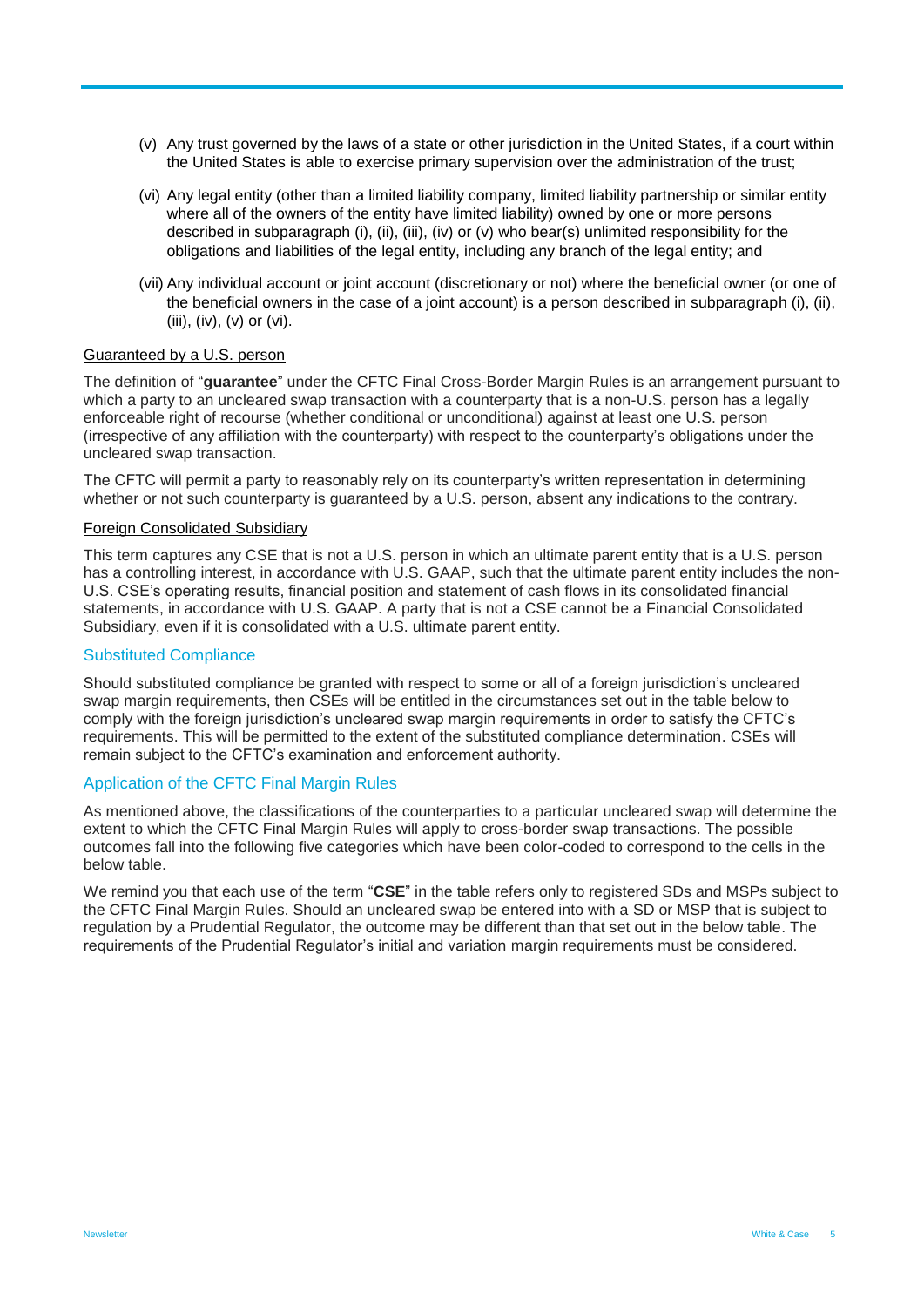| <b>Apply</b>                                                                                | CFTC Final Margin Rules apply and substituted compliance is not available.                                                                                                                                                                                                                                                                                                                                                                               |
|---------------------------------------------------------------------------------------------|----------------------------------------------------------------------------------------------------------------------------------------------------------------------------------------------------------------------------------------------------------------------------------------------------------------------------------------------------------------------------------------------------------------------------------------------------------|
| Apply with<br>Partial<br><b>Substituted</b><br>Compliance<br>(Initial Margin<br>Collection) | A CSE would benefit from a substituted compliance determination, if available, with respect<br>to initial margin collected from its counterparty. This only applies where the counterparty is<br>a CSE that is a U.S. person or a non-U.S. person whose swaps are guaranteed by a U.S.<br>person.                                                                                                                                                        |
|                                                                                             | The CFTC Final Margin Rules would still apply (i) to initial margin collected by a CSE from<br>its counterparty to the extent not covered by the substituted compliance determination, (ii)<br>to initial margin posted by a CSE to its counterparty and (iii) to all variation margin<br>requirements.                                                                                                                                                  |
| Apply with<br>Partial<br>Substituted<br>Compliance<br>(Initial Margin<br>Posting)           | A CSE would benefit from a substituted compliance determination, if available, with respect<br>to initial margin posted to its counterparty. The counterparty cannot be a U.S. person or a<br>non-U.S. person whose swaps are guaranteed by a U.S. person. Also, the counterparty<br>must be subject to a foreign jurisdiction's margin requirements.                                                                                                    |
|                                                                                             | The CFTC Final Margin Rules would still apply (i) to initial margin posted by a CSE to its<br>counterparty to the extent not covered by the substituted compliance determination, (ii) to<br>initial margin collected by a CSE to its counterparty and (iii) to all variation margin<br>requirements.                                                                                                                                                    |
| Apply with Full<br><b>Substituted</b><br>Compliance                                         | A CSE would benefit from a substituted compliance determination, if available, with respect<br>to all the CFTC Final Margin Rules.                                                                                                                                                                                                                                                                                                                       |
| Do Not Apply                                                                                | The CFTC Final Margin Rules do not apply. In these circumstances it is likely that a foreign<br>jurisdiction's uncleared swap margin requirements will apply.                                                                                                                                                                                                                                                                                            |
|                                                                                             | This exclusion does not apply to an uncleared swap of a non-U.S. CSE where (i) that swap<br>is not covered by a substituted compliance determination with respect to the initial margin<br>requirements in the relevant jurisdiction and (ii) any of the risks associated with that swap<br>are transferred directly or indirectly, through inter-affiliate swap transactions, to a U.S. CSE<br>(or a non-U.S. CSE that is guaranteed by a U.S. person). |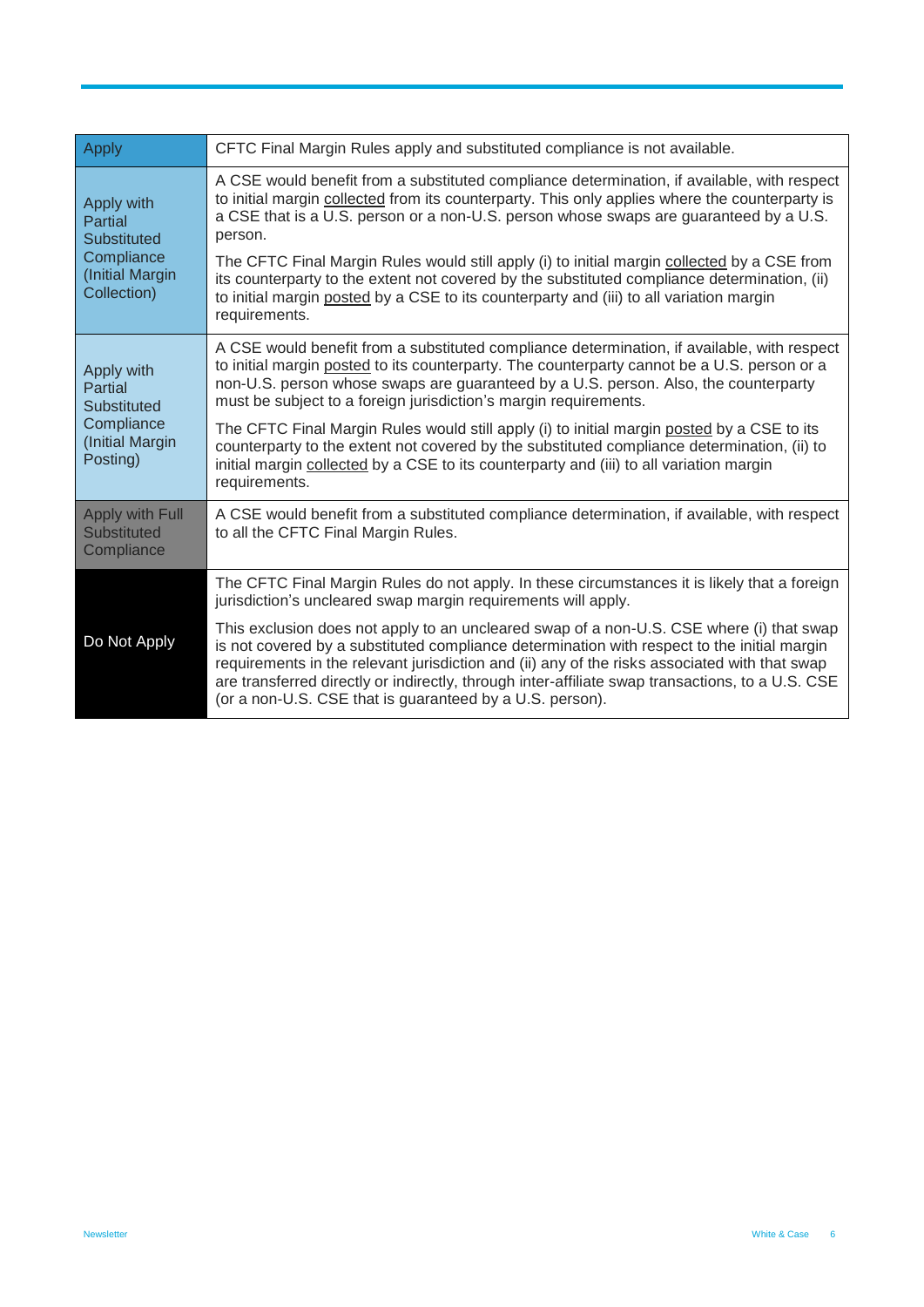|                      |                    |                                       |                                                                                          |                                                                                                 | <b>CSE</b>                                                                                         |                                                                                                 |                                                                                                    |
|----------------------|--------------------|---------------------------------------|------------------------------------------------------------------------------------------|-------------------------------------------------------------------------------------------------|----------------------------------------------------------------------------------------------------|-------------------------------------------------------------------------------------------------|----------------------------------------------------------------------------------------------------|
|                      |                    |                                       | U.S. Person                                                                              | Non-U.S. Person                                                                                 |                                                                                                    |                                                                                                 |                                                                                                    |
|                      |                    |                                       | All                                                                                      | Guaranteed                                                                                      | U.S. Branch                                                                                        | Foreign<br>Consolidated<br>Subsidiary                                                           | Other                                                                                              |
|                      | Person<br>s.<br>D. | $\overline{4}$                        | <b>Apply</b>                                                                             | <b>Apply</b>                                                                                    | Apply with<br><b>Partial</b><br><b>Substituted</b><br>Compliance<br>(Initial Margin<br>Collection) | <b>Apply with Partial</b><br><b>Substituted</b><br>Compliance<br>(Initial Margin<br>Collection) | Apply with<br><b>Partial</b><br><b>Substituted</b><br>Compliance<br>(Initial Margin<br>Collection) |
| Counterparty<br>CSE  |                    | Guaranteed                            | Apply                                                                                    | <b>Apply</b>                                                                                    | Apply with<br><b>Partial</b><br><b>Substituted</b><br>Compliance<br>(Initial Margin<br>Collection) | <b>Apply with Partial</b><br>Substituted<br>Compliance<br>(Initial Margin<br>Collection)        | Apply with<br><b>Partial</b><br><b>Substituted</b><br>Compliance<br>(Initial Margin<br>Collection) |
|                      | Person<br>Non-U.S. | U.S. Branch                           | Apply with<br><b>Partial</b><br>Substituted<br>Compliance<br>(Initial Margin<br>Posting) | Apply with<br>Partial<br>Substituted<br>Compliance<br>(Initial Margin<br>Posting)               | <b>Apply with Full</b><br><b>Substituted</b><br>Compliance                                         | <b>Apply with Full</b><br><b>Substituted</b><br>Compliance                                      | Apply with Full<br><b>Substituted</b><br>Compliance                                                |
|                      |                    | Consolidated<br>Subsidiary<br>Foreigr | Apply with<br>Partial<br>Substituted<br>Compliance<br>(Initial Margin<br>Posting)        | Apply with<br><b>Partial</b><br><b>Substituted</b><br>Compliance<br>(Initial Margin<br>Posting) | <b>Apply with Full</b><br><b>Substituted</b><br>Compliance                                         | <b>Apply with Full</b><br><b>Substituted</b><br>Compliance                                      | <b>Apply with Full</b><br><b>Substituted</b><br>Compliance                                         |
|                      |                    |                                       | Other                                                                                    | Apply with<br><b>Partial</b><br>Substituted<br>Compliance<br>(Initial Margin<br>Posting)        | Apply with<br><b>Partial</b><br><b>Substituted</b><br>Compliance<br>(Initial Margin<br>Posting)    | <b>Apply with Full</b><br><b>Substituted</b><br>Compliance                                      | <b>Apply with Full</b><br><b>Substituted</b><br>Compliance                                         |
|                      | Person<br>s.<br>J  | $\overline{\overline{z}}$             | <b>Apply</b>                                                                             | <b>Apply</b>                                                                                    | <b>Apply with Full</b><br><b>Substituted</b><br>Compliance                                         | <b>Apply with Full</b><br><b>Substituted</b><br>Compliance                                      | <b>Apply with Full</b><br><b>Substituted</b><br>Compliance                                         |
| Non-CSE Counterparty | Person<br>Non-U.S. | Guaranteed                            | <b>Apply</b>                                                                             | <b>Apply</b>                                                                                    | <b>Apply with Full</b><br><b>Substituted</b><br>Compliance                                         | <b>Apply with Full</b><br><b>Substituted</b><br>Compliance                                      | Apply with Full<br><b>Substituted</b><br>Compliance                                                |
|                      |                    | Other                                 | Apply with<br><b>Partial</b><br>Substituted<br>Compliance<br>(Initial Margin<br>Posting) | Apply with<br><b>Partial</b><br><b>Substituted</b><br>Compliance<br>(Initial Margin<br>Posting) | <b>Apply with Full</b><br><b>Substituted</b><br>Compliance                                         | <b>Apply with Full</b><br><b>Substituted</b><br>Compliance                                      | Do Not Apply                                                                                       |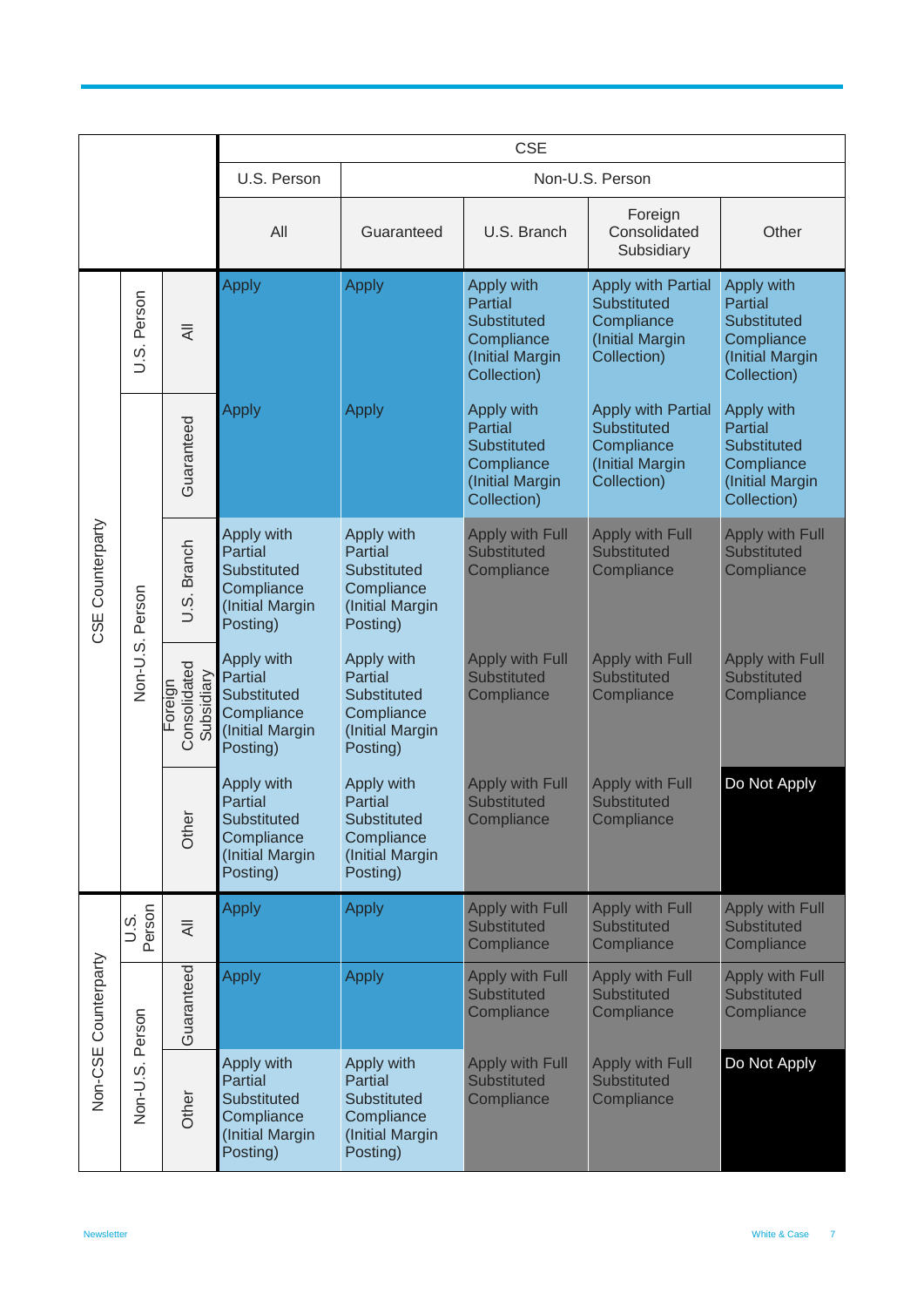## <span id="page-7-0"></span>**Implementing Dodd-Frank: Current Status of SEC Mandatory Rulemaking**

#### Introduction

Multiple sections of the Dodd-Frank Wall Street Reform and Consumer Protection Act (the "**Dodd-Frank Act**") contain a provision requiring the SEC to implement rules regarding the subject matter addressed therein. Through these rulemaking provisions, the SEC has "increased transparency, better investor protections and new regulatory tools" that serve to create "a stronger marketplace and financial future for all Americas".<sup>6</sup>

To date, the SEC has taken action to address many of these rulemaking provisions, and of July 2016, the SEC has adopted final rules for 78% of the rulemaking provisions required under the Dodd-Frank. As we continue to receive inquiries from clients regarding the status of the SEC's rulemaking process regarding different requirements, we thought it useful to provide an interim update.

The SEC tracks its rulemaking status on its website, $^7$  where it provides an overview of the rules enacted, as well as an overview of the new regulatory oversight departments that have been created together with the studies that have been undertaken by these departments, all as required in connection with its implementation of the Dodd-Frank Act.

Although the rulemaking process is ongoing, the SEC has adopted or proposed specific rules with respect to each of the following categories:

We set forth below a summary of the adopted and proposed rules with respect to each category.

#### Private Funds

In the private funds category, the SEC has adopted the following rules:

| Section     | Summary of Rule Adopted                                                                                                                                                                                                        |
|-------------|--------------------------------------------------------------------------------------------------------------------------------------------------------------------------------------------------------------------------------|
| 404 and 406 | Requires advisors to hedge funds and private funds to maintain and report certain<br>information to the SEC and CFTC                                                                                                           |
| 407 and 408 | Defines "venture capital firm" and provides an exemption from registration for venture<br>capital firms and private fund advisers managing less than \$150 million in private funds                                            |
| 409         | Defines "family office" for purposes of excluding individuals that manage their own family's<br>financial portfolios from being deemed an "investment advisor" and subject to the<br><b>Investment Advisers Act</b>            |
| 410         | Provides for the transaction of mid-sized investment advisors (i.e., individuals or entities that<br>manage between \$25 million and \$100 million in assets) from regulation by the SEC to state<br>regulation                |
| 413         | Revises the standard for determining status as an " <b>accredited investor</b> " for purposes of<br>investing in unregistered securities offerings to exclude the value of an individual's home<br>from net worth calculations |
| 418         | Modifies threshold for determining status as a "qualified client" of a registered investment<br>advisor                                                                                                                        |

The SEC has adopted final rules for all rulemaking provisions required under the Dodd-Frank Act with respect to the regulation of private funds.

<sup>6</sup> Mary Jo White, Public Statement, *Statement on the Anniversary of the Dodd-Frank Act* (June 2015), http://www.sec.gov/news/statement/statement-on-the-anniversary-of-the-dodd-frank-act.html

<sup>7</sup> Securities and Exchange Commission, *Implementing the Dodd-Frank Wall Street Reform and Consumer Protection Act* (July 2016)[, https://www.sec.gov/spotlight/dodd-frank.shtml.](https://www.sec.gov/spotlight/dodd-frank.shtml)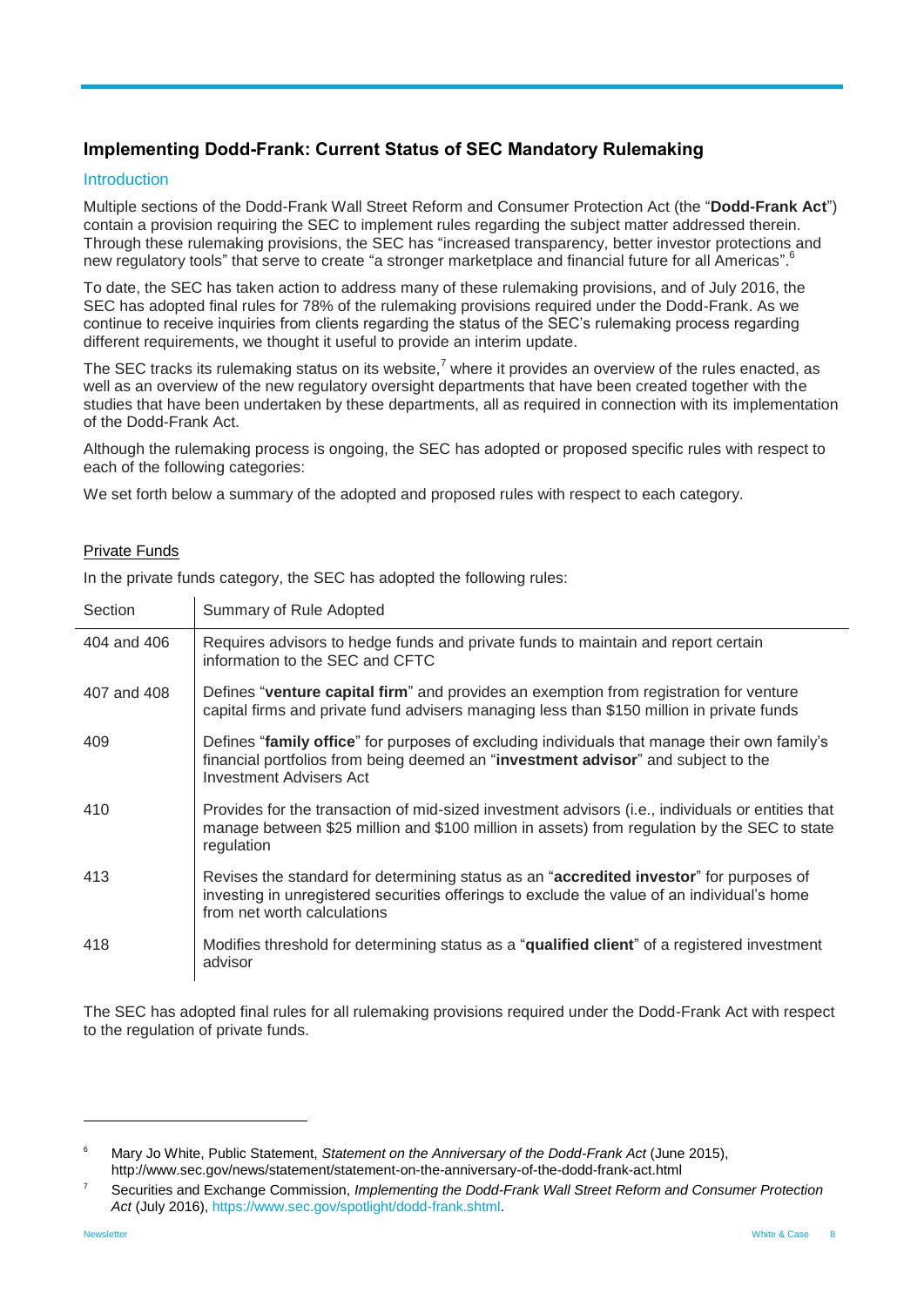## Volcker Rule

In the Volcker Rule category, the SEC has adopted the following rule:

| Section | Summary of Rule Adopted                                                                                                |
|---------|------------------------------------------------------------------------------------------------------------------------|
| 619     | Prohibits proprietary trading and certain interest is, and relationships with, hedge funds and<br>private equity funds |

In addition, the SEC has adopted the following interim rule:

| Section | Summary of Rule Adopted                                                                                                                                                                                            |
|---------|--------------------------------------------------------------------------------------------------------------------------------------------------------------------------------------------------------------------|
| 619     | Provides an exception from prohibited relationships for banking entities that retain an interest<br>in certain types of collateralized debt obligations that are backed primarily by trust preferred<br>securities |

The SEC has adopted final rules for the sole rulemaking provision required under the Dodd-Frank Act with respect to the Volcker Rule.

#### Security-Based Swaps

 $\mathbf{r}$ 

In the security-based swaps category, the SEC has adopted the following rules:

| Section | Summary of Rule Adopted                                                                                                                                                                                                                                                                                               |                                                                                                                                                                                                                                      |  |
|---------|-----------------------------------------------------------------------------------------------------------------------------------------------------------------------------------------------------------------------------------------------------------------------------------------------------------------------|--------------------------------------------------------------------------------------------------------------------------------------------------------------------------------------------------------------------------------------|--|
| 712     | Adopts rules regarding derivatives products, including a definition for mixed swaps (among<br>other swaps-related definitions), as well as specific recordkeeping requirements for trade<br>repositories, swap dealers, security-based swap dealers, major swap participants and<br>security-based swap participants* |                                                                                                                                                                                                                                      |  |
|         |                                                                                                                                                                                                                                                                                                                       | * Rule jointly published with the Commodity Futures Trading Commission                                                                                                                                                               |  |
| 761     | Adopts rules regarding swap market intermediaries, including identification of major security-<br>based swap participants and an exemption from the definition of security-based swap dealer<br>for "de minimis" activity                                                                                             |                                                                                                                                                                                                                                      |  |
| 763     |                                                                                                                                                                                                                                                                                                                       | Adopts rules regarding clearing agencies and security-based swap repositories:                                                                                                                                                       |  |
|         | (a)                                                                                                                                                                                                                                                                                                                   | the clearing process regarding security-based swaps (including staying a clearing<br>requirement and review of transactions approved for clearing, prevention of evasion<br>of clearing requirements and transition reporting rules) |  |
|         | (b)                                                                                                                                                                                                                                                                                                                   | governance rules and duties                                                                                                                                                                                                          |  |
|         | (c)                                                                                                                                                                                                                                                                                                                   | collection and public availability of security-based swap transaction and pricing data                                                                                                                                               |  |
| 764     |                                                                                                                                                                                                                                                                                                                       | Adopts rules with respect to security-based swap dealers and security-based major swap<br>participants, including:                                                                                                                   |  |
|         | (a)                                                                                                                                                                                                                                                                                                                   | registration requirements                                                                                                                                                                                                            |  |
|         | (b)                                                                                                                                                                                                                                                                                                                   | applicable business conduct standards                                                                                                                                                                                                |  |
|         | (c)                                                                                                                                                                                                                                                                                                                   | documentation requirements                                                                                                                                                                                                           |  |
|         | (d)                                                                                                                                                                                                                                                                                                                   | duties, including requirements regarding risk management procedures, disclosure of<br>general information, ability to obtain information, conflicts and antitrust                                                                    |  |
| 766     |                                                                                                                                                                                                                                                                                                                       | Adopts transition rules regarding reporting security-based swap transactions entered into<br>prior to enactment of Dodd-Frank, as well as rules regarding reporting of uncleared security-<br>based swap transactions                |  |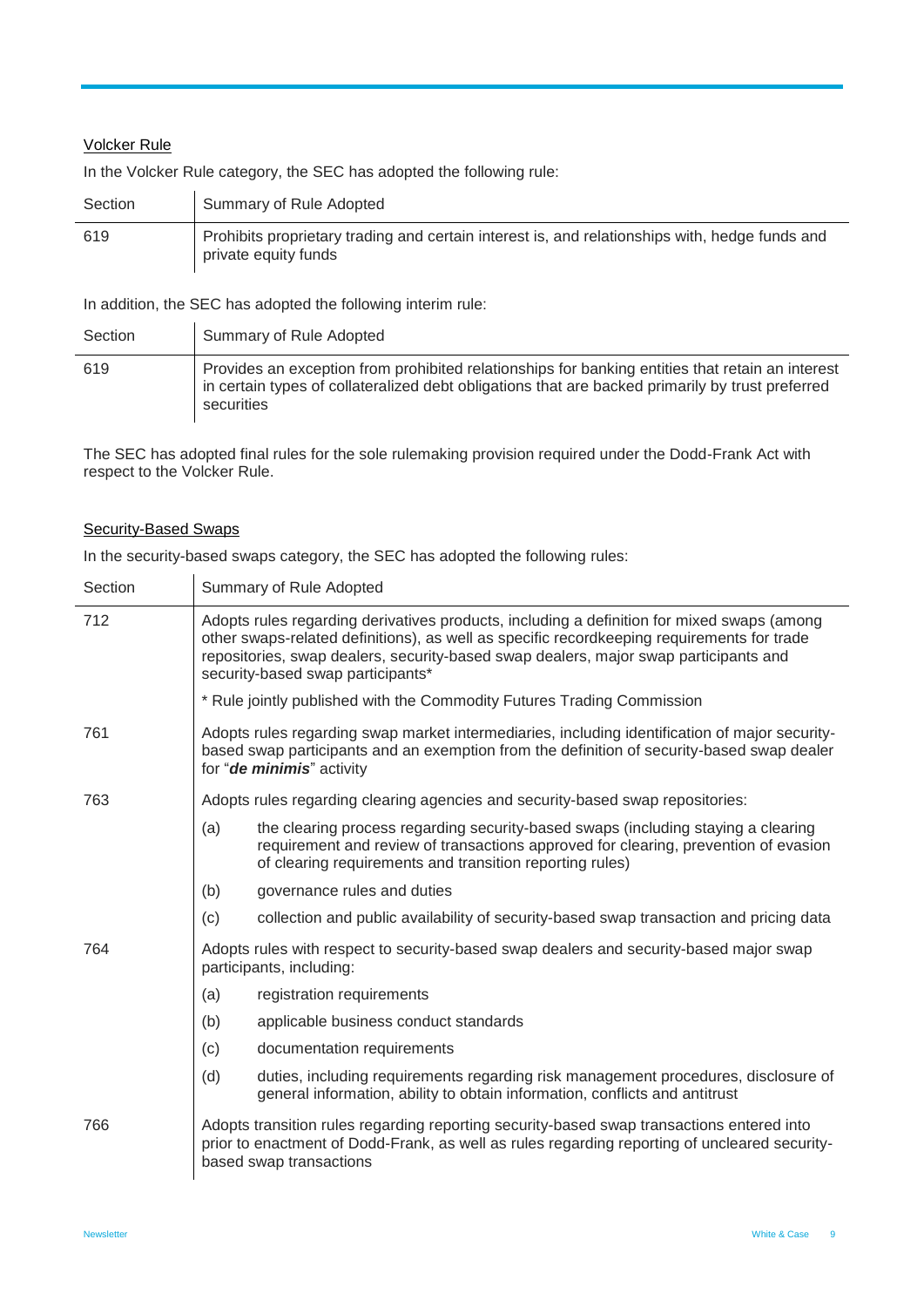Section Summary of Rule Proposed 763 Proposes general rules and rules regarding data collection and reporting for security-based swap execution facilities, ,as well as rules regarding fraudulent activity with respect to security-based swaps 764 Proposes reporting and recordkeeping requirements for security-based swap dealers and security-based major swap participants, including daily trading recordkeeping requirements, capital and margin requirements (for non-bank security-based swap dealers and securitybased major swap participants) 765 Proposes conflicts of interest rules for security-based swap dealers and security-based major swap participants 766 Proposes specific recordkeeping requirements for certain types of security-based swaps

## In addition, the SEC has proposed the following final rules (which have yet to be adopted):

#### Clearing Agencies

In the clearing agencies category, the SEC has adopted the following rules:

| Section | Summary of Rule Adopted                                                                                                                                                                                                              |
|---------|--------------------------------------------------------------------------------------------------------------------------------------------------------------------------------------------------------------------------------------|
| 805     | Establishes authority of the SEC to prescribe risk management standards for designated<br>clearing entities and provides minimum standards pertaining to governance and risk<br>management practices of registered clearing agencies |
| 806     | Establishes process by which designated clearing agencies will provide notice of proposed<br>changes to rules, procedures or operation of designated financial market utilities                                                      |

The SEC has adopted final rules for all rulemaking provisions required under the Dodd-Frank Act with respect to the regulation of clearing agencies.

#### Municipal Securities Advisors

In the municipal securities advisers category, the SEC has adopted the following rules:

| Section | Summary of Rule Adopted                                                                                                                                                                                  |
|---------|----------------------------------------------------------------------------------------------------------------------------------------------------------------------------------------------------------|
| 975     | Adopts rules regarding registration of municipal advisors, as well as approval of rules<br>proposed by the Municipal Securities Rulemaking Board regarding standards of conduct and<br>board membership. |

The SEC has adopted final rules for the sole rulemaking provision required under the Dodd-Frank Act with respect to municipal advisors.

#### Executive Compensation

In the executive compensation category, the SEC has adopted the following rules:

| Section | Summary of Rule Adopted                                                                                                                                                                                                                     |  |  |
|---------|---------------------------------------------------------------------------------------------------------------------------------------------------------------------------------------------------------------------------------------------|--|--|
| 952     | Adopts rules regarding the independence of Compensation Committees, including SEC to<br>direct self-regulatory organizations to:                                                                                                            |  |  |
|         | Direct self-regulatory organizations to prohibit listing of certain securities by issuers<br>(a)<br>that do not comply with compensation committee independence requirements or<br>other requirements under Section 10C of the Exchange Act |  |  |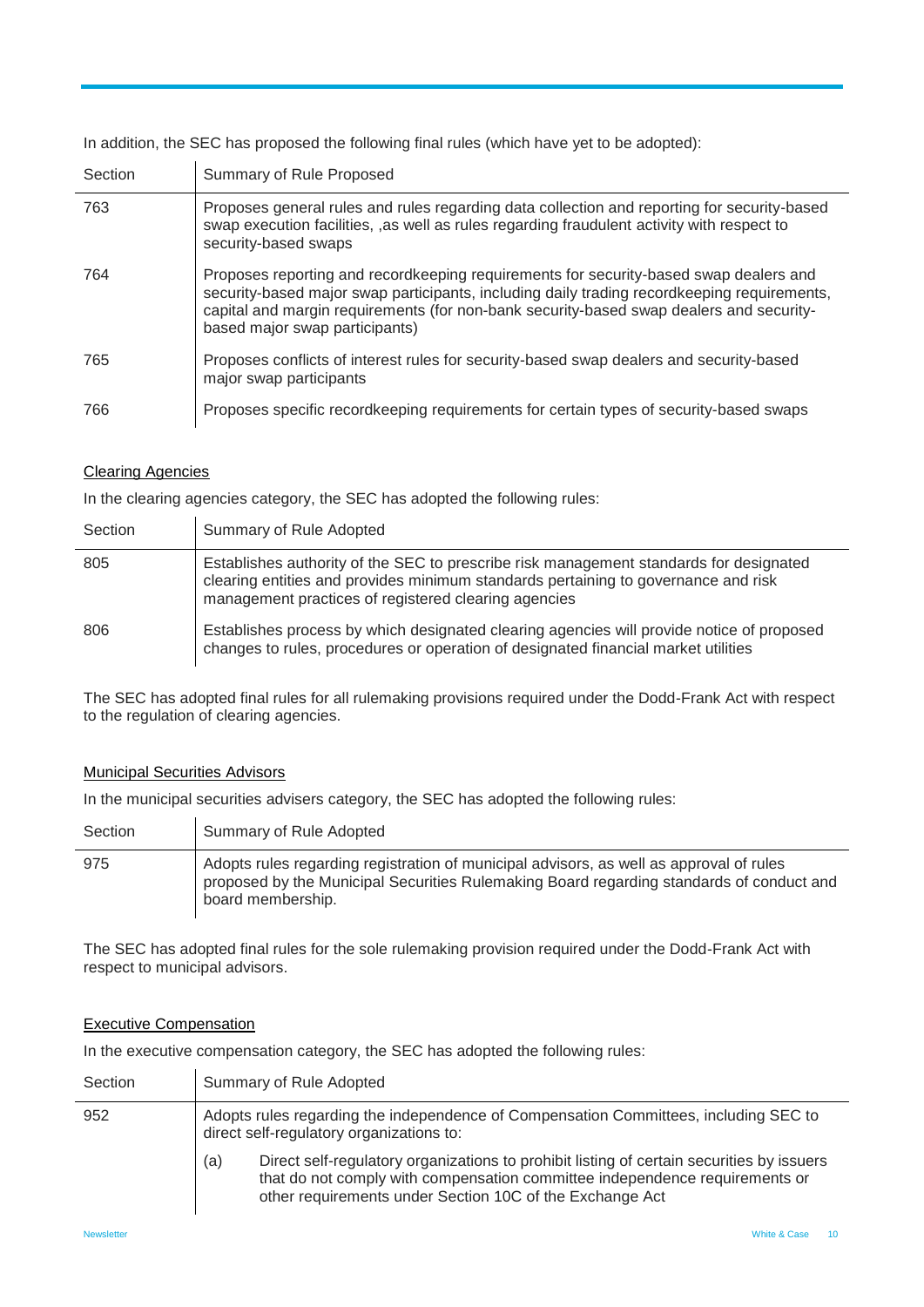| Section | Summary of Rule Adopted                                                                                                                                         |  |  |
|---------|-----------------------------------------------------------------------------------------------------------------------------------------------------------------|--|--|
|         | (b)<br>Identify factors that could affect compensation committee independence                                                                                   |  |  |
|         | Issue rules regarding proxy disclosure of compensation consultants<br>(c)                                                                                       |  |  |
| 953     | Adopts rules regarding additional executive compensation disclosure with respect to pay<br>ratio of chief executive officer to median compensation of employees |  |  |
| 972     | Adopts rules regarding disclosure of board leadership (including Chairman / Chief Executive<br>Officer structure) in annual proxy statement                     |  |  |

The SEC has also approved the following rule (in part).

| Section | Summary of Rule Proposed                                                                                                   |
|---------|----------------------------------------------------------------------------------------------------------------------------|
| 951     | Adopts rules regarding shareholder approval of executive compensation and "golden"<br>parachute" compensation requirements |

In addition, the SEC has proposed the following final rules (which have yet to be adopted):

| Section | Summary of Rule Proposed                                                                                                                                |
|---------|---------------------------------------------------------------------------------------------------------------------------------------------------------|
| 953     | Proposes disclosure rules regarding pay versus performance of executives                                                                                |
| 954     | Proposes rules regarding recovery of executive compensation                                                                                             |
| 955     | Proposes rules regarding disclosure of hedging activity by employees and directors                                                                      |
| 956     | Proposes rules regarding disclosure of compensation structure and prohibition of certain<br>compensation arrangements at certain financial institutions |

## Asset-Backed Securities

 $\sim$ 

In the asset-backed securities category, the SEC has adopted the following rules:

| Section | Summary of Rule Adopted                                                                                                                                                                                              |
|---------|----------------------------------------------------------------------------------------------------------------------------------------------------------------------------------------------------------------------|
| 941     | Adopts rules regarding credit risk retention (in general and with respect to residential<br>mortgages) by securitizes of asset-backed securities, including certain exemptions to the<br>credit risk retention rules |
| 942     | Adopts rules standardizing disclosure obligations with respect to asset-backed securities in<br>certain asset classes, as well as suspension of reporting obligations for certain asset classes                      |
| 943     | Adopts rules regarding use of representations and warranties with respect to asset-backed<br>securities                                                                                                              |
| 945     | Disclosure of due diligence of asset-backed securities                                                                                                                                                               |

In addition, the SEC has proposed the following final rule (which has yet to be adopted):

| Section | Summary of Rule Proposed                                                                           |
|---------|----------------------------------------------------------------------------------------------------|
| 621     | Proposes rules to prohibit conflicts of interest in respect of certain securitization transactions |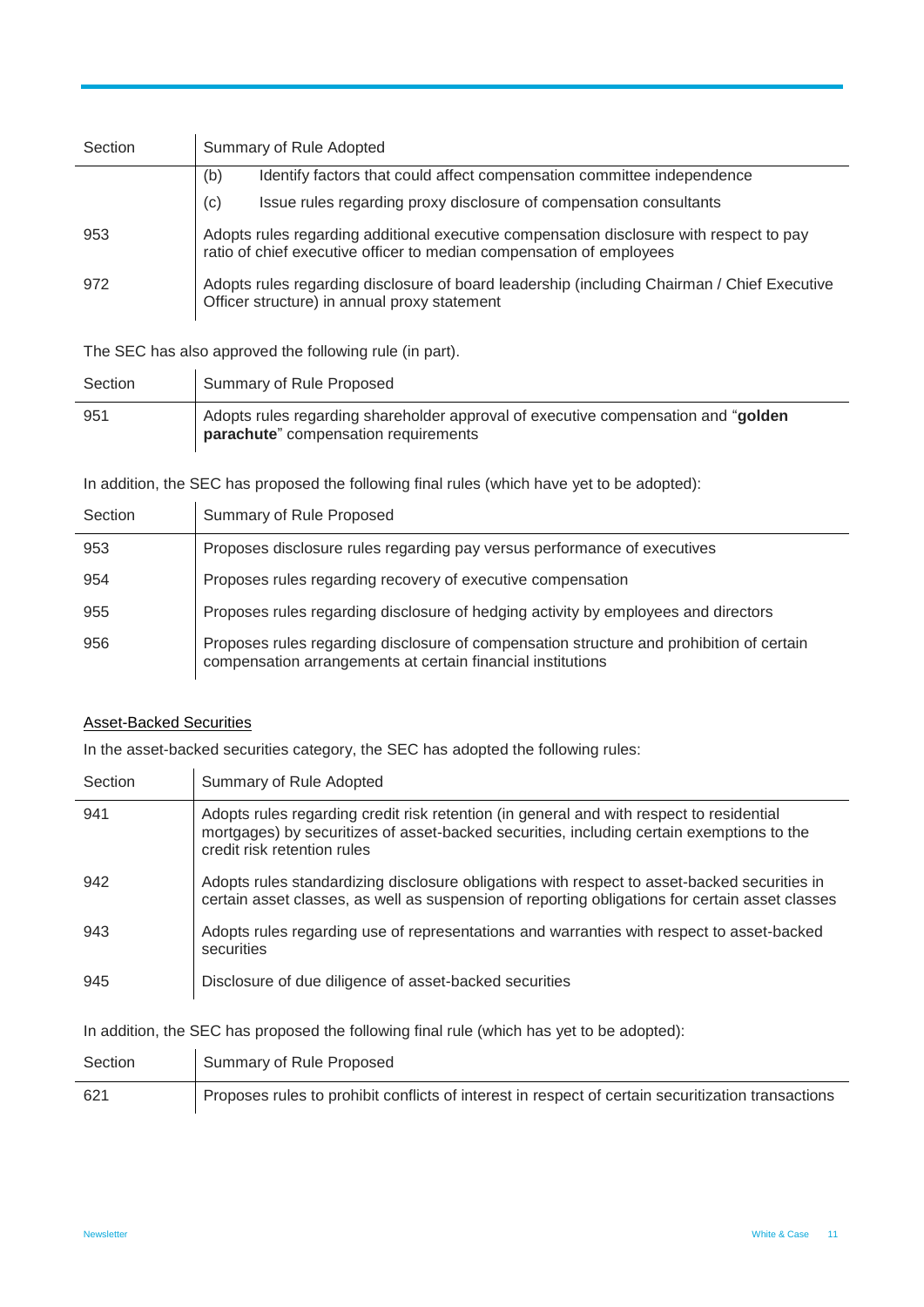## Credit Rating Agencies

In the credit rating agencies category, the SEC has adopted the following rules:

| Section | Summary of Rule Adopted                                                                                                         |  |  |  |  |
|---------|---------------------------------------------------------------------------------------------------------------------------------|--|--|--|--|
| 932     | Adopts rules regarding:                                                                                                         |  |  |  |  |
|         | internal controls governing implementation of and adherence to policies and<br>(a)<br>procedures for determining credit ratings |  |  |  |  |
|         | (b)<br>separation of ratings departments from sales and marketing departments                                                   |  |  |  |  |
|         | (c)<br>policies and procedures regarding look-back reviews                                                                      |  |  |  |  |
|         | (d)<br>fines and penalties for certain violations                                                                               |  |  |  |  |
|         | (e)<br>transparency of ratings performance                                                                                      |  |  |  |  |
|         | (f)<br>methodologies for credit rating (including form and certification)                                                       |  |  |  |  |
|         | (g)<br>certain rules regarding the use of third-parties that conduct due diligence in ratings<br>process                        |  |  |  |  |
| 936     | Adopts rules regarding standards for training, experience and competence required for credit<br>rating analysts                 |  |  |  |  |
| 938     | Adopts rules regarding universal ratings symbols                                                                                |  |  |  |  |

The SEC has also approved the following rules in part.

| Section | Summary of Rule Proposed                                                                                                                                                                              |
|---------|-------------------------------------------------------------------------------------------------------------------------------------------------------------------------------------------------------|
| 939     | Proposes rules regarding the removal of statutory references to the Investment Company<br>Act and the Exchange Act regarding credit ratings and substitutes standards to be<br>established by the SEC |
| 939A    | Proposes rules regarding the review of reliance on credit ratings with respect to a limited set<br>of credit ratings in SEC statues, rules and forms that have not yet been addressed                 |

#### Specialized Disclosures

In the specialized disclosures category, the SEC has adopted the following rules:

| Section | Summary of Rule Adopted                                                                                                                                                                                |
|---------|--------------------------------------------------------------------------------------------------------------------------------------------------------------------------------------------------------|
| 1502    | Adopts rules regarding disclosure of use of "conflict minerals" *                                                                                                                                      |
|         | * Rule currently under review by the U.S. Court of Appeals for the District of Columbia Circuit                                                                                                        |
| 1504    | Adopts rules regarding disclosure by resource extraction issuers of payments to<br>governments (domestic and foreign) related to commercial development in oil, gas or mineral<br>resources industries |

The SEC has adopted final rules for the sole rulemaking provision required under the Dodd-Frank Act with respect to municipal advisors.

l,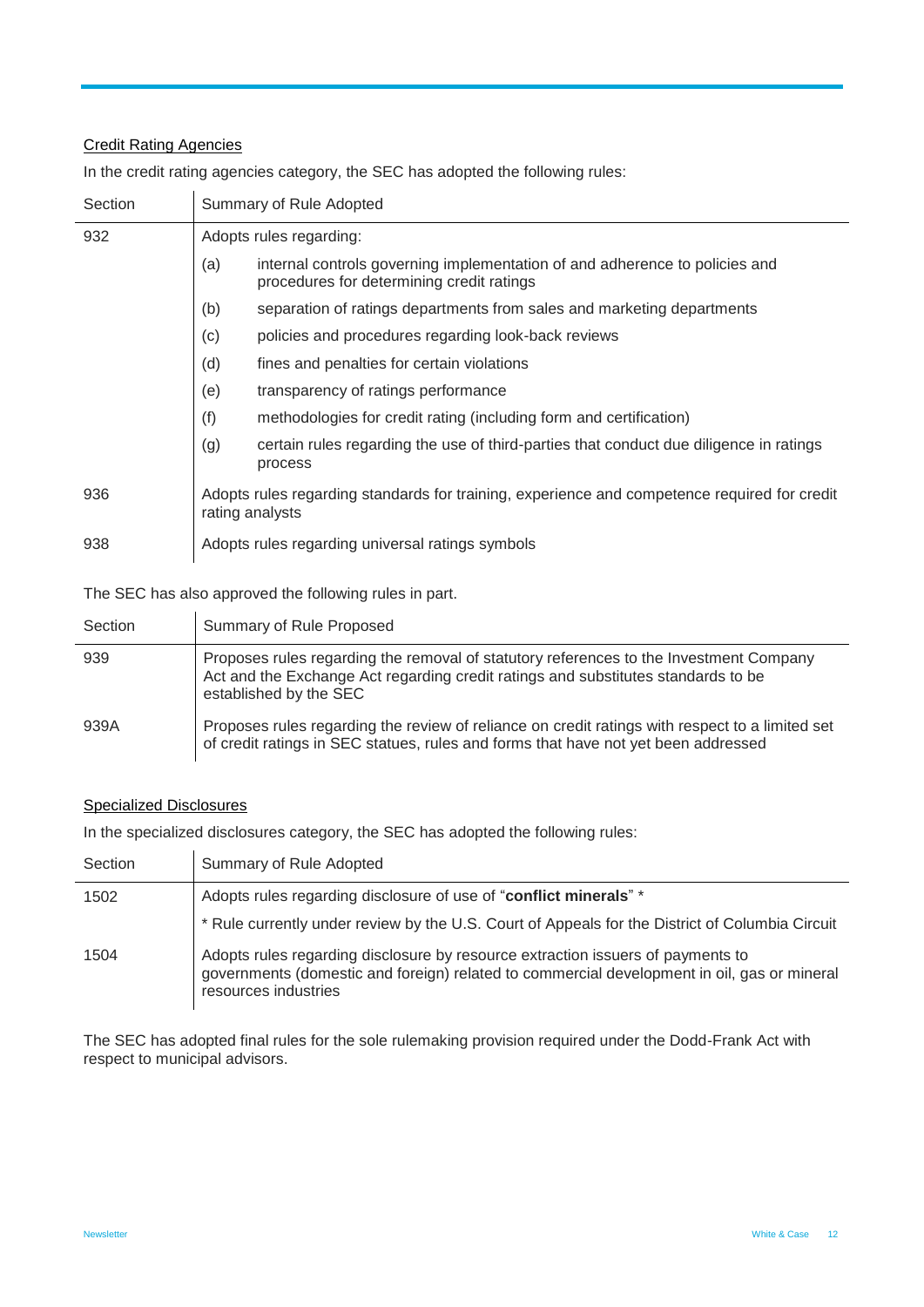## **Other**

In the asset-backed securities category, the SEC has adopted following rules:

| Section | Summary of Rule Adopted                                                                                                                                           |  |  |  |
|---------|-------------------------------------------------------------------------------------------------------------------------------------------------------------------|--|--|--|
| 916     | Streamlines the procedural rules for filings by self-regulatory organizations                                                                                     |  |  |  |
| 924     | Implements whistleblower provisions under Section 21F of the Securities Act                                                                                       |  |  |  |
| 926     | Prohibits felons and other "bad actors" from offering or selling securities under Regulation D                                                                    |  |  |  |
| 929W    | Revised rules regarding notice to missing security holders for delivery of dividends and<br>interest                                                              |  |  |  |
| 939B    | Eliminated exemption for credit rating agencies from fair disclosure rule                                                                                         |  |  |  |
| 989G    | Conforms the Internal Control Audit Requirements for Smaller Companies such that that<br>auditor attestation requirement does not apply to non-accelerated filers |  |  |  |
| 1088    | Requires investment companies and broker-dealers to adopt policies and procedures to<br>prevent identity theft*                                                   |  |  |  |
|         | * Rule issued jointly with the CFTC                                                                                                                               |  |  |  |

In addition, the SEC has proposed the following final rule (which has yet to be adopted):

| Section | Summary of Rule Proposed                                                       |
|---------|--------------------------------------------------------------------------------|
| 205(h)  | Proposes rules implementing orderly liquidation of covered brokers and dealers |

The following final rules have not yet been addressed:

| Section | Summary of Rule Proposed                                                                                                                     |  |  |
|---------|----------------------------------------------------------------------------------------------------------------------------------------------|--|--|
| 165     | Rules regarding tress tests                                                                                                                  |  |  |
| 915     | Rules regarding regulations of the Office of Investor Advocate                                                                               |  |  |
| 929X(a) | Rules regarding reform of short sales                                                                                                        |  |  |
| 984(b)  | Rules to increase transparency of information available to brokers, dealers and investors<br>with respect to lending or borrowing securities |  |  |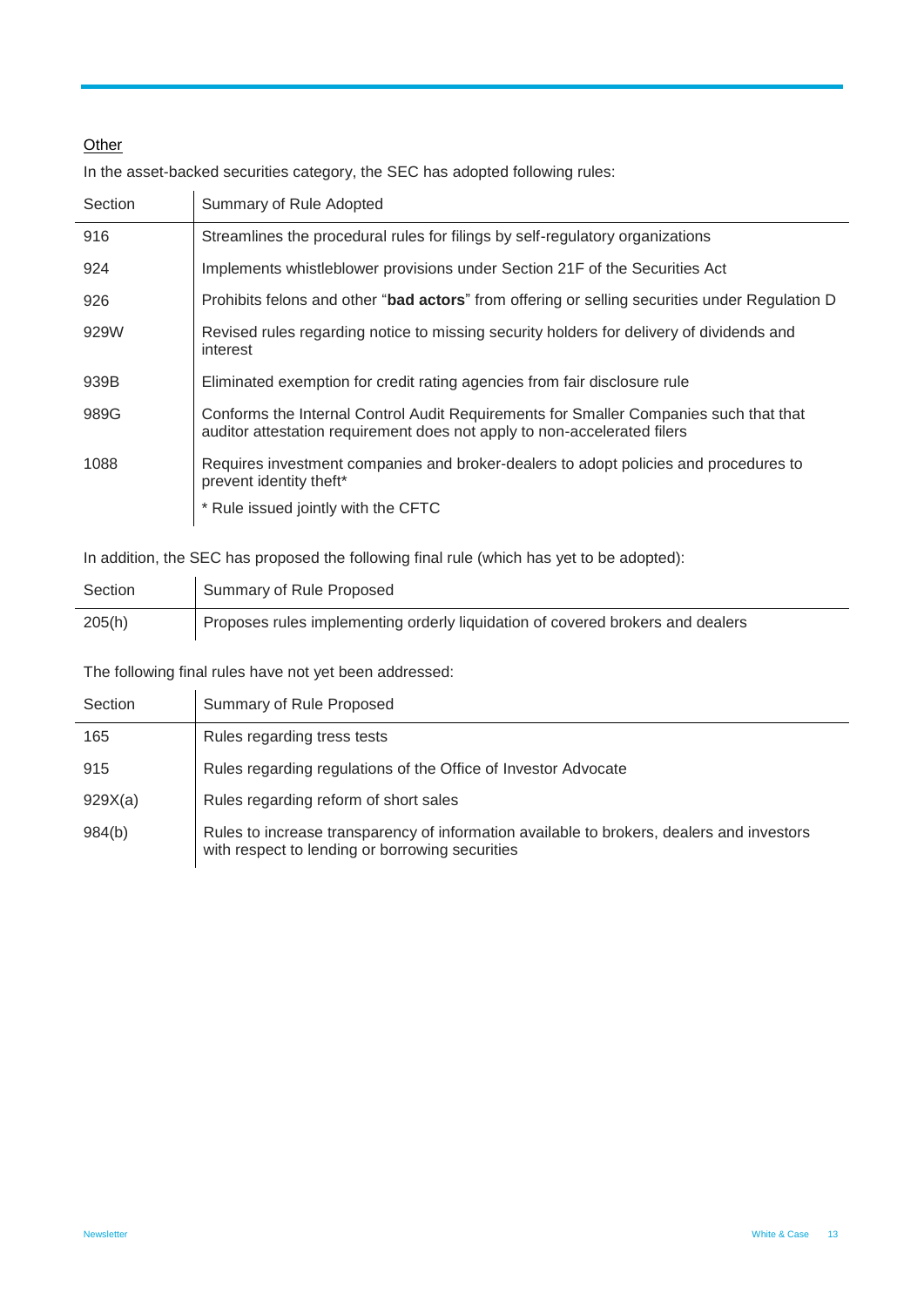## <span id="page-13-0"></span>**CFTC and SEC Propose to Exclude Certain Electric Power Capacity and Natural Gas Peaking Contracts from "Swaps" Definition**

On April 4, 2016, the Commodity Futures Trading Commission ("**CFTC**") and the Securities Exchange Commission jointly proposed guidance ("**Proposed Guidance**") relating to the exclusion of certain electric power and natural gas products from the definition of "**swap**" under the Commodity Exchange Act ("**CEA**"). Under the Proposed Guidance, (1) certain capacity contracts for electric power and (2) certain peaking supply contracts for natural gas would not be considered "**swaps**" under the CEA. The Proposed Guidance is complementary to the trade options final rule removing end-user reporting and record keeping requirements, all intended to reduce the burden for end-users addressing commercial risk in the derivatives market.

The Proposed Guidance is based on the CFTC final rule further defining the term "**swap**" (the "**Products Release**") in which customary commercial arrangements entered into by commercial or non-profit entities are considered not to be swaps. <sup>8</sup> The Products Release had provided a non-exhaustive list of specific contracts that constitute customary commercial arrangements (such as purchase and service contracts) and a list of characteristics and factors common to such agreements: (1) they do not contain payment obligations that are severable from the agreement; (2) they are not traded on an organized market or over the counter; and (3) are entered into by commercial or non-profit entities as principals (or by their agents) to serve an independent commercial, business or non-profit purpose, other than for speculative, hedging or investment purposes. Market participants had commented that certain products commonly used in the electric and natural gas markets meet the described factors and thus should not be regulated as swaps.

In the Proposed Guidance, the CFTC acknowledged the comments and stated its preliminary belief that the two contracts described below should be considered not to be swaps because they meet the interpretation of commercial arrangements set forth in the Products Release.

- (a) Capacity contracts for electric power: These capacity contracts are used by load serving entities and load serving electric utilities to secure grid management and on-demand deliverability of power (pursuant to regulatory requirements from state public utility commissions). The initial payment covers the entire fixed cost of supplying the electric power, rather than separately paying an option premium and then the market price of electric power upon exercise of the option. These capacity contracts are treated by purchasers as a purchase of a supplier's capacity so as to ensure appropriate supply, rather than a purchase of a financial instrument or a hedge.
- (b) Peaking Supply contracts for natural gas: These peaking supply contracts are entered into by electric utilities to purchase natural gas from another natural gas provider on days when its primary, local natural gas distribution companies have service disruptions due to regulatory commitments to prioritize residential gas demand. These contracts cannot be financially settled or re-sold. The exercise right to take delivery under these contracts are practically limited to events of service interruption.

The public comment for the Proposed Guidance is now closed. If the Proposed Guidance is adopted, the electric power and natural gas contracts described above would not be regulated as swaps.

<sup>8</sup> Further Definition of "Swap," "Security-Based Swap," and "Security-Based Swap Agreement"; Mixed Swaps; Security-Based Swap Agreement Recordkeeping, 77 FR 48207, 48246 (Aug. 13, 2012).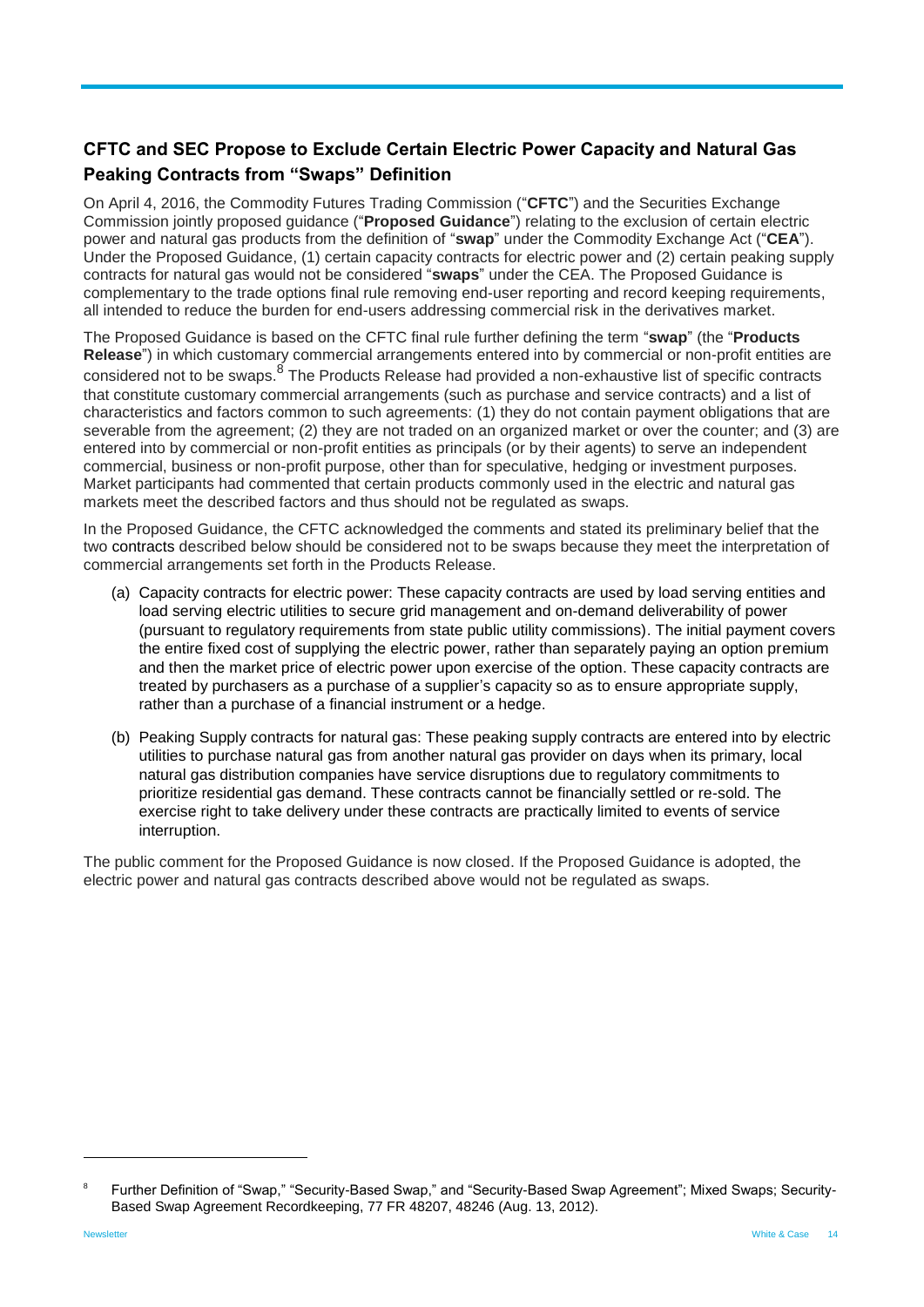## <span id="page-14-0"></span>**US Bankruptcy Court Enforces CDO Transaction Flip Clauses**

*US Bankruptcy Court holds that insolvency-related provisions setting the priority of payment under various structured finance transactions were enforceable and the distributions were protected by the US Bankruptcy Code safe harbours.*

#### Introduction

On 28 June 2016, the US Bankruptcy Court for the Southern District of New York (the "**Court**") decided, in *Lehman Brothers Special Financing Inc. v. Bank of America National Association, et al,<sup>9</sup>* that provisions set out in various synthetic collateralized debt obligation ("**CDO**") transactions that altered the priority of payments following the occurrence of certain specified insolvency events were enforceable and the distributions made under such provisions were protected by the US Bankruptcy Code safe harbours.

This Court declined to adopt the reasoning of Judge Peck in earlier rulings in the same case, in *Lehman Brothers Special Financing Inc. v. BNY Corporate Trustee Services Ltd. (In re Lehman Bros. Holdings Inc.)*<sup>10</sup> ("**BNY**") and *Lehman Brothers Special Financing Inc. v. Ballyrock ABS CDO 2007-1 Ltd. (In re Lehman Bros. Holdings Inc.)*<sup>11</sup> ("**Ballyrock**"), which invalidated similar CDO provisions that subordinated swap termination payments upon the occurrence of certain specified insolvency events.

This article sets out a summary of this decision.

#### The CDO Transactions

The transactions at issue were a series of CDO transactions. Although the CDO transactions had varied terms in certain respects, they all had the same general structure:

- (a) An issuer issued one or more series of notes (the "**Notes**") to a group of noteholders (the "**Noteholders**") and used the proceeds to purchase certain liquid investments to provide investment income and serve as collateral (the "**Collateral**").
- (b) The issuer entered into one or more swaps with Lehman Brothers Special Financing Inc. ("**LBSF**") whereby the issuer sold synthetic credit protection to LBSF on certain reference entities (each, a "**Swap**"). The issuer used the premium payments received from LBSF to enhance the interest payments to the Noteholders under the Notes.
- (c) The Collateral was used to secure or support the issuer's obligations to the Noteholders under the Notes and to LBSF under the Swaps. The Collateral was held in trust by a trustee and the trustee held a lien on the Collateral for the benefit of the Noteholders, LBSF and other specified secured parties. All payments from the Collateral were to be made by the trustee pursuant to the priority of payment provisions that became the subject of the litigation.
- (d) Lehman Brothers Holding Inc. ("**LBHI**") guaranteed LBSF's obligations under each Swap and was designated as a "credit support provider" under the Swaps documentation.

#### The Lehman Bankruptcies

On 15 September 2008 LBHI filed for bankruptcy protection ("**LBHI Petition Date**") and on 3 October 2008 LBSF filed for bankruptcy protection ("**LBSF Petition Date**"), in each case, under Chapter 11 of the US Bankruptcy Code.

As a result of LBHI bankruptcy petition filing, the payment obligations under the Notes were accelerated, the vast majority of the Swaps were terminated and the Collateral was liquidated and distributed in accordance with the priority of payment provisions (see below). Because LBHI was a "credit support provider" of LBSF under the Swaps, the bankruptcy filing of LBHI resulted in an event of default under the Swaps permitting the issuers to terminate the Swaps prior to the LBSF Petition Date. A handful of Swaps were terminated after the LBSF Petition Date.

<sup>9</sup> Ch. 11 Case No. 08-13555, Adv. No. 10-03547 (Bankr. S.D.N.Y June 28, 2016).

<sup>10</sup> 422 B.R. 407 (Bankr. S.D.N.Y. 2010).

<sup>11</sup> 452 B.R. 31 (Bankr. S.D.N.Y. 2011).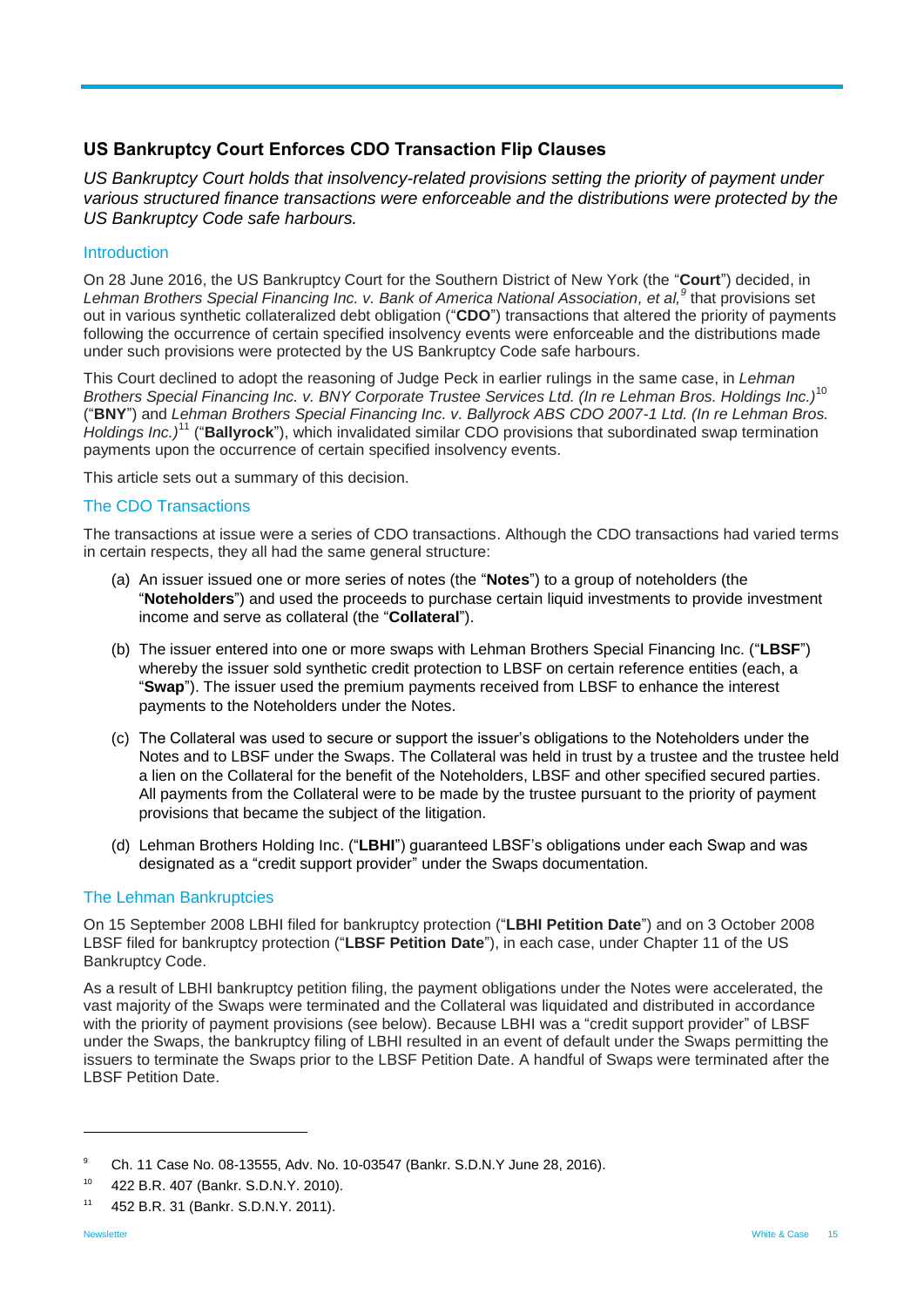#### The Priority of Payment Provisions

If an event of default occurred under the terms of the Notes, an enforcement notice could be delivered by the trustee accelerating the payments due and owing under the Notes, triggering an early termination of the Swaps and permitting the Collateral to be liquidated with any proceeds then required to be distributed in accordance with the applicable priority of payment provisions. It is the priority of payment provisions that were central to this decision.

The CDO transactions used two different priority of payment provisions:

- (a) Under the first type, LBSF held a right to payment in priority ahead of the Noteholders that was fixed at the outset of the CDO transaction. However, if the conditions for an alternative priority were satisfied after this time, LBSF would lose its payment priority. CDO transactions with these provisions were referred to by the Court as "**Type 1 Transactions**". Of the CDO transactions considered, only five were Type 1 Transactions.
- (b) Under the second type, the priority of payment was not fixed at the outset of the CDO transaction, but instead had two potential priorities that could become applicable. One of the options gave priority to LBSF whilst the other gave priority to the Noteholders. LBSF did not have a right to payment priority ahead of the Noteholders, only a right to be paid proceeds of the Collateral pursuant to one of the applicable provisions. Which priority applied would remain unknown until a default occurred and the circumstances surrounding it were determined. CDO transactions with these provisions were referred to by the Court as "**Type 2 Transactions**". The vast majority of the CDO transactions were Type 2 Transactions.

Importantly, both types of priority of payment provisions provided that, where an early termination of the Swaps occurred as a result of the bankruptcy of LBHI or LBSF, the Noteholders held payment priority ahead of LBSF. As a result of the bankruptcy filings of LBHI and LBSF, the priority of payment provisions giving the Noteholders priority ahead of LBSF were applied. The proceeds of the liquidation of the Collateral were insufficient to make any payments to LBSF.

Although the practical effect of the priority of payment provisions under the Type 1 Transactions and the Type 2 Transactions were the same, the differences in how these provisions were drafted (as set out above) was a material factor in the Court's decision.

#### Were the priority of payment provisions unenforceable *ipso facto* clauses?

#### Anti-*ipso facto* provisions

Under the US Bankruptcy Code, an *ipso facto* clause is a one that modifies the rights of a debtor due to the filing of a bankruptcy petition by a debtor. Such clauses are generally unenforceable pursuant to Sections 365(e), 541 and 363(1) of the US Bankruptcy Code (these provisions were collectively referred to in the Court's decision as the "*anti-ipso facto* **provisions**"). For example, Section 365(e) relevantly provides as follows:

*an executory contract … of the debtor may not be terminated or modified, and any right or obligation under such contract … may not be terminated or modified, at any time after the commencement of the case solely because of a provision in such contract … that is conditioned on … the commencement of a case under this title … .*

Based on a review of the anti-*ipso facto* provisions, the Court stated that in order to determine whether the priority payment provisions constituted *ipso facto* clauses it would need to consider three factors:

- (1) the nature of the rights held by LBSF prior to the relevant Swap early termination date;
- (2) whether the enforcement of the priority of payment provisions modified any right of LBSF; and
- (3) if there was a modification, when such modification occurred.

The Court analysed both the Type 1 Transactions and Type 2 Transactions against these three factors.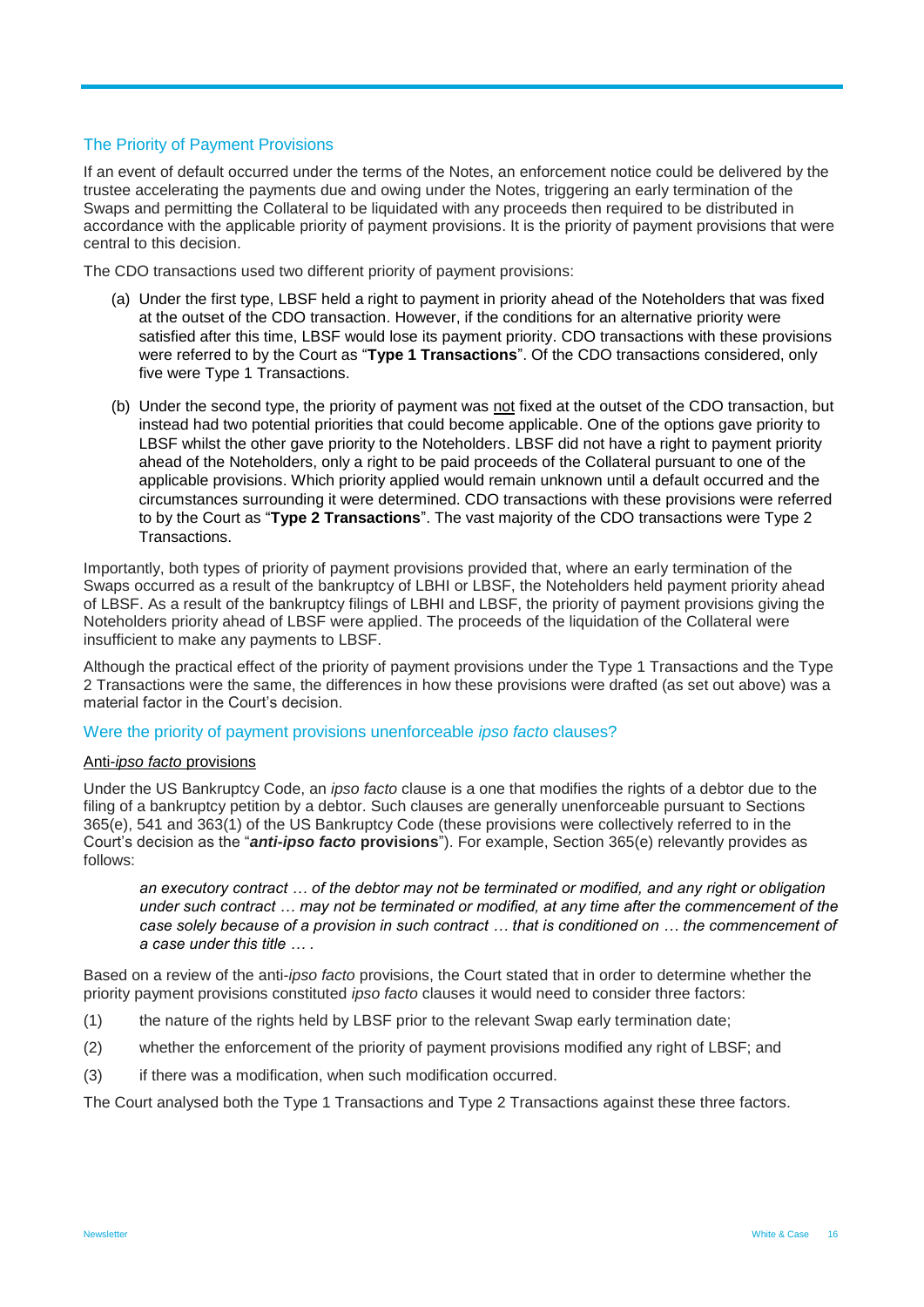#### *Type 1 Transactions*

The Court concluded that, because LBSF held a right to payment of priority ahead of the Noteholders that was fixed from the outset of the Type 1 Transactions, the subsequent removal of that right because of LBSF's default due to its bankruptcy filing was, absent any safe harbour protection, unenforceable as an *ipso facto*  clause.

#### *Type 2 Transactions*

The Court concluded that, because LBSF never held a right to payment of priority ahead of the Noteholders and instead only held a right to receive the Collateral pursuant to the then prevailing priority of payment, the subsequent application of the payment of priority that gave priority to the Noteholders ahead of LBSF did not modify an existing right. Therefore, the priority of payment provisions were not an *ipso facto* clause and were enforceable.

The Court noted that, even if it had decided differently that the rights of LBSF were modified, the fact that such modifications for the majority of the CDO transactions occurred before the LBSF Petition Date meant that the priority of payment provisions did not violate the anti-*ipso facto* provisions as these provisions only apply where a modification of rights occurs after a debtor's bankruptcy filing (which, in this case, was the LBSF Petition Date). Because, under each Type 1 Transaction, the termination of the related Swaps, the liquidation of the Collateral and the distribution of proceeds occurred after the LBSF Petition Date, the Court's alternative holding did not apply to the Type 1 Transactions.

The Court declined to adopt the so-called "**singular event**" theory set out by Judge Peck in BNY. Under this theory, the LBSF Petition Date and LBHI Petition Date would have been treated as a single event with the result that the relevant bankruptcy filing date for the purposes of the anti-*ipso facto* provisions would have instead been the earlier LBHI Petition Date (i.e., 15 September 2008, not 3 October 2008). The Court therefore confirmed that only LBSF's bankruptcy filing mattered for the analysis of the anti-*ipso facto* provisions and thus the LBSF Petition Date was the applicable date, and not the LBHI Petition Date as it was the rights of LBSF as counterparty to the Swaps that were at issue, not those of LBHI.

#### Was a US Bankruptcy Code safe harbour available?

After finding that the Type 2 Transactions did not violate the anti-ipso facto provisions, the Court turned to whether the Type 1 Transactions, which violated such provisions, were nonetheless subject to a US Bankruptcy Code safe harbour.

Section 560 of the US Bankruptcy Code provides that the exercise of any contractual right of any swap participant or financial participant to cause the liquidation, termination or acceleration of a swap agreement shall not be stayed, avoided or otherwise limited by any provision of the US Bankruptcy Code or any court order (the "**Swap Bankruptcy Safe Harbour**").

In declining to adopt the rulings of Judge Peck in BNY and Ballyrock, the Court noted that the safe harbours contained in the US Bankruptcy Code (including the Swap Bankruptcy Safe Harbour) are to be interpreted broadly and literally. In the Court's view, this was consistent with its prior decisions which emphasised that the various safe harbours are intended to protect the stability and efficiency of the financial markets.

In light of this, the Court made the following three findings:

- (1) *First*, the use of the terms "**termination**" and "**liquidation**" therein should be interpreted to have two distinct meanings – the term "**termination**" covered the actual termination of the Swaps and the term "**liquidation**" was broad enough to cover the subsequent liquidation of the Collateral as well as the distribution of the proceeds pursuant to the priority of payments. It was not a relevant consideration that the priority of payments in effect gave the Noteholders priority ahead of LBSF.
- (2) *Second*, because the priority of payment provisions were either explicitly part of the Swaps documentation or incorporated through schedules, they formed part of the Swaps and were therefore rights of "**swap participants**".
- (3) *Third*, the enforcement of the priority of payment provisions was a right of the issuers, being counterparties to the Swaps and therefore "**swap counterparties**", that was protected by the Swap Bankruptcy Safe Harbour. The fact that the termination of the Swaps and the liquidation and distribution of the Collateral were rights that could be exercised by the issuer was sufficient for those rights to be protected, notwithstanding that it was the trustee, acting on behalf of the issuers, who actually exercised such rights.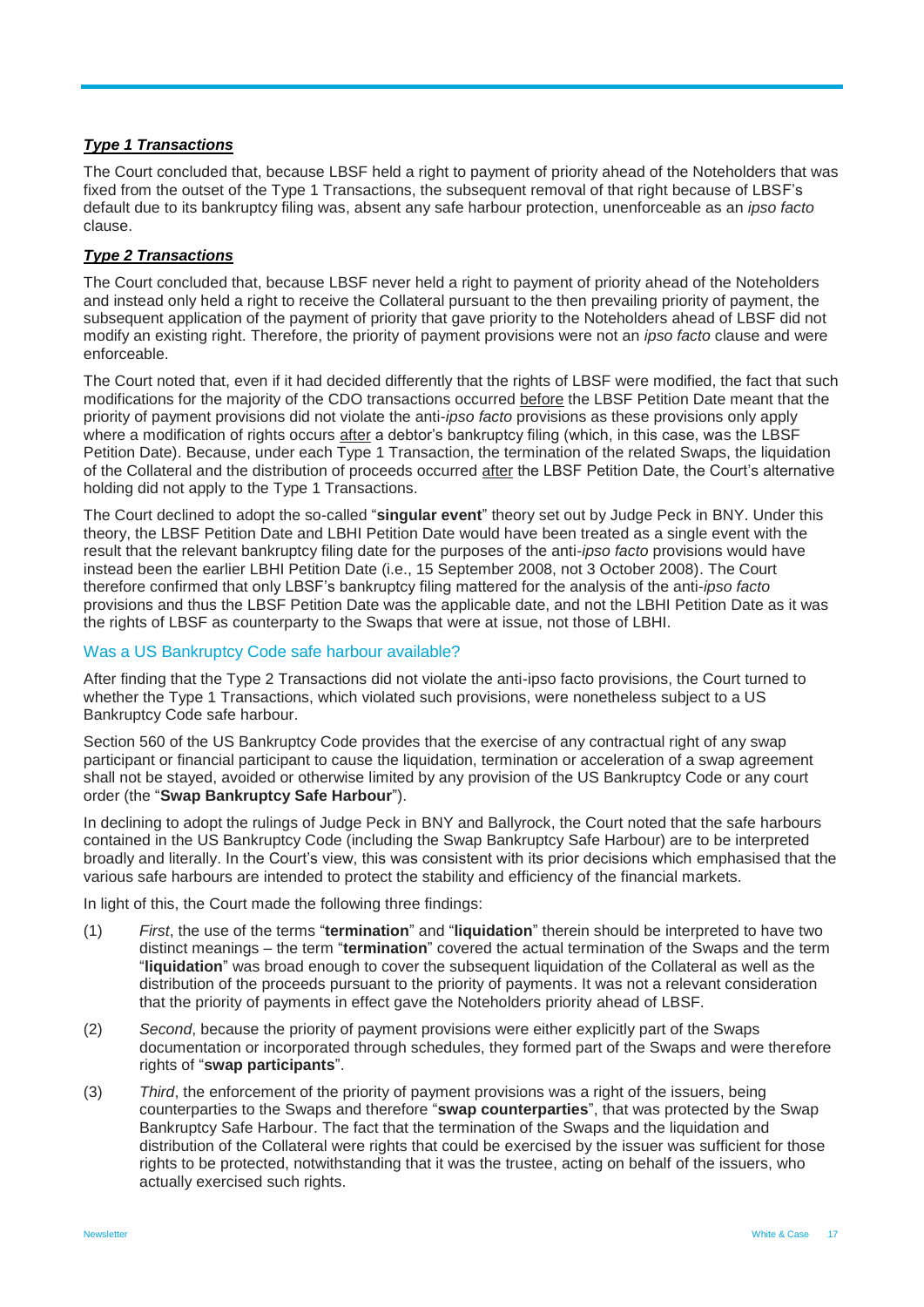The Court therefore concluded that enforcement of the priority of payment provisions satisfied the elements of the Swap Bankruptcy Safe Harbour and thus those provisions could not be stayed, avoided or otherwise limited by the US Bankruptcy Code (including by application of the anti-*ipso facto* provisions) or any court order. Therefore, even though the priority of payment provisions in the Type 1 Transactions were in theory unenforceable under the anti-*ipso facto* provisions, the distributions made pursuant to such provisions were nonetheless enforceable through by the Swap Bankruptcy Safe Harbour. The same conclusion would also apply to the Type 2 Transactions, although as the priority of payment provisions applicable to such transactions were enforceable (i.e., they were not caught by the anti-*ipso facto* provisions) the distributions were already protected.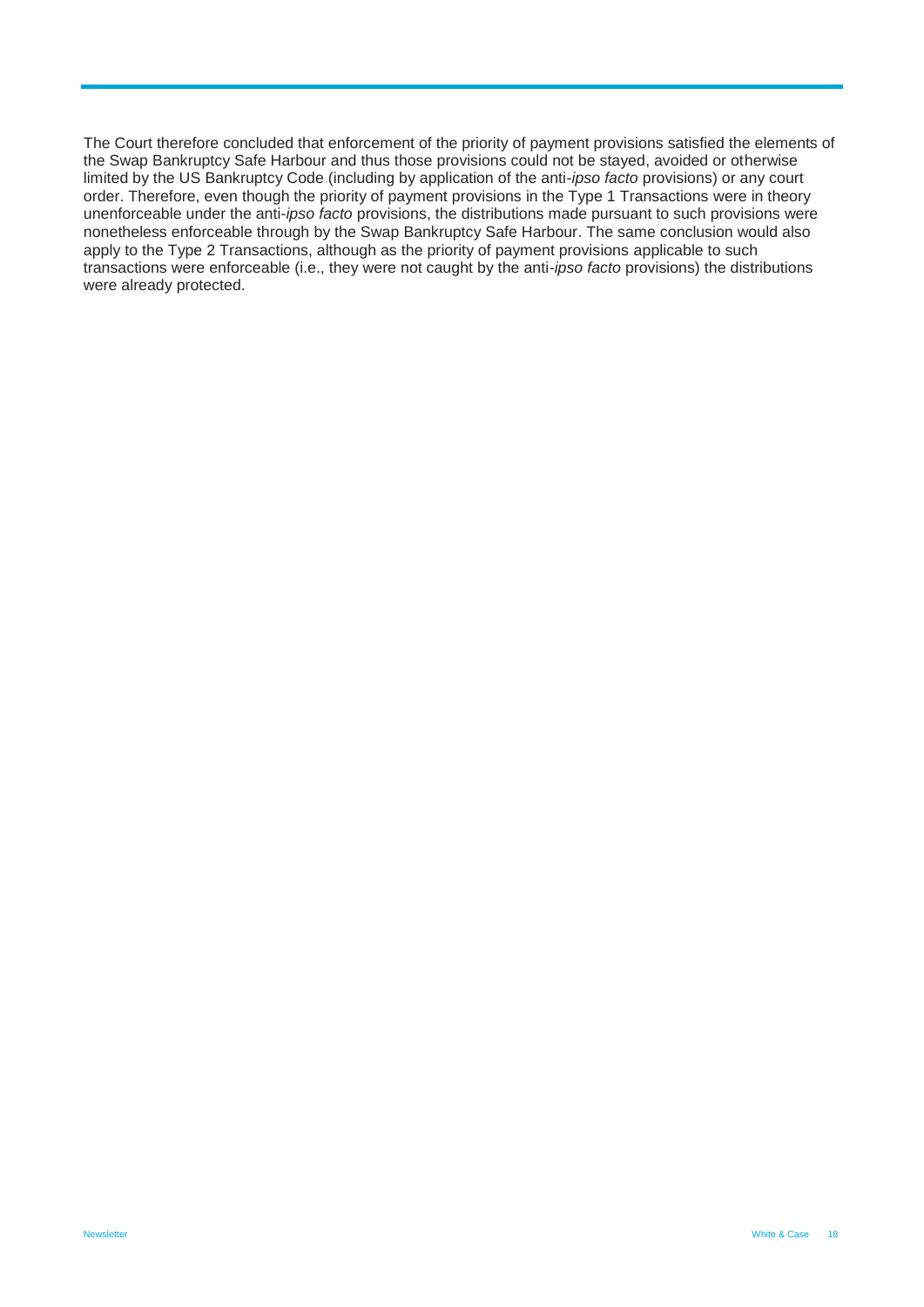# <span id="page-18-0"></span>**Developments in Europe**

## <span id="page-18-1"></span>**Brexit – Implications for the Derivatives Market**

#### Introduction

The UK referendum vote for the UK to exit the European Union ("**EU**") ("**Brexit"**) raises significant potential issues for the derivatives market.

Prior to the referendum held in the UK on 23 June 2016, the International Monetary Fund and the Bank of England had warned that Brexit could have a material impact on the UK economy. Certainly, the immediate result of the Brexit vote was a period of economic volatility, coupled with a significant devaluation of sterling.<sup>12</sup> In addition, the UK's sovereign rating post Brexit was downgraded by Standard & Poor's and Fitch.<sup>1</sup> 13

It is unclear when the UK will officially commence the "**departure process**" by invoking Article 50 of the Treaty of the EU which would activate the 2 years negotiation process between the UK and the EU.

We set out some initial observations on the immediate impact of Brexit on derivative transactions, particularly in relation to derivative transactions involving sterling, sterling collateral or UK counterparties.

#### Immediate Impact of Brexit

#### (a) **Counterparty Creditworthiness**

One possible impact of Brexit is that a derivative counterparties' creditworthiness may be adversely affected by Brexit. This could result in more expensive financing costs (for new or existing transactions) or new or additional collateral posting obligations. In an extreme scenario, termination rights could be triggered (if ratings related or if the counterparty becomes credit impaired).

#### (b) **Sovereign Downgrade**

If the UK's credit rating is downgraded, the creditworthiness of counterparties with UK exposures may be adversely affected, which could result in additional financing costs (for new or existing transactions) or new or additional collateral posting obligations. In an extreme scenario, termination rights could be triggered (if ratings related or if the counterparty becomes credit impaired).

#### (c) **Exposure Fluctuations**

Economic volatility may lead to new (or increased) mark to market exposures under derivative transactions resulting in new (or increased) collateral posting requirements. In an extreme scenario, termination rights could be triggered.

#### (d) **Collateral Valuation Fluctuations**

Economic volatility, rating downgrades or currency fluctuations could lead to increased collateral posting requirements (especially if the value of UK collateral declines or if exposures in other currencies increase relative to sterling).

#### (e) **Derivatives Documentation**

It is currently difficult to assess the full impact of Brexit on derivatives documentation as the precise impact can only be assessed once the form and/or content of the post-Brexit legal arrangements are known and in particular, the final status of the UK and its relationship with the EU. At this stage, there seems to be little utility in carrying out a detailed review of one's derivatives documentation to gauge the effect of Brexit and/or amending standard derivatives documentation to cater for Brexit; although there could be some benefit in conducting a due diligence exercise to identify non-standard events of

<sup>&</sup>lt;sup>12</sup> See "Sterling falls below Friday's 31-year low amid Brexit uncertainty", CNBC, 27 June 2016.

<sup>&</sup>lt;sup>13</sup> See Reuters Business News, Monday 27 June 2016, "Rating agencies rip into UK's credit score after Brexit vote". See also "Moody's changes outlook on UK sovereign rating to negative from stable, affirms Aa1 rating" published on 24 June 2016 by Moody's Investors Service.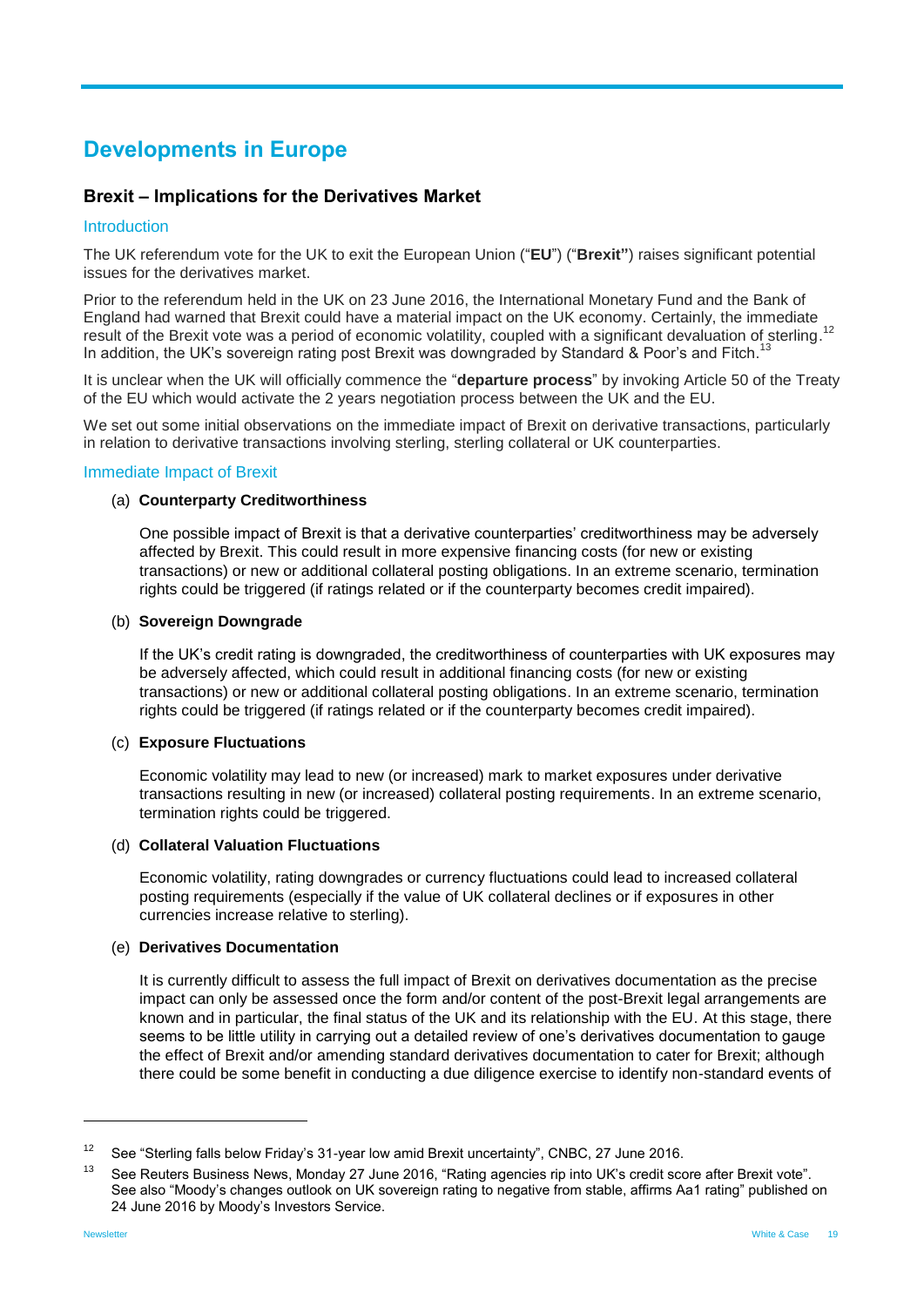default and/or termination events which could be triggered by Brexit and/or some analysis as to which counterparties/contracts are likely to be the most affected by Brexit.

#### Impact on Derivatives Documentation

We set out below some initial observations on the effect of Brexit on derivatives documentation.

#### (a) **Standard ISDA Representations and Covenants**

We consider it unlikely that the standard 1992 ISDA Master Agreement (Multicurrency – Cross Border) (the "**1992 ISDA Master Agreement**") and/or the 2002 ISDA Master Agreement (the "**2002 ISDA Master Agreement**" and together with the 1992 Master Agreement, the "**ISDA Master Agreement**") in each case published by the International Swaps and Derivatives Associations, Inc. ("**ISDA**") representations and covenants would be adversely affected by Brexit. Specific references to EU/UK laws and regulations may need to be updated. Specific attention will need to be given to nonstandard representations and covenants relating to creditworthiness, ratings and/or market conditions.

#### (b) **Standard ISDA Events of Default**

We consider it unlikely that the standard ISDA Master Agreement events of default would be adversely affected by Brexit. Specific references to EU/UK laws and regulations may need to be updated. Specific attention will need to be given to non-standard events of default relating to creditworthiness, ratings and/or market conditions.

#### (c) **Standard ISDA Termination Events**

We consider it unlikely that the standard ISDA Master Agreement termination events would be adversely affected by Brexit. Specific references to EU/UK laws and regulations may need to be updated. Specific attention will need to be given to non-standard termination events relating to creditworthiness, ratings and/or market conditions.

#### (d) **Illegality**

In addition to our comments under "*Standard ISDA Termination Events*" above, we consider it unlikely that Brexit will result in performance under a standard ISDA Master Agreement becoming illegal, impossible or impracticable (including force majeure). Specific references to EU/UK laws and regulations may need to be updated. Specific attention will need to be given to non-standard termination events relating to performance (including force majeure) and any withdrawal of passporting rights (which may adversely affect the legality of the performance of cross-border transactions).

#### (e) **Withholding Tax**

It is possible that tax events could be triggered if there is a change in the cross-border withholding tax regime post Brexit (although this seems quite unlikely).

#### (f) **Material Adverse Change**

We consider it unlikely that a MAC clause would be adversely affected by Brexit. Specific references to EU/UK laws and regulations may need to be updated. Specific attention will need to be given to those contracts in which a counterparty's business is dependent on EU legislation and/or free access to the UK/EU markets.

#### (g) **Choice of English Law**

It seems unlikely that Brexit will adversely affect the enforceability of derivative contracts governed by English law. This aspect is considered in more detail below under the heading "*Choice of English law*".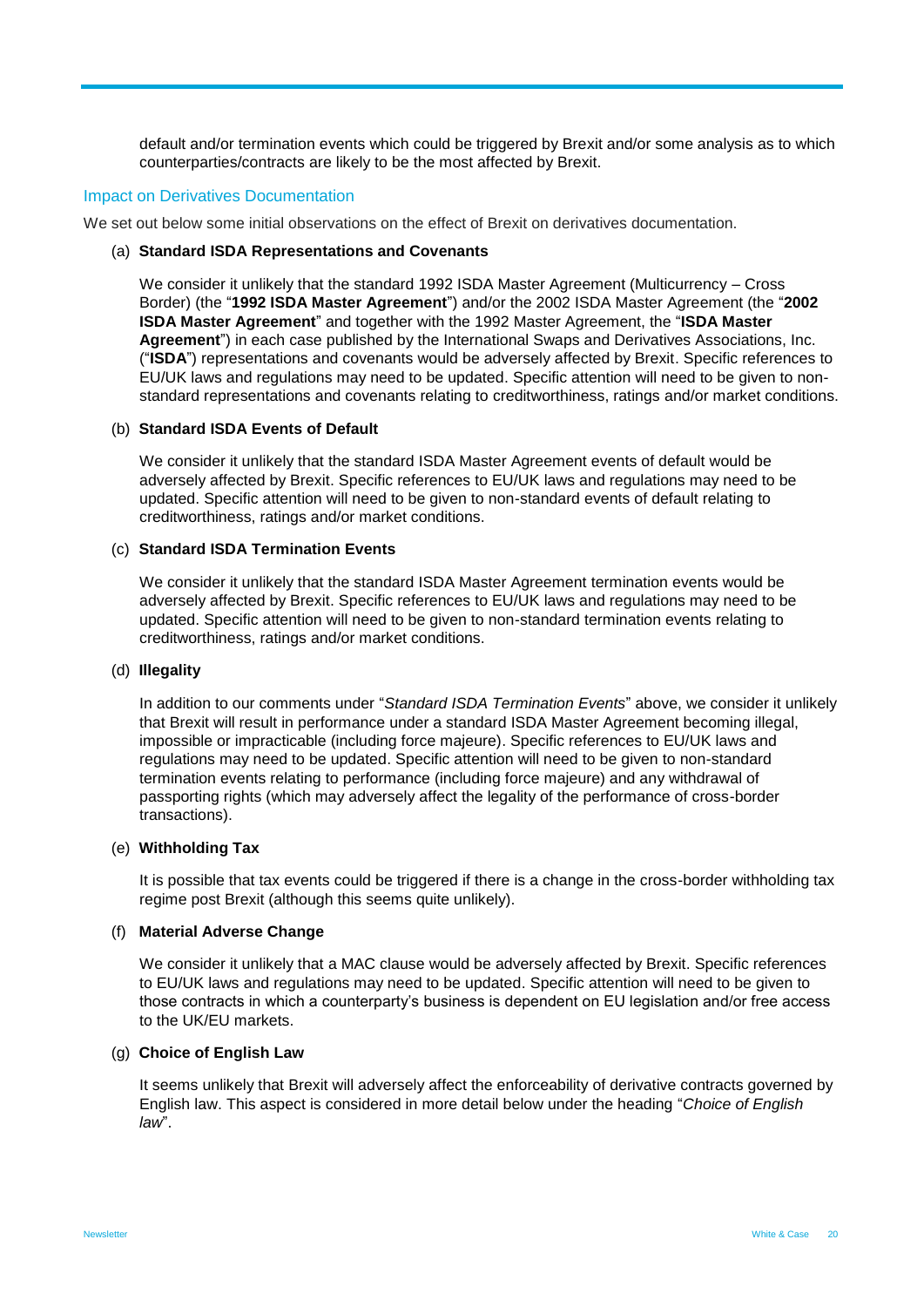#### (h) **Choice of English Jurisdiction**

It seems unlikely that Brexit will adversely affect derivative contracts containing an express submission to the English courts as the chosen disputes resolution forum. This aspect is considered in more detail below under the heading "*Choice of English jurisdiction*". Special attention will need to be paid to jurisdiction clauses drafted by reference to EU laws and regulations, such as Section 13(b)(i)(1) of the 2002 ISDA Master Agreement. One would expect that some of the required amendments to market standard documentation to implement Brexit will be dealt with by way of industry protocols.

#### (i) **EU Laws and Regulations**

The derivatives market is cross border in nature and a multitude of UK and EU laws and regulations govern the derivatives market and its operation. Market infrastructure also relies on EU and local recognition agreements. There are a number of key EU directives and regulations that will need to be dealt with as part of the Brexit transition. Whilst there is the possibility that there may be a gap in applicable law (i.e. the existing law ceases to apply before new laws are introduced or there are omissions in the new law), we would expect the legal framework for the derivatives market to be substantially settled by the time Brexit occurs. The key areas to be aware of include:

- (i) the continuation of the MiFID passport for cross border financial services;
- (ii) the continuation of safeguards for collateral netting, set-off and financial collateral arrangements (as currently envisaged in the Financial Collateral Directive (2002/47/EC), the Bank Recovery and Resolution Directive (2014/59/EU) and the Credit Institutions Winding Up Directive (2001/24/EC));
- (iii) the continuation of the cross-border recognition of EMIR (see further below under the heading "*Trade reporting, clearing and risk mitigation*"); and
- (iv) the continuation of cross-border access to market infrastructure under the Markets in Financial Instruments Directive II (2014/65/EU), the Markets in Financial Instruments Regulation (Regulation (EU) No 600/2014) and the Regulation (EU) No 648/2012 on OTC derivatives, central counterparties and trade repositories ("**EMIR**").

#### (j) **Contractual Bail-in**

Under current law, derivative contracts governed by the law of a non- $EEA^{14}$  country relating to the liability of an in-scope entity must include a bail-in provision (the "**Article 55 requirement**").

It seems unlikely that the UK would repeal applicable legislation which transposes the Bank Recovery and Resolution Directive into UK law<sup>15</sup> and more likely that UK banks would still need to include bail-in provisions in their derivative contracts post Brexit to satisfy the Article 55 requirement. However, if the UK did not retain EEA membership post Brexit, EU banks would need to include bail-in provisions in their derivative contracts which are governed by English law. This would be a substantial documentation requirement unless dealt with by way of an industry protocol.

<sup>14</sup> The European Economic Area ("**EEA**") unites the EU Member States and the three EEA EFTA States (Iceland, Liechtenstein, and Norway) into an internal market governed by the same basic rules. Switzerland is not part of the EEA but has a bilateral agreement with the EU.

See PRA policy statement (PS1/15, PS 15/2 and PS 17/16) and BoE/PRA Supervisory Statement 7/16, the Bank Recovery and Resolution (No 2) Order 2014, the Banking Act 2009 (Mandatory Compensation Arrangements Following Bail-In) Regulations 2014, the Banking Act 2009 (Restriction of Special Bail-in Provisions, etc) Order 2014, the Building Societies Order 2014, the Bank Recovery Bail-in and Resolution Order 2014 and the Banks and Building Societies (Depositor Preference and Priorities) Order 2014.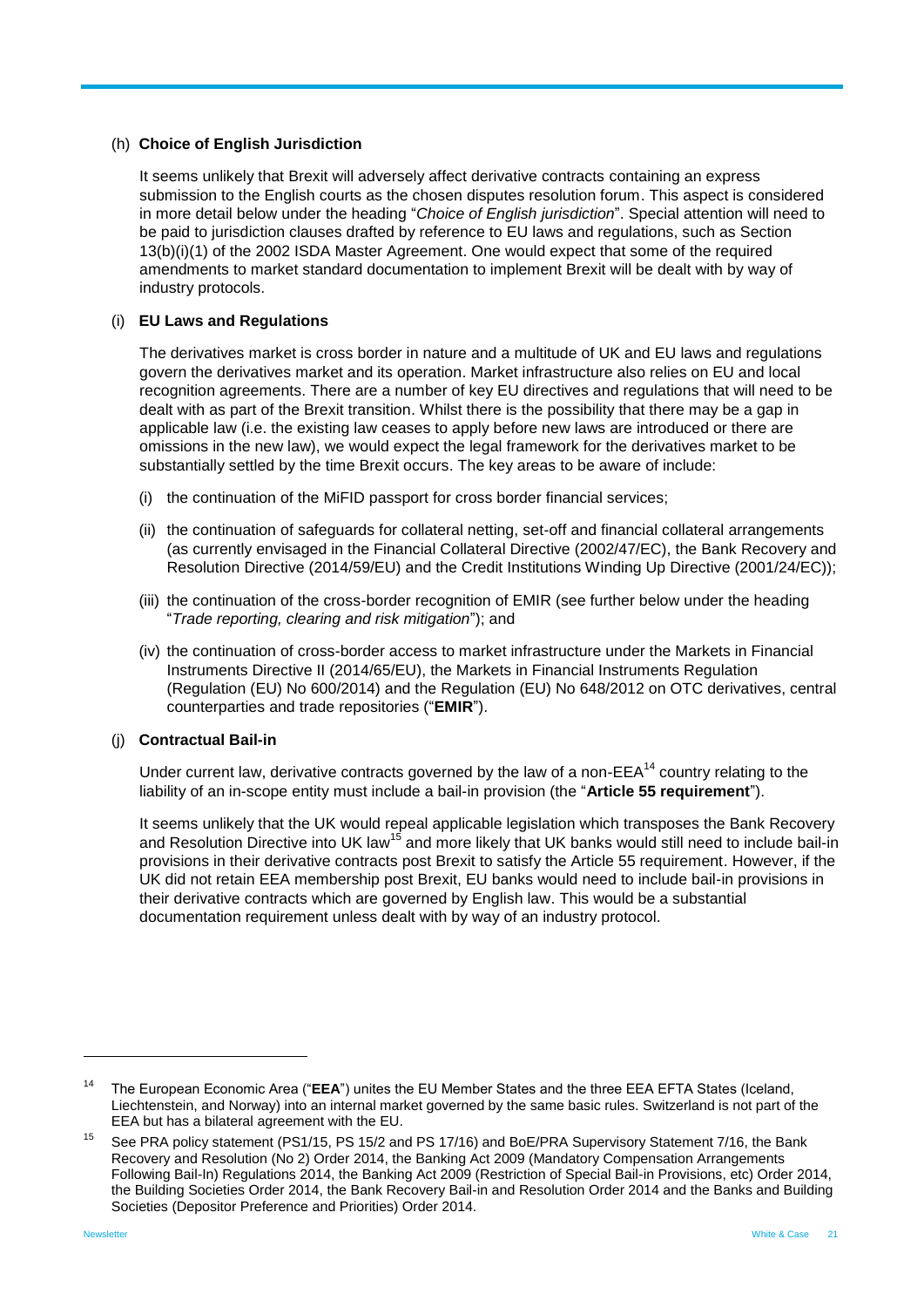#### (k) **Trade Reporting, Clearing and Risk Mitigation**

Pursuant to EMIR, specified entities are subject to detailed rules concerning trade reporting, clearing and risk mitigation requirements. EMIR binds in its entirety<sup>16</sup> and is directly applicable in all EU Member States<sup>17</sup> since it was enacted in the form of an EU regulation.<sup>18</sup> EMIR would no directly apply to the UK post Brexit since the UK would become a "*third country entity*". The term "*third country*  entity" is not defined in EMIR. However, in the context of the application of certain obligations, EMIR distinguishes between entities that are established in the EU (financial counterparties and nonfinancial counterparties) and entities that are not established in the EU.

The meaning of "*established*" has also not been defined in this context; existing commentary from European authorities suggests that it refers to the jurisdiction in which an entity is incorporated or otherwise constituted (rather than any physical presence from which it does business, to the extent that this differs from its jurisdiction of incorporation or constitution); for example, an entity which is incorporated outside the EU but has a physical presence in the EU by way of a branch would still be a "*third country entity*".

The European Commission (the "**Commission**") has the power under EMIR to declare that the supervisory arrangements relating to trade reporting, clearing and risk mitigation of a non-EU jurisdiction are "*equivalent*" to the EU legislative framework under EMIR so that if an equivalence decision is made, such applicable non-EU counterparties will be deemed to have satisfied their applicable EMIR obligations.

The UK will need to determine whether to negotiate to continue under EMIR in a similar way to Iceland, Liechtenstein and Norway (which are in the EEA but not in the EU) or to seek bilateral "equivalence" arrangements with other jurisdictions or the EU as a whole (pursuant to Article 13.2 of EMIR). Regardless of such negotiations, UK counterparties will need to comply with at least some of the existing EMIR obligations when trading with EU counterparties post Brexit. For example, EU branches of UK banks would need to comply with certain obligations under EMIR.

Similarly, UK branches of EU banks may need to comply with UK comparable laws in relation to trade reporting, clearing and risk mitigation. However, this will depend whether the UK wants to create a different regime from EMIR. With the enormous amount of legislation that will need to be reviewed, it is plausible to assume that the UK will try to maintain existing EMIR legislation which UK counterparties are already familiar with.

In the absence of an "equivalent" decision, UK counterparties may have to comply with UK enacted laws and EMIR (as amended from time to time) in relation to trade reporting, clearing and risk mitigation when contracting with EU counterparties. Conversely, EU counterparties may have to comply with UK enacted laws and EMIR (as amended from time to time) in relation to trade reporting, clearing and risk mitigation when contracting with UK counterparties.

Currently, the mandatory clearing obligation can only be satisfied if applicable derivative contracts are cleared through either an authorised (in the case of an EU CCP) or recognised (in the case of a non-EU CCP) central counterparty ("**CCP**"). Non-EU CCPs are recognised if the Commission has determined that the non-EU supervisory arrangements relating to such CCPs are "equivalent" to those under EMIR.

 $16$  However, please see Article 12 of EMIR which allows EU Member States to lay down rules on penalties.

 $17$  The EU is an economic and political union of 28 countries. It operates an internal (or single) market which allows free movement of goods, capital, services and people between member states. The current EU Member States are: Austria, Belgium, Bulgaria, Croatia, Republic of Cyprus, Czech Republic, Denmark, Estonia, Finland, France, Germany, Greece, Hungary, Ireland, Italy, Latvia, Lithuania, Luxembourg, Malta, Netherlands, Poland, Portugal, Romania, Slovakia, Slovenia, Spain, Sweden and the UK. As a result of Brexit, the UK will cease to be an EU Member State.

<sup>&</sup>lt;sup>18</sup> Article 288 of the Treaty of the Functioning of the European Union.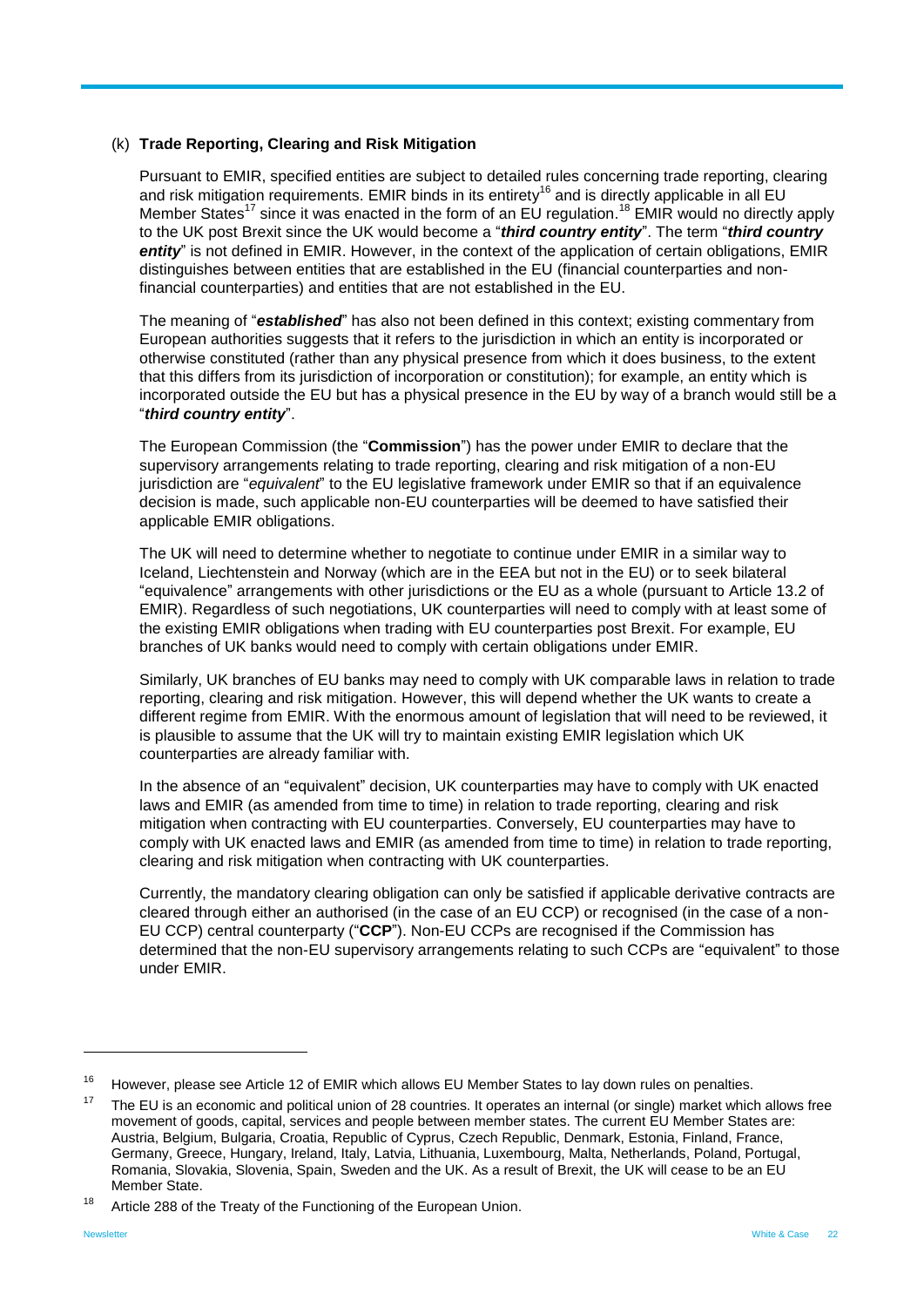Similarly, the trade reporting requirement under EMIR can only be satisfied if the relevant derivative contracts are reported to an authorised trade repository ("**TR**") (in the case of an EU Trade Repository) or recognised TR (in the case of a non-EU TR). Non-EU TRs are recognised if pursuant to Article 77 of EMIR the Commission has determined that the non-EU legal and supervisory arrangements relating to such TRs are "*equivalent*' to those under EMIR.

One possible scenario is that UK based CCPs and UK based TRs may need to apply for recognition under EMIR pursuant to Article 25 or 77 (respectively) of EMIR in order to provide clearing and reporting services in the EU. Similarly, EU based CCPs and EU based TRs will need to apply for recognition in the UK in order to carry on their clearing and reporting services in the UK.

An open question is the extent to which the UK will be able to benefit from the existing EU negotiated arrangements with non-EU countries, i.e. whether the UK would still benefit from the current implementing acts with third countries (Australia, Canada, Hong Kong, Japan, the USA, etc.) In principle, those third countries with existing equivalence arrangements with the EU should have no issues replicating similar arrangements with the UK (which is fully EMIR compliant). Failing this, the UK may end up in the unenviable position of having to start from scratch equivalence negotiations with non-EU countries. However, it is difficult to predict the effect of exogenous factors (politics, lack of resourcing etc.) on the timing and outcome of recognition or equivalence decisions.

Further, if in a post-Brexit scenario, a UK based CCP no longer benefits from the authorisation or recognition (as the case may be) under EMIR, this could have adverse regulatory capital implications.

Particular issues could arise for UK clearing members of EU CCPs as such entities will cease to be EU credit institutions post Brexit and therefore may no longer be eligible to be a clearing member under the relevant EU CCP's eligibility criteria. The converse could apply to EU clearing members of UK CCPs.

The European Central Bank could also renew its attempt to have CCPs having more than 5% of Euro denominated products located in the EU. In March 2015, the EU General Court ruled that the European Central Bank did not have the "competence necessary to regulate the activity of security clearing systems" and such an attempt failed.

#### (l) **Choice of English Law**

English law is the most popular choice of law for cross-border transactions and many of the reasons why commercial parties choose English law will not change as a result of Brexit.

EU Member States currently apply the same rules to determine the governing law of contractual (as a result of the Rome 1 Regulation (Regulation (EC) No 593/2008)) and non-contractual (as a result of the Rome II Regulation (Regulation (EC) No 864/2007)) obligations. Such regulations generally require EU Member State courts to respect party autonomy of choice of law, subject to limited exceptions. Such requirements also apply regardless of whether the contracting parties are located in the EU and/or whether the chosen law is a law of an EU Member State.

If post Brexit the UK decided to leave the principles enshrined in the Rome 1 and Rome II Regulations in place, with the English courts (as opposed to the European Member State courts) as the arbiter of such Regulations, there will be little short term impact as a result of Brexit; although over time, the interpretations of such Regulations could diverge between the English courts and the courts of the EU Member States.

If the Rome 1 and Rome II Regulations were no longer to apply in the UK post Brexit, one would assume that the UK would revert to the law in force prior to the introduction of the Rome I and Rome II Regulations: namely, the Rome Convention<sup>19</sup> (in the case of contractual obligations) and the Private International Law (Miscellaneous Provisions) Act 1995 (in the case of non-contractual obligations). There is no significant difference between the provisions of the Rome Convention and the Rome 1 Regulation; in particular, in relation to party autonomy concerning choice of governing law. In relation

<sup>19</sup> The Convention on the Law Applicable to Contractual Obligations 1980.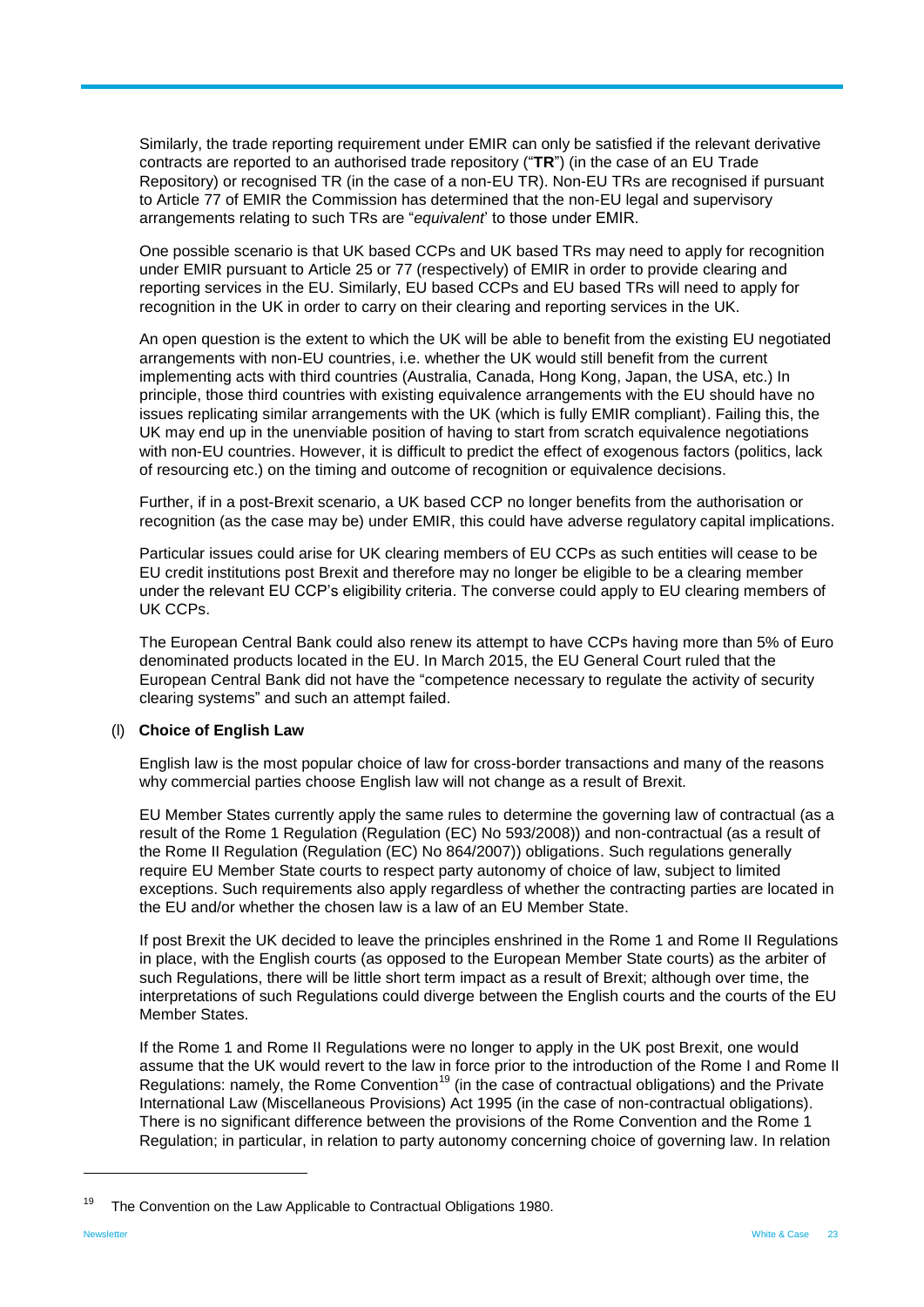to non-contractual obligations, there are differences between the Rome II Regulation and the Private International Law (Miscellaneous Provisions) Act 1995; in particular, the Private International Law (Miscellaneous Provisions) Act 1995 does not give the parties an express right to choose the law applicable to non-contractual obligations. So far as the other EU Member States are concerned, the Rome 1 and Rome II Regulations will continue to apply to a choice of English law irrespective of whether the UK is an EU Member State or not.

Substantive English commercial law has developed largely independently of EU law (other than in specific areas such as consumer contracts, insurance and agency contracts). The English law on key contractual issues such as contractual interpretation, estoppel, the implication of terms, penalties and forfeiture derives principally from English common law and any effect of Brexit is likely to be practically limited.

A similar position applies in English torts law apart from statutory torts that have a European law basis. Specific areas will require detailed consideration such as financial services regulation, prospectus rules and consumer protection, but general English commercial law will remain largely unaffected by Brexit.

#### (m) **Choice of English Jurisdiction**

It is critical that commercial parties have the ability to choose which court will resolve commercial disputes. The implementation of rules applied by EU Member States in relation to jurisdiction and the enforcement of judgments (now set out in the Recast Brussels Regulation EU1215/2012 (the "**Recast Regulation**")) has been one of the successful EU initiatives, subject to the rules relating to parallel proceedings and so-called torpedo litigation (such a strategy is now largely ineffective in the case of an exclusive jurisdiction clause, although the position where only one party to a contract is bound to a chosen court is still unclear). Pursuant to the Recast Regulation, the EU Member State courts must recognize and enforce judgments of another EU Member State and party autonomy is respected, subject to limited exceptions.

There are other reasons why, notwithstanding the Recast Regulation, commercial parties choose to litigate their disputes in the English courts and such reasons are unlikely to be significantly affected by Brexit. In general, we would expect commercial parties to continue to select the English courts in their commercial contracts, subject to limited exceptions.

If the UK adopts the Norwegian model post Brexit,<sup>20</sup> one would expect the UK to accede to the 2007 Lugano Convention,<sup>21</sup> (which is broadly similar, but not identical, to the existing EU regime). If the UK adopts the WTO model post Brexit,<sup>22</sup> the UK could still negotiate to accede to the 2007 Lugano Convention and/or the Hague Convention on Choice of Court Agreements (the "**Hague Convention**") which provides a mechanism for the allocation of jurisdiction and the enforcement and recognition of judgments between contracting states where the parties have agreed an exclusive jurisdiction clause in relation to a contracting state.<sup>23</sup> Note that for entirely EU matters, the Recast Regulation prevails over the Hague Convention. It is a moot point as to whether the UK would need to resign the Hague Convention in its own right in order to ensure such convention is effective post Brexit in relation to the UK.

<sup>&</sup>lt;sup>20</sup> See "*Five models for post-Brexit UK trade*", BBC News – EU Referendum, 27 June 2016.

<sup>&</sup>lt;sup>21</sup> Convention on jurisdiction and enforcement of judgments in civil and commercial matters signed in Lugano on 30 October 2007 which governs issues of jurisdiction and enforcement of judgments between the EU Member States and Iceland, Switzerland and Norway. Published in the Official Journal on 21 December 2007 (L339/3). Incorporated into UK Law by the Civil Jurisdiction and Judgments Regulations 2009.

<sup>&</sup>lt;sup>22</sup> See "*Five models for post-Brexit UK trade*", BBC News – EU Referendum, 27 June 2016.

 $23$  In 2005, the Hague Conference on private international law finalized the text of the Hague Convention which became applicable in the EU Member States (other than Denmark) in October 2015. The Hague Convention is accompanied by an official explanatory report by Professors Hartley and Dogauchi (the "**Hague Convention Report**"). Copies of the Hague Convention, the Hague Convention Report and a status table are available at the Choice of Court section of the Hague Conference's website: [http://www.hcch.net/index\\_en.php?act=text.display&tid=134.](http://www.hcch.net/index_en.php?act=text.display&tid=134)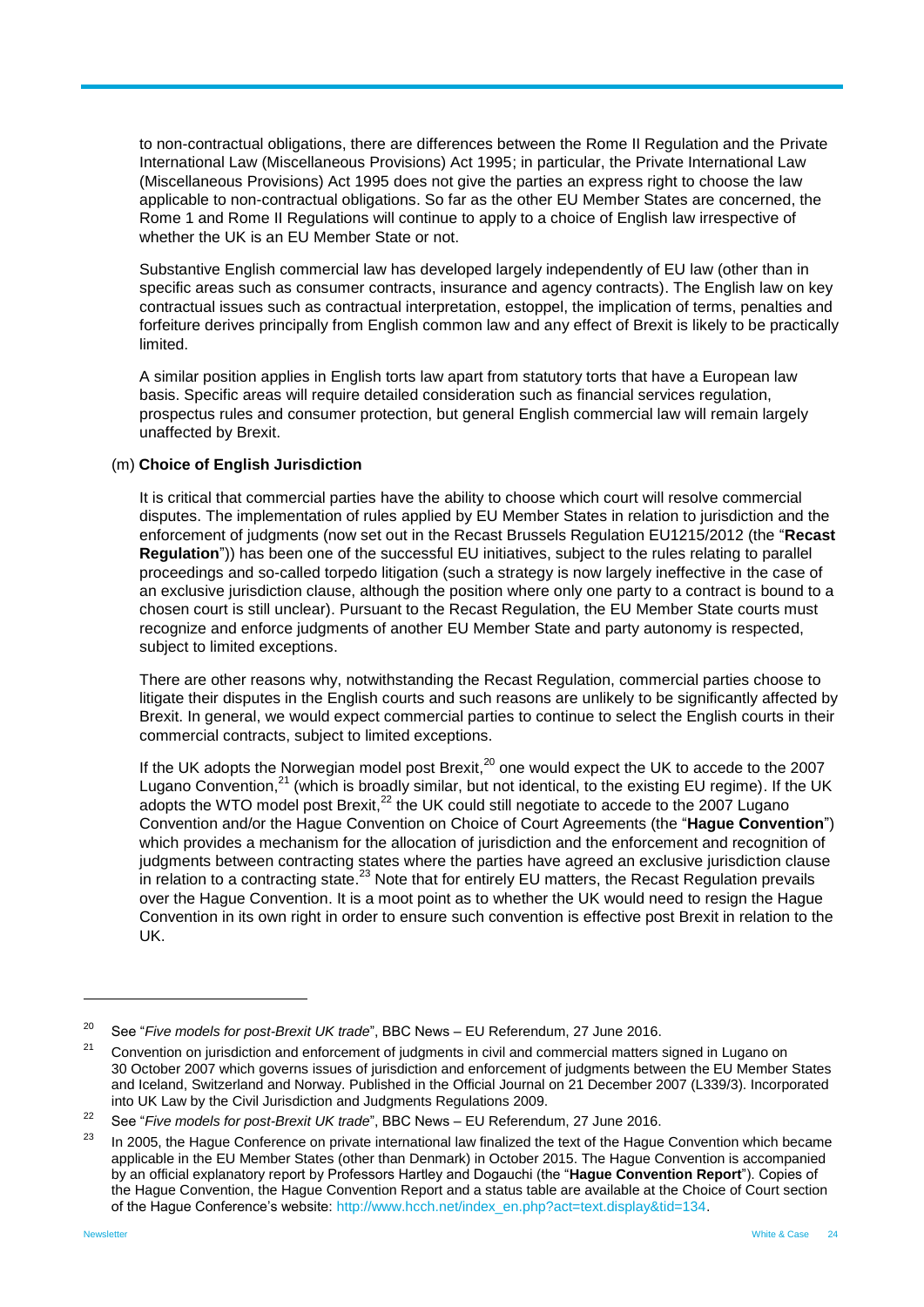Regardless of any agreement with EU Member States as to choice of jurisdiction, the English courts are likely to continue to recognise party autonomy. Although it is an open question as to how such clauses will be interpreted by the courts of the EU Member States, it seems likely that the EU Member State courts will continue to recognise party autonomy as to choice of jurisdiction. Note that the UK had previously been a party to a number of reciprocal enforcement arrangements with a number of EU Member States - see the Foreign Judgments (Reciprocal Enforcement) Act 1933. Note that the Recast Regulation allows EU Member State courts to decline jurisdiction in favour of non-EU Member State courts in limited circumstances (see Articles 33 and 34 of the Recast Regulation). It is also possible that the Brussels Convention ((Regulation (EC) 44/2001), the predecessor to the Recast Regulation) could apply.

#### (n) **Parallel Proceedings and Anti-suit Injunctions**

One can anticipate an increase in parallel proceedings and anti-suit injunctions post Brexit. Under the current EU regime, if parallel proceedings are bought in more than one court of a EU Member State, the court first seized decides the question of jurisdiction unless the parties have conferred exclusive jurisdiction on the courts of another EU Member State in which case the chosen court can determine the question of jurisdiction (notwithstanding that such chosen court was not first seized). Such a provision dramatically reduces the risk of parallel proceedings in the EU Member States (although the position in relation to asymmetric exclusive jurisdiction clauses is still unclear). It is noteworthy that such a provision does not exist in the 2007 Lugano Convention. Further, if the courts of an EU Member State do not respect an English jurisdiction clause; post Brexit the English courts may be inclined to grant an anti-suit injunction against any party which commenced proceedings in an EU Member State court in breach of an English jurisdiction clause to restrain the continuation of such proceedings. Anti-suit injunctions could also be revived in the arbitration context (i.e. to protect UK arbitration).

#### (o) **Arbitration**

There could also be a shift to arbitration (given the enforcement mechanisms for arbitral awards set out in the New York Convention) as the chosen dispute resolution forum (as many countries are a party to the New York Convention).<sup>24</sup>

#### (p) **Service of Process**

Service of process out of England could become more complex post Brexit, although current market practice typically requires an agent for service of process to be appointed for non-UK counterparties. If an agent for service of process is appointed in the UK, service of process pre Brexit and post Brexit will be straightforward. If service of process needs to be effected overseas, the claimant needed to apply to the English courts for permission to serve out of the jurisdiction. This in turn required the claimant to demonstrate that the English courts had jurisdiction. In the case of service in the EU, there was no need to apply for permission to serve out of the UK if the English courts had jurisdiction pursuant to the Recast Regulation. Further, the Service Regulation (1393/2007/EC) provides helpful assistance with the procedural aspects of effecting service. A similar position applies in relation to service in countries which are a party to the 2007 Lugano Convention. If an agent for service of process in the UK is not appointed post Brexit, it could be necessary to apply to the English courts for permission to serve out of the UK jurisdiction into an EU Member State.

#### (q) **Pre-existing Agreements**

There will likely to be an increase in disputes relating to existing derivatives documentation post Brexit. In addition to the matters flagged above concerning "*Standard ISDA Events of Default*" and "*Standard ISDA Termination Events*", contracting parties could seek to exit unprofitable contracts or renegotiate contractual terms. This could arise as a result of contractual uncertainty related to questions of contractual construction and contractual interpretation; for example (and by no means an exhaustive list), how will obligations to comply with specific provisions of EU law be interpreted post

<sup>24</sup> The New York Convention on the Recognition and Enforcement of Foreign Arbitral Awards, concluded in 1958. Such Convention provides a regime for the enforcement and recognition of arbitral awards within contracting states.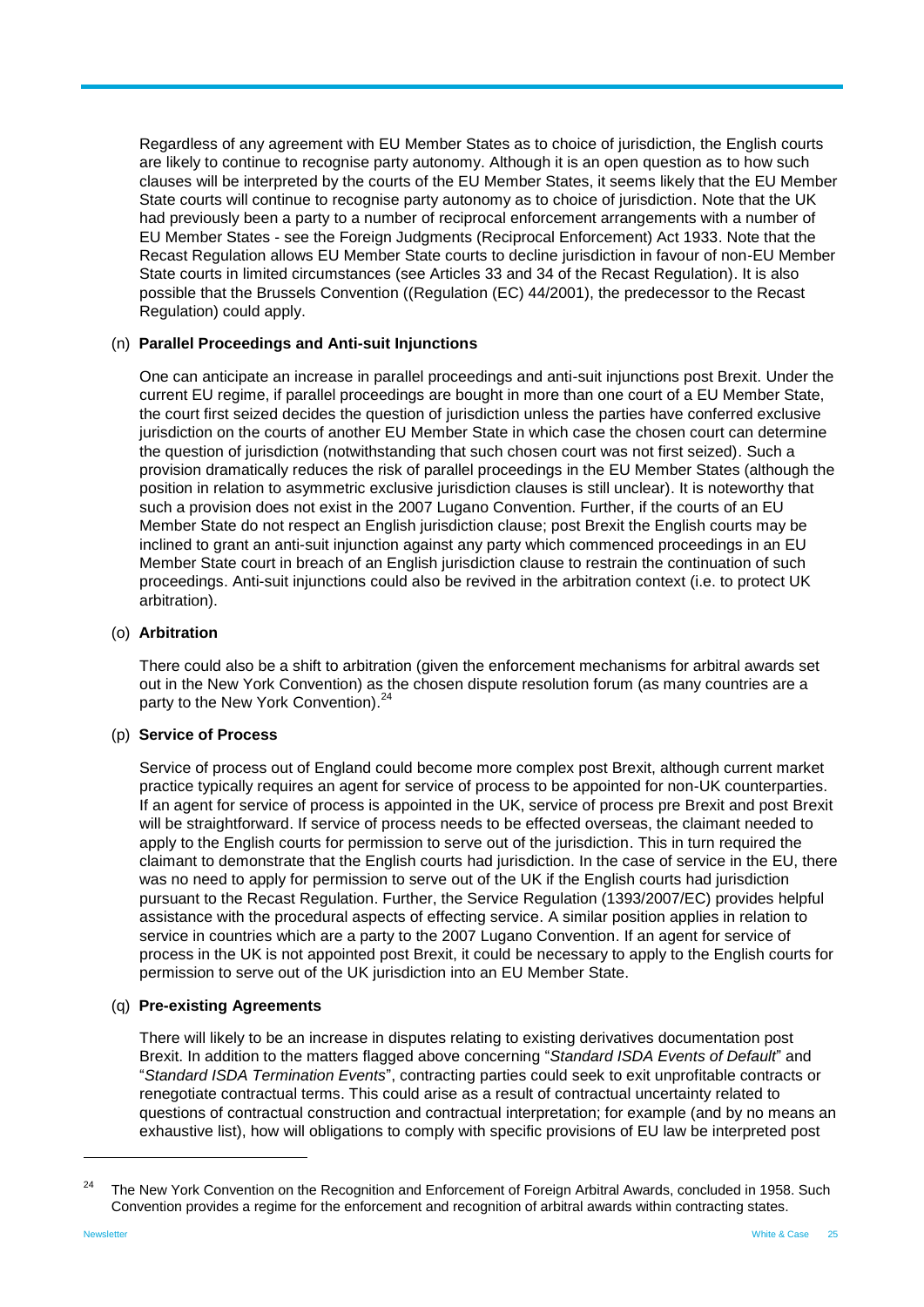Brexit; will the UK be included in the "European Union" or not; what law applies where EU law applied at the time of entering into a contract, but not at the time of its performance; and, to what extent should principles of EU case law established prior to Brexit influence the English courts interpretation of similar UK legislation enacted as a result of Brexit.

#### How does Brexit currently affect you?

At this stage, there is no market consensus as to what steps to recommend to market participants to deal with Brexit. There is currently too much uncertainty to perform a meaningful assessment of the effect of Brexit on derivatives documentation and derivatives transactions. Market participants will need to monitor Brexit developments closely over the transition period. We will continue to publish Brexit related topics of interest once further details of the form, content and timing of Brexit are revealed.

Newsletter White & Case 26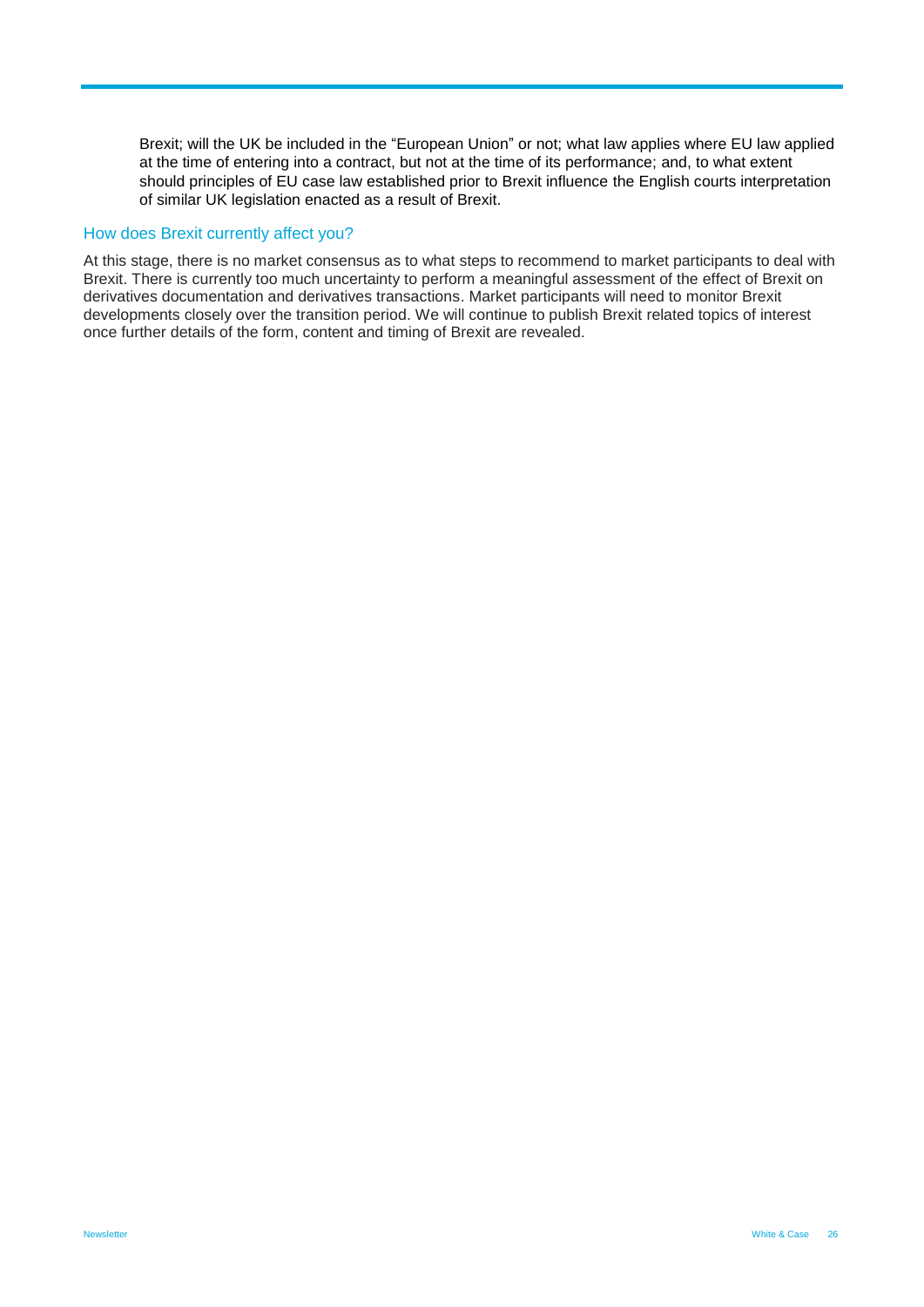## <span id="page-26-0"></span>**Bail-in – Valuation of Derivative Contracts**

#### Introduction

A Commission Delegated Resolution (EU) 2016/1401 ("**CDRVD**") on the valuation of derivatives for the purpose of bail-in pursuant to Article 49(4) of the Bank Recovery and Resolution Directive 2014/59/EU (the "**BRRD**") was published in the Official Journal of the European Union on 23 August 2016. The CDRVD enters into force on 12 September 2016. The CDRVD is substantially similar to the regulatory technical standard adopted by the European Commission (the "**Commission**") on 23 May 2016.

The BRRD bail-in requirement applies to EU incorporated banks and large investment firms and their EU incorporated holding companies and their EU subsidiaries (including non-EU branches of EU incorporated firms). The BRRD bail-in requirement does not apply to non-EU incorporated firms or their EU branches.

#### **Background**

Pursuant to Article 63(1)(e) and (f) of the BRRD, a national resolution authority ("**RA**") may write down or convert into equity "eligible liabilities" of an institution in resolution ("**IIR**"). Liabilities arising under derivative contracts ("DCs") if: (i) not excluded by: (a) the provisions of Article 44(2) of the BRRD;<sup>25</sup> or (b) the RA under Article 44(3) of the BRRD in exceptional circumstances (see further below); or (ii) unsecured or uncollateralised (but only to the extent such DCs are unsecured or uncollateralised) are "eligible liabilities" potentially subject to a bail-in (such derivative liabilities are referred to herein as "**PBIDLs**"). Whilst any write down or conversion of PBIDLs applies only on close-out of the relevant DCs, Article 63(1)(k) of the BRRD gives the RA the ability to terminate and close out any DCs (whether collateralised or not) for the purposes of bail-in.

It is noteworthy that the universe of PBIDLs potentially subject to bail-in should decline due to:

- (a) the implementation of mandatory clearing requirements (resulting in mandated margin requirements) pursuant to EMIR;<sup>26</sup> and/or
- (b) the implementation of collateralisation requirements applicable to uncleared derivatives pursuant to EMIR; and
- (c) existing margin rules imposed by central counterparties ("**CCPs**") relating to existing cleared transactions (collectively, "**Collateralised PBIDLs**").

Collateralised PBIDLs are only subject to bail-in to the extent of a net balance being due (i.e. the value of the DC liability is greater than the value of the collateral/security/margin). However, in normal market conditions, in the case of cleared transactions, it is not expected that the default of a clearing member would result in losses in excess of posted collateral/margin.

#### Exceptional circumstances

On a case by case basis, a RA may exclude PBIDLs from bail-in in exceptional circumstances. As set out in Article 44(3) of the BRRD, such exceptional circumstances include: (a) where the bail-in of PBIDLs would cause such a value destruction that the losses borne by other creditors would be higher than if those PBIDLs were excluded from bail-in; and (b) where it is not possible to conduct a bail-in within a reasonable time. Pursuant to Article 44(11) of the BRRD, the Commission adopted a delegated act in February 2016 specifying the circumstances in which PBIDLs could be excluded from bail-in. See Commission Delegated Regulation (EU) 2016/860 which provides (in Recital 5 thereto) that the ability to exclude PBIDLs from the operation of the bail-in tool should be used to the minimum extent necessary.

#### Close-out and Netting

The BRRD lays down the parameters for valuing PBIDLs as the first step in the bail-in process. Article 49(2) of the BRRD provides that the bail-in tools only apply after the PBIDLs have been closed out. As such, RAs have the power to terminate and close out PBIDLs (that are not otherwise excluded). Further, Article 49(3) of the BRRD requires that, where PBIDLs are subject to a netting agreement, the PBIDLs are to be determined on a

 $25$  There are general exclusions from the scope of bail-in under Article 44(2) of the BRRD (including but not limited to secured liabilities (to the extent that the value of the liability does not exceed the value of the collateral), client money, covered deposits and liabilities of less than 7 days owing to payment and settlement systems).

<sup>&</sup>lt;sup>26</sup> European Market Infrastructure Regulation (EU) No. 648/2012.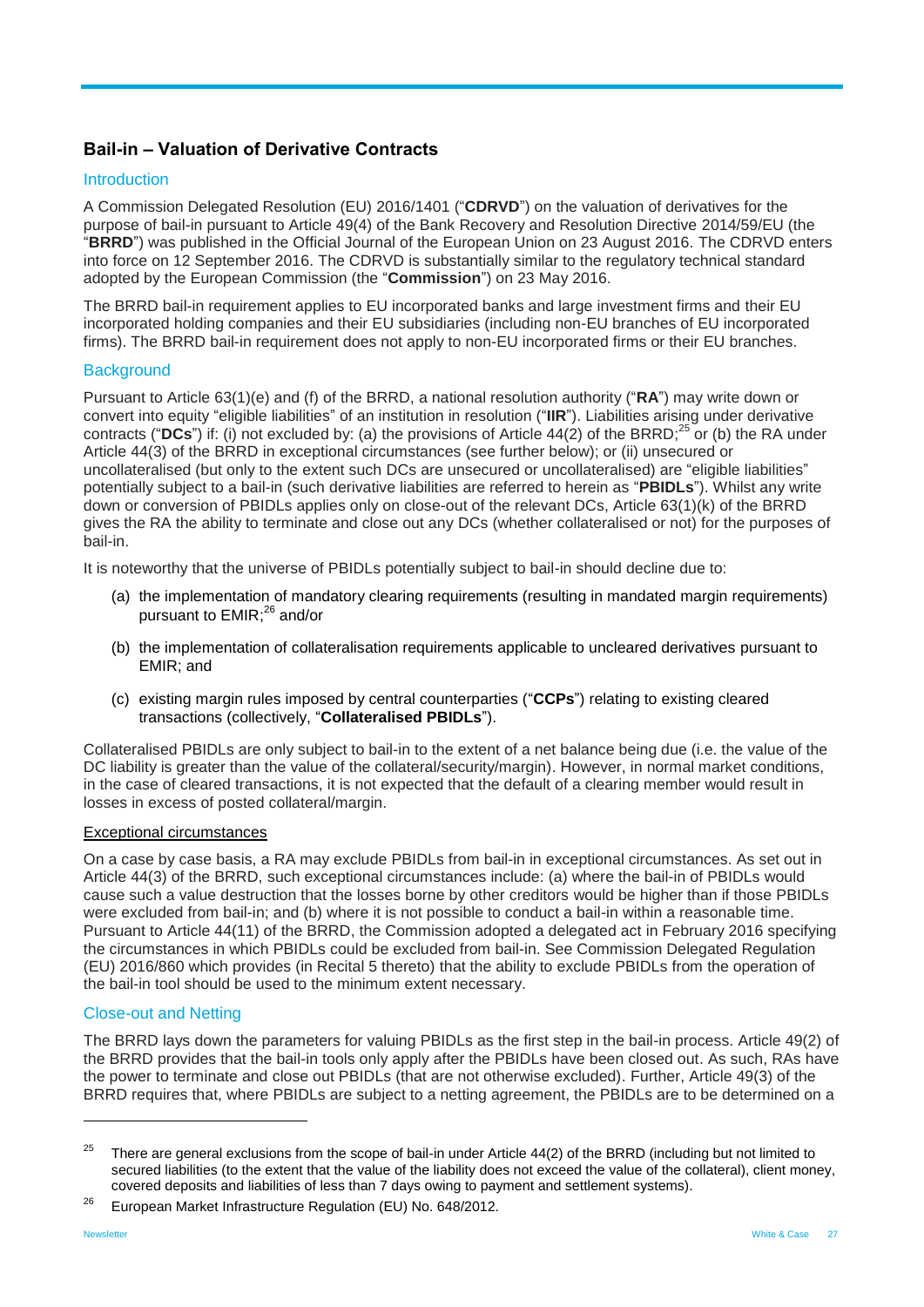net basis in accordance with the provisions of the netting agreement.

#### Determination of Close-out Amounts

As a starting point, the RA is required to notify the counterparty ("**IIRCP**") of the termination and close-out of the DCs at the date and time specified in the notice, but which may also be immediate.<sup>27</sup> The IIRCP has a set period as set out in the notice to provide evidence of "commercially reasonable replacement trades".<sup>28</sup> The notice may also specify criteria by which the RA will assess whether any replacement trades are commercially reasonable.<sup>29</sup> This set period may be changed by the RA by notice to the IIRCP.<sup>30</sup>

If the IIRCP is able to provide evidence of "commercially reasonable replacement trades", the valuer (being an independent person appointed in accordance with Article 36 of the BRRD or, if this is not possible, the RA) is required to determine the close-out amounts at the prices of those replacement trades.<sup>31</sup> A "commercially reasonable replacement trade" is defined in the CDRVD to mean a "replacement trade entered into on a netted risk exposure basis, on terms consistent with common market practice and by making reasonable efforts to obtain best value for money".<sup>32</sup>

If the IIRCP fails to provide evidence of such replacement trades within the set period or the valuer considers the replacement trades to be on non-commercially reasonable terms, the RA may determine such valuation using:<sup>33</sup>

- (a) mid-market end-of-day prices in line with the usual business practices of the IIR at the point in time of valuation;
- (b) the mid-to-bid or mid-to-offer spread, depending on the direction of the netted risk position; and
- (c) adjustments to these prices and spreads where necessary to reflect market liquidity (for the DCs in question), exposure size relative to market depth and model risk.

For the purposes of determining the close-out amount, the valuer is required to consider "a full range of available and reliable data sources" and may rely on "observable market data", "internal models", "independent price verification" (pursuant to the Capital Requirements Regulation),  $34$  "quotes from marketmakers" and "data provided by counterparties".<sup>35</sup> If the DC is centrally cleared, values or estimates from CCPs can be used.<sup>36</sup>

Article 5(1) of the CDRVD requires the close-out amount to reflect the cost the IRRCP would incur to replace the economic equivalent of the terminated DCs "including the option rights of the parties in respect of those contracts".

The early termination amount determined by the valuer is the sum of the calculated close-out amount for all transactions in the netting set, plus any unpaid amounts, collateral or other amounts due from the IIR to its IIRCP, less any such amounts due to the IIR from the IIRCP.<sup>37</sup>

Article 4 of the CDRVD provides that the valuer must determine a single amount payable by the IIR or by the IIRCP as a result of the close-out of all DCs in a netting set thus protecting netting arrangements on a bail-in of DCs. A netting set is defined as "a group of contracts subject to a netting arrangement as defined in Article 2(1)(98) of Directive 2014/59/EU."38

- <sup>27</sup> Article 3(1) and (3) of CDRVD.
- Article 3(3) of the CDRVD.
- <sup>29</sup> Article 3(5) of the CDRVD.
- <sup>30</sup> Article 3(4) of the CDRVD.
- <sup>31</sup> Article 6(1) of the CDRVD.
- $32$  Article 1(6) and (7) of the CDRVD.
- $33$  Article 6(2) of the CDRVD
- Regulation (EU) 575/2013.
- $35$  Article 6(4) of the CDRVD.
- $36$  Article 6(4)(a) of the CDRVD.
- <sup>37</sup> Article 5(1) of the CDRVD.
- <sup>38</sup> Article 1(1) of the CDRVD.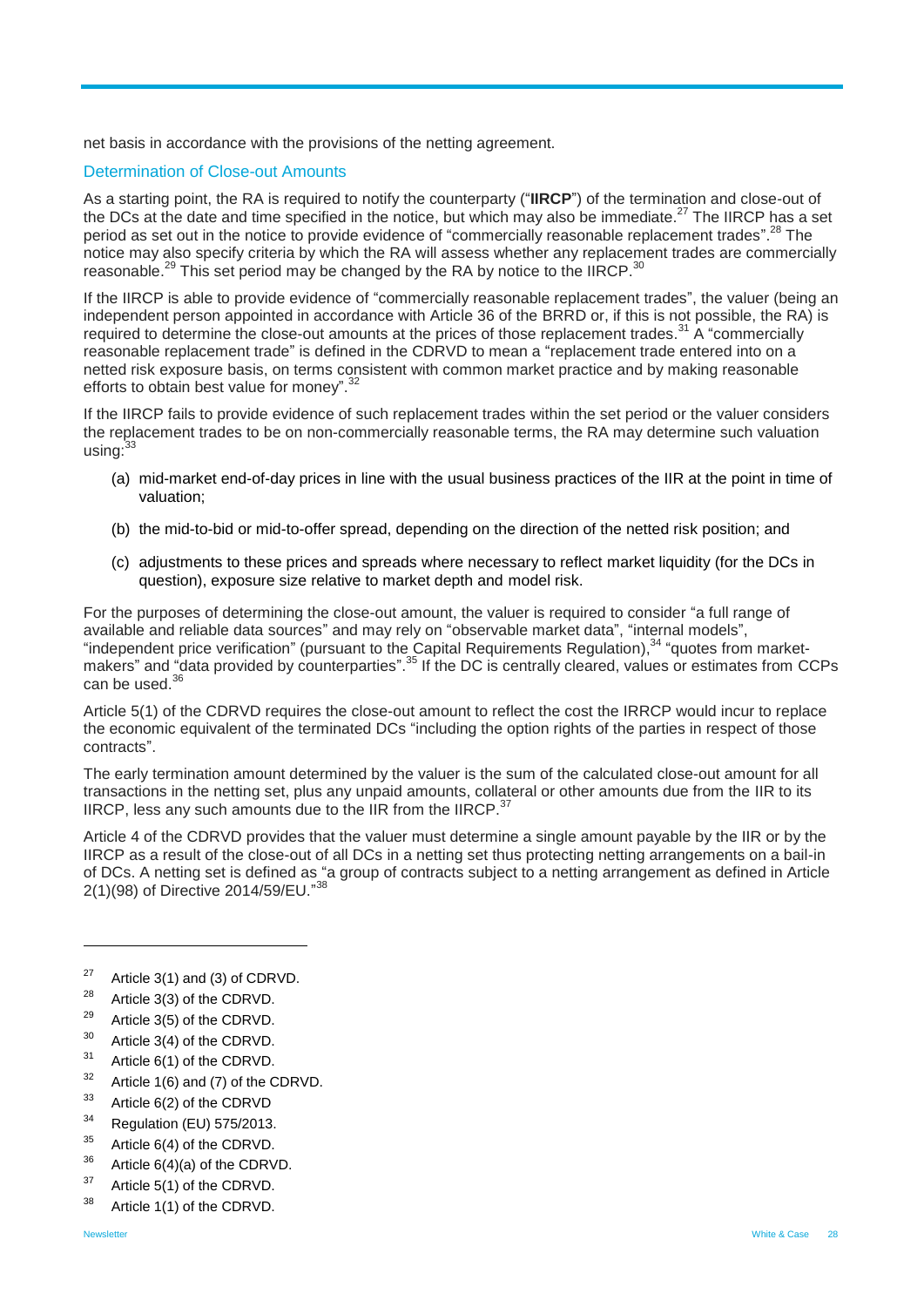Article 49 of the BRRD requires the European Banking Association (the "**EBA**") to set out methodologies for comparing the value destruction caused by closing out DCs with the amount of losses that would be absorbed by those PBIDLs on bail-in. This methodology is set out in Article 2 of the CDRVD. Essentially, the RA is required to determine as a result of close-out:<sup>39</sup>

- (a) the proportion of PBIDLs not exempt from bail-in and valued as part of the Article 36 valuation, within all "equally-ranked" liabilities multiplied by the total losses expected to be borne by all equal ranked liabilities (including the PBIDLs);<sup>40</sup> and
- (b) the expected value destruction as the sum of the following items: $41$ 
	- (i) the risk of increased claims from IIRCPs to reflect re-hedging costs; $42$
	- (ii) the expected cost to the IIR of establishing hedges for open exposures to maintain an acceptable risk profile in accordance with the resolution strategy (such cost to be estimated by considering initial margin requirements and prevailing bid-offer spreads);<sup>43</sup>
	- (iii) valuation impairments to underlying assets linked to the DCs being closed-out, impact on funding costs, income levels or other reductions to franchise value;<sup>44</sup> and
	- (iv) any precautionary buffer against adverse effects of close-out such as cost of errors or disputes.<sup>45</sup>

Once these amounts are determined, they are to be compared prior to any decision being taken to close out the DCs.<sup>46</sup> If the expected losses from the close-out exceed the share of PBIDLs available for bail-in, the RA can exempt the PBIDLs from bail-in under Article 44(3) of the BRRD.

#### Cleared Derivatives

The general valuation method described above does not apply to centrally-cleared derivatives in circumstances where the IIR is a clearing member facing a CCP.<sup>47</sup>

CCPs are required under EMIR to have in place procedures for the default of a clearing member. Such procedures will typically include (as a first step) the CCP porting the IIR's cleared trades to another clearing member and, failing that, an auction of the IIR's trades amongst the other clearing members, the use of any collateral posted by the IIR and the use of default fund contributions. As any collateral posted by the IIR in accordance with the CCP's rules should be sufficient to cover the IIR's liability to the CCP, any bail-in right in respect of uncollateralised liabilities is unlikely to occur. In the case of a DC between the IIR and a CCP, the CDRVD uses the CCP's procedures for close-out of cleared derivatives to determine the relevant value.<sup>48</sup> The RA is required to notify the CCP and the CCP's competent authority of the decision to close out the DC and to agree with them a deadline by which the CCP must provide the valuation of the early termination amount.<sup>49</sup> The deadline may be changed by the RA.<sup>50</sup> If the CCP fails to provide a valuation by the deadline, or the valuation by the CCP is not in line with the CCP's default procedures, the RA may determine that the valuation methods described in the CDRVD for the valuation of non-cleared derivatives will apply.<sup>51</sup> Such a valuation may be made on a provisional basis, and an ex-post adjustment can be made.<sup>52</sup>

- <sup>40</sup> Article 2(1)(a) of the CDRVD.
- 41 Article 2(1)(b) of the CDRVD.
- Article  $2(1)(b)(i)$  of the CDRVD.
- <sup>43</sup> Article 2(1)(b)(ii) of the CDRVD.
- <sup>44</sup> Article 2(1)(b)(iii) of the CDRVD.
- <sup>45</sup> Article 2(1)(b)iv) of the CDRVD.
- <sup>46</sup> Article 2(2) of the CDRVD.
- <sup>47</sup> Articles 3(6) and 6(6) of the CDRVD (except in the limited circumstances specified in Article 7(7) of the CDRVD).
- <sup>48</sup> Article 7(1) of the CDRVD.
- <sup>49</sup> Article 7(2) of the CDRVD.
- <sup>50</sup> Article 7(6) of the CDRVD.
- <sup>51</sup> Article 6(6) of the CDRVD.
- $52$  Article 6(5) and 8(3) of the CDRVD.

<sup>39</sup> Article 2(1) of the CDRVD.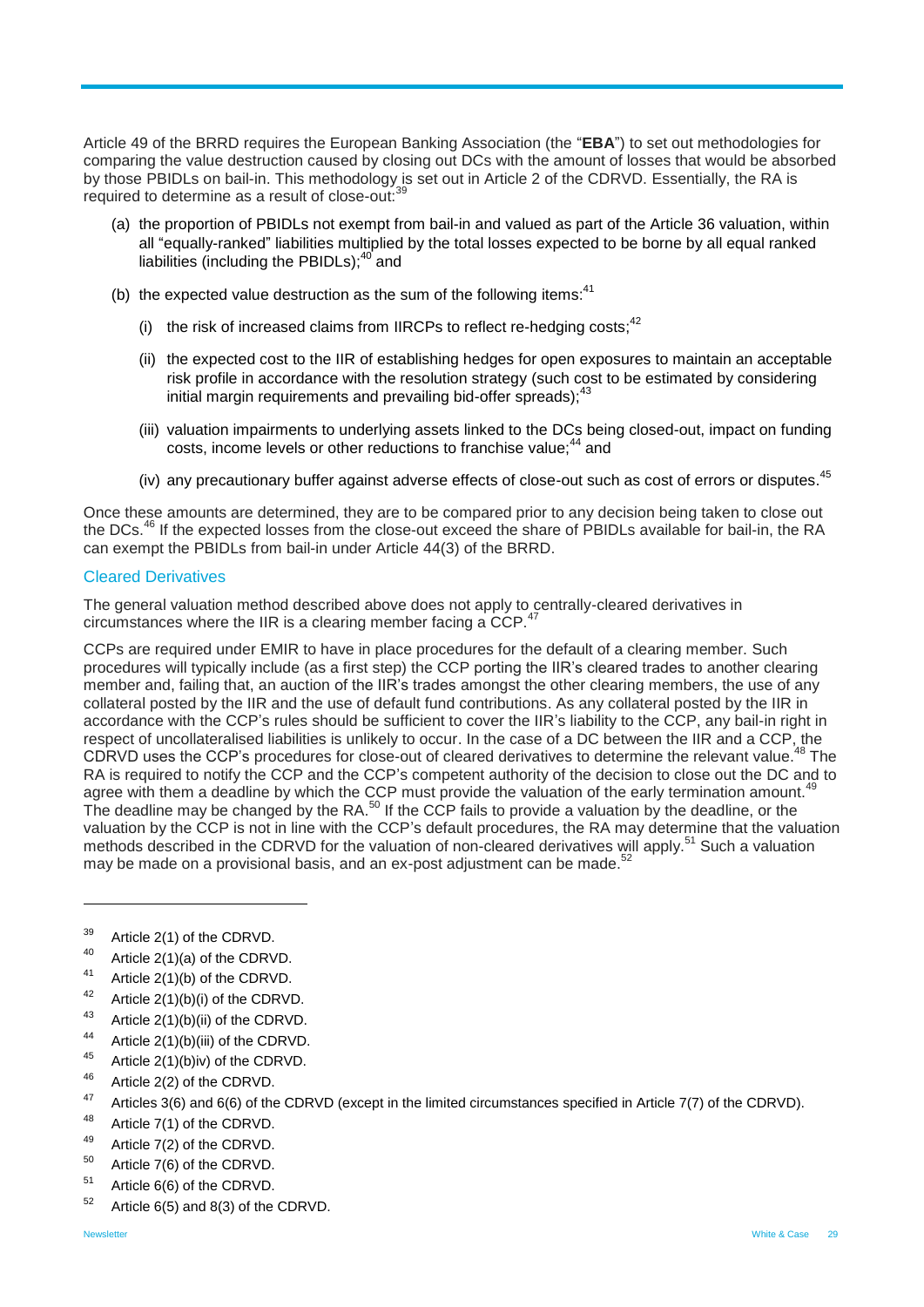Valuations of DCs which are not based on the CCP's default procedure are only for resolution purposes and do not otherwise not affect the CCP's contractual and rulebook obligations.

#### Timing of Close-out and Valuation

The valuer must determine the value of PBIDLs at the following point in time:<sup>53</sup>

- (a) where the valuer determines the close-out amount (i) on the basis of commercially reasonable replacement trades provided by the IIRCP, at the date and time of such replacement trades;<sup>54</sup> or (ii) in accordance with CCP default procedures, at the date and time the early termination amount is determined by the CCP;<sup>55</sup> and
- (b) in all other cases, the close-out date, or where that would not be commercially reasonable, the date and time at which a market price is available for the underlying asset.<sup>56</sup>

Where a provisional valuation is made, the determination of the close-out value can be made earlier than the points in time specified above, based on the observable market data available at the time.<sup>57</sup> The RA can request the valuer to update a provisional valuation at any time to reflect market developments or replacement trades, and where this evidence is available by the time close-out takes effect, it will be included in the definitive valuation under Article 36 of the BRRD.<sup>58</sup> The RA may then either adjust the treatment of creditors on bail-in, or provide compensation on the basis of the BRRD Article 74 valuation.

Similarly, if the valuer makes an early determination in respect of DCs entered between an IIR (which is a clearing member) and a CCP, the valuer must take account of estimates of expected losses provided by the CCP.<sup>59</sup> Such estimates must be updated if definitive termination values are provided by the CCP prior to the agreed deadline.<sup>60</sup>

#### Points to Note

**Netting set:** the protection provided by Article 4 of the CDRVD to "netting sets" does not apply to netting in the case of other non-DCs (such as repurchase and stock lending transactions) which also rely on close-out netting under master agreements. Although such non-DCs are typically collateralised (and therefore not eligible for bail-in to the extent secured or collateralised), such non-DCs would otherwise be eligible for bail-in to the extent there is or would be a net amount payable by the IRR, after taking account of any collateral or security. Counterparties to such non-DCs will need to rely on the no creditor worse off ("**NCWO**") principle to ensure that such non-DC liabilities are treated on a net basis for bail-in purposes.<sup>61</sup>

**Cross product netting:** as mentioned above, the protection provided by Article 4 of the CDRVD to "netting sets" does not apply to netting in the case of other non-DCs. Further, Article 4 of the CDRVD does not take into account cross-product netting agreements involving non-DC products. Counterparties to such non-DCs the subject of cross-product netting agreements will need to rely on the NCWO principle to ensure that such non-DC liabilities are treated on a net basis for bail-in purposes. This means that the IIRCP could experience a different result to that expected on a normal insolvency (where bail-in does not apply). It is also unclear how the NCWO principle would apply in this situation.

**Valuations:** the relationship between the BRRD Article 36 valuation, the BRRD Article 74 valuation and the valuation of DCs for write-down and conversion purposes set out in Article 49 of the BRRD is unclear. However, the CDRVD clarifies that the BRRD Article 49 valuation is to be treated as part of the BRRD Article 36 valuation with the aim of determining a prompt valuation for bail-in purposes.  $62$ 

- <sup>53</sup> Article 8(1) of the CDRVD.
- <sup>54</sup> Article 8(1)(a) of the CDRVD.
- <sup>55</sup> Article 8(1)(b) of the CDRVD.
- $56$  Article 8(1)(c) of the CDRVD.
- <sup>57</sup> Article 8(2) of the CDRVD.
- <sup>58</sup> Article 8(3) of the CDRVD.
- <sup>59</sup> Article 8(4) of the CDRVD.
- $60$  Article 8(4) of the CDRVD.
- <sup>61</sup> See Articles 36 and 74 of the BRRD.
- $62$  See also Recital (22) of the CDRVD.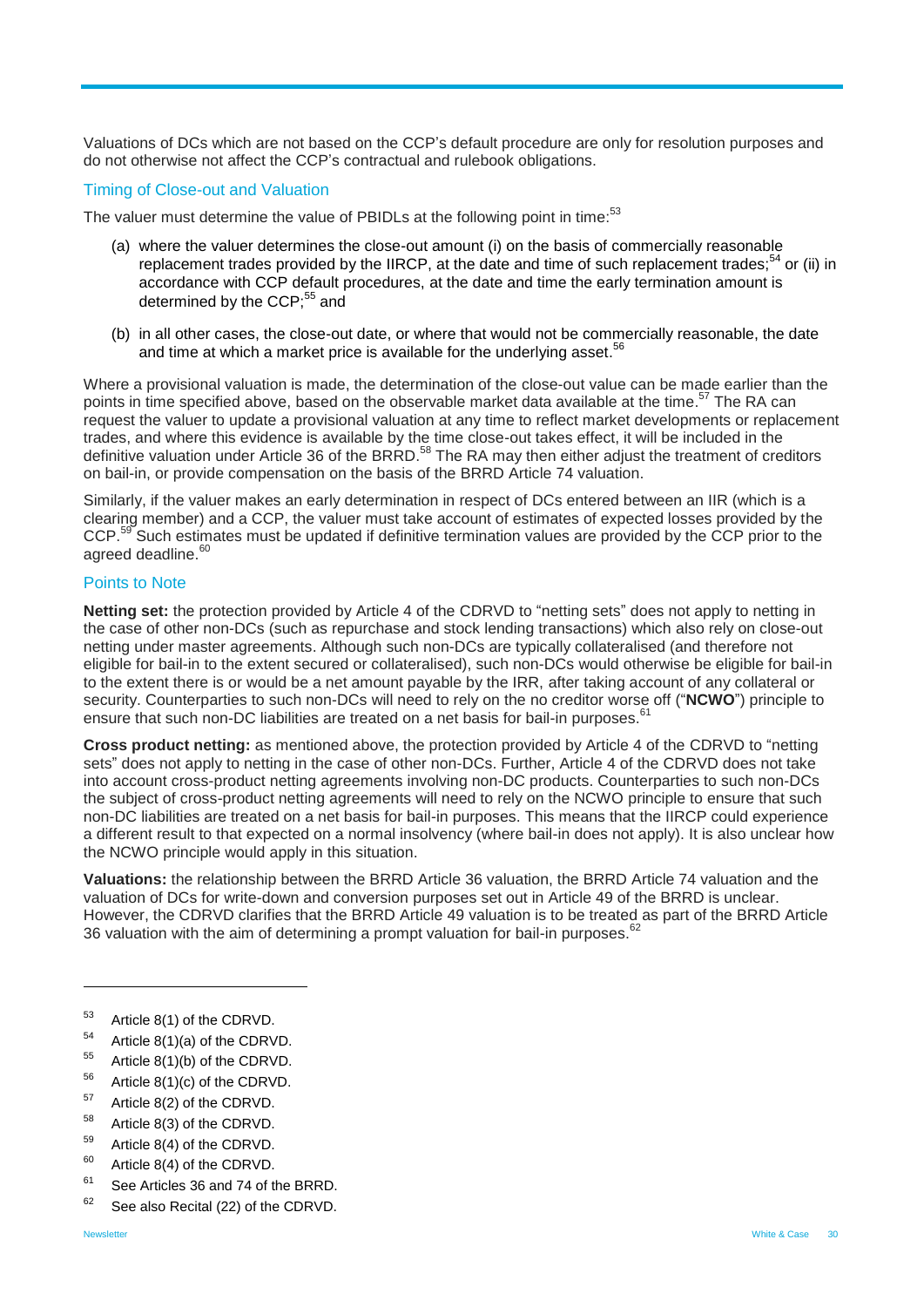**Valuation of replacement trades:** pursuant to the CDRVD, if the IIRCP is able to provide evidence of commercially reasonable replacement trades, the valuer must determine the close-out amounts using those prices.<sup>63</sup> This methodology seems similar to the Market Quotation valuation measure under the 1992 ISDA Master Agreement in that it is based on market prices, except that the CDRVD uses executed trades, not just quotations, and there is no express requirement to use reference market-makers. The valuation simply has to be "commercially reasonable.<sup>64</sup> Whilst the valuer is entitled to specify the criteria which will apply in determining whether replacement trades are "commercially reasonable", there is no clear guidance as to what evidence is suitable for this purpose or as to the contents of any summary. <sup>65</sup>

**Commercially reasonable replacement trades:** it is unclear how the requirement to use a "commercially reasonable replacement trade" works under the CDRVD for bespoke transactions (if no common market practice exists) or how the requirement to make "reasonable efforts to obtain best value for money" should be interpreted (balancing factors such as speed and certainty of execution against price). Will the IIRCP have to consider alternative methods of execution (such as replacing transactions on a portfolio basis rather than individually)? Does the obligation to "mak[e] reasonable efforts in order to obtain best value for money" impose on the IIRCP a new (or higher) legal standard than that applicable under the DC in question? By way of comparison, the 2002 ISDA Master Agreement requires the use of "commercially reasonable procedures in order to produce a commercially reasonable result".

**Fallback valuation:** the use of the specified valuation inputs in the fallback valuation methodology set out in Article 6(2) of the CDRVD means that such valuation method is more similar to the calculation of a "Close-out Amount" under the 2002 ISDA Master Agreement than to the "Market Quotation" mechanism under the 1992 ISDA Master Agreement. However, costs of funding are not expressly included. If the IIRCP is not able to provide commercially reasonable replacement trades within the set period, the valuer is permitted to take into account a wide range of valuation data. Where a fallback valuation is to be performed, the IIRCP will only have limited control over the valuation method and process. Note that in order to provide certainty to the RA in relation to the BRRD Article 74 valuation, the BRRD does not provide for any automatic right of appeal for a creditor. However, as the NCWO principle is fundamental to the BRRD, Article 74 of the BRRD provides for a second independent valuation to be performed as soon as possible after the bail-in occurred.

**Payments to maturity:** the RA is required to take into account the close-out methodology set out in the relevant netting agreement. There is an obvious tension between such a requirement and the fallback valuation methodology set out in Article 6 of the CDRVD. Further, the close-out methodology in the relevant netting agreement will vary (under current English law) depending on whether the parties have contracted on the basis of the 1992 ISDA Master Agreement and the 2002 ISDA Master Agreement. Valuations under the 1992 ISDA Master Agreement and/or the 2002 ISDA Master Agreement may be different (and potentially significantly different) from valuations under the CDRVD and/or the BRRD. It is also unclear how this fits with the NCWO principle.

**Clean versus dirty valuations:** under current English law, there is a divergence of judicial opinion as to where one values clean i.e. assuming all payment obligations are performed to transaction maturity (in relation to the 1992 ISDA Master Agreement) or dirty i.e. taking into account provisions that may result in transaction termination prior to maturity (in relation to the 2002 ISDA Master Agreement). Article 5(1) of the CDRVD expressly requires that the close-out amount reflects the costs that the IIRCP would incur to replace the economic equivalent of the terminated DCs including "the option rights of the parties in respect of those contracts". This suggests that valuations will be "dirty" (as per the 2002 ISDA Master Agreement). Accordingly, if the DC in question is a 1992 ISDA Master Agreement, there could be a difference (and potentially a significant difference) between the expected close-out amount under the 1992 ISDA Master Agreement and the close-out amount calculated for the purpose of Article 49 of the BRRD. It is also unclear how this fits with the NCWO principle.

**IIRCP creditworthiness:** a IIRCP's creditworthiness may be taken into account in the 2002 ISDA Master Agreement. No equivalent provision is included in the CDRVD. If actual commercially reasonable replacement trade prices are obtained, this difference is of no consequence. However, if the fallback valuation methodology applies, there is no provision to adjust theoretical prices for counterparty credit. This creates a potential discrepancy between the 2002 ISDA close-out amount valuation and the BRRD Article 49 valuation. It is also unclear how this fits with the NCWO principle.

<sup>&</sup>lt;sup>63</sup> Article 6(1) of the CDRVD.

 $64$  See the definition of "replacement trade" in Article 1(6) of the CDRVD.

<sup>&</sup>lt;sup>65</sup> See Article 3(3) of the CDRVD.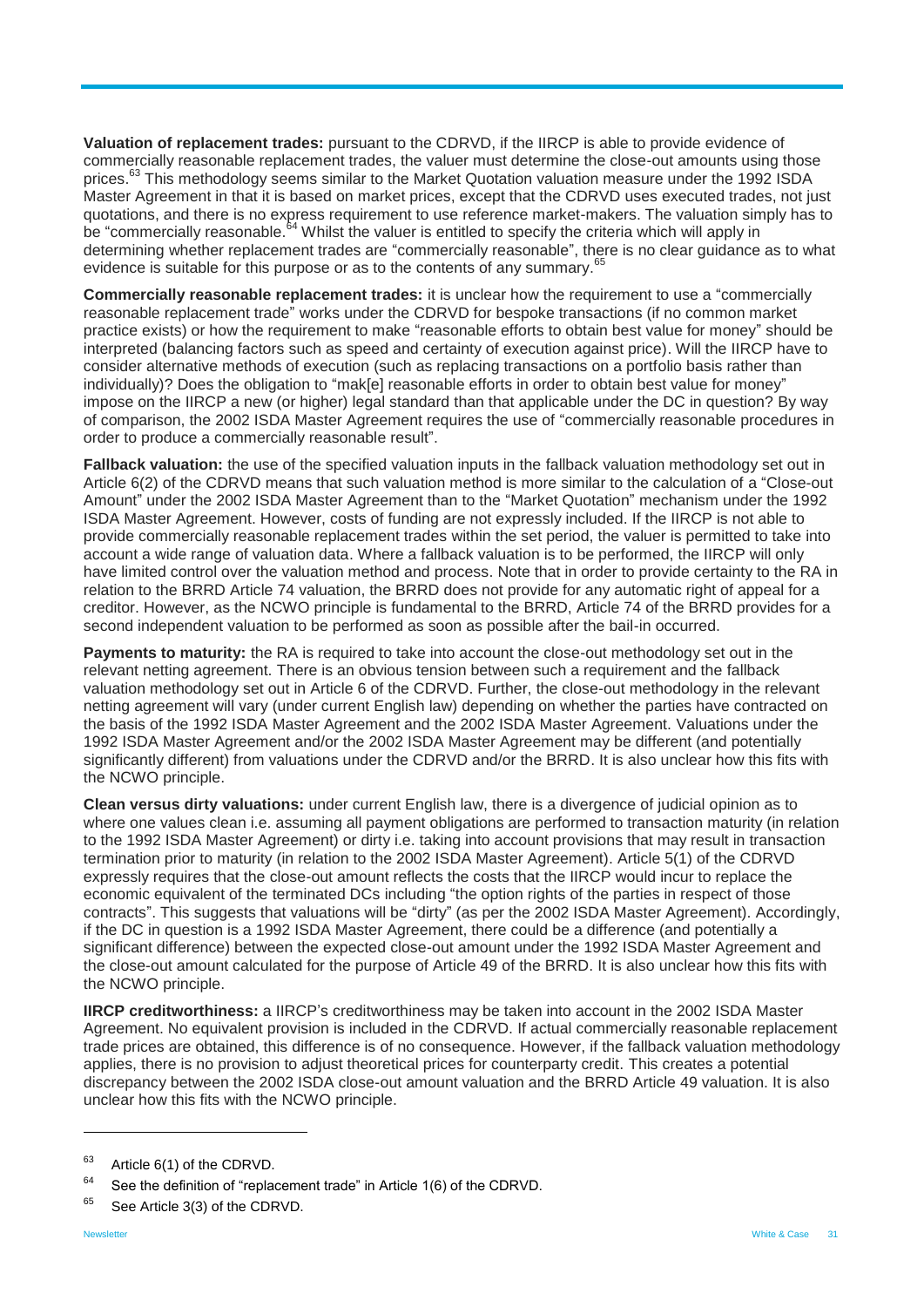Unpaid amounts: unpaid amounts are taken into account in the termination amount.<sup>66</sup> The only guidance in the CDRVD as to how unpaid amounts are valued is the reference to "fair market value" where the unpaid amount represents the value of an undelivered asset where settlement is to be by delivery.<sup>67</sup>

**Collateral:** collateral is included in the determination of the termination amount if "due". The use of such a term is unfortunate as collateral may not be not technically due under the terms of the relevant DC.  $^{68}$ 

**Equally ranked liabilities:** for the purposes of determining the expected losses (as part of the numerator of the Article 36 valuation), Article 3(1)(a)(i) of the CDRVD requires that the portion of PBIDLs within all "equallyranked" liabilities be determined. It is slightly unclear as to what are "equally ranked" liabilities for such purpose. Presumably, as a result of the application of Article 48 of the BRRD, equally ranked liabilities are all unsecured liabilities which are not Tier 2 or additional Tier 1 capital instruments or subordinated debt.

**Cleared derivatives**: the CDRVD specifies the valuation methodology (in the case of cleared derivatives) in the case of the DC between the clearing member (IIR) and the CCP. In simple terms, the valuation methodology used by the CCP will apply, other than in limited circumstances.<sup>69</sup> The CDRVD does not mandate a specified valuation methodology in relation to the DC between the clearing member and the end client. In the case of the end client DC, the general valuation methodology of the CDRVD will apply. This raises the possibility that the valuation of the end client CD and the clearing house DC could be different (and potentially significantly different). The end client's protection in this case, other than the NCWO principle, is to port the defaulted transaction (in accordance with the relevant CCP's rules) to a back-up clearing member.

**Timing of valuation:** Article 8(1) of the CDRVD specifies the time at which the valuer must determine the value of the PBIDLs. Further provisional valuations are permitted which may then be updated in the definitive valuation under Article 36. The RA may also adjust the treatment of creditors on bail-in, or provide compensation on the basis of the BRRD Article 74 valuation. This raises the possibility of timing differences between valuations under the CDRVD and/or the BRRD and under the relevant DC. Any difference in timing may result in a difference (and potentially a significant difference) between the expected valuation under the DC and the valuation determined for the purposes of bail-in. The CDRVD also mandates the use of end of day prices in certain instances (see Article 6(2)(a) and 6(5) of the CDRVD) and the use of mid-market prices in certain instances (see Article 6(2)(a) and 6(2)(b) of the CDRVD). There are no equivalent provisions in the 1992 ISDA Master Agreement and/or the 2002 ISDA Master Agreement.<sup>70</sup>

#### **Comment**

As mentioned above, the application of the bail-in tool to DCs will have no impact on Collateralised PBIDLs (to the extent that the value of the PBIDLs does not exceed the value of the related security/collateral/margin). Further, as PBIDLs may be complex and difficult to value, it may be the case that RAs are less inclined to bailin PBIDLs (to avoid valuation disputes, the risk of litigation and breaching the NCWO principle) or more inclined to exempt PBIDLs from bail-in under Article 44(3) of the BRRD (subject to the exceptional circumstances limitation).

<span id="page-31-0"></span>However, in relation to in-scope DCs, the valuation methodology under the CDRVD (subject to the NCWO principle) raises several valuation issues for IIRCPs; particularly for non-standard DCs or in abnormal market conditions where "commercially reasonable replacement trades" cannot be obtained.

<sup>&</sup>lt;sup>66</sup> Article 5(1) of the CDRVD.

 $67$  Article 5(2)(b) of the CDRVD.

 $68$  Article 5(1)(a) of the CDRVD.

 $69$  Article 3(6), 6(6) and 7(7) of the CDRVD.

In the 2002 ISDA Master Agreement, mid-market valuations are used in the case of a termination due to Illegality or a Force Majeure Event.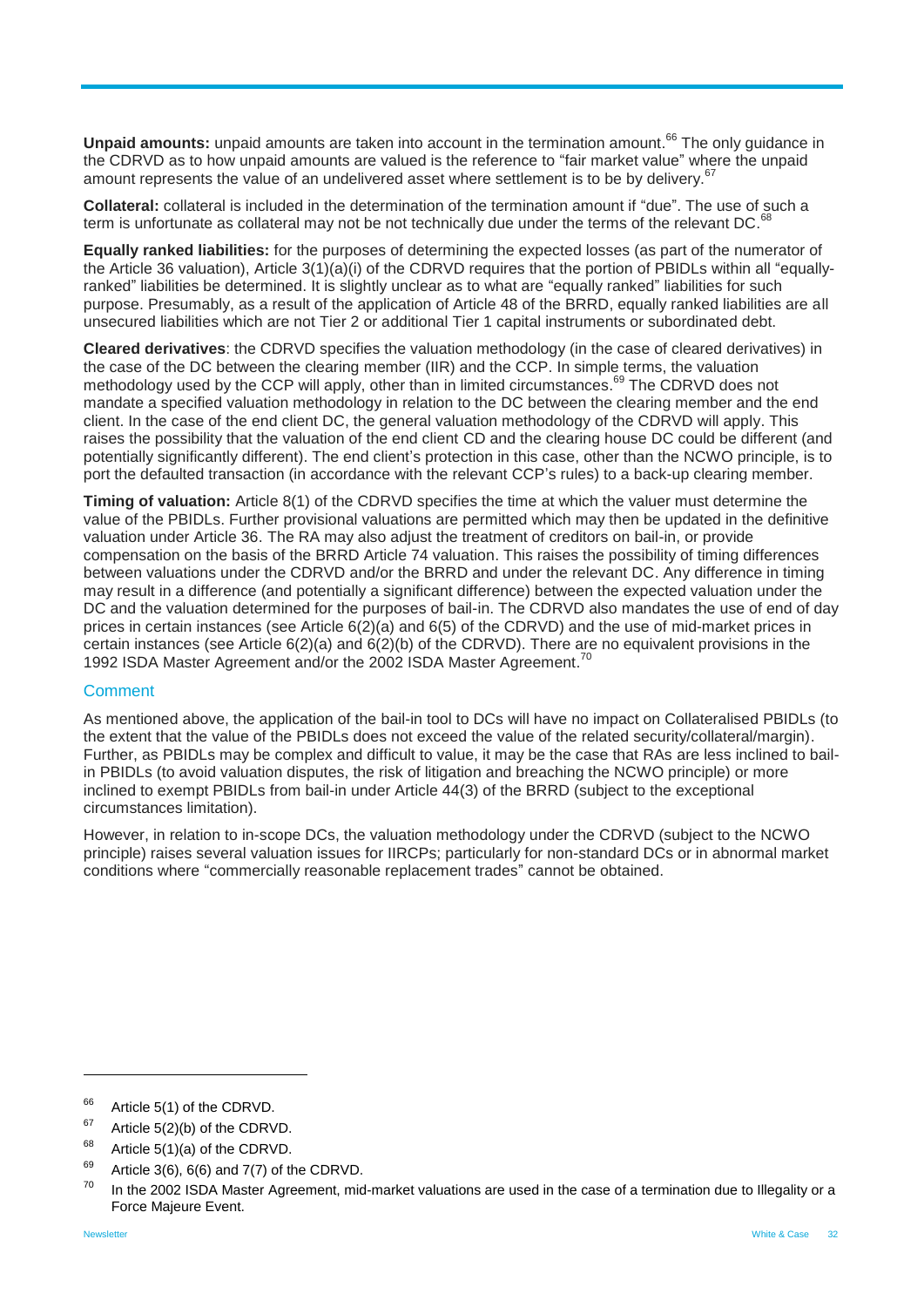## **Ruling of German Federal Court on Netting Rules under the German DRV file no. IX ZR 314/14**

#### **Introduction**

A recent decision of Germany's highest court in civil matters, the German Federal Court of Justice (*Bundesgerichtshof*, the "**BGH**"), dated 9 June 2016 is likely to have a significant impact on netting clauses in a financial contract that is subject to German law. The BGH has determined that contractual provisions on netting arrangements that deviate from the statutory provision will be replaced by section 104 of the German Insolvency Code (*Insolvenzordnung*, the "**InsO**"). In response to the decision, a joint statement by the German Federal Ministry of Finance and the German Federal Ministry of Justice and Consumer Protection was issued stating that both ministries will initiate a statutory clarification at short notice to ensure that the usual master agreements continue to be accepted. Germany's regulatory authority, the German Federal Financial Supervisory Authority, (*Bundesanstalt für Finanzaufsicht* , the "**BaFin**") has also published an administrative decree, which provides that netting agreements pursuant to Article 295 of Regulation (EU) No. 575/2013 ("**CRR**") will be treated as effective from 10 June 2016 until 31 December 2016.

#### Key Findings

- (a) The calculation method to determine a close-out amount and the calculation date must not deviate from the method / timeframe set out in section 104 paragraphs 2 and 3 of the InsO.
- (b) Section 340 paragraph 2 of the InsO, a special conflict of law provision in the InsO, refers to the relevant applicable substantive insolvency law.

#### Background Facts

Two German companies, the plaintiffs in the BGH proceedings, had agreed under the German law master agreement (the "**DRV**") to grant the defendant, a trading company organised under the laws of England and Wales, stock options for shares in SAP AG. The stock options were secured by a pledge over SAP shares in favour of the defendant. The defendant became insolvent and administration proceedings were instituted in the UK, while the plaintiffs still had one option transaction open. The defendant demanded a compensation claim calculated on the basis of the close-out provision of the DRV in its favour, as the market value of the SAP shares of 15 September 2008 (the time of the close-out) was higher than the agreed option price. The plaintiffs refused to release the shares pledged to it.

The plaintiffs successfully challenged the defendant in the Regional Court of Frankfurt (18 O 374/10), but, except for a very small part, the Higher Regional Court of Frankfurt (the "**OLG**") as a competent court of appeal, awarded the defendant with a compensation claim calculated pursuant to the DRV (16 U 183/12). The BGH generally agrees with the OLG decision, thus accepting the defendant's claim, but disagrees with the calculation method under the DRV. The BGH stated that the calculation of the compensation claim should not be based on the DRV but on section 104 paragraphs 2 and 3 of the InsO, referring to the option's market price of 17 September 2008.

#### **Reasoning**

The decision is based on section 119 of the InsO, which states that "agreements excluding or limiting the application of sections 103 through 118 shall be invalid". As the DRV calculation method for the compensation claims in a netting agreement deviate from those laid out under section 104 paragraphs 2 and 3 of the InsO, the BGH came to the conclusion, that the derogating DRV provisions are invalid and the calculation method under section 104 paragraphs 2 and 3 of the InsO have to be applied. Furthermore the BGH explicitly ruled that, even though section 104 paragraph 2 sentence 3 of the InsO refers to master agreements, a deviation from section 104 of the InsO in contractual provisions is not applicable.

This new ruling is a consequent continuance of the previous BGH ruling of 15 November 2012 (BGHZ 195, 348 et seqq.). In this case the BGH also stated that section 119 of the InsO protects the foregoing provisions, here section 103.

In this context section 119 of the InsO has to be understood as a protection of the "cherry picking" right of the insolvency administrator, meaning that he has the right whether or not to enforce contracts which have not been fully performed yet or to terminate them.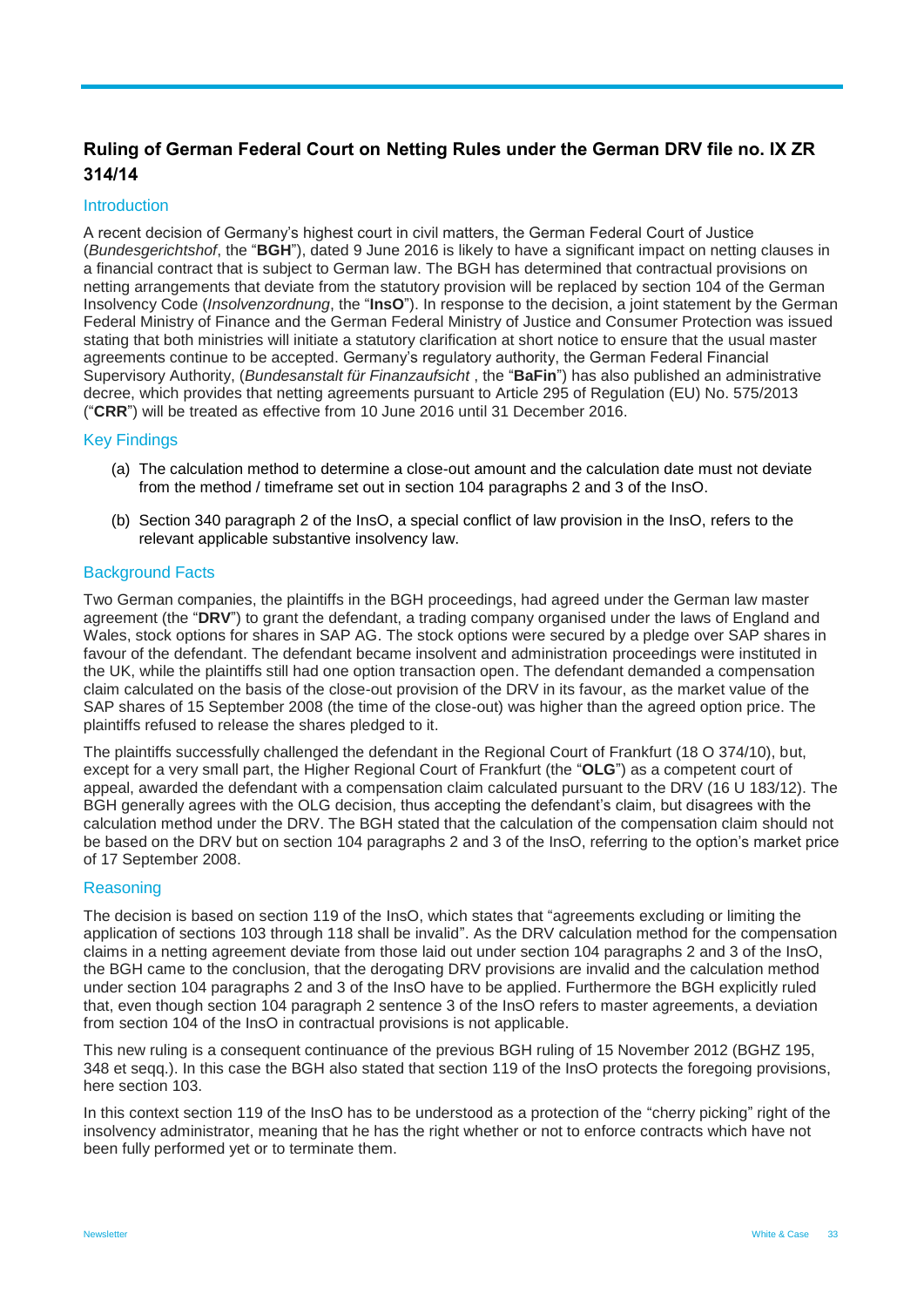#### **Conclusion**

The new BGH ruling affects all master agreements governed by German law, which include calculation methods that deviate from the provisions laid out in section 104 of the InsO. The consequence of the statutory netting is laid out in section 104 paragraph 3 of the InsO. Claims for performance are replaced by claims for non-performance covering the difference between the agreed price and the market or exchange price on a contractually agreed date (but at the latest on the fifth working day after the opening of insolvency proceedings; only without such agreement on the second working day), while the DRV replaced the relevant claims by compensation claims. Therefore there are two possible scenarios in which the contractual provision can become invalid: (1) the contractual provision uses a calculation method that deviates from the statutory provision, (2) the calculation date of the relevant values deviates from the timeframe provided for in section 104 paragraph 3 of the InsO.

However it is noticeable that a contractually agreed early termination of a transaction covered by section 104 of the InsO based on the filing for the opening of insolvency proceedings seems to be valid. The BGH has not ruled on this specific matter but as such early termination does not modify the provisions laid out in section 104 of the InsO, one might argue that such an early termination right may still be effective.

Furthermore this impact on netting agreements cannot be bypassed by choosing another governing contract law. Section 340 paragraph 2 of the InsO contains a special insolvency conflict of laws rule that specifies netting agreements shall be governed by the "laws of the country governing the agreement". But this provision is part of the conflict of insolvency laws section, meaning it only applies if the insolvency proceedings are subject to this section (sections 335 et seqq. of the InsO). This particular section of the InsO is subsidiary to the EU rules on international insolvency proceedings Council Regulation (EC) No.1346/2000 of 29 May 2000 on insolvency proceedings ("**EUIR**"). However insolvency proceedings concerning insurance companies, credit institutions, investment firms which provide services involving the holding of funds or securities for third parties, and collective investment undertakings (UCITS) are not within the scope of the EUIR.

While previously discussed whether "laws of the country governing the agreement" means the substantive insolvency law, the substantive contract law or the terms of the agreement, the new BGH ruling made clear, that section 340 (2) of the InsO refers to the relevant applicable substantive insolvency law.

#### Reaction by German Authorities and Politics

As this new BGH judgement caused some turmoil and uncertainties in the market, BaFin published an administrative decree on 9 June 2016, the day the BGH judgement was released. In it BaFin states that netting agreements as described in article 295 of the CRR are to be settled as agreed by their contractual parties, including those *ex officio* acting for or against them. As this decree entered into force on 10 June 2016 and will remain in effect until 12pm on 31 December 2016, this decree does not affect insolvency proceedings commenced before 9 June 2016.

This decree is intended to give the parliament enough time to amend the relevant InsO provisions and issue a new version, which , it is hoped, will reflect a more commercially acceptable interpretation.

Therefore the German Federal Ministry of Finance and the German Federal Ministry of Justice have published a joint statement, declaring that both ministries are willing to initiate immediate legislative measures to clear up the wording of the affected provisions.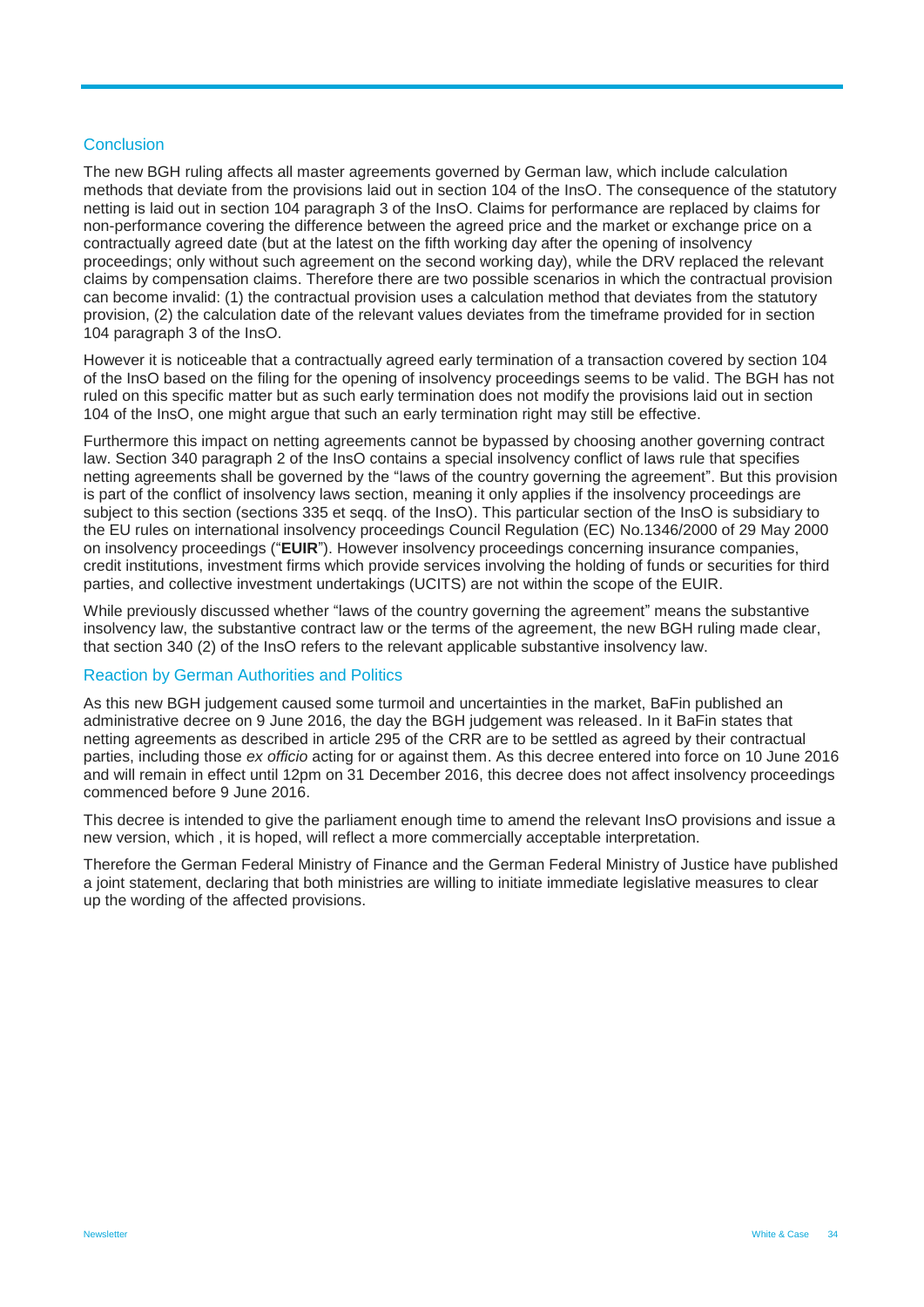## <span id="page-34-0"></span>**The EMIR Clearing Obligation Update – Where Are We?**

#### **Background**

Article 4(1)(b) of Regulation (EU) 648/2012 of the European Parliament and of the Council of 4 July 2012 on OTC derivatives, central counterparties and trade repositories ("**EMIR**") requires certain counterparties to clear OTC derivative contracts (pertaining to a class of OTC derivatives that has been declared subject to the clearing obligation) that are entered into or novated either on or after the date from which the clearing obligation takes effect or during the frontloading period. Under EMIR, the following entities may be subject to obligations:

| <b>Financial</b><br>counterparty<br>("FC")      | An entity established in the European Union ("EU") that falls in one of the following<br>categories:<br>investment firms;<br>$\bullet$<br>credit institutions;<br>$\bullet$<br>insurance/reinsurance undertakings;<br>$\bullet$<br>Undertakings for Collective Investment in Transferable Securities (UCITs) (i.e.,<br>$\bullet$<br>mutual funds based in the EU) and their management companies;<br>certain pension schemes; and<br>$\bullet$<br>alternative investment funds managed by alternative investment fund managers;<br>in each case authorised or registered in accordance with the relevant EU Directive. |  |
|-------------------------------------------------|------------------------------------------------------------------------------------------------------------------------------------------------------------------------------------------------------------------------------------------------------------------------------------------------------------------------------------------------------------------------------------------------------------------------------------------------------------------------------------------------------------------------------------------------------------------------------------------------------------------------|--|
| <b>Non financial</b><br>counterparty<br>("NFC") | An entity established in the EU that does not fall into any of the above categories for FCs.<br>An NFC is not subject to the clearing obligation unless the gross notional value of all OTC<br>derivative contracts entered into by the NFC and other NFCs (and third country<br>equivalents) in its "group", excluding eligible hedging transactions, exceeds the<br>relevant threshold below (in this case, the entity is referred to as an "NFC+").                                                                                                                                                                 |  |
| Third country<br>entity                         | All undertakings other than FCs and NFCs                                                                                                                                                                                                                                                                                                                                                                                                                                                                                                                                                                               |  |

The relevant thresholds to establish whether an NFC is an NFC+ are as follows:

**EUR 1 billion** for equity or credit derivatives; or

**EUR 3 billion** for interest rate, foreign exchange or commodities derivatives

Under EMIR the clearing obligation<sup>71</sup> applies to OTC derivative contracts concluded between:

| Type of counterparty 1                                                                                                                                                                                                                                                                                                  | Type of counterparty 2                                                                                                                                                                                                                                                                                                  |
|-------------------------------------------------------------------------------------------------------------------------------------------------------------------------------------------------------------------------------------------------------------------------------------------------------------------------|-------------------------------------------------------------------------------------------------------------------------------------------------------------------------------------------------------------------------------------------------------------------------------------------------------------------------|
| <b>FC</b>                                                                                                                                                                                                                                                                                                               | FC.                                                                                                                                                                                                                                                                                                                     |
| <b>FC</b>                                                                                                                                                                                                                                                                                                               | $NFC+$                                                                                                                                                                                                                                                                                                                  |
| NFC+                                                                                                                                                                                                                                                                                                                    | $NFC+$                                                                                                                                                                                                                                                                                                                  |
| FC or NFC+                                                                                                                                                                                                                                                                                                              | Third country entity that would be subject to the clearing<br>obligation if it was established in the EU.                                                                                                                                                                                                               |
| Third country entity that "would be subject to the<br>clearing obligation if it was established in the EU"<br>provided the contract has a "direct, substantial and<br>foreseeable effect within the EU" or where such an<br>obligation is necessary or appropriate to prevent the<br>evasion of any provisions of EMIR. | Third country entity that "would be subject to the<br>clearing obligation if it was established in the EU"<br>provided the contract has a "direct, substantial and<br>foreseeable effect within the EU" or where such an<br>obligation is necessary or appropriate to prevent the<br>evasion of any provisions of EMIR. |

 $71$  However, Article 3 of EMIR sets out a number of intra-group transactions that may be exempted from the clearing requirement. The exemptions may apply to FCs and NFC+s provided they meet the intra-group requirements.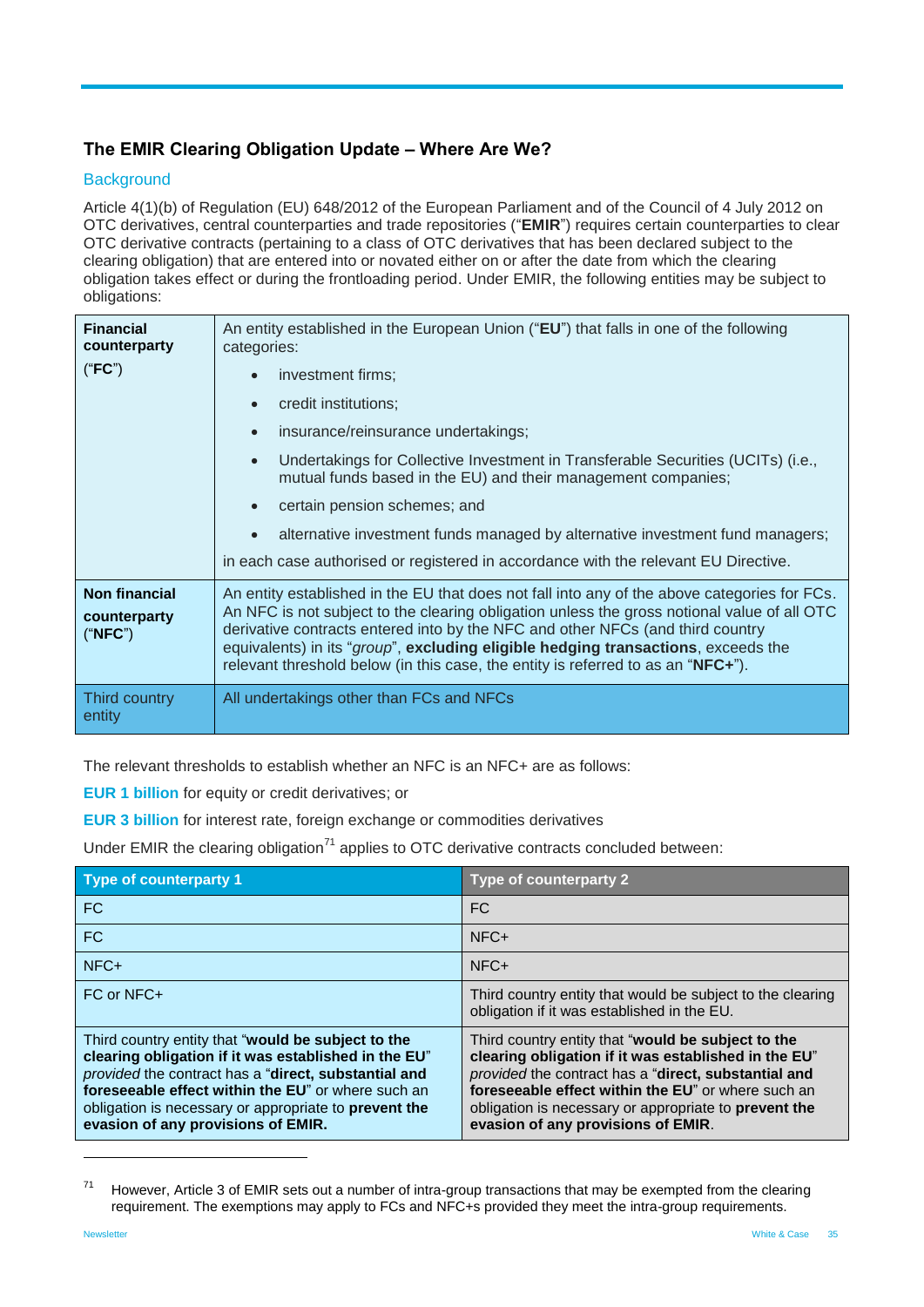Under EMIR, the clearing obligation is established by Commission Delegated Regulations based on a draft regulatory technical standard ("**RTS**") developed by the European Securities and Market Authority ("**ESMA**"). Following the first clearing counterparties authorisations in 2014, the process of identification of classes of OTC derivatives has been going-on ever since.

To date, the European Commission (the "**Commission**") has already approved three RTSs covering two different classes of assets: OTC interest rate derivatives and OTC credit derivatives. The Public Register for the Clearing Obligation<sup>72</sup> includes the classes of OTC derivatives that central counterparties ("CCPs") are authorised to clear. The classes of OTC derivatives subject to the clearing obligation are also listed in the Public Register once the process is finalised, i.e. after the publication of the relevant RTS in the Official Journal of the EU.

#### G4 Currency Interest Rate Swaps

To date, ESMA has been notified of four classes of interest rate OTC derivatives denominated in a G4 currency that certain CCPs have been authorised to clear. ESMA launched a public consultation on 11 July 2014<sup>73</sup> and on October 2014 submitted to the Commission its final report and RTS proposal<sup>74</sup> to impose a clearing obligation on various classes of interest rate swaps denominated in the G4 currencies (EUR, GBP, JPY and USD). Subject to the relevant Category (please see below), the EMIR clearing obligation for the following G4 interest rate swaps commenced from 21 June 2016, under the Commission's Delegated Regulation 2015/2205 of 6 August 2015 (the "**G4 IRS RTS"**):

- (a) Fixed-to-floating interest rate swaps (also referred to as plain vanilla)
- (b) Floating to floating swaps (also referred to as basis swaps)
- (c) Forward Rate Agreements
- (d) Overnight Index Swaps

Please see the Annex hereto for a detailed description of the economic parameters of the relevant G4 interest rate swaps that are covered in the G4 IRS RTS.

#### Non-G4 Currency Interest Rate Swaps

The Commission's Delegated Regulation 2016/1178 of 10 June 2016 (the "**Non G4 RTS"**) is a nearly identical delegated regulation to the G4 RTS but for fixed-to-floating interest rate swaps and forward rate agreements denominated only in Norwegian Krone (NOK), Polish Zloty (PLN) and Swedish Krona (SEK). Initially, the relevant consultation paper for the Non G4 RTS contemplated six EEA currencies (NOK, PLN, SEK, CZK, HUF and DKK)<sup>75</sup> but eventually, the final report included only NOK, PLN and SEK.<sup>76</sup> Although the EU G4 currencies represent a significant share of the total OTC derivatives activity in the EU (around 92%), the segment of the non-G4 currencies can still be relevant.

The Non G4 RTS is based on the G4 IRS RTS but includes the foregoing non-G4 currencies and fewer classes of swaps. Please see the Annex hereto for a detailed description of the economic parameters of the relevant Non G4 interest rate swaps that are covered in the Non G4 RTS.

#### The Covered Bond Exemption

Both the G4 and the Non G4 RTSs include a provision<sup>77</sup> to exclude contracts concluded with covered bond

 $72$  Available at: [https://www.esma.europa.eu/sites/default/files/library/public\\_register\\_for\\_the\\_clearing\\_obligation\\_under\\_emir.pdf](https://www.esma.europa.eu/sites/default/files/library/public_register_for_the_clearing_obligation_under_emir.pdf) (21 July 2016)

<sup>73</sup> Available a[t https://www.esma.europa.eu/press-news/consultations/consultation-paper-clearing-obligation-no1-irs](https://www.esma.europa.eu/press-news/consultations/consultation-paper-clearing-obligation-no1-irs)

<sup>74</sup> Available at: [https://www.esma.europa.eu/sites/default/files/library/2015/11/esma-2014-](https://www.esma.europa.eu/sites/default/files/library/2015/11/esma-2014-1184_final_report_clearing_obligation_irs.pdf) [1184\\_final\\_report\\_clearing\\_obligation\\_irs.pdf](https://www.esma.europa.eu/sites/default/files/library/2015/11/esma-2014-1184_final_report_clearing_obligation_irs.pdf)

<sup>75</sup> Available at: [https://www.esma.europa.eu/sites/default/files/library/2015/11/esma-2015-807\\_-](https://www.esma.europa.eu/sites/default/files/library/2015/11/esma-2015-807_-_consultation_paper_no_4_on_the_clearing_obligation_irs_2.pdf) [\\_consultation\\_paper\\_no\\_4\\_on\\_the\\_clearing\\_obligation\\_irs\\_2.pdf](https://www.esma.europa.eu/sites/default/files/library/2015/11/esma-2015-807_-_consultation_paper_no_4_on_the_clearing_obligation_irs_2.pdf)

<sup>76</sup> Available at: [https://www.esma.europa.eu/sites/default/files/library/2015/11/esma-2015-1629\\_](https://www.esma.europa.eu/sites/default/files/library/2015/11/esma-2015-1629_-_final_report_clearing_obligation_irs_other_currencies.pdf) final\_report\_clearing\_obligation\_irs\_other\_currencies.pdf

<sup>77</sup> Article 1 of each RTS.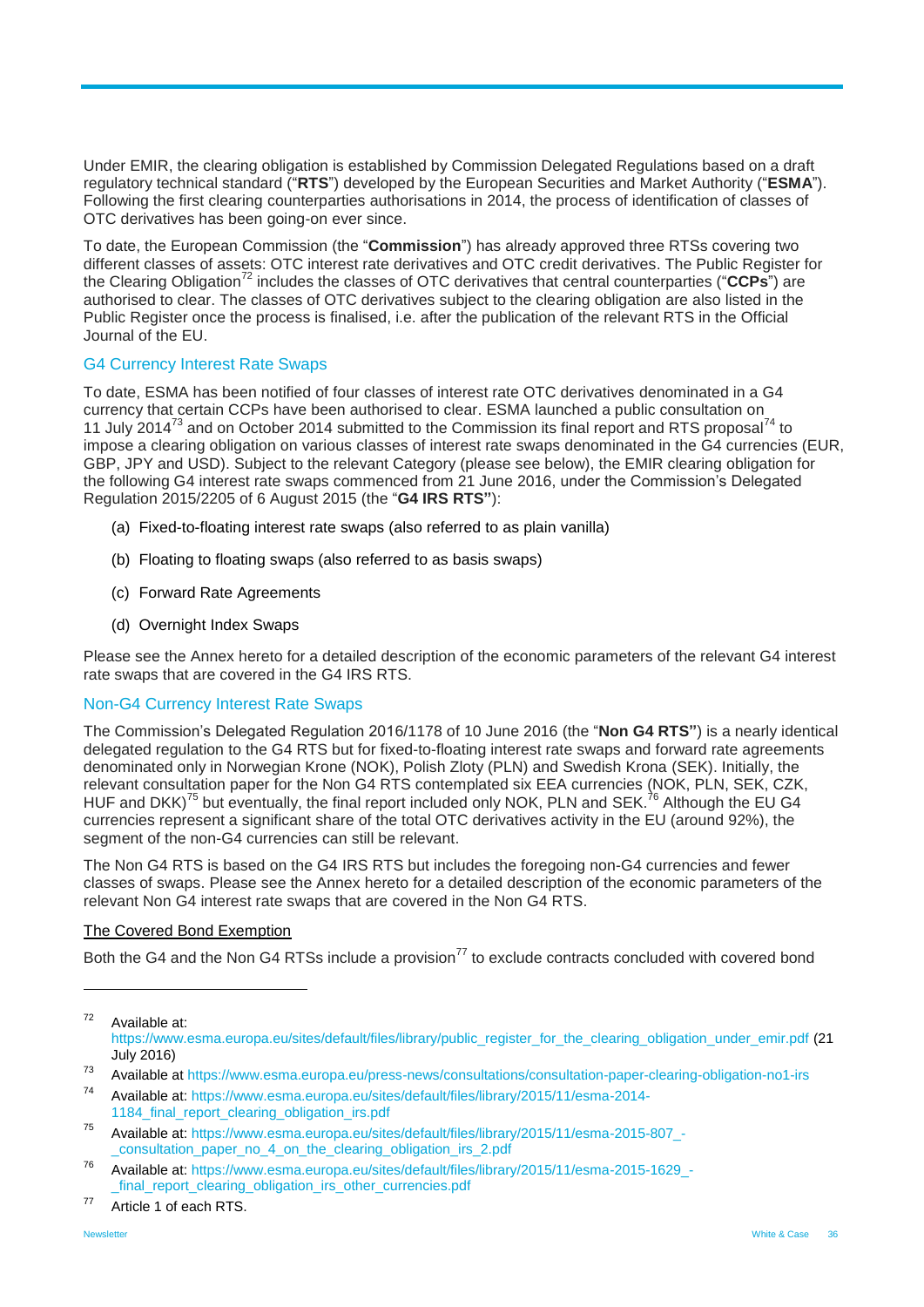issuers or with cover pools for covered bonds ("**CBs**"), provided that those contracts satisfy *all* of the following conditions:

- (a) they are used only to hedge interest rate or currency mismatches of the cover pool in respect of the CBs;
- (b) they are registered or recorded in the cover pool of the CBs;
- (c) they are not terminated in case of the resolution or insolvency of the issuer of CBs or the cover pool;
- (d) the counterparty ranks at least *pari passu* with the covered bond holders (except if it is the defaulting or affected party or the *pari passu* rank is waived); and
- (e) the CB meets the requirements of Article 129 of Regulation (EU) No 575/2013 and is subject to a regulatory collateralisation requirement of at least 102%.

#### Credit Default Swaps

ESMA opened a consultation<sup>78</sup> on credit defaults swaps on 11 July 2014 and submitted its final report and draft RTS on 1 October 2015.<sup>79</sup> The Delegated Regulation 2016/592 of 1 March 2016 for Credit Default Swaps (the "**CDS RTS**") applies the EMIR clearing obligation to Untranched iTraxx Index CDS (Main, EUR, 5Y) and Untranched iTraxx Index CDS (Crossover, EUR, 5Y). Please see the Annex hereto for a detailed description of the parameters of the two untranched Index CDS classes.

The provisions of the CDS RTS mirror the overall approach of the two IRS RTSs, in particular as regards the categorisation of counterparties, the treatment of intragroup transactions, and the scope of the front-loading requirement.

#### Categories of Counterparties

Different counterparties need different periods of time to put in place the necessary arrangements to clear the interest rate and credit default OTC derivatives subject to the EMIR clearing obligation. To ensure an orderly and timely implementation of the clearing obligation, counterparties are classified into categories in which sufficiently similar counterparties become subject to the clearing obligation from the same date. Therefore, the EMIR clearing obligation as contemplated in the G4 IRS RTS, Non G4 RTS and CDS RTS takes effect on different dates depending on the classification of the counterparties to the OTC derivative transactions.

Category 1 firms will necessarily have the ability to clear at least one of the classes of OTC derivatives subject to the clearing obligation at an authorised or recognised CCP. Category 2 firms by definition do not necessarily have the ability to clear at least one of the classes of OTC derivatives subject to the clearing obligation at an authorised or recognised CCP

Where firms are unable to determine which category a counterparty belongs to (i.e. either Category 2 or Category 3), ESMA has confirmed that a firm "will assume it is classified in Category 2 for the purpose of compliance with the clearing obligation. In this situation, counterparties should immediately inform their counterparty of the assumption that has been made about them."80

<sup>78</sup> Available at:<https://www.esma.europa.eu/press-news/consultations/consultation-paper-clearing-obligation-no2-cds>

<sup>79</sup> Available at: [https://www.esma.europa.eu/sites/default/files/library/2015/11/2015-](https://www.esma.europa.eu/sites/default/files/library/2015/11/2015-1481_final_report_clearing_obligation_index_cds.pdf) [1481\\_final\\_report\\_clearing\\_obligation\\_index\\_cds.pdf](https://www.esma.europa.eu/sites/default/files/library/2015/11/2015-1481_final_report_clearing_obligation_index_cds.pdf)

Questions and Answers, 26 July 2016, ESMA, OTC Answer 24. Available at: [https://www.esma.europa.eu/sites/default/files/library/2016-1176\\_qa\\_xix\\_emir.pdf](https://www.esma.europa.eu/sites/default/files/library/2016-1176_qa_xix_emir.pdf)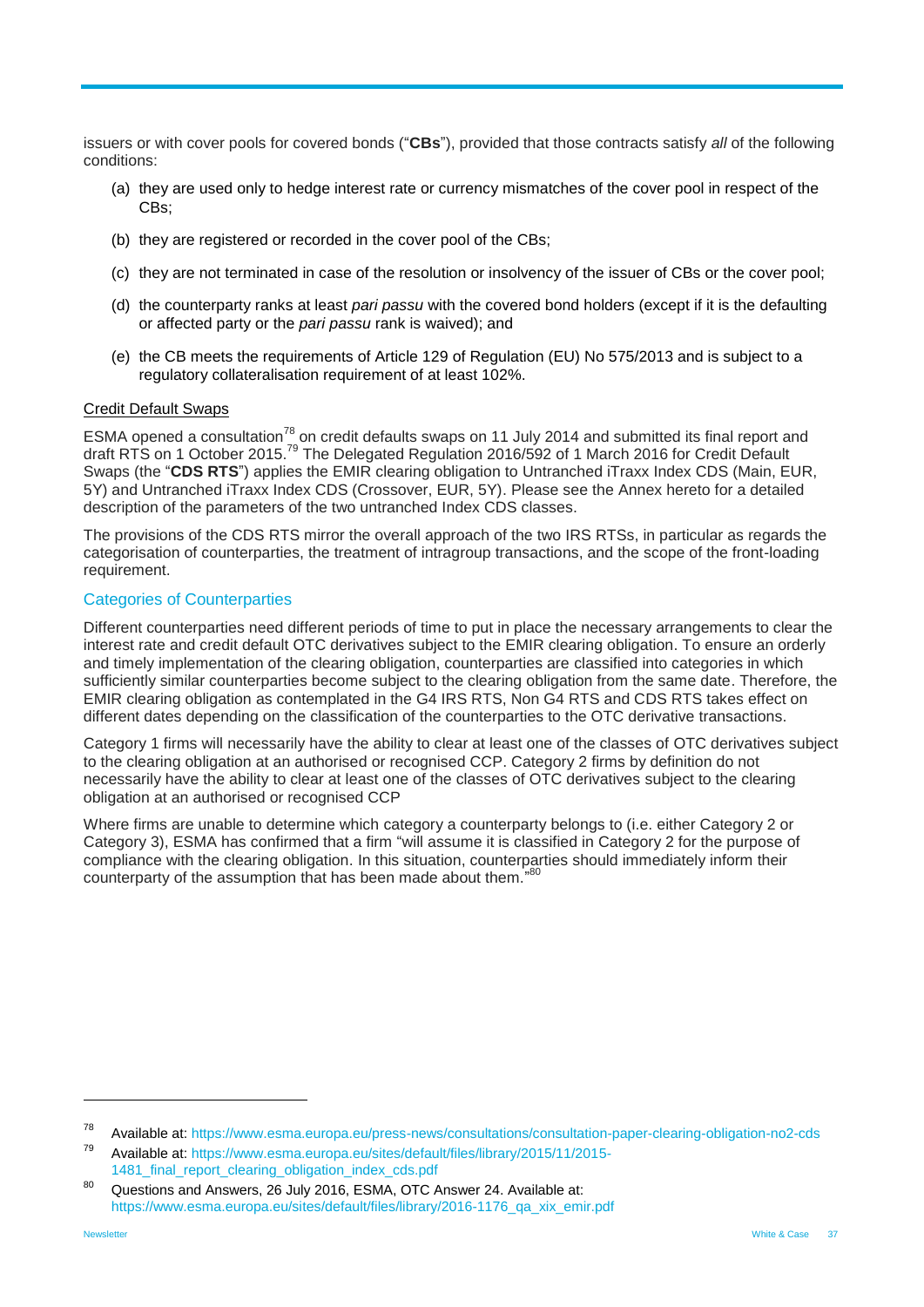| <b>Category</b> | <b>Types of counterparties</b>                                                                                                                                                                                                                                                                                                                                                                                                                        | Dates from which the clearing obligation<br>takes effect |                          |            |
|-----------------|-------------------------------------------------------------------------------------------------------------------------------------------------------------------------------------------------------------------------------------------------------------------------------------------------------------------------------------------------------------------------------------------------------------------------------------------------------|----------------------------------------------------------|--------------------------|------------|
|                 |                                                                                                                                                                                                                                                                                                                                                                                                                                                       | G4-IRS                                                   | Non G4 IRS <sup>81</sup> | <b>CDS</b> |
| 1               | Entities that are clearing members for at least<br>one of the classes of OTC derivatives subject<br>to clearing and included in the relevant RTS                                                                                                                                                                                                                                                                                                      | 21 Jun 2016                                              | 9 Feb 2017               | 9 Feb 2017 |
| $\overline{2}$  | Counterparties not belonging to Category 1<br>which belong to a $group^{82}$ whose aggregate<br>month-end average of outstanding gross<br>notional amount of non-centrally cleared<br>derivatives for January, February and March<br>2016 is above EUR 8 billion and which are<br>any of the following:<br>an FC; or<br>$\bullet$<br>an alternative investment fund 83<br>(as<br>defined in Article 4(1)(a) of Directive<br>2011/61/EU) that is a NFC | 21 Dec 2016                                              | 9 Aug 2017               | 9 Aug 2017 |
| 3               | Counterparties not belonging to Category 1 or<br>Category 2 which are any of the following:<br>an FC; or<br>$\bullet$<br>an alternative investment fund (as defined<br>$\bullet$<br>in Article 4(1)(a) of Directive 2011/61/EU)<br>that is a NFC                                                                                                                                                                                                      | 21 Jun 2017                                              | 9 Feb 2018               | 9 Feb 2018 |
| 4               | NFCs that do not belong to Category 1,<br>Category 2 or Category 3.                                                                                                                                                                                                                                                                                                                                                                                   | 21 Dec 2018                                              | 9 Aug 2019               | 9 May 2019 |

Category 1 entities may be either an FC or an NFC, the essential condition being the requirement to be a clearing member. For counterparties which are neither in Category 1 or Category 4, the determination of the category of counterparty depends on the aggregate month-end average of outstanding gross notional amount on non-centrally cleared derivatives for January, February and March 2016 (at group level), as set out above for Category 2. Essentially, the level of activity in OTC derivative contracts will serve as a basis to differentiate the degree of operational capacity of FCs. Category 4 counterparties will invariably be NFC-s.

Where a contract is concluded between two counterparties included in different categories of counterparties, the date from which the clearing obligation takes effect for that contract shall be the later one. Third country entities must determine the category to which they would belong if they were established in the EU.

On 13 July 2016 ESMA published a consultation paper that discusses a new phase-in period for FCs with a limited volume of activity (Counterparty 3) to comply with the EMIR clearing obligation.<sup>84</sup> According to ESMA, Category 3 counterparties are facing important difficulties in preparing the arrangements with clearing

<sup>&</sup>lt;sup>81</sup> The European Commission published in the Official Journal (21 July 2016) a corrigendum to the Non G4 RTS, which amended the phase-in dates for Category 2 and Category 4 firms from 9 July 2017 and 9 July 2019, to 9 August 2017, and 9 August 2019, respectively. Available at: [http://eur-lex.europa.eu/legal](http://eur-lex.europa.eu/legal-content/EN/TXT/PDF/?uri=CELEX:32016R1178R(01)&from=EN)[content/EN/TXT/PDF/?uri=CELEX:32016R1178R\(01\)&from=EN](http://eur-lex.europa.eu/legal-content/EN/TXT/PDF/?uri=CELEX:32016R1178R(01)&from=EN)

 $82$  For the purpose of calculating the group aggregate month-end average outstanding gross notional amount, all of the group's non-centrally cleared derivatives, including foreign exchange, forwards, swaps and currency swaps must be included.

<sup>83</sup> Where counterparties are alternative investment funds as defined in Article 4 (1)(a) of Directive 2011/61/EU or undertakings for collective investment in transferable securities as defined in Article 1(2) of Directive 2009/65/EC, the EUR 8 billion threshold will apply individually at fund level.

<sup>84</sup> Available at: [https://www.esma.europa.eu/press-news/esma-news/esma-consults-proposed-central-clearing-delay](https://www.esma.europa.eu/press-news/esma-news/esma-consults-proposed-central-clearing-delay-small-financial-counterparties)[small-financial-counterparties](https://www.esma.europa.eu/press-news/esma-news/esma-consults-proposed-central-clearing-delay-small-financial-counterparties)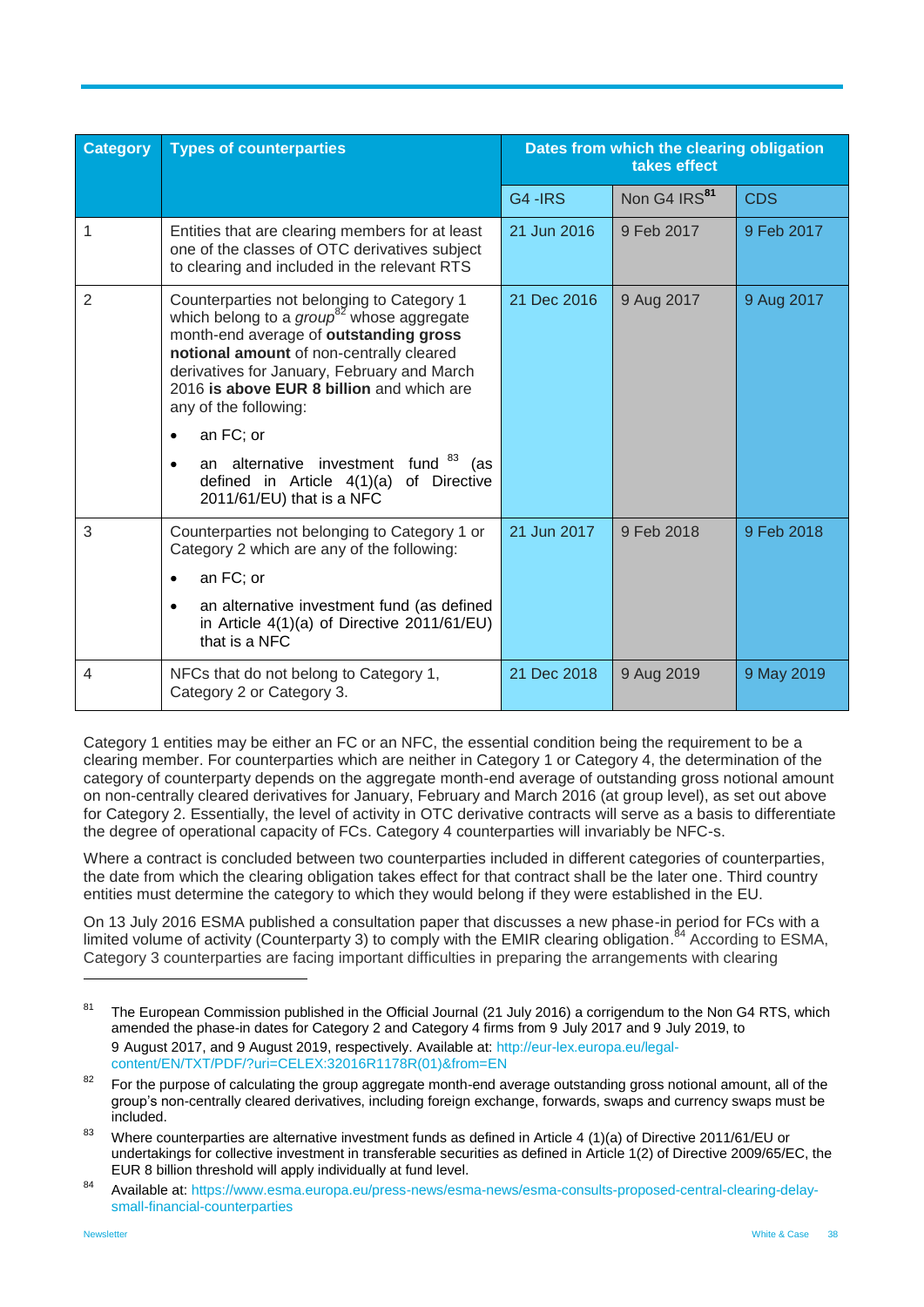members that are necessary for clearing the relevant OTC derivative contracts, due to complexities affecting both types of access, client clearing and indirect client clearing, which were not foreseen at the time the proposals related to the clearing obligation were developed. In addition, clearing members' appetite to provide client clearing services beyond their largest clients has been limited. Since EMIR does not contemplate any specific exemption for FCs with limited activity, the additional two year phase-in<sup>85</sup> would ensure that Category 3 firms benefit from a 42 month phase in.

#### Same Group Exemption

The above dates will not apply in respect of contracts pertaining to a class of OTC derivative contracts as set out in the annex hereto and concluded between counterparties (other than Category 4) that meet the requirements set out in the table below:

| <b>Counterparties that</b><br>are part of the same<br>group  | This exemption is contemplated in Art. 3.2 of the G4 RTS, the Non 4G RTS and the<br>CDS RTS and is subject to the following conditions: |                                                                                                                                                                                                                                                                                   |  |
|--------------------------------------------------------------|-----------------------------------------------------------------------------------------------------------------------------------------|-----------------------------------------------------------------------------------------------------------------------------------------------------------------------------------------------------------------------------------------------------------------------------------|--|
| <b>Where one</b><br>counterparty is                          | (a)                                                                                                                                     | the third country entity is either a FC or a NFC;                                                                                                                                                                                                                                 |  |
| established in a third<br>country and the other<br>in the EU | (b)                                                                                                                                     | the EU counterparty is: (i) a FC, a NFC, a financial holding company, a<br>financial institution or an ancillary services undertaking and the<br>counterparty referred in (a) above is a FC; or (ii) either a FC or a NFC and<br>the counterparty referred in (a) above is a NFC; |  |
|                                                              | (c)                                                                                                                                     | both counterparties are included in the same consolidation basis on a full<br>basis:                                                                                                                                                                                              |  |
|                                                              | (d)                                                                                                                                     | both counterparties are subject to appropriate centralised risk evaluation,<br>measurement and control procedures; and                                                                                                                                                            |  |
|                                                              | (e)                                                                                                                                     | the EU counterparty has notified its competent authority that the above<br>conditions are met and the competent authority has confirmed so within 30<br>calendar days.                                                                                                            |  |

If the above conditions apply, the date from which the EMIR clearing obligation will apply will be as set out in the table below:

| <b>Decision Status</b>                               | <b>G4 IRS</b>                                                                                 | <b>Non G4 IRS</b>           | <b>CDS</b> |  |  |
|------------------------------------------------------|-----------------------------------------------------------------------------------------------|-----------------------------|------------|--|--|
| If no equivalent<br>decision has been<br>adopted     | 21 December 2018                                                                              | 9 August 2019 <sup>86</sup> | 9 May 2019 |  |  |
| If an equivalent<br>decision $^{87}$ has been        | 60 days after the relevant equivalent decision has been adopted                               |                             |            |  |  |
| adopted, the latter of<br>the following two<br>dates | The date the relevant clearing obligation takes effect in accordance with the<br>relevant RTS |                             |            |  |  |

## **Frontloading**

Frontloading as foreseen by Article 4(1)(b)(ii) of EMIR is the obligation to clear OTC derivative contracts (pertaining to a class of OTC derivatives that has been declared subject to the clearing obligation) if they have a remaining maturity higher than the *minimum remaining maturity* that are entered into after ESMA has been notified of the authorisation of a CCP and before the date of application of the clearing obligation.

<sup>&</sup>lt;sup>85</sup> See page 24 of the consultation paper.

<sup>&</sup>lt;sup>86</sup> The European Commission published in the Official Journal (21 July 2016) a corrigendum to the Non G4 RTS, which amended the date specified in Article 3(2)(a), i.e. from 9 July 2019 to 9 August 2019.

<sup>&</sup>lt;sup>87</sup> Pursuant to Article 13(2) of EMIR.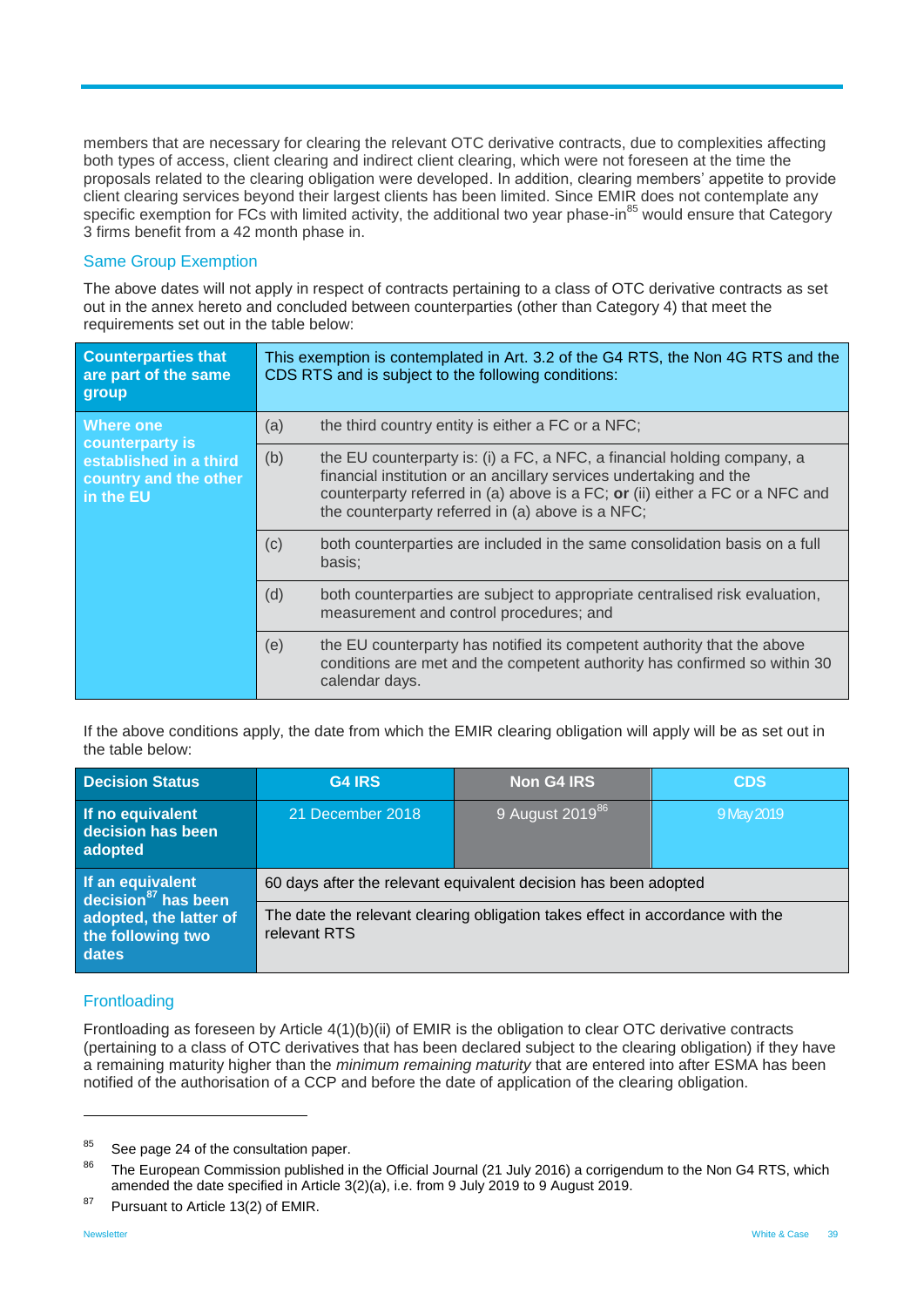Article 5(2)(c) of EMIR requires ESMA to specify in the relevant RTS the "*minimum remaining maturity of the OTC derivative contracts referred to in Article 4(1)(b)(ii)*". Frontloading does not apply to Category 4 entities.

| G4 and Non-G4 Interest Rate Swaps |  |  |  |
|-----------------------------------|--|--|--|
|-----------------------------------|--|--|--|

|            |                                | <b>G4 Swaps</b>                                                                   | <b>Non G4 Swaps</b>            |                                                                            |  |
|------------|--------------------------------|-----------------------------------------------------------------------------------|--------------------------------|----------------------------------------------------------------------------|--|
|            | <b>Class of</b><br>derivatives | <b>Minimum remaining maturity</b>                                                 | <b>Class of</b><br>derivatives | <b>Minimum remaining maturity</b>                                          |  |
|            | Table 1 or<br>Table 2          | 50 years for contracts entered into or<br>novated before 21 February 2016         | Table 1                        | 15 years for contracts entered<br>into or novated before 9 October<br>2016 |  |
| Category 1 | Table 3 or<br>Table 4          | 3 years for contracts entered into or<br>novated before 21 February 2016          | Table 2                        | 3 years for contracts entered into<br>or novated before 9 October 2016     |  |
|            | Table 1 or<br>Table 4          | 6 months for contracts entered into<br>or novated on or after<br>21 February 2016 | Table 1 or<br>Table 2          | 6 months for contracts entered<br>into or novated before 9 October<br>2016 |  |
|            | Table 1 or<br>Table 2          | 50 years for contracts entered into or<br>novated before 21 May 2016              | Table 1                        | 15 years for contracts entered<br>into or novated before 9 October<br>2016 |  |
| Category 2 | Table 3 or<br>Table 4          | 3 years for contracts entered into or<br>novated before 21 May 2016               | Table 2                        | 3 years for contracts entered into<br>or novated before 9 October 2016     |  |
|            | Table 1 or<br>Table 4          | 6 months for contracts entered into<br>or novated on or after 21 May 2016         | Table 1 or<br>Table 2          | 6 months for contracts entered<br>into or novated before 9 October<br>2016 |  |
| ო          | Table 1 or<br>Table 2          | 50 years                                                                          | Table 1                        | 15 years                                                                   |  |
| Category   | Table 3 or<br>Table 4          | 3 years                                                                           | Table 2                        | 3 years                                                                    |  |

It is very unlikely that frontloading will apply to any Category 3 entity as the minimum remaining maturities are rather long. In any case, NFCs are not subject to frontloading.

#### Credit Default Swaps

#### **Category 1**

| Date of OTC contract or novation | <b>Minimum remaining maturity</b> |
|----------------------------------|-----------------------------------|
| Before 9 October 2016            | 5 years and 3 months              |
| On or after 9 October 2016       | 6 months                          |

#### **Category 2**

| Date of OTC contract or novation | <b>Minimum remaining maturity</b>                                                         |  |
|----------------------------------|-------------------------------------------------------------------------------------------|--|
| Before 9 October 2016            | 5 years and 3 months                                                                      |  |
| On or after 9 October 2016       | 6 months (for contracts that belong to the CDS<br>classes as set out in the Annex hereto) |  |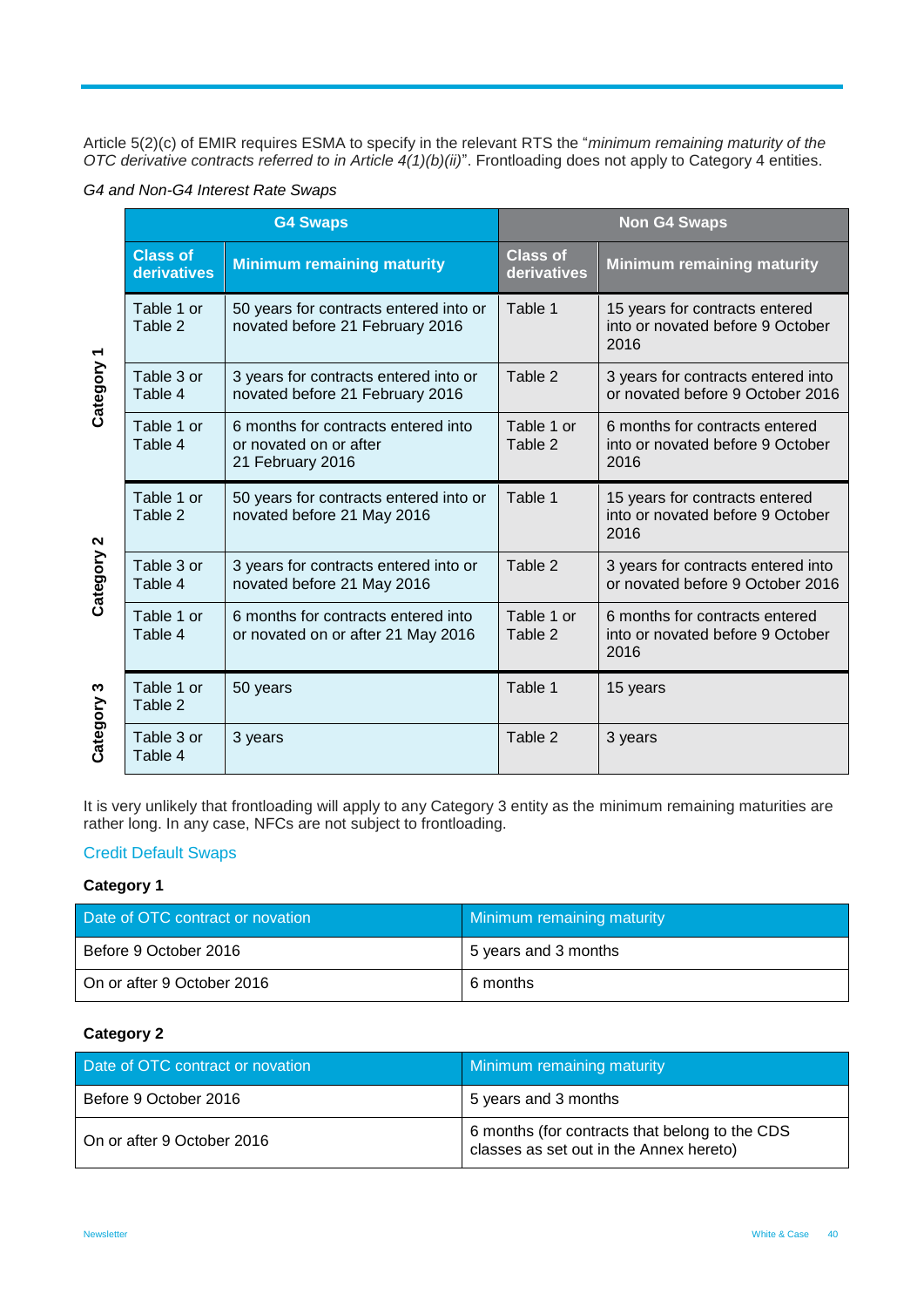## **Category 3**

| Date of OTC contract or novation | Minimum remaining maturity                                         |
|----------------------------------|--------------------------------------------------------------------|
| N/A                              | 5 years and 3 months, for FCs and intra-group<br>transactions only |

## Foreign Exchange and Equity Swaps

To date, no specific legislation on these classes of swaps has been passed but consultation papers have already being published for non-deliverable forwards and equity swaps.

#### **ANNEX**

OTC derivatives classes subject to the EMIR clearing obligation

#### *G4 Interest Rate Derivatives Classes*

| <b>Type</b>                   | <b>Reference</b><br><b>Index</b>        | <b>Settlement</b><br><b>Currency</b>                 | <b>Maturity</b> | <b>Settlement</b><br><b>Currency Type</b> | <b>Optionality</b> | <b>Notional Type</b> |
|-------------------------------|-----------------------------------------|------------------------------------------------------|-----------------|-------------------------------------------|--------------------|----------------------|
| Table 1 - Basis swaps classes |                                         |                                                      |                 |                                           |                    |                      |
| <b>Basis</b>                  | Euribor                                 | <b>EUR</b>                                           | 28D-50Y         | Single currency                           | <b>No</b>          | Constant or variable |
| <b>Basis</b>                  | <b>LIBOR</b>                            | <b>GBP</b>                                           | 28D-50Y         | Single currency                           | No                 | Constant or variable |
| <b>Basis</b>                  | <b>LIBOR</b>                            | <b>JPY</b>                                           | 28D-30Y         | Single currency                           | No                 | Constant or variable |
| <b>Basis</b>                  | <b>LIBOR</b>                            | <b>USD</b>                                           | 28D-50Y         | Single currency                           | No                 | Constant or variable |
|                               |                                         | Table 2 - Fixed-to-float interest rate swaps classes |                 |                                           |                    |                      |
| Fixed-<br>to-float            | Euribor                                 | <b>EUR</b>                                           | 28D-50Y         | Single currency                           | No                 | Constant or variable |
| Fixed-<br>to-float            | <b>LIBOR</b>                            | <b>GBP</b>                                           | 28D-50Y         | Single currency                           | No                 | Constant or variable |
| Fixed-<br>to-float            | <b>LIBOR</b>                            | <b>JPY</b>                                           | 28D-30Y         | Single currency                           | <b>No</b>          | Constant or variable |
| Fixed-<br>to-float            | <b>LIBOR</b>                            | <b>USD</b>                                           | 28D-50Y         | Single currency                           | No                 | Constant or variable |
|                               |                                         | Table 3 - Forward rate agreement classes             |                 |                                           |                    |                      |
| <b>FRA</b>                    | Euribor                                 | <b>EUR</b>                                           | 3D-3Y           | Single currency                           | <b>No</b>          | Constant or variable |
| <b>FRA</b>                    | <b>LIBOR</b>                            | <b>GBP</b>                                           | 3D-3Y           | Single currency                           | No                 | Constant or variable |
| <b>FRA</b>                    | <b>LIBOR</b>                            | <b>USD</b>                                           | 3D-3Y           | Single currency                           | <b>No</b>          | Constant or variable |
|                               | Table 4 - Overnight index swaps classes |                                                      |                 |                                           |                    |                      |
| <b>OIS</b>                    | <b>EONIA</b>                            | <b>EUR</b>                                           | 7D-3Y           | Single currency                           | No                 | Constant or variable |
| OIS                           | <b>Fed Funds</b>                        | <b>USD</b>                                           | 7D-3Y           | Single currency                           | No                 | Constant or variable |
| <b>OIS</b>                    | <b>SONIA</b>                            | <b>GBP</b>                                           | 7D-3Y           | Single currency                           | <b>No</b>          | Constant or variable |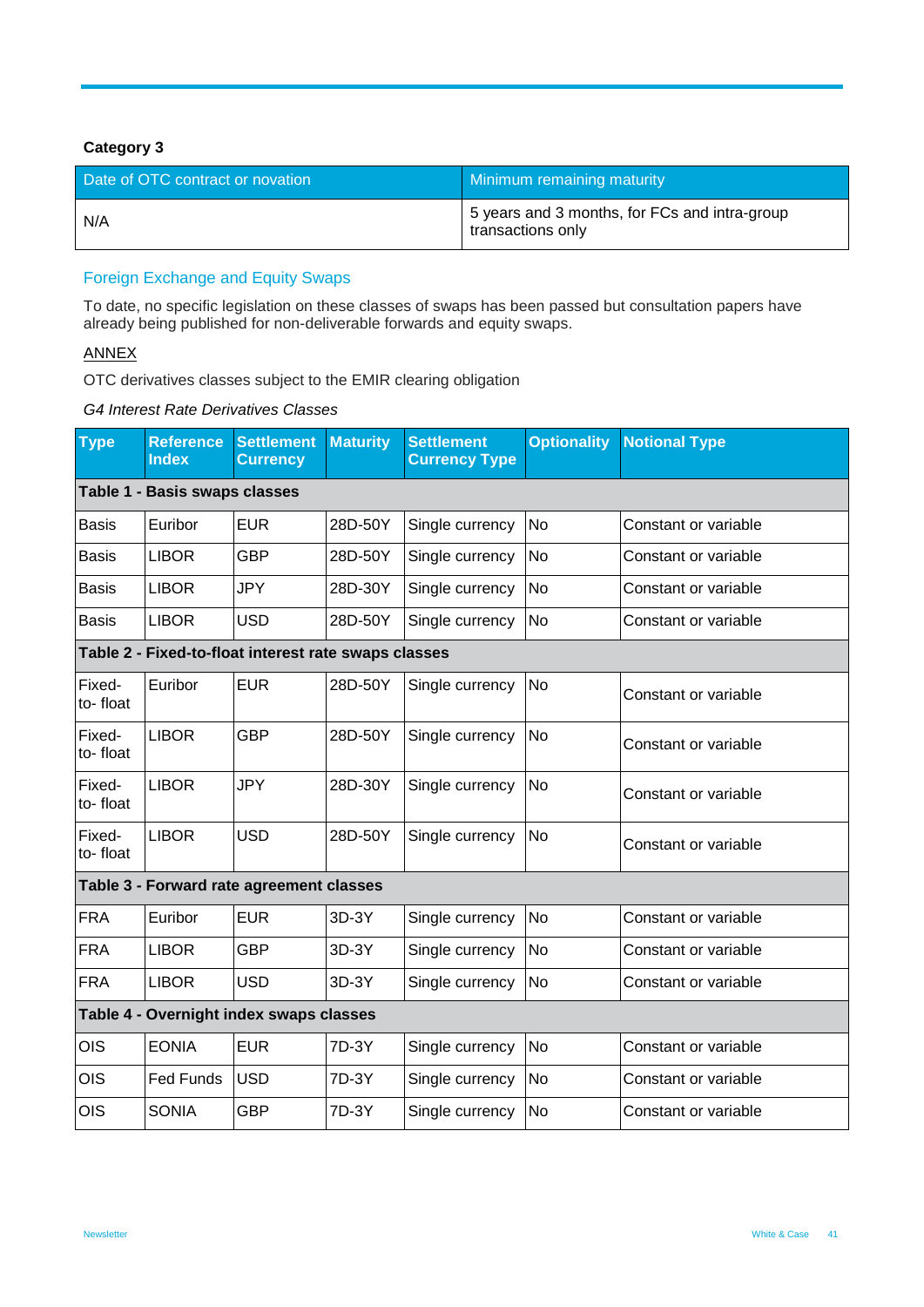#### *Non G-4 Interest Rate Derivatives Classes*

| <b>Type</b>                                       | <b>Reference</b><br><b>Index</b> | <b>Settlement</b><br><b>Currency</b> | <b>Maturity</b> | <b>Settlement</b><br><b>Currency Type</b> | <b>Optionality</b> | <b>Notional Type</b>        |
|---------------------------------------------------|----------------------------------|--------------------------------------|-----------------|-------------------------------------------|--------------------|-----------------------------|
| <b>Fixed-to-float interest rate swaps classes</b> |                                  |                                      |                 |                                           |                    |                             |
| Fixed-to-Float                                    | <b>NIBOR</b>                     | <b>NOK</b>                           | 28D-10Y         | Single currency                           | <b>No</b>          | Constant or Variable        |
| Fixed-to-Float                                    | <b>WIBOR</b>                     | <b>PLN</b>                           | 28D-10Y         | Single currency                           | <b>No</b>          | <b>Constant or Variable</b> |
| Fixed-to-Float                                    | <b>STIBOR</b>                    | <b>SEK</b>                           | 28D-15Y         | Single currency                           | lNo.               | Constant or Variable        |
| <b>Forward rate agreement classes</b>             |                                  |                                      |                 |                                           |                    |                             |
| <b>FRA</b>                                        | <b>NIBOR</b>                     | <b>NOK</b>                           | $3D-2Y$         | Single currency                           | No                 | <b>Constant or Variable</b> |
| <b>FRA</b>                                        | <b>WIBOR</b>                     | <b>PLN</b>                           | $3D-2Y$         | Single currency                           | <b>No</b>          | Constant or Variable        |
| <b>FRA</b>                                        | <b>STIBOR</b>                    | <b>SEK</b>                           | $3D-3Y$         | Single currency                           | <b>No</b>          | Constant or Variable        |

## *Credit Default Derivative Classes*

| <b>Type</b> | <b>Sub-type</b>  | Zone   | Geographical Reference Index       | <b>Settlement Series</b><br><b>Currency</b> |                | <b>Tenor</b> |
|-------------|------------------|--------|------------------------------------|---------------------------------------------|----------------|--------------|
| Index CDS   | Untranched Index | Europe | <b>ITraxx Europe Main</b>          | EUR                                         | 17 onwards 15Y |              |
| Index CDS   | Untranched Index | Europe | <b>ITraxx Europe Crossover EUR</b> |                                             | 17 onwards 5Y  |              |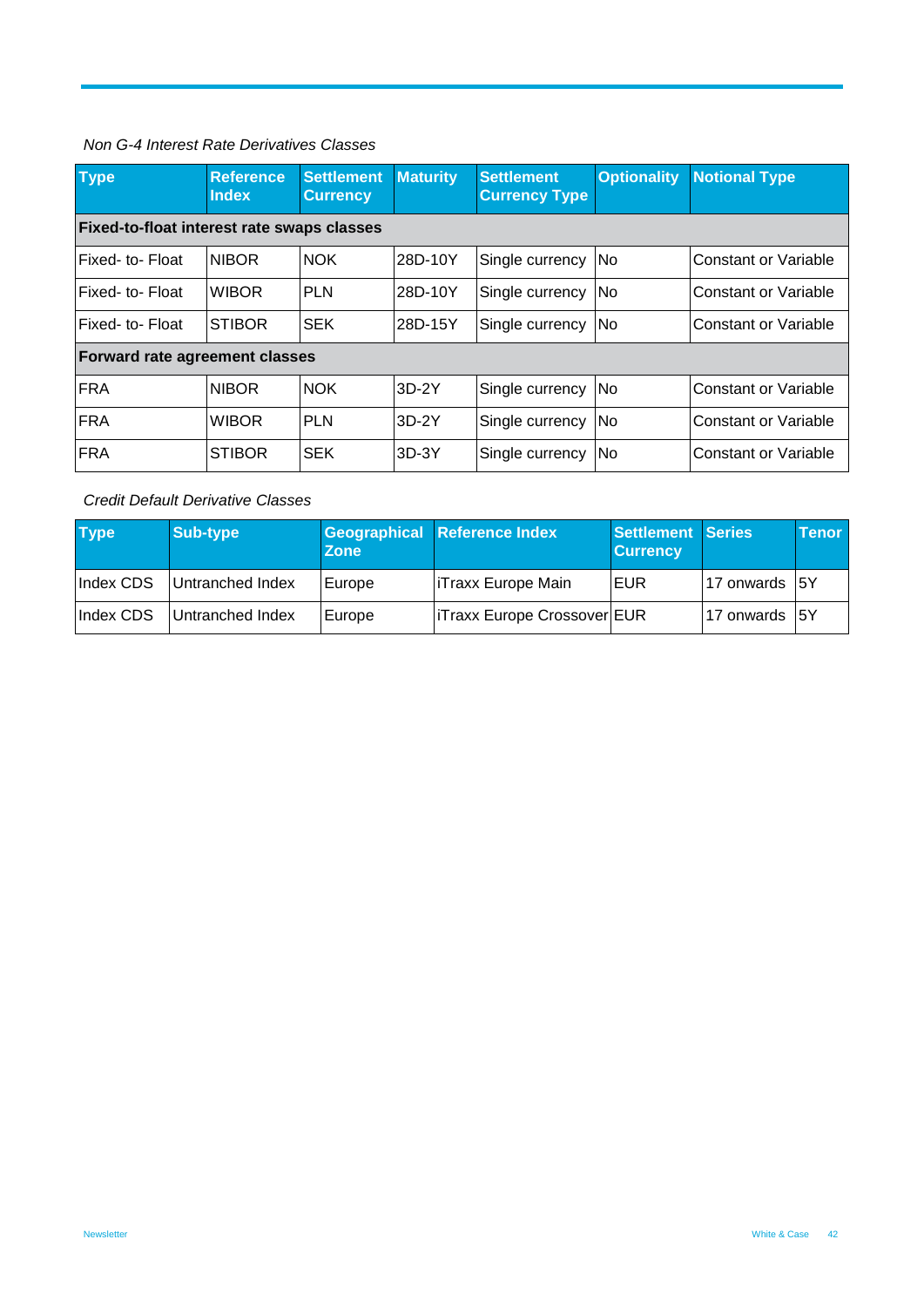## <span id="page-42-0"></span>**European Margin Rules for Non-Cleared OTC Derivatives – Inching Towards the Finish Line**

#### **Introduction**

As we reported in our June 2016 issue of the Delta Report, in March 2016<sup>88</sup> the European supervisory authorities (the "**ESAs**") adopted a long-awaited draft of the final RTS on margining for non-cleared derivatives (the "**Margin Rules**") appearing to put Europe on track to meet the implementation schedule set out in the BCBS-IOSCO framework (the "**BCBS-IOSCO Framework**"), a major G20 initiative. However, shortly after we went to press, the EU Commission informed the market that it would not have completed its review in time for the phase-in commencement date of 1 September 2016. It would now appear that the EU Commission is working towards approval for the end of 2016 with an envisaged phase-in commencement date of March 2017. <sup>89</sup> At the same time, the Commodities Futures Trading Commission (the "**CFTC**") confirmed there would be no delay in the US and the phase-in would go ahead as planned in September 2016. While the delay in Europe has been welcomed by market participants as the industry struggles with the weight of operational changes and updates to existing, standardised legal documentation, the timing differences are likely to present further challenges to derivatives users trading cross-border.

#### Developments Since the Final Draft RTS

This article intends to provide readers with an overview of the Margin Rules in Europe following our previous article on the updates contained in the Final Draft RTS. However, in a letter from the EU Commission<sup>90</sup> in July 2016, it was also confirmed that some further changes from that draft would be proposed including:

- (a) a new recital justifying the delay of the phase-in of margin requirements for equity options (essentially to prevent arbitrage as neither the US prudential supervisory nor the CFTC rules cover these products);
- (b) addressing the concern we highlighted in our June 2016 issue of the Delta Report that for the purposes of cash IM segregation, a custodian in a non-EU jurisdiction *may* be used provided such custodian is equivalent to those in the EU who are regulated under the Capital Requirement Directive ("CRD")<sup>91</sup> (the Final Draft RTS had appeared to limit participants to using custodians established in the EU);
- (c) clarification that the intra-group transaction exemption can be applied for at any time following entry into force of the Margin Rules;
- (d) the removal of concentration limits for pension funds (recognising that liabilities to retirees are usually denominated in a single currency meaning such funds would be required to enter into foreign exchange transactions, introducing costs and a new layer of risks to such funds); and
- (e) stating that variation margin ("**VM**") requirements will apply to in-scope physically settled FX forwards from entry into application of the MiFID Delegated Act<sup>92</sup> which is intended to clarify MiFID's scope including for FX forwards (which we understand to be 3 January 2018), or, if the relevant delegated act does not apply by then, by 31 December 2018.

Despite the concerns raised by market participants, no changes have yet been suggested to settlement timing for initial margin ("**IM**") and VM, which for practical purposes continues to be on a T+1 basis. Likewise, no changes have been made to address the treatment of counterparties in non-netting jurisdictions despite some confusion over how these provisions are intended to operate.

<sup>88</sup> [http://www.eba.europa.eu/-/esas-publish-final-draft-technical-standards-on-margin-requirements-for-non-centrally](http://www.eba.europa.eu/-/esas-publish-final-draft-technical-standards-on-margin-requirements-for-non-centrally-cleared-otc-derivatives)[cleared-otc-derivatives](http://www.eba.europa.eu/-/esas-publish-final-draft-technical-standards-on-margin-requirements-for-non-centrally-cleared-otc-derivatives) (the "**Final Draft RTS**")

<sup>89</sup> <http://www.bloomberg.com/news/articles/2016-06-09/banks-gain-more-time-to-meet-eu-swap-collateral-regulations>

<sup>90</sup> [http://ec.europa.eu/finance/financial-markets/docs/derivatives/160728-letter-esas\\_en.pdf](http://ec.europa.eu/finance/financial-markets/docs/derivatives/160728-letter-esas_en.pdf)

<sup>&</sup>lt;sup>91</sup> Directive 2013/36/EU

<sup>92</sup> <https://www.esma.europa.eu/policy-rules/mifid-ii-and-mifir>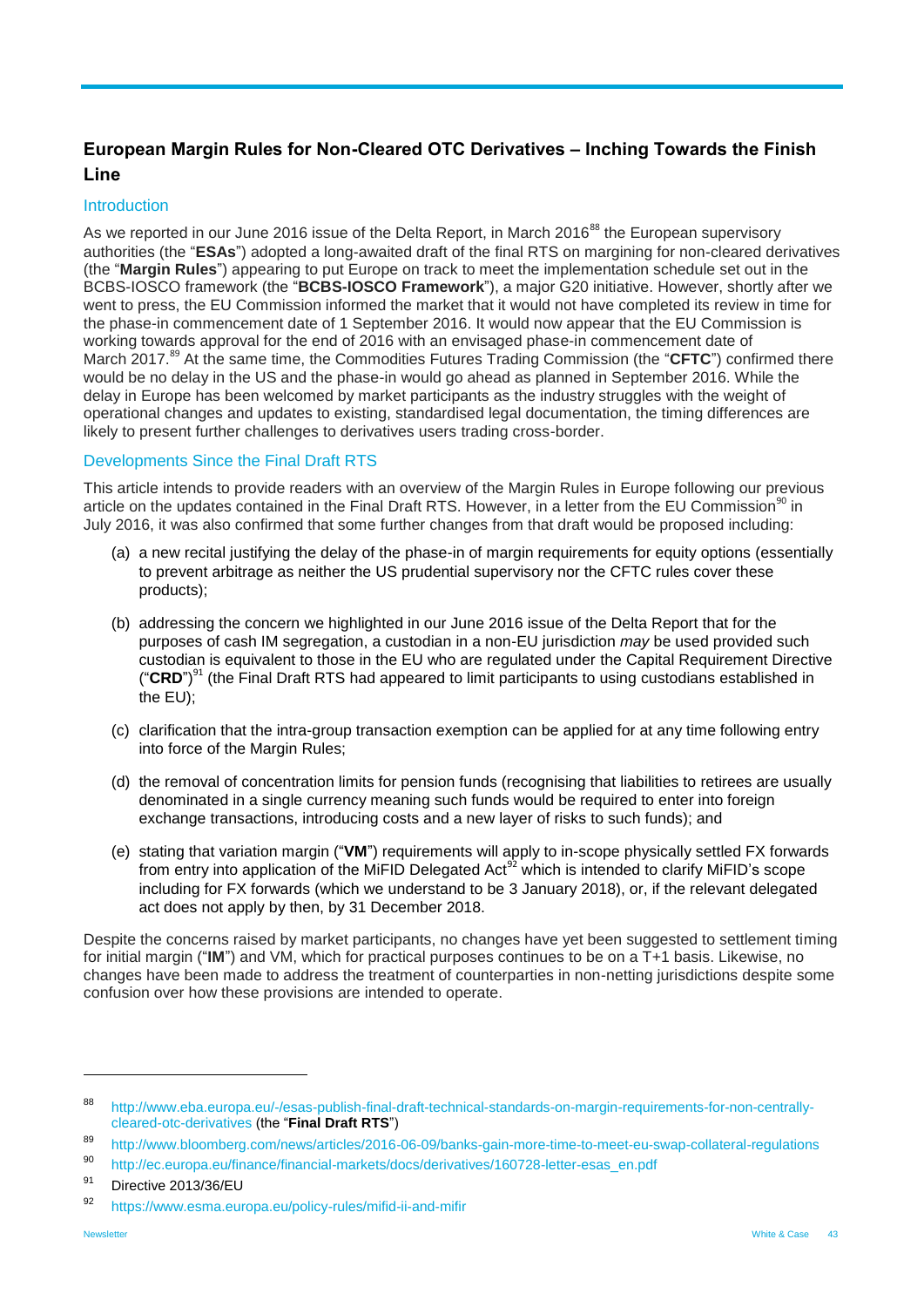## The Margin Rules

#### Who is affected?

Article 11(3) of EMIR<sup>93</sup> requires financial counterparties ("FCs") and non-financial counterparties which exceed the clearing thresholds set out in EMIR ("**NFC+s**") to exchange collateral for uncleared OTC derivatives. Entities in those categories will be required to collect margin from one another, subject to the phase-in thresholds outlined below. The obligation extends to third country entities ("**TCEs**") that would be FCs or NFC+s were they established in the EU.

#### Are there any exemptions?

Crucially, the Margin Rules do not apply to non-financial counterparties who are below the clearing threshold ("**NFC-s**"). The requirement to post and collect IM will only apply to transactions between two FCs or NFC+s that both (or whose groups both) exceed the relevant thresholds during the phase-in period.<sup>94</sup> Exemptions also apply for:

- (a) hedging in covered bond issues (subject to certain conditions);
- (b) intra-group transactions;<sup>95</sup>
- (c) IM transfer threshold and minimum transfer amounts (see further below);
- (d) CCPs entering into derivative contracts to hedge the portfolio of an insolvent clearing member;
- (e) IM posting for physically settled FX forwards and swaps or for the exchange of principal and interest in currency swaps (note there is no such flexibility for interest rate swaps or other types of derivatives);<sup>96</sup>
- (f) contracts where the premium is paid upfront (although this is only contained in the recitals rather than in substantive provisions of the Margin Rules and will only apply where the portfolio under a netting set consists solely of such contracts); and
- (g) as mentioned above, the application of the rules to equity options has been delayed indefinitely to avoid regulatory arbitrage.

#### Phase-in Timeline

Based on the latest comments from the European Commission, the existing timetable is expected to remain in place with the exception being a delay of six months to the first phase-in for IM and VM. The Phase 1 (see below) effective date is *envisaged* as being February/March 2017. The actual date would be 1 month after entry into force of the Margin Rules (which itself would be 20 days after their publication in the EU's Official Journal).

The "VM for all counterparties" effective date would be the later of 1 March 2017 (so this is aligned with other jurisdictions) or 1 month after entry into force of the Margin Rules. Thus, if the Phase 1 effective date is 1 March 2017 or later (as seems likely), the Phase 1 IM and 'VM for all counterparties' requirements should be implemented simultaneously.

<sup>93</sup> Regulation No 648/2012 of the European Parliament and of the Council.

<sup>&</sup>lt;sup>94</sup> Following the end of the phase-in period, IM will only apply where counterparties have an average total gross notional amount of all uncleared derivatives in excess of EUR 8 billion. This figure (the "Threshold Calculation Method") is calculated across a counterparties group and is as recorded on the last business day of the months of March, April and May of the relevant year.

<sup>&</sup>lt;sup>95</sup> Numerous conditions apply to this carve-out. Broadly, the counterparties must have adequate risk management procedures and there must be "*no current or foreseen practical or legal impediment to the prompt transfer of own funds or repayment of liabilities between counterparties*".

<sup>96</sup> Although there is a carve-out for IM, counterparties are still required to post VM under the Margin Rules. However, as in the EU there is no consistent definition of physically settled FX forwards, the Final Draft RTS provides for a delayed implementation date in respect of such contracts that will be between January 2018 and 31 December 2018.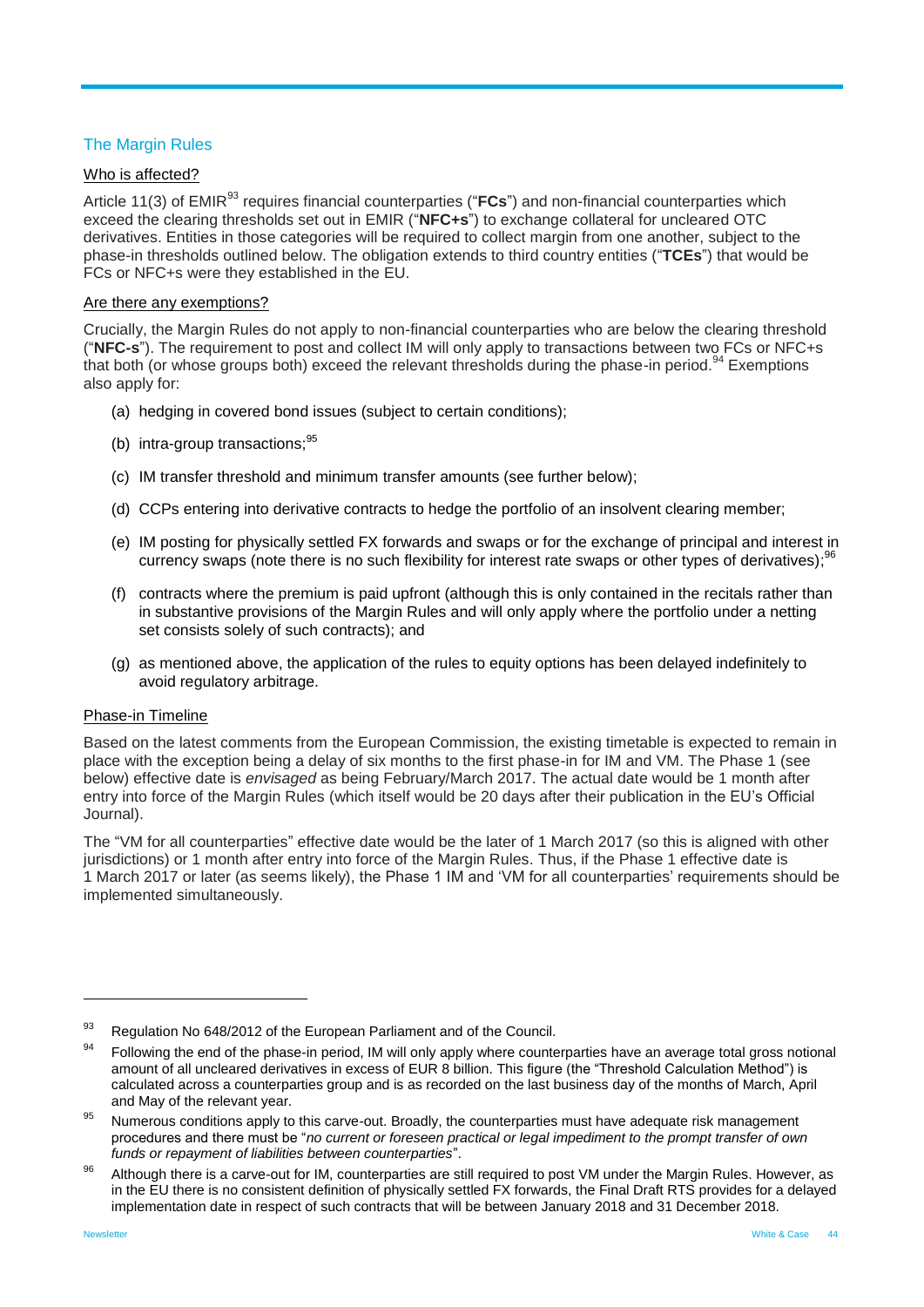| <b>Phase 1</b>        | Initial Margin requirements commence where aggregate month-end notional |
|-----------------------|-------------------------------------------------------------------------|
| <b>March 2017</b>     | amount exceeds EUR 3 trillion                                           |
|                       | <b>Variation</b> Margin requirements commence for all counterparties    |
| <b>Phase 2</b>        | Initial Margin requirements where aggregate month-end notional amount   |
| <b>September 2017</b> | exceeds EUR 2.25 trillion                                               |
| <b>Phase 3</b>        | Initial Margin requirements where aggregate month-end notional amount   |
| <b>September 2018</b> | exceeds EUR 1.5 trillion                                                |
| <b>Phase 4</b>        | Initial Margin requirements where aggregate month-end notional amount   |
| <b>September 2019</b> | exceeds EUR 0.75 trillion                                               |
| <b>Phase 5</b>        | Initial Margin requirements where aggregate month-end notional amount   |
| <b>September 2020</b> | exceeds <b>EUR 8 billion</b>                                            |
|                       | End of phase-in.                                                        |

## Initial Margin

#### How much IM is required?

The IM calculation is designed to cover current and future potential exposure in the interval between the last exchange of margin and (a) the liquidation of positions following the default of a counterparty and (b) the hedging of that exposure (known as the margin period of risk or MOPR). The Margin Rules provide a standardised method for calculating IM which is based on the BCBS-IOSCO Framework standard tables and also allow for an IM model developed with a third party. However, to achieve consistency and limit potential disputes, the industry has been working on a model – "ISDA SIMM" – tailored to meet the one-tailed 99% confidence internal over a 10-day horizon set by regulators on a uniform basis for market participants. The third party approach/ industry designed model is more flexible and produces less onerous margin requirements than the standard tables (by some estimates the standard tables would increase the amount of margin posted by a factor of 10 to 15 when compared with ISDA SIMM).<sup>97</sup> ISDA SIMM has, however, yet to be approved by regulators.

#### How often will this need to be collected?

IM must be calculated within 1 business day of certain events including the entry into a new uncleared OTC derivative, the expiry/ removal of such a derivative from the netting set, a payment or delivery (excluding margin) and, in any case, with a backstop of every 10 local business days. Any additional IM would then need to be collected within 1 BD of that calculation being made.

If a party to a transaction has (or its group has) an aggregate month end notional below EUR 8 billion (calculated in accordance with the Threshold Calculation Method) as of the end of the phase-in period, the IM requirements will not apply. The Margin Rules also permit the parties to agree that if the IM requirements between them (and their groups) are below EUR 50 million, then IM need not be collected from a counterparty at group level.

The parties also have the option of agreeing to a minimum transfer amount which is subject to a maximum of EUR 500,000 (or its equivalent in another currency, subject to appropriate recalibration to ensure the level of protection is maintained despite currency fluctuations). Parties may specify separate minimum transfer amounts for IM and VM provided the aggregate does not exceed this figure.

<sup>97</sup> ISDA Quarterly "The ISDA SIMM"<http://www.isda-iq.org/category/cover-stories/>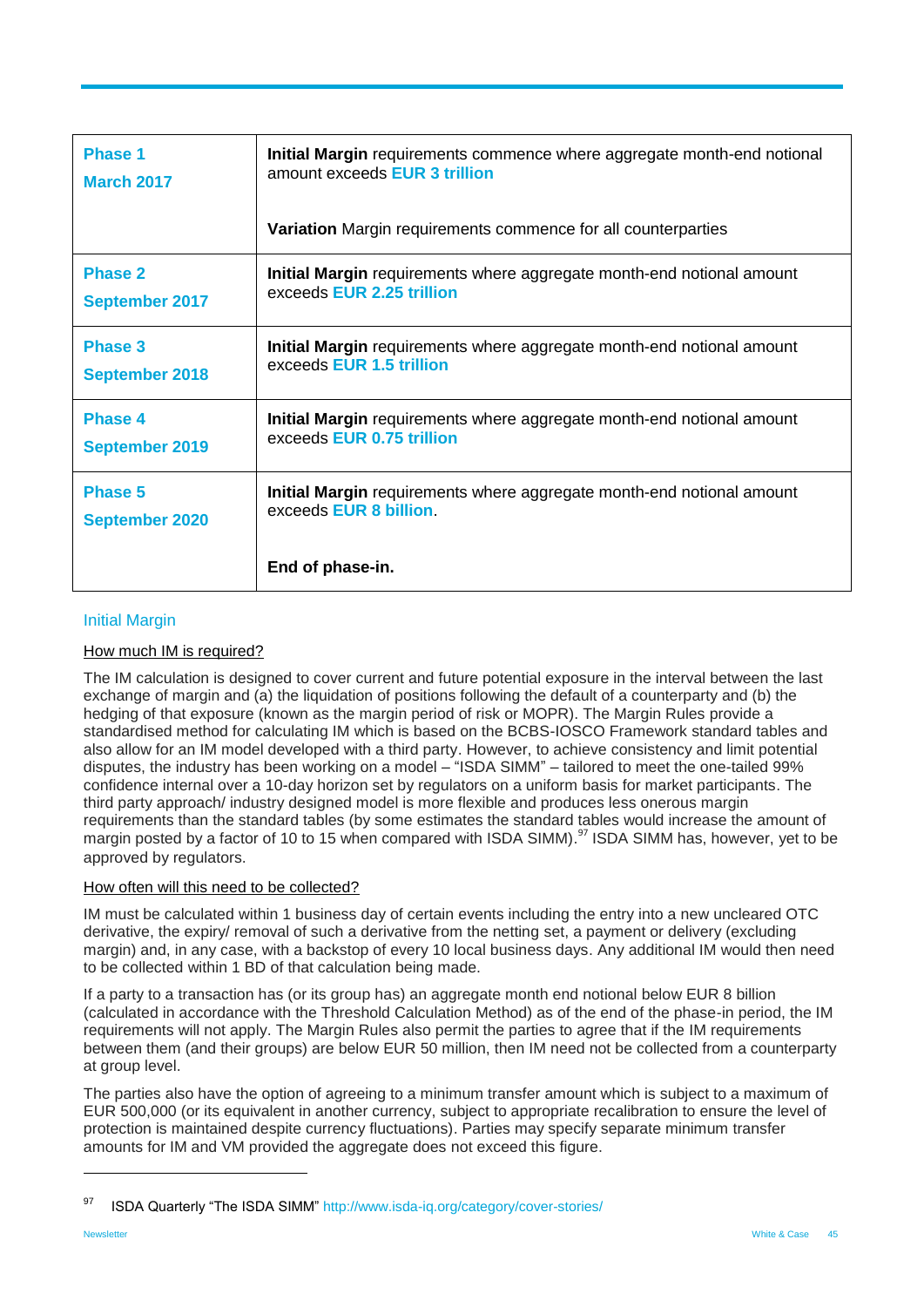#### Segregation Requirements

The Margin Rules provide that IM must be segregated to protect it from the default or insolvency of the collecting party. As noted in our previous report, the de facto ban on using cash collateral for IM has been removed. This effective ban arose from the requirement that cash be protected via segregation from the default or insolvency of the third party holder or custodian (which is not possible as a custodian acts as banker and not trustee). The Margin Rules now confirm that, although the collecting counterparty may not rehypothecate, re-pledge or re-use collateral collected as IM, this requirement shall be deemed satisfied where a third party holder or custodian reinvests IM received in cash.<sup>98</sup> However, issues remain with this approach linked to the assessments the counterparty collecting the collateral must make as to the third party holder or custodian's creditworthiness. The segregation requirements also mandate that IM is available to the posting counterparty in a "timely manner" on a default.

#### Variation Margin

#### How much VM is required?

VM should reflect the full amount necessary to collateralise the mark-to-market exposure for all non-centrally cleared derivatives in the relevant netting set. Calculating whether that target has been achieved (compared with the collateral already held to cover such exposure) should be done on a daily basis. Where two entities are located in the same time zone, the determination is made as of the previous business day. Where two entities are not located in the same time zone, the determination is made at 4pm as of the previous business day in the earlier time zone.

As mentioned above, the parties can agree to a maximum EUR 500,000 minimum transfer amount to be apportioned between IM and VM. Unlike for IM, there is no threshold for VM so once the minimum transfer amount is exceeded; the full amount will need to be posted.

#### How often will this need to be collected?

The rules require collection on a T+1 basis. Although there is an option for counterparties to settle VM requirements on a T+2 basis of the calculation in certain circumstances (essentially amounting to a prefunding of IM), the conditions associated with this option make it rather narrow and onerous meaning market participants are likely, in practice, to be subject to a T+1 deadline.

#### Restrictions on the type of collateral that may be posted

#### Eligible Assets (IM and VM)

Assets eligible for use as collateral include cash (or similar, such as money-market deposits), gold, debt securities issued by sovereign and certain public sector entities, equities included on a main index (including related convertibles) and units in UCITS. These classes are subject to certain credit quality and wrong-way risk (i.e. a positive correlation with the creditworthiness of the posting counterparty) tests – see further below. The Margin Rules confirm that IM may be collected in cash as long as it is held in accounts with a Central Bank or a credit institution that is not affiliated with the collateral provider.

#### Haircuts (IM and VM)

Non-cash collateral is also subject to haircuts, either on the basis of the standardised amounts set out in tables in the Margin Rules or by counterparties own estimates (subject to certain predefined criteria that such estimates must comply with). The standard haircuts range from 0.5% for highly rated sovereign debt to 24% for securitisation positions with a 5 year residual maturity and a rating of between A+ and BBB-.

The standard methodology also includes haircuts of 8% on non-cash collateral posted as VM where it is denominated in a currency other than those agreed in the applicable documents. There is no requirement for any haircut on cash VM but both cash and non-cash IM will be subject to the same 8% haircut where posted in a currency other than the termination currency specified in the trading documentation.

<sup>98</sup> However, it should be noted that this provision is subject to a separate concentration limit, which provides that G-SII's and O-SII's must ensure that where they collect IM from a counterparty that is also a G-SII or O-SII, not more than 20 per cent. of such IM is held in cash by a single third party custodian (See Article 28(5) of the Margin Rules).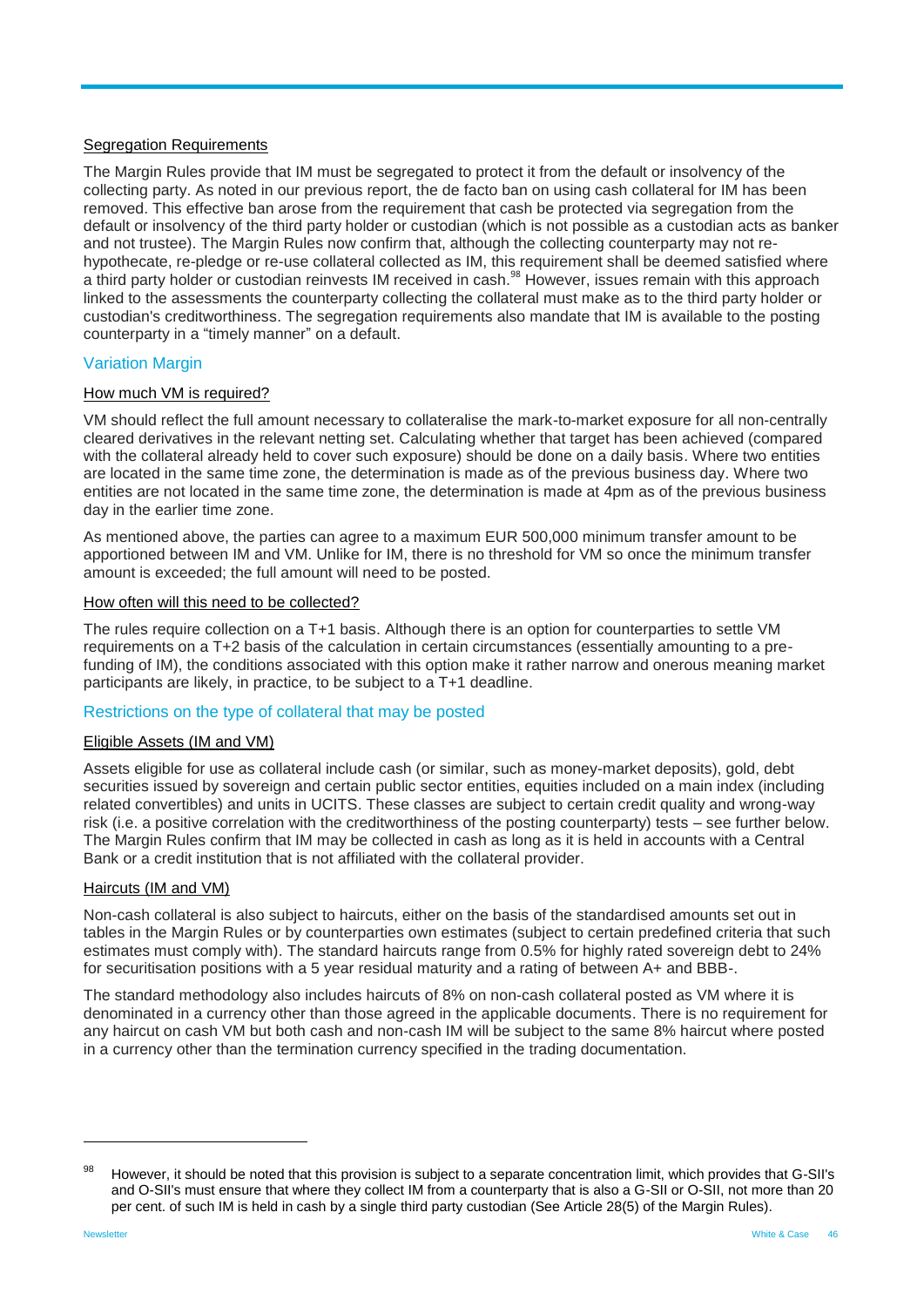#### Concentration Limits (IM)

Applying only to IM, these limits restrict the proportion of different categories of collateral in order to reduce risk via what is effectively a diversified portfolio strategy. As highlighted in our June 2016 issue of the Delta Report, the concentration limit rules have been significantly simplified from initial drafts of the Margin Rules. The 10% limit on IM from an individual counterparty constituted by corporate bonds or equities of the same issuer or group has been relaxed to the greater of 15% and EUR 10 million (or its equivalent in another currency) although the limit now also applies to securities issued by investment firms and credit institutions (which were previously omitted).

There remains a limit of 40% (but now subject to a limit of EUR 10 million, or its equivalent in another currency) on, cumulatively, certain (a) equities and convertibles issued by institutions subject to CRR<sup>99</sup> (i.e. credit institutions) and (b) securitisation positions, in each case including where those assets are held in UCITS.

Restrictions on certain sovereign debt<sup>100</sup> apply more expansively where both counterparties are (a) considered systemically important by regulators (e.g. G-SIIs or O-SIIs) or (b) counterparties for which the total IM to be collected from an individual counterparty exceeds EUR 1 billion. In such a scenario, a 50% single issuer concentration limit applies. G-SIIs and O-SIIs are also subject, in certain circumstances, to requirements to limit the amount of cash IM collected when transacting with each other and, in the case of G-SIIs and O-SISs only, to obligations to diversity cash IM across more than one custodian. As noted above, proposals are currently being agreed to limit the operational burden of compliance with these concentration limits for pension funds.

#### **Documentation**

As a practical matter, one of the key points to address for market participants will be the amendment of existing credit support documentation to bring it into line with the new requirements on eligible collateral, collateral haircuts, timing of calculation and dispute resolution provisions.

The ISDA WGMR has been working to finalise a number of new standard form documents that will comply with the Margin Rules requirements including:

- (a) a new English law Credit Support Deed ("**CSD**") for IM (as it is thought there will be a move away from title transfer arrangements given the level of collateral that will need to be set aside – estimated at EUR 200 billion by the ESAs):<sup>101</sup>
- (b) a new English law Credit Support Annex ("**CSA**") for VM;
- (c) a self-disclosure form that will be available through the recently launched "ISDA AMEND 2.0" (allowing counterparties to determine when they will be required to comply with the margin requirements and make various elections as to what collateral they may provide); and
- (d) a Protocol which will update Credit Support Annexes to comply with the requirements in relation to VM.

Market participants should note that although existing transactions are *not* directly affected by the Margin Rules (in that they are not retrospectively subject to their requirements), where existing collateral documentation is amended and used to collect IM or VM for new OTC derivative transactions, in order that any existing transactions and the new transactions can form a single netting set, existing transactions will be brought within the scope of the rules for both IM and VM purposes, assuming the rules would apply to the relevant counterparties and product types being traded.

<sup>99</sup> Regulation 575/2013 of the European Parliament and of the Council.<br>100  $\Omega$  of the Council. The Council of the Marsha Pulse This action

See Article 28 in the Final Draft RTS of the Margin Rules. This refers to central government debt, certain other public sector debt and the debt securities of certain multinational development banks and other international organisations (although the carve-out that other public sector debt must be guaranteed in order to fall within the carve out has been removed).

<sup>&</sup>lt;sup>101</sup> European supervisory authorities, final draft regulatory technical standards on risk-mitigation techniques for OTCderivative contracts not cleared by a CCP under Article 11(15) of Regulation (EU) No 648/2012, page 93, [https://www.eba.europa.eu/documents/10180/1398349/RTS+on+Risk+Mitigation+Techniques+for+OTC+contracts+%](https://www.eba.europa.eu/documents/10180/1398349/RTS+on+Risk+Mitigation+Techniques+for+OTC+contracts+%28JC-2016-+18%29.pdf/fb0b3387-3366-4c56-9e25-74b2a4997e1d) [28JC-2016-+18%29.pdf/fb0b3387-3366-4c56-9e25-74b2a4997e1d](https://www.eba.europa.eu/documents/10180/1398349/RTS+on+Risk+Mitigation+Techniques+for+OTC+contracts+%28JC-2016-+18%29.pdf/fb0b3387-3366-4c56-9e25-74b2a4997e1d)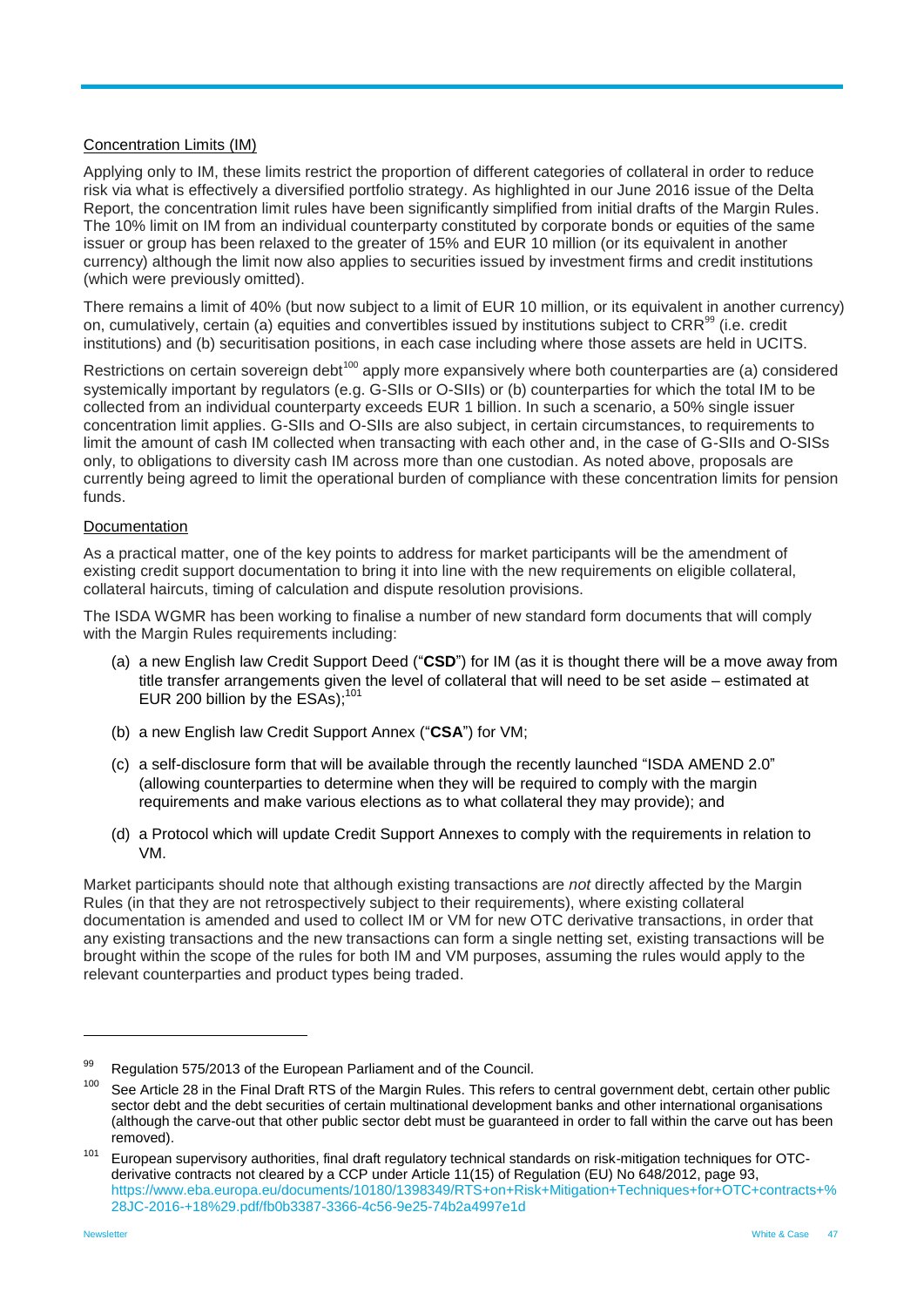#### Cross-border Considerations

#### Non-netting Jurisdictions

A significant improvement in the Final Draft RTS was to address the concern over counterparties located in non-netting jurisdictions.<sup>102</sup> A counterparty will not be required to post any VM or IM for OTC derivatives with counterparties domiciled in such jurisdictions but should still be required to collect margin from those counterparties. Further, there will be no requirement for a counterparty to collect or post VM or IM if the OTC derivatives in a counterparties portfolio do not exceed 2.5% of the total from counterparties in non-netting jurisdictions. However, as we highlighted in our June 2016 issue of the Delta Report, the interpretation and application of these provisions remains unclear and further guidance is awaited.

#### Cross-border Transactions

The Final Draft RTS state that they are fully aligned with the standards set out in the BCBS-IOSCO Framework. However, it is clear the devil is very much in the detail of the rules both in Europe, the US and in other key jurisdictions. The substituted compliance/ equivalence regimes that have been built into the postcrisis rulebooks were intended to enable market participants to apply comparable foreign rules when trading across borders. This will be particularly important given the CFTC's margin rules could end up applying to a large number of dealers that are also subject to separate overseas requirements

[http://www.whitecase.com/publications/alert/cftc-issues-final-rules-cross-border-uncleared-swap-margin](http://www.whitecase.com/publications/alert/cftc-issues-final-rules-cross-border-uncleared-swap-margin-requirements?s=margin)[requirements?s=margin.](http://www.whitecase.com/publications/alert/cftc-issues-final-rules-cross-border-uncleared-swap-margin-requirements?s=margin) The implementation delay in Europe means a substituted compliance determination is unlikely in the near future. Taking the Europe/US arrangements as an example, according to ISDA, "*it seems likely that trades between two phase-one European banks (including those that are non-US CSEs but don't have a US guarantee and aren't classed as foreign subsidiaries under the CFTC margin rules) will now not be required to meet IM and VM requirements until sometime in 2017, when the EU rules come into*  force".<sup>103</sup> This could create arbitrage opportunities although it will ultimately depend on the status of each entity and the identity of their counterparties.

#### **Conclusion**

The industry has been working hard to ready themselves for the entry into force of this final plank of the postcrisis legislation for derivatives and the finish line is in sight. New standardised documentation in the form of title-transfer and security interest annexes/supplements to the ISDA Master Agreement, protocols, disclosure regimes and Euroclear collateral documentation are all either approaching final form or have already been published. The build-out of ISDA Amend 2.0 and ISDA SIMM should ease the operational and logistical burdens that will inevitably fall on market participants. In the US and other key markets, the rules should be going into action from 1 September. However, although in sight, the finish line will only truly be reached when there is more clarification on the Margin Rules themselves in terms of how they will work in practice (particularly on a cross-border basis) and on how they will impact market liquidity where significant bifurcation in European and US trading has already been observed.

 $102$  Jurisdictions in which the legal enforceability of a netting agreement in a third-country cannot at all times be confirmed and/or where the legal review concludes that the effective segregation of IM as per the requirements in the Margin Rules cannot be provided for.

<sup>103</sup> ISDA Quarterly "Cross-Border Challenges" http://www.isda-iq.org/2016/07/09/cross-border-challenges/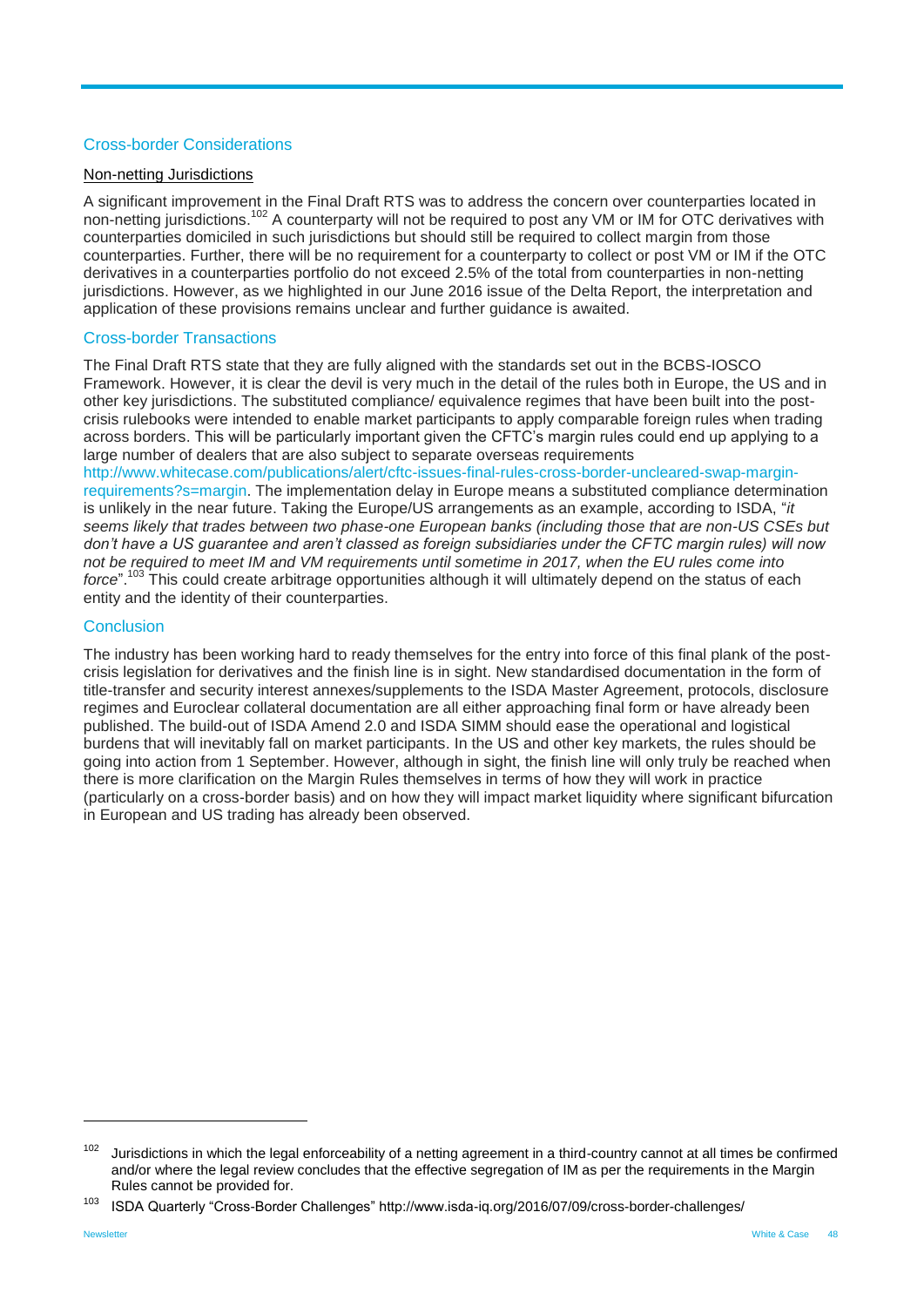## <span id="page-48-0"></span>**Contractual Recognition of Bail-in and the ISDA Article 55 BRRD Protocol**

#### Introduction

#### The "ISDA 2016 Bail-In Article 55 BRRD Protocol

(Dutch/French/German/Irish/Italian/Luxembourg/Spanish/UK entity-in-resolution version)" (the "**Protocol**") was published by the International Swaps and Derivatives Association, Inc. ("**ISDA**") on 14 July 2016. The [Protocol](http://assets.isda.org/media/f253b540-123/032715f6-pdf/) is aimed at helping market participants meet a requirement under the European Union Bank Recovery and Resolution Directive ("BRRD").<sup>10</sup>

#### What does the Protocol do?

Under the BRRD regime, resolution authorities in EU member states ("**Member States**") are given a wide range of tools including bail-in powers ("**bail-in**") to write-down and/or convert into equity certain liabilities of failing financial institutions. Entities within the scope of the BRRD (the "**In-scope Entities**") are required under its Article 55 to include a new contractual term (an "**Article 55 Provision**") in any agreement agreed on or after 1 January 2016 that is governed by the laws of a non-EU member state (a "**Third Country Agreement**") with limited exceptions.

The purpose of this requirement is to address a specific concern, namely the enforceability of the exercise of bail-in powers by a resolution authority against counterparties in cross-border transactions where the contract governing the relevant in-scope liabilities is not governed by the laws of a Member State. Within the EEA, the effectiveness of statutory bail-in powers is ensured by the mutual recognition requirements under the BRRD. Beyond the borders of the EEA where mutual recognition does not apply, Article 55 purports to fill the gap by offering a contractual solution whereby the counterparty is held to the agreed contractual terms, thus preventing court challenges in the relevant non-EEA jurisdiction. On the other hand, absent an Article 55 Provision, whether or not the exercise of bail-in powers is effective would need to be assessed under the relevant governing law and the applicable conflict of law principles.

The Protocol only covers the Dutch, French, German, Irish, Italian, Luxembourg, Spanish, and UK bail-in regimes as these were the only Member States which had published final relevant implementation rules at the time of drafting Article 55. By now EU financial institutions will have a clear view as to whether they are Inscope Entities under the BRRD. For In-scope Entities in the applicable jurisdictions, the Protocol offers an efficient way to comply with Article 55 and the related regulatory technical standards. This is achieved by way of the adhering parties ("**Adhering Parties**") amending their existing ISDA Master Agreements and certain other ISDA-sponsored agreements as described in the Protocol ("**Other Agreements**") through deemed incorporation of an Article 55 Provision in the form set out in the Attachment to the Protocol. Other Agreements include for example, other master agreements, framework agreements, securities lending agreements, repurchase agreements, futures agreements and clearing and execution agreements.

#### What should be included in an Article 55 Provision?

The European Banking Association ("**EBA**") is mandated under Article 55(3) of the BRRD to develop draft regulatory technical standards in order to further determine the contents of an Article 55 Provision ("**Article 55 RTS**"). The [Article 55 RTS](http://eur-lex.europa.eu/legal-content/EN/TXT/?uri=uriserv:OJ.L_.2016.184.01.0001.01.ENG&toc=OJ:L:2016:184:TOC) was published in the Official Journal of the European Union on 8 July 2016 and has been directly applicable in Member States since 28 July 2016. Among other things, the Article 55 RTS sets out certain mandatory requirements for inclusion in an Article 55 Provision.<sup>10</sup>

The Protocol language incorporates these mandatory elements. It (1) provides an acknowledgement and acceptance by the parties to an agreement that certain liabilities created by such an agreement may be subject to bail-in, and (2) evidences agreement by the parties that they will be bound by the exercise of any bail-in powers by the relevant resolution authority in respect of all transactions under such an agreement.

#### What agreements are covered under the Protocol?

The Protocol amends existing ISDA Master Agreements and Other Agreements between Adhering Parties except in the following circumstances: (1) the parties agree bilaterally that the Protocol does not apply; (2) there are already alternative written agreements existing between the parties which cover the issues and substance of the Attachment to the Protocol; (3) the relevant resolution authority determines that the relevant liabilities may be subject to bail-in pursuant to the laws of the third country governing such liabilities or a

<sup>104</sup> Directive 2014/59/EU 15 May 2014.

 $105$  Article 55 RTS, Article 44: "Contents of the contractual term required by Article 55(1) of Directive 2014/59/EU".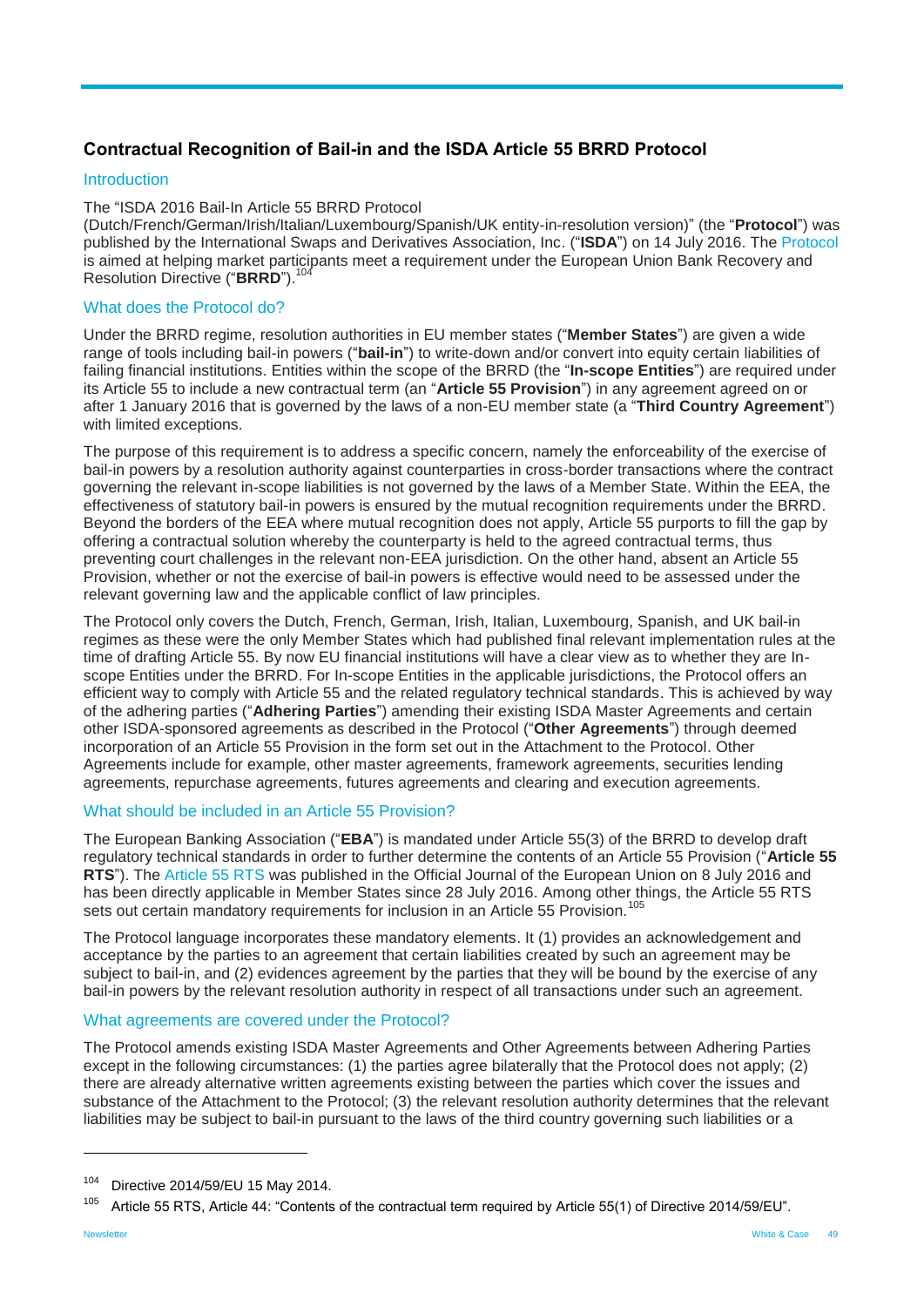binding agreement concluded that such third country laws together with the relevant implementation legislation has been amended to reflect such determination; or (4) the relevant implementation legislation has been repealed or amended in a manner that the requirement for contractual recognition of bail-in is removed.

All Adhering Parties must adhere to the Protocol in its entirety. Partial adherence is not permitted. The Protocol will apply to all ISDA Master Agreements and Other Agreements between any two Adhering Parties that are entered into on or prior to the Implementation Date provided that the law governing such agreement is that of a non-EU member state**.** "Implementation Date**"** is broadly defined in the Protocol as the later date upon which either of the two relevant Adhering Parties delivers an Adherence Letter in the form prescribed under the Protocol. Any new documentation entered into after the Implementation Date will need to expressly incorporate the Protocol terms in the documentation.

The types of agreements covered under the Protocol ("**Protocol Covered Agreements**") are wide in scope and broadly include:

- (a) ISDA Master Agreements (including any deemed ISDA Master Agreement arising pursuant to the execution of a confirmation), any outstanding Transactions thereunder and any outstanding Credit Support Documents entered into by such Adhering Parties in connection therewith; and
- (b) other master agreements, framework agreements, master netting or set-off agreements or agreements incorporating master trading terms by reference where such terms may cause all transactions relating to one or more netting sets to terminate (including where such agreement has been amended or is designed to provide for client clearing, any compensation agreement or execution agreement), in each case may be in writing, electronic format for other agreed official record.

Where there is an express requirement that any amendment or modification to such ISDA Master Agreements and Other Agreements is subject to any consent, approval, agreement, authorisation or other action of any third party, such ISDA Master Agreements and other Agreements shall not be Protocol Covered Agreements unless such consent, approval, agreement, authorisation or other action has been duly obtained.

The Protocol may extend to agreements signed by an investment manager or asset manager as principal and as agent on behalf of its clients. In such circumstances a separate Adherence Letter must be submitted for the principal and for the agent.

The text of the Adherence Letter cannot be altered. Therefore, in cases where an adhering party wishes to amend the Protocol it must revert to bilaterally negotiating and amending the relevant agreements.

#### When does Article 55 apply?

Any In-scope Entity that is a party to any Third Country Agreement is required to include an Article 55 Provision in the Third Country Agreement, except in the limited circumstances where such Third Country Agreements only create liabilities that are excluded from bail-in ("**Excluded Liabilities**").

The term "liability" is not defined in the BRRD but may be defined in the relevant Member State implementation rules. Article 44(2) of the BRRD sets out the list of Excluded Liabilities, of which "secured liabilities" is probably the most relevant to derivative transactions.

"Secured liabilities" is defined in the BRRD as liabilities "secured by a charge, pledge or lien or collateral arrangements including liabilities arising from repurchase transactions and other title transfer collateral arrangements".<sup>106</sup> However, Article 55 RTS states that "a secured liability shall not be considered as an excluded liability where, at the time at which it is created, it is (a) not fully secured; or (b) fully secured but governed by contractual terms that do not oblige the debtor to maintain the liability fully collateralised on a continuous basis in compliance with regulatory requirements of Union law or of a third country law achieving effects that can be deemed equivalent to Union law". This creates ambiguity around the precise scope of "secured liabilities", and in light of this, ISDA has advised parties to consider signing the Protocol even if the relevant liability is secured/collateralised. The national rules implementing Article 55 in the relevant Member State will also be relevant, and any party seeking to rely on any exclusion should exercise caution.

<sup>106</sup> Article 2(1)(67), BRRD.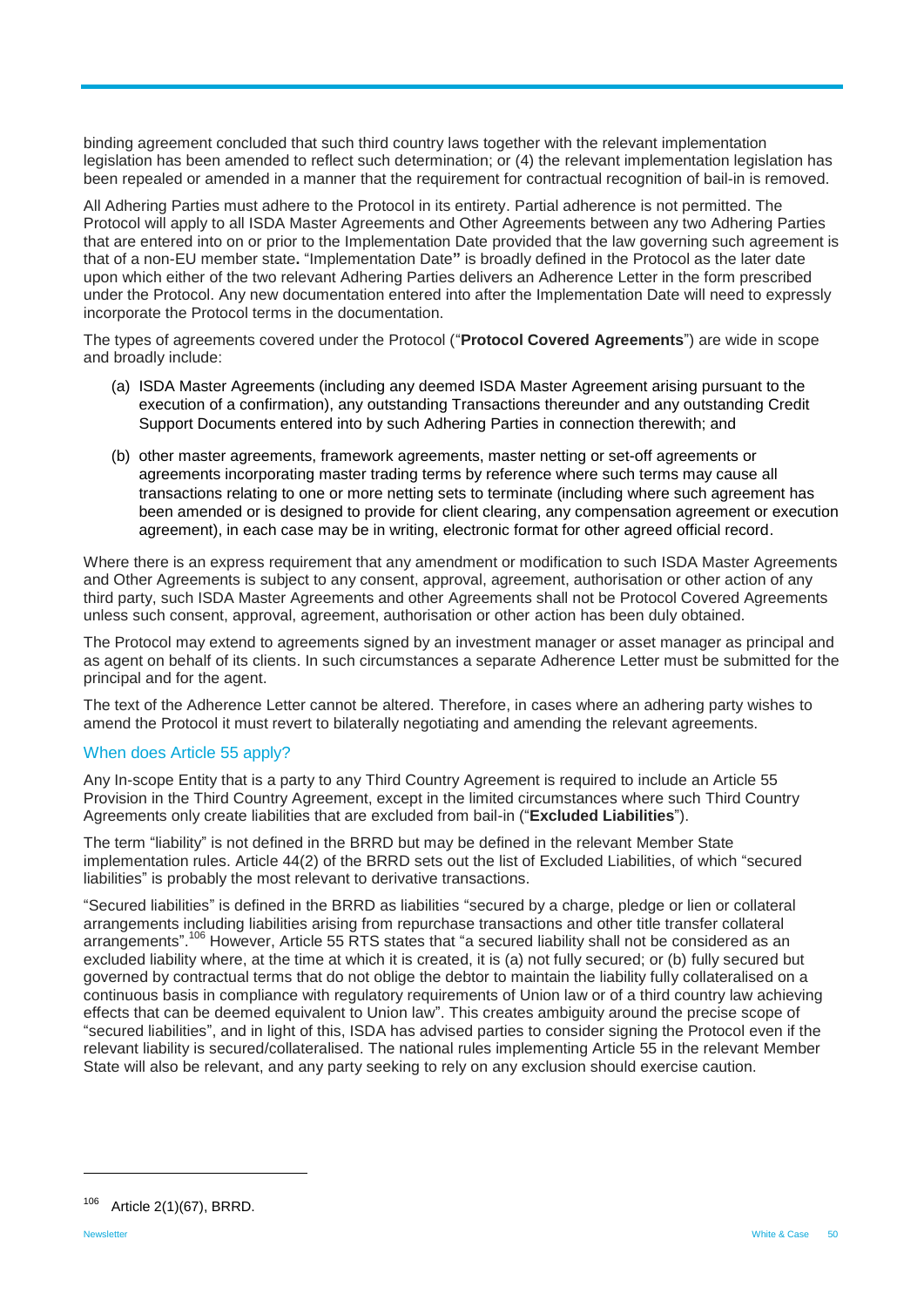#### What are the implementation measures in the United Kingdom?

There is much uncertainty surrounding the precise scope of the application of the Article 55 requirements, with the details left to each implementing regulator. Within the UK the final version of the amended Prudential Regulation Authority ("**PRA**") rules relating to the requirement for contractual recognition of bail-in came into force on 1 August 2016. The published policy statement  $(PS17/16)^{107}$  $(PS17/16)^{107}$  contains the final rules on contractual recognition of boil in  $(DBA, 2016/28)^{108}$  and the final supervisory statement on improvisoribility (SS7/16) recognition of bail-in [\(PRA 2016/28\)](http://www.bankofengland.co.uk/pra/Documents/publications/ps/2016/ps1716app1.pdf)<sup>108</sup> and the final supervisory statement on impracticability [\(SS7/16\)](http://www.bankofengland.co.uk/pra/Documents/publications/ss/2016/ss716.pdf). These allow a UK In-scope Entity not to include an Article 55 Provision in a Third Country Agreement where such entity concludes that to do so would be "impracticable". Impracticability is narrowly defined and therefore is unlikely to apply in relation to most derivative transactions.

#### How may Brexit affect this?

Although still speculative at the current stage, if and when the UK leaves the EU English law will cease to be the law of a Member State. This remains contingent on the outcome of the Brexit negotiations but the UK might fall within the scope of the Article 55 requirement with the result that UK counterparties would need to include an Article 55 Provision when dealing with an In-scope Entity other than in respect of Excluded Liabilities.

#### What happens to derivative transactions upon bail-in?

Article 49(2) of the BRRD provides that write-down or conversion powers apply only upon or after relevant derivatives have been closed-out. Additionally, Article 49(3) of the BRRD requires that the liability arising from derivative transactions subject to a netting agreement must be determined on a net basis in accordance with the underlying netting agreement.

The regulatory technical standards [\(C\(2016\) 2967 final\)](https://ec.europa.eu/transparency/regdoc/rep/3/2016/EN/3-2016-2967-EN-F1-1.PDF) on the valuations of derivatives for the purpose of bailin (the **"Derivative Valuation RTS**") were adopted by the European Commission on 23 May 2016 pursuant to Article 49(4) of the BRRD.<sup>110</sup> Broadly speaking, counterparties of In-scope Entities are expected to have limited control over the termination and valuation process and methodology of derivative contracts on any default by the relevant In-scope Entities arising from application of the bail-in tool or other resolution measures. Under Article 3 of the Derivative Valuation RTS, if the bail-in tool is applied to derivative contracts, a resolution authority may specify the criteria it intends to apply when assessing whether replacement trades are commercially reasonable and can force close-out all affected derivative contracts and set a date for valuation.

Derivative counterparties should also be alert to the consequences of the ISDA 2015 Universal Resolution Stay Protocol,<sup>111</sup> the ISDA 2014 Resolution Stay Protocol<sup>112</sup> (together, the "Resolution Stay Protocols") and the ISDA Resolution Stay Jurisdictional Modular Protocol<sup>113</sup> (the "Modular Protocol") where applicable. The Resolution Stay Protocols and the Modular Protocol, which differ from the BRRD regime in terms of jurisdictional scope and applicability, also have the effect of restricting counterparties' rights by placing a temporary stay on the non-defaulting party's exercise of termination rights in an insolvency situation.

#### What are the practical implications and challenges of the Article 55 requirement?

Bail-in was developed as a response to the financial crisis and it is intended to, particularly in the event of an EU bank rescue situation, shift the burden and risk of potentially having to write-down, convert or reduce in value certain liabilities from governments and the general public to the creditors and parties to the agreements which created such liabilities in the first place.

<sup>&</sup>lt;sup>107</sup> PRA Policy Statement (PS17/16) June 2016: "The Contractual Recognition of Bail-In: Amendments to Prudential Regulation Authority Rules".

<sup>108</sup> PRA Rulebook, 27 June 2016: "CRR Firms and Non-Authorised Persons: Contractual Recognition of Bail-In Amendment Instrument 2016".

<sup>&</sup>lt;sup>109</sup> PRA Supervisory Statement (SS7/16) June 2016, "The Contractual Recognition of Bail-In: Impracticality".

<sup>&</sup>lt;sup>110</sup> "Commission Delegated Regulation supplementing Directive 2014/59/EU of the European Parliament and of the Council establishing a framework for recovery and resolution of credit institutions and investment firms with regard to regulatory technical standards for methodologies and principles on the valuation of liabilities arising from derivatives."

<sup>&</sup>lt;sup>111</sup> The ISDA 2015 Universal Resolution Stay Protocol published on 4 November 2015.

<sup>&</sup>lt;sup>112</sup> The ISDA 2014 Universal Resolution Stay Protocol published on 4 November 2014.

<sup>&</sup>lt;sup>113</sup> The ISDA Resolution Stay Jurisdictional Modular Protocol published on 3 May 2016.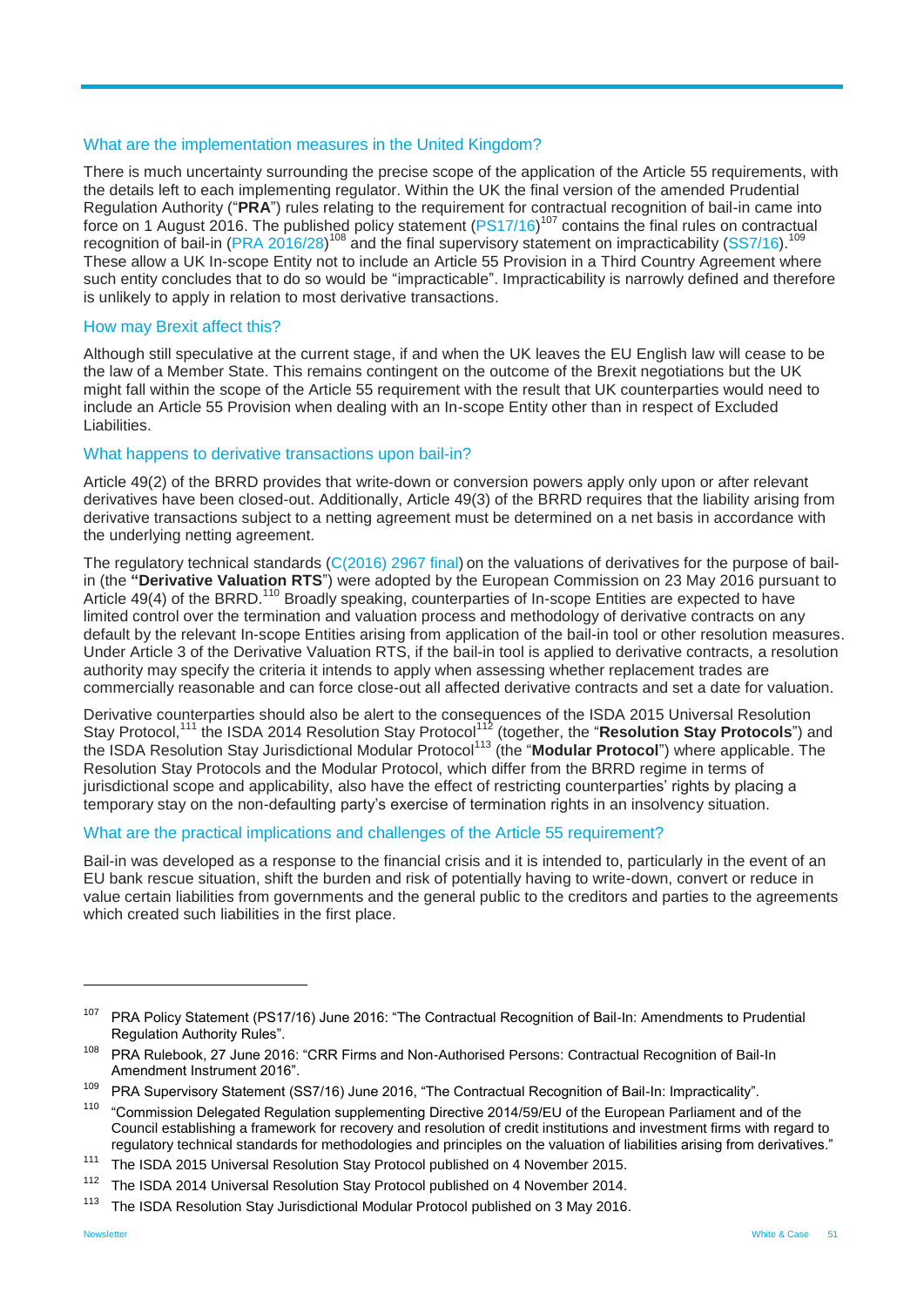The rationale underpinning Article 55 BRRD is sound, and contractual recognition of bail-in as a method of addressing cross-border recognition issues is also generally regarded as necessary by financial regulators in order to bridge enforceability gaps where comprehensive national statutory regimes are not yet in place.

The main difficulty with the Article 55 requirement is that it is extremely broad in scope. The fact that BRRD does not set out any definition as to what types of liabilities are subject to contractual bail-in requirements poses significant challenges from an implementation perspective. Furthermore, the BRRD does not mention any specific sanction for breach of bail-in requirements, meaning it may be up to individual member states to set up the relevant frameworks. This uncertainty in scope, the differing legal interpretations of Article 55 within Member States and the layers of legislation at national and EU-levels all contribute to potentially testing times ahead for the BRRD regime. The worst case scenario would be entities having to withdraw trading lines with a reluctant counterparty should negotiations fail.

It is against this backdrop that sector specific bodies such as the ISDA have stepped in to create standard implementation measures or model provisions for specific asset classes. Beyond derivatives, the Association for Financial Markets in Europe, for example, recently released its finalised version of the model clauses for debt and equity instruments. Nevertheless, these initiatives are still seen as interim measures by those who advocate the continuing pursuit of comprehensive statutory recognition, fearing that Article 55 could have an adverse impact on the ability of financial institutions to compete beyond EU borders.

Further developments on the topic of Article 55 BRRD are expected, with some proposing that its scope be revised as part of the review of the minimum requirement for eligible liabilities and own funds under BRRD in order to align it with the guidance of the Financial Stability Board. Others are calling for proportionality requirements to be detailed and for a substantive impact assessment to be carried out. We will continue to watch this space.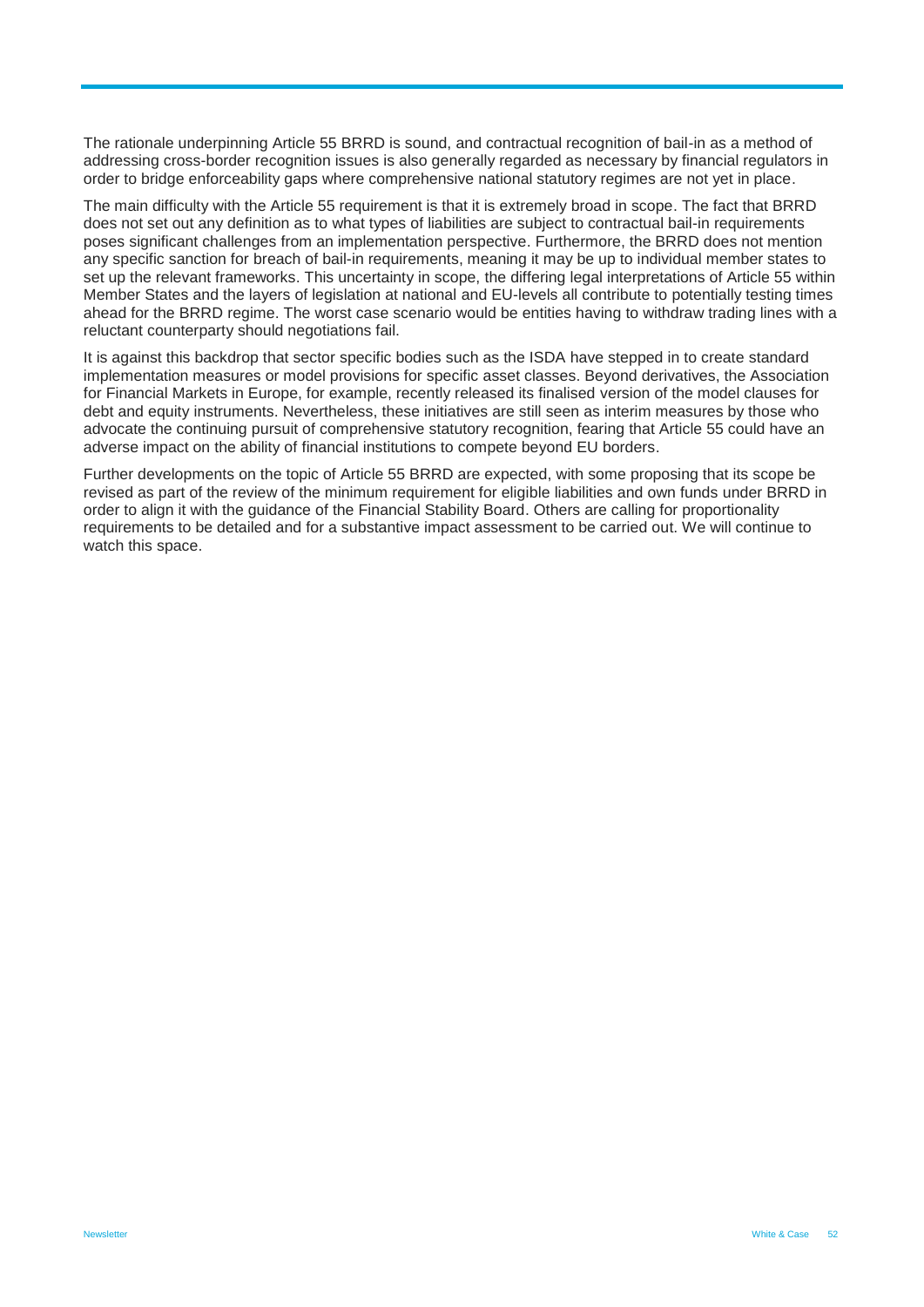# <span id="page-52-0"></span>**Developments in Asia**

## <span id="page-52-1"></span>**OTC Derivatives Reporting and Clearing in Hong Kong – A Snapshot**

#### **Background**

The first phase of the OTC derivatives regulatory regime in Hong Kong commenced in April 2014 with the enactment of the *Securities and Futures (Amendment) Ordinance 2014* (the "**Amendment Ordinance**").<sup>114</sup> The Amendment Ordinance serves as a broad framework which allows for the implementation of mandatory reporting, clearing, trading and record keeping obligations in respect of OTC derivative transactions. On 10 July 2015, the *Securities and Futures (OTC Derivative Transactions – Reporting and Record Keeping Obligations) Rules* (the "**Reporting Rules**") came into effect. The Reporting Rules set out the detailed reporting and related record keeping requirements. The Amendment Ordinance and the Reporting Rules together introduced mandatory reporting in Hong Kong in respect of certain interest rate swaps and nondeliverable forwards ("**Phase 1 Reporting**").

On 30 September 2015, the Hong Kong Monetary Authority (the "**HKMA**") and the Securities and Futures Commission (the "**SFC**") issued a joint consultation paper (the "**Consultation Paper**") to propose the next steps to the OTC derivatives regulatory regime:

- (a) mandatory clearing of certain derivative trades ("**Phase 1 Clearing**"); and
- (b) expansion of the mandatory reporting requirements ("**Phase 2 Reporting**").

The conclusions of the Consultation Paper (the "**Conclusions Paper**") were published on 6 February 2016 which included a draft of the *Securities and Futures (OTC Derivative Transactions – Clearing and Record Keeping Obligations and Designation of Central Counterparties) Rules* ("**Clearing Rules**").

This article provides a snapshot of the current mandatory reporting and clearing requirements and outlines the key proposals under Phase 2 Reporting and Phase 1 Clearing.

| <b>Requirements for</b><br>consideration                                                                                                                                                                                                                    | <b>Phase 1 Reporting</b>                                                                                      | <b>Phase 2 Reporting</b>                                                                                                                                                                 |  |
|-------------------------------------------------------------------------------------------------------------------------------------------------------------------------------------------------------------------------------------------------------------|---------------------------------------------------------------------------------------------------------------|------------------------------------------------------------------------------------------------------------------------------------------------------------------------------------------|--|
| When do reporting and<br>record keeping<br>requirements<br>commence?                                                                                                                                                                                        | 10 July 2015                                                                                                  | Expanded reporting regime under<br>Phase 2 Reporting to commence on<br>1 July 2017. <sup>115</sup>                                                                                       |  |
| Each of the following "Prescribed Persons" is<br>Who needs to report<br>subject to the initial reporting<br>requirements: <sup>116</sup><br>and comply with the<br>record keeping<br>obligations?<br>an authorised institution ("AI") <sup>117</sup><br>(1) |                                                                                                               | Central counterparties authorised to<br>provide automated trading services<br>("ATS-CCP") will be subject to<br>mandatory reporting in its current<br>form (i.e. Phase 1 Reporting) from |  |
|                                                                                                                                                                                                                                                             | an approved money broker ("AMB") <sup>118</sup><br>(2)<br>a licensed corporation ("LC") <sup>119</sup><br>(3) | 1 September 2016.<br>"Product class" and "product type"<br>classifications are to be removed.                                                                                            |  |

#### Mandatory Reporting

<sup>114</sup> The Amendment Ordinance amended the Securities and Futures Ordinance.

<sup>115</sup> The original commencement date for Phase 2 Reporting was intended to be 1 January 2017.

<sup>119</sup> *Reporting Rules*, Rules 9 and 10.

<sup>&</sup>lt;sup>116</sup> Note: Fund managers and Hong Kong persons (i.e. persons (other than AIs, AMBs, LCs and central counterparties) that are based in or operating from Hong Kong) are excluded at this stage and are likely to be subject to the Reporting Rules in the future (HKMA and SFC, *Consultation Conclusions and Further Consultation on the Securities and Futures (OTC Derivative Transactions – Reporting and Record Keeping Obligations) Rules*, November 2014, paragraphs 17, 21 and Section III(D)).

 $117$  An authorised institution includes authorised financial institutions incorporated in Hong Kong as well as those incorporated outside Hong Kong (*Reporting Rules*, Rules 11 and 12).

<sup>118</sup> *Reporting Rules*, Rules 9 and 13.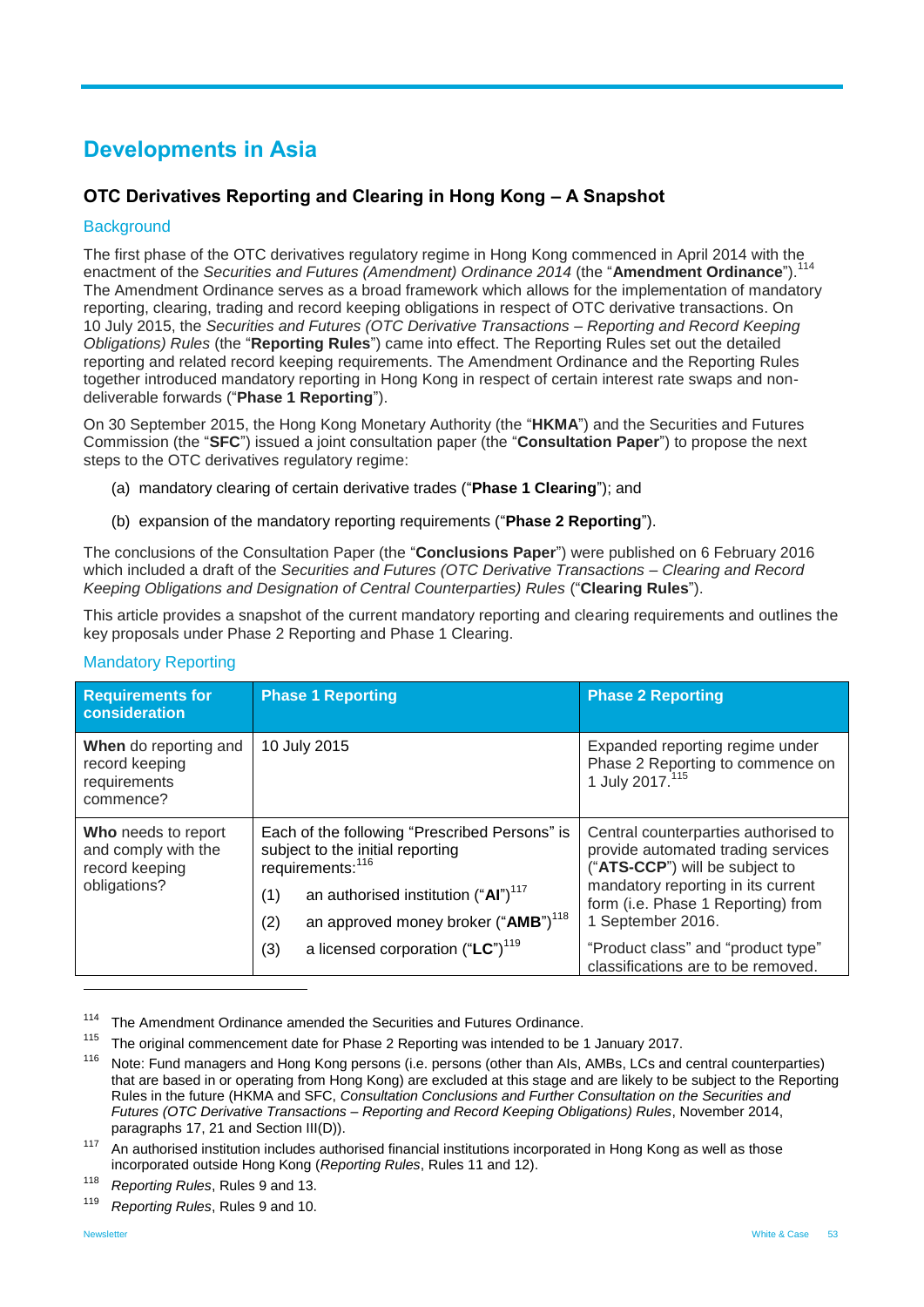| <b>Requirements for</b><br>consideration          | <b>Phase 1 Reporting</b>                                                                                                                                                                                                                                                                                                                                                                                                                                                                                                                                | <b>Phase 2 Reporting</b>                                                                                                                                                                                                                                                                                                                                                                                                                                                                      |
|---------------------------------------------------|---------------------------------------------------------------------------------------------------------------------------------------------------------------------------------------------------------------------------------------------------------------------------------------------------------------------------------------------------------------------------------------------------------------------------------------------------------------------------------------------------------------------------------------------------------|-----------------------------------------------------------------------------------------------------------------------------------------------------------------------------------------------------------------------------------------------------------------------------------------------------------------------------------------------------------------------------------------------------------------------------------------------------------------------------------------------|
|                                                   | a recognised clearing house acting as<br>(4)<br>a central counterparty ("RCH") <sup>120</sup><br>provided that, the Prescribed Person:<br>(1)<br>is a counterparty to the relevant<br>transaction; or<br>(2)<br>in the case of AI, AMB and LC, the<br>relevant transaction was "conducted in<br>Hong Kong" <sup>121</sup> by the Prescribed<br>Person on behalf of its affiliate.<br>and the Prescribed Person is not an "exempt<br>person". <sup>122</sup>                                                                                             | Accordingly the US\$30 million limit<br>for "exempt person" relief will be<br>calculated from the whole spectrum<br>of OTC derivative products and not<br>just on a product class basis.                                                                                                                                                                                                                                                                                                      |
| Which products are<br>required to be<br>reported? | Interest rate swaps ("IRS"): <sup>123</sup><br>(1)<br>single-currency IRS (floating v<br>(a)<br>fixed); and<br>(b)<br>single-currency basis<br>swaps<br>(floating v floating),<br>each in currencies and floating rate<br>indices specified by HKMA by notice<br>in the Gazette; <sup>124</sup> and<br>Non-deliverable forwards ("NDF") <sup>125</sup><br>(2)<br>where both the reference currency<br>and the settlement currency<br>are<br>specified<br>currencies<br>specified<br>by<br>HKMA by notice published in<br>the<br>Gazette. <sup>126</sup> | In addition to the products captured<br>under Phase 1 Reporting, all OTC<br>derivative transactions within the 5<br>key asset classes - interest rate<br>derivatives, FX derivatives, equity<br>derivatives, credit derivatives and<br>commodity derivatives, except that<br>FX forwards entered into for the<br>purposes of buying or selling<br>securities in a foreign currency and<br>which are settled within the<br>settlement cycle <sup>127</sup> for the securities<br>are excluded. |
| <b>What information</b><br>needs to be reported?  | (1) Retrospective reporting (i.e.<br>backloading)<br>Applies in respect of transactions to which                                                                                                                                                                                                                                                                                                                                                                                                                                                        | Backloading will not apply if the<br>transaction is due to mature within<br>one year of the implementation of                                                                                                                                                                                                                                                                                                                                                                                 |

<sup>120</sup> *Reporting Rules*, Rules 9 and 14.

- $125$  Excludes FX spot and NDF swap transactions.
- <sup>126</sup> See Gazette dated 10 July 2015.

 $121$  For an AI, AMB and LC, it is required to report a transaction that it has "conducted in Hong Kong" (a) on behalf of an affiliate (in the case of any AI, AMB or LC) or (b) on behalf of its head office or its branch/office outside Hong Kong (in the case of an overseas incorporated AI with a Hong Kong branch). A transaction is regarded as "conducted in Hong Kong" if one of the individuals who made the decision to enter into the transaction was a trader employed or engaged by the reporting entity (irrespective of his/her location at the time of entering into the transaction) and the transaction was entered into on behalf of the relevant Prescribed Person's affiliate (and booked in that affiliate) or the transaction was entered into by the Hong Kong branch of an overseas incorporated AI on behalf of its head office or overseas branch (and booked in such head office or overseas branch) (Reporting Rules, Rule 4. See also SFC, *Frequently Asked Questions on the Reporting Rules*, 10 July 2015, p 11).

<sup>&</sup>lt;sup>122</sup> A Prescribed Person is exempted from the reporting obligation if: (i) the sum of the notional amounts of all of its outstanding OTC derivative transactions within the relevant product class does not exceed US\$30 million, (ii) the relevant transaction(s) are not "conducted in Hong Kong" on behalf of the Prescribed Person's affiliate and (iii) in the case of an AI incorporated outside Hong Kong, it is not a counterparty to the relevant transaction and the transaction is not recorded in its principal place of business (outside Hong Kong) or a branch (other than a local branch) of the Prescribed Person.

<sup>123</sup> Includes single currency overnight index swaps ("**OIS**") but not forward rate agreements.

<sup>&</sup>lt;sup>124</sup> See Gazette dated 10 July 2015.

<sup>&</sup>lt;sup>127</sup> The settlement period is subject to a T+7 cap (Conclusions Paper, paragraph 135).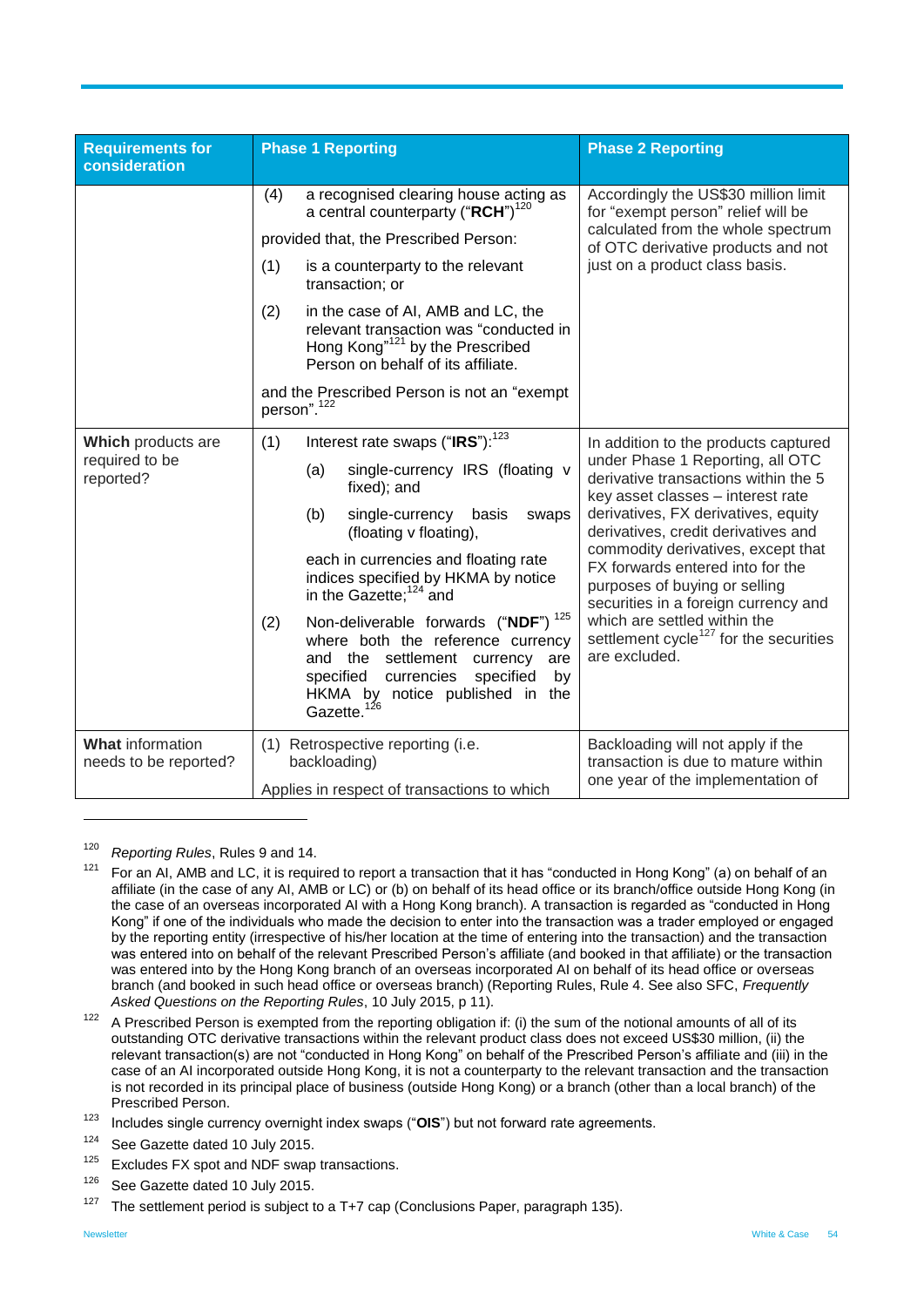| <b>Requirements for</b><br>consideration                                             | <b>Phase 1 Reporting</b>                                                                                                                                                                                                                                                      | <b>Phase 2 Reporting</b>                                                                                                                                                                                                                                                                                                                                                                                                                                                                                                    |
|--------------------------------------------------------------------------------------|-------------------------------------------------------------------------------------------------------------------------------------------------------------------------------------------------------------------------------------------------------------------------------|-----------------------------------------------------------------------------------------------------------------------------------------------------------------------------------------------------------------------------------------------------------------------------------------------------------------------------------------------------------------------------------------------------------------------------------------------------------------------------------------------------------------------------|
|                                                                                      | reporting entities are counterparty and not in<br>respect of transactions that they have<br>"conducted in Hong Kong". <sup>128</sup><br>Transaction information as set out in<br>(2)<br>Schedule 2 of the Reporting Rules<br>(includes valuation transaction<br>information). | Phase 2 Reporting.<br>Approach to identifying information<br>to be reported changed - data fields<br>for reporting purposes will now be<br>specified by notice in the Gazette.<br>In terms of valuation transaction<br>information, HKMA has clarified that<br>third party valuations are acceptable<br>provided that they are agreed to by<br>both counterparties and calculated<br>on a mark-to-market or mark-to-<br>model basis. Internal valuations are<br>permitted in very limited and<br>exceptional circumstances. |
| How to report?                                                                       | Via the electronic reporting system ("HKTR")<br>to HKMA.                                                                                                                                                                                                                      | No change.                                                                                                                                                                                                                                                                                                                                                                                                                                                                                                                  |
| <b>Timeline</b> for complying<br>with reporting and<br>record keeping<br>obligations | T+2, subject to any transitional<br>arrangements.                                                                                                                                                                                                                             | No change.                                                                                                                                                                                                                                                                                                                                                                                                                                                                                                                  |

#### Mandatory Clearing

| <b>Requirements for</b><br>consideration                           | <b>Phase 1 Clearing</b>                                                                                                                                                                                                                                                                                                   |  |  |  |  |
|--------------------------------------------------------------------|---------------------------------------------------------------------------------------------------------------------------------------------------------------------------------------------------------------------------------------------------------------------------------------------------------------------------|--|--|--|--|
| <b>When</b> do the Clearing<br>Rules commence?                     | Aimed for implementation on 1 September 2016 (subject to completion of legislative<br>process).                                                                                                                                                                                                                           |  |  |  |  |
| <b>Who</b> is subject to the<br>clearing obligation?               | Where at least one of the counterparties to the relevant transaction is a Prescribed<br>Person and the other must either be a Prescribed Person or a financial services<br>provider <sup>129</sup> AND both counterparties (who are Prescribed Persons) have crossed the<br>relevant threshold. <sup>130</sup>            |  |  |  |  |
|                                                                    | Note a proposed exit mechanism from being subject to clearing is contemplated.<br>However it will only be permitted in limited circumstances e.g. if there is a permanent<br>change in the Prescribed Person's business model or trading profile and its positions<br>do not pose a systemic risk concern. <sup>131</sup> |  |  |  |  |
| <b>Which transactions</b><br>are subject to<br>mandatory clearing? | Certain standardised vanilla IRS <sup>132</sup> entered into between major dealers that exceed<br>the threshold specified for that period:                                                                                                                                                                                |  |  |  |  |
|                                                                    | fixed-to-floating swaps (with a minimum tenor of 28 days and a maximum<br>(1)<br>tenor of 10 years) - denominated in HKD, USD, EUR, GBP or JPY with<br>floating rate index being HIBOR, LIBOR, EURIBOR, GBP LIBOR and JPY                                                                                                 |  |  |  |  |

<sup>128</sup> *Reporting Rules*, Rules 9(2), 10(2), 11(2), 12(2), 13(2) and 14(2).

<sup>&</sup>lt;sup>129</sup> "Financial Services Provider" refers only to entities on a list prescribed by the SFC with the HKMA's consent and published in the Gazette (Conclusions Paper, paragraph 76).

<sup>&</sup>lt;sup>130</sup> No clearing threshold will apply in respect of financial service providers (Conclusions Paper, paragraph 76).

 $131$  Conclusions Paper, paragraphs 95-99.

IRS entered into pursuant to the exercise of a swaption or created as a result of novation due to restructuring of a corporate group could be subject to clearing but IRS that is/are part of a packaged structure or is/are an embedded feature will not be subject to clearing.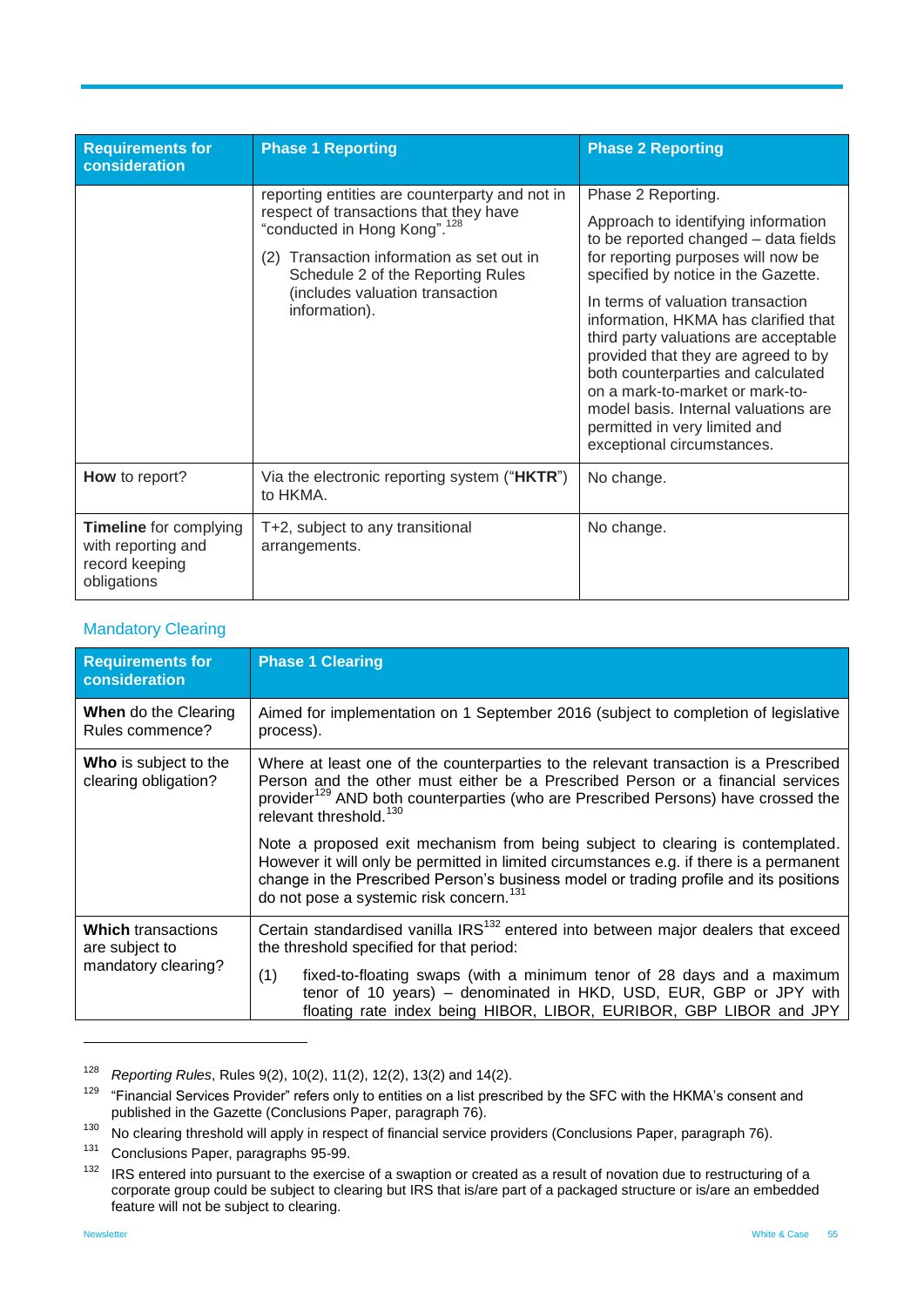| <b>Requirements for</b><br>consideration           | <b>Phase 1 Clearing</b>                                                                                                 |                                                                                                                                                                                                                                                                                                             |  |
|----------------------------------------------------|-------------------------------------------------------------------------------------------------------------------------|-------------------------------------------------------------------------------------------------------------------------------------------------------------------------------------------------------------------------------------------------------------------------------------------------------------|--|
|                                                    |                                                                                                                         | LIBOR respectively;                                                                                                                                                                                                                                                                                         |  |
|                                                    | (2)                                                                                                                     | basis swaps (with a minimum tenor of 28 days and a maximum tenor of 10<br>years) - denominated in HKD, USD, EUR, GBP or JPY with floating rate<br>index being HIBOR, LIBOR, EURIBOR, GBP LIBOR and JPY LIBOR<br>respectively; and                                                                           |  |
|                                                    | (3)                                                                                                                     | OIS (with a minimum tenor of 7 days and a maximum tenor of 2 years) $-$<br>denominated in USD, EUR or GBP with floating rate index being Fed Funds,<br>EONIA and SONIA respectively.                                                                                                                        |  |
| What is the threshold<br>that applies?             | netting. $133$                                                                                                          | In determining whether the threshold has been crossed, the entire portfolio of OTC<br>derivative transactions (minus deliverable FX forwards and FX swaps) will be taken<br>into account. The calculations will be based on gross notional amounts without                                                  |  |
|                                                    |                                                                                                                         | The proposed clearing threshold is set at US\$20 billion (at least for the next two<br>years) and which will be measured against:                                                                                                                                                                           |  |
|                                                    | (1)                                                                                                                     | in the case of a locally incorporated Prescribed Person, all of its outstanding<br>positions; and                                                                                                                                                                                                           |  |
|                                                    | (2)                                                                                                                     | in the case of an overseas incorporated Prescribed Person, only those of its<br>outstanding positions booked in the books of its Hong Kong branch.                                                                                                                                                          |  |
| Timeline for complying<br>with clearing obligation | $T+1$                                                                                                                   |                                                                                                                                                                                                                                                                                                             |  |
| Are there any                                      | Intra-group transactions <sup>134</sup>                                                                                 |                                                                                                                                                                                                                                                                                                             |  |
| exemptions or reliefs<br>that apply?               | Intra-group transactions are exempted from the clearing obligation if:                                                  |                                                                                                                                                                                                                                                                                                             |  |
|                                                    | (1)                                                                                                                     | the transaction is between a Prescribed Person and its affiliate;                                                                                                                                                                                                                                           |  |
|                                                    | (2)                                                                                                                     | the accounts of the Prescribed Person and the affiliate are consolidated in full<br>by the holding company and prepared in compliance with the relevant<br>accounting standards applicable to the holding company;                                                                                          |  |
|                                                    | (3)                                                                                                                     | both counterparties are subject to centralised risk evaluation, measurement<br>and control procedures; and                                                                                                                                                                                                  |  |
|                                                    | (4)                                                                                                                     | the affiliate is an "exempt affiliate" i.e. the Prescribed Person has notified<br>either the HKMA or the SFC that the affiliate is to be regarded as an exempt<br>affiliate and such notice remains in force.                                                                                               |  |
|                                                    | Jurisdiction-based exemption <sup>135</sup>                                                                             |                                                                                                                                                                                                                                                                                                             |  |
|                                                    | Transactions booked in one or more pre-identified overseas jurisdictions may be<br>exempted from mandatory clearing if: |                                                                                                                                                                                                                                                                                                             |  |
|                                                    | (1)                                                                                                                     | the relevant transaction is entered into by a Prescribed Person that is not an<br>overseas-incorporated AI or an overseas-incorporated AMB;                                                                                                                                                                 |  |
|                                                    | (2)                                                                                                                     | the relevant jurisdiction is an "exempt jurisdiction" i.e. the Prescribed Person<br>has notified either the HKMA (in the case of an AI or AMB) or the SFC (in the<br>case of an LC) that the jurisdiction in question is to be regarded as an exempt<br>jurisdiction and such notice is still in force; and |  |
|                                                    | (3)                                                                                                                     | the aggregate notional amount of relevant OTC derivative transactions                                                                                                                                                                                                                                       |  |

<sup>133</sup> Consultation Paper, paragraph 86.

<sup>134</sup> Consultation Paper, paragraph 125; Conclusions Paper, paragraphs 108-110.

<sup>&</sup>lt;sup>135</sup> Consultation Paper, paragraphs 130 and 132; Conclusions Paper, paragraphs 111-112.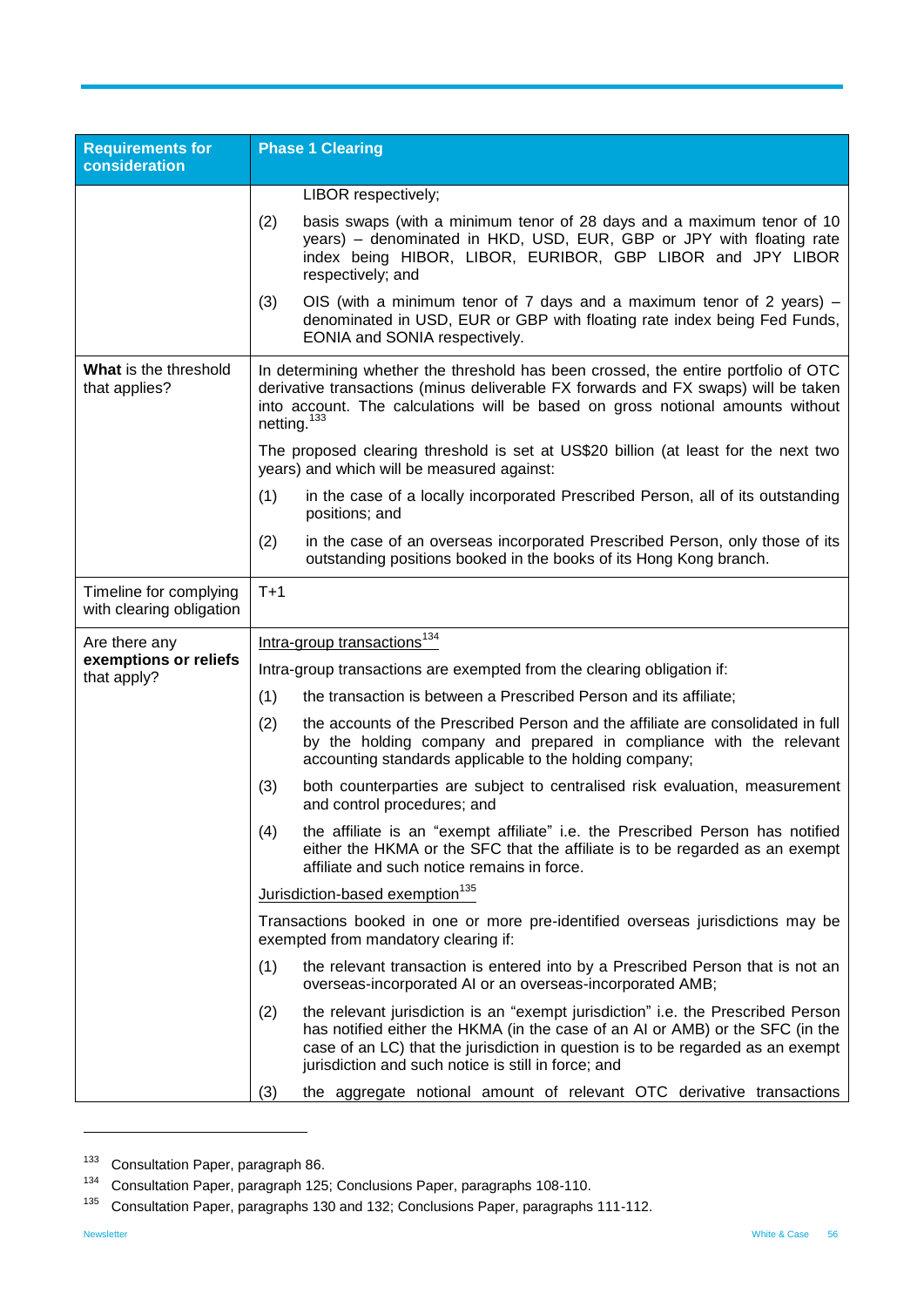| <b>Requirements for</b><br>consideration | <b>Phase 1 Clearing</b>                                                                                                                                                                                  |  |  |
|------------------------------------------|----------------------------------------------------------------------------------------------------------------------------------------------------------------------------------------------------------|--|--|
|                                          | booked by the Prescribed Person in an exempt jurisdiction does not exceed:                                                                                                                               |  |  |
|                                          | in the case of each exempt jurisdiction, 5% of the aggregate notional<br>(a)<br>amount of all relevant OTC derivative transactions entered into by the<br>Prescribed Person (wherever booked), and       |  |  |
|                                          | in the case of all exempt jurisdictions together, 10% of the aggregate<br>(b)<br>notional amount of all relevant OTC derivative transactions entered into<br>by the Prescribed Person (wherever booked). |  |  |
| Is substituted                           | Yes, in respect of cross-border transactions that meet the following criteria:                                                                                                                           |  |  |
| compliance<br>permitted?                 | (1)<br>the transaction is one that is required to be centrally cleared under the<br>clearing requirements of a comparable jurisdiction: <sup>136</sup> and                                               |  |  |
|                                          | (2)<br>the transaction must have been cleared through one of the designated central<br>counterparties ("CCPs") <sup>137</sup> and in accordance with the laws of that<br>comparable jurisdiction.        |  |  |

 $136$  The initial list of "comparable jurisdictions" are members of the OTC Derivatives Regulators Group which are Australia, Brazil, Canada, Member states of the European Union, Japan, Singapore, Switzerland and the United States (Consultation Paper, paragraph 155).

 $137$  It is anticipated that both local and overseas CCPs may become designated CCPs for the purposes of the clearing obligation. The relevant CCP must also be a RCH or an ATS under the regime.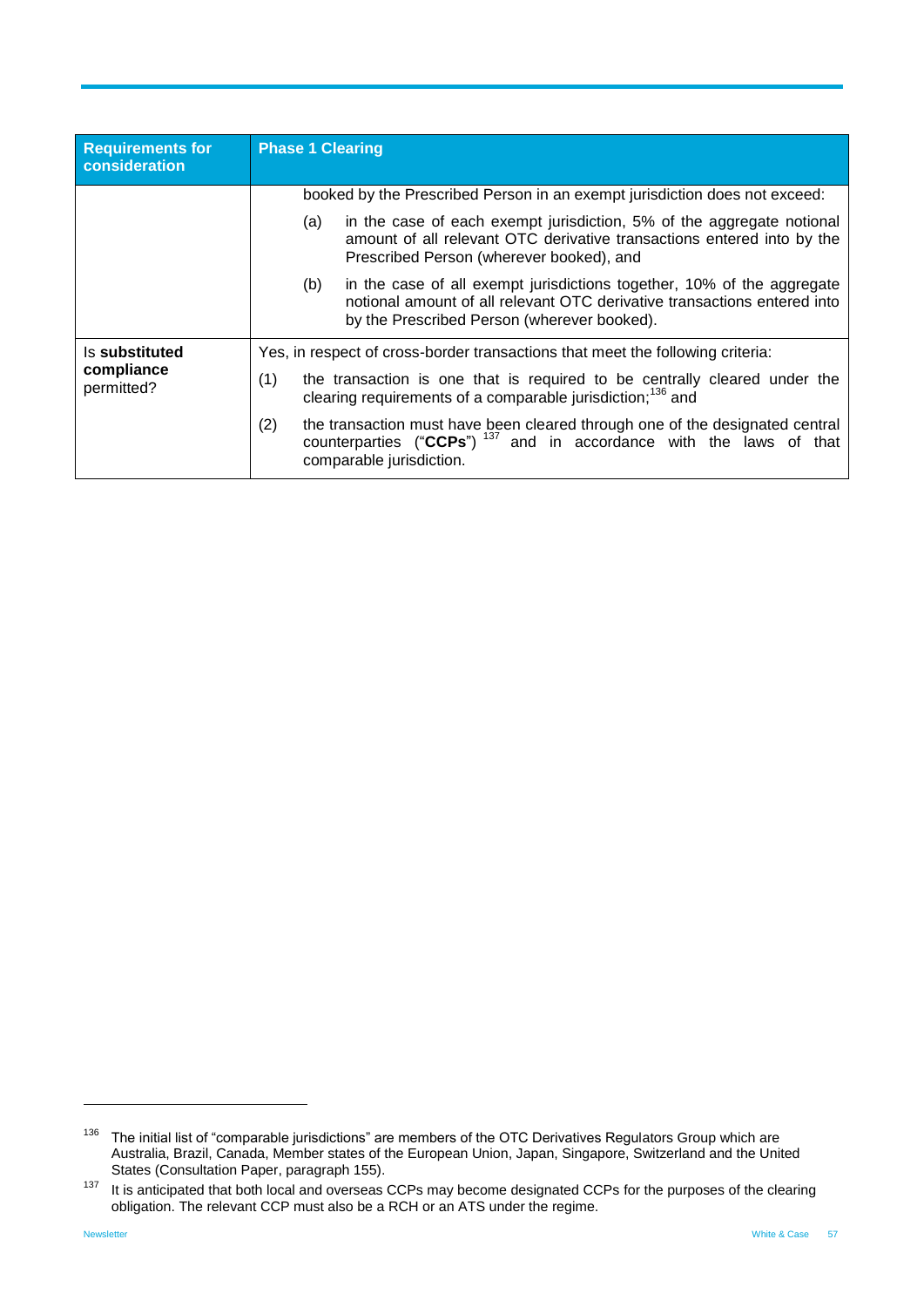## <span id="page-57-0"></span>**Proposed Margin Requirements for Uncleared OTC Derivatives in Singapore**

### **Background**

As part of the G20's global reform programme to reduce the systemic risk from over-the-counter ("**OTC**") derivatives, the Basel Committee on Banking Supervision ("**BCBS**") and the International Organization of Securities Commissions ("**IOSCO**") were called upon to establish global requirements for the margining of non-cleared OTC derivatives. In its March 2015 report<sup>138</sup> (the "**March Report**"), BCBS-IOSCO outlined a comprehensive policy framework which, among other things, imposed requirements relating to the exchange of variation margin ("**VM**"), bilateral transfers of initial margin ("**IM**"), segregation of IM and limiting eligible collateral to only highly liquid assets. These requirements will impact a large number of financial institutions which are trading uncleared OTC derivatives globally and require them to make significant front-to-back infrastructure changes as well as negotiate collateral agreements to put in place the necessary margining arrangements.

The deadline for implementation of the margining requirements as set by BCBS-IOSCO was 1 September 2016. However, in June 2016 the European Commission announced that it was still reviewing the draft regulatory standards submitted by the European Supervisory Authorities and that the standards will not be finalised before the 1 September 2016 deadline.<sup>139</sup> Soon after, regulators in Hong Kong, Singapore and Australia also announced their intentions to delay the collateral requirements for non-cleared OTC derivatives in their respective countries. $1$ 

#### **Introduction**

On 1 October 2015, the Monetary Authority of Singapore ("**MAS**") issued a consultation paper titled "Policy Consultation on Margin Requirements for Non-Centrally Cleared OTC Derivatives" (the "**Consultation Paper**"). The Consultation Paper sets out MAS' policy proposals for the implementation of the margining regime in Singapore which will be effected via new rules. It is anticipated that MAS will release a subsequent consultation paper seeking feedback on the proposed new rules.

This article provides an overview of some of the key points raised in the Consultation Paper.

#### MAS' Policy Proposals on the Margin Requirements

| <b>Requirements for Consideration</b>                                    | <b>Proposed Margin Requirements</b>                                                                                                                                                                                                                                                                                                                                                                                                                                                                                                                                                                                                               |                                                                                                                                                            |
|--------------------------------------------------------------------------|---------------------------------------------------------------------------------------------------------------------------------------------------------------------------------------------------------------------------------------------------------------------------------------------------------------------------------------------------------------------------------------------------------------------------------------------------------------------------------------------------------------------------------------------------------------------------------------------------------------------------------------------------|------------------------------------------------------------------------------------------------------------------------------------------------------------|
| Which entities are subject to the<br>margin requirements? <sup>141</sup> | Banks licensed under the Banking Act<br>1.<br>("Licensed Banks");<br>Merchant banks approved as financial<br>2.<br>institutions under Section 28 of the<br><b>MAS Act ("Approved Merchant</b><br>Banks"); and<br>Other licensed financial institutions<br>3.<br>licensed under the Finance Companies<br>Act, Insurance Act, Securities &<br>Futures Act ("SFA") and Trust<br>Companies Act (including fund<br>managers that are legal<br>counterparties) if each of their relevant<br>exposures exceeds the threshold,<br>(each a "MAS Covered Entity"), provided<br>that such MAS Covered Entity conducts<br>regulated activities under the SFA. | Exemptions:<br>Sovereigns, central<br>banks, public sector<br>entities, multilateral<br>development banks and<br>the Bank for International<br>Settlements |

<sup>&</sup>lt;sup>138</sup> BCBS-IOSCO, "Margin Requirements for Non-centrally Cleared Derivatives" (March 2015).

<sup>139</sup> Practical Law, "*EU Delays Margin Rules for Uncleared Swaps*" (22 June 2016).

<sup>140</sup> <http://www.thetradenews.com/Regulation/Australia,-Hong-Kong-and-Singapore-delay-swaps-margin-rules/> (accessed on 28 august 2016).

<sup>&</sup>lt;sup>141</sup> For a start, only Licensed Banks and Approved Merchant Banks are phased in. See "phase-in implementation" below.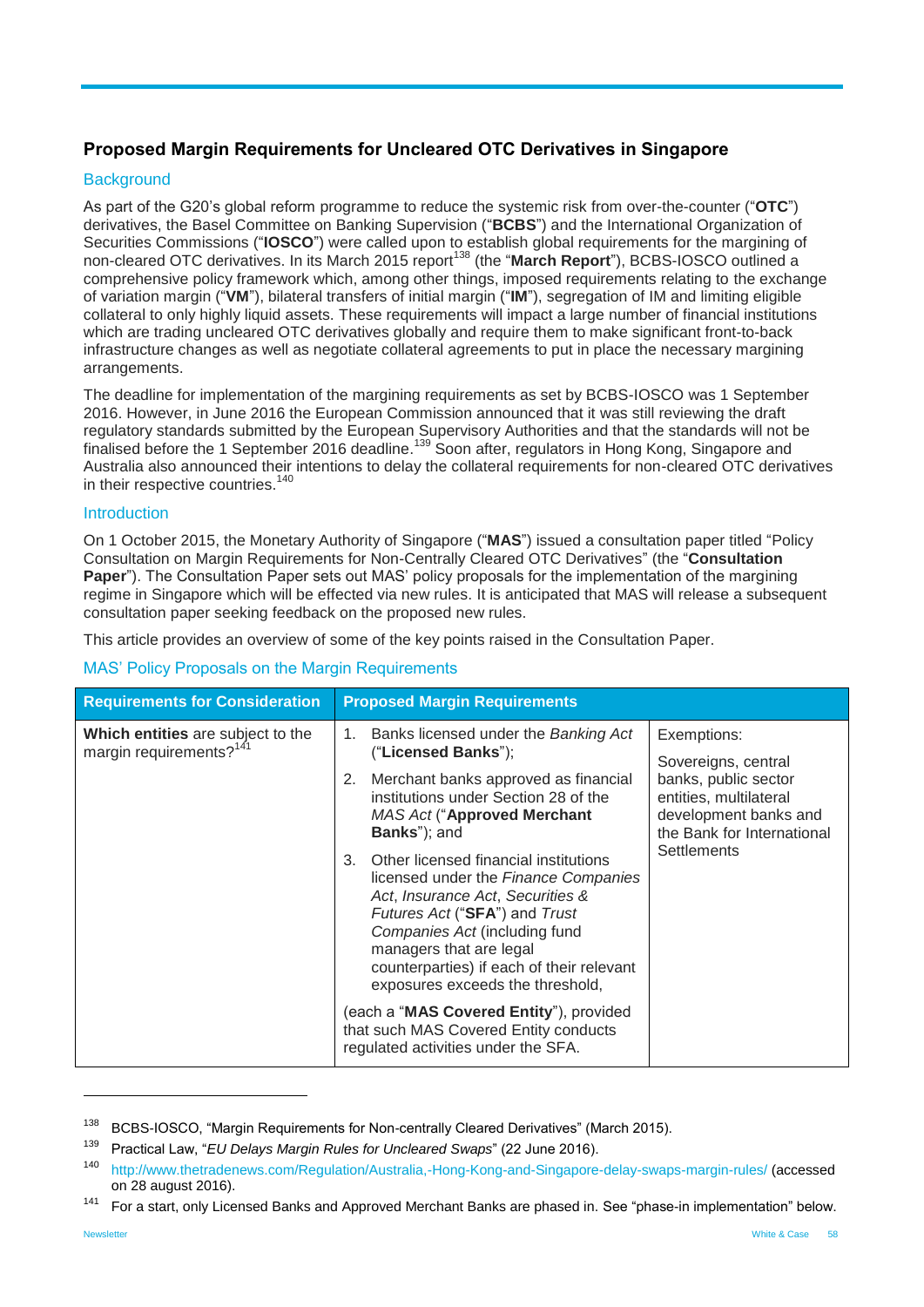| <b>Requirements for Consideration</b>                                                                                                                                                                | <b>Proposed Margin Requirements</b>                                                                                                                                                                                                                                                                                                                                                 |                                                                                                                                               |
|------------------------------------------------------------------------------------------------------------------------------------------------------------------------------------------------------|-------------------------------------------------------------------------------------------------------------------------------------------------------------------------------------------------------------------------------------------------------------------------------------------------------------------------------------------------------------------------------------|-----------------------------------------------------------------------------------------------------------------------------------------------|
|                                                                                                                                                                                                      | MAS has not determined whether<br>investment funds domiciled in Singapore<br>will be subject to the margin requirements.<br>An investment fund is considered to be<br>distinct and separate only if the fund is (1)<br>a distinct segregated pool of assets for the<br>purposes of fund insolvency or bankruptcy;<br>and (2) not collateralised or guaranteed by<br>another person. |                                                                                                                                               |
| Which transactions are subject to                                                                                                                                                                    | All OTC derivative contracts not centrally                                                                                                                                                                                                                                                                                                                                          | Exemptions:                                                                                                                                   |
| the margin requirements?                                                                                                                                                                             | cleared by a qualifying central<br>counterparty.                                                                                                                                                                                                                                                                                                                                    | Physically-settled FX<br>forwards and FX swaps <sup>142</sup>                                                                                 |
|                                                                                                                                                                                                      |                                                                                                                                                                                                                                                                                                                                                                                     | Note: MAS Covered<br>Entities may also apply for<br>exemption of intra-group<br>transactions. <sup>143</sup>                                  |
| What conditions must be met for<br>the margin requirements to apply?                                                                                                                                 | 1.<br>The MAS Covered Entity is a legal counterparty (i.e. a signatory to<br>the ISDA Master Agreement and the related collateral agreement)<br>to the transaction;<br>2.<br>The transaction is booked in Singapore; and<br>3.<br>The transaction is entered into with either an MAS Covered Entity or<br>an overseas regulated financial firm.                                     |                                                                                                                                               |
|                                                                                                                                                                                                      |                                                                                                                                                                                                                                                                                                                                                                                     |                                                                                                                                               |
|                                                                                                                                                                                                      |                                                                                                                                                                                                                                                                                                                                                                                     |                                                                                                                                               |
| <b>Bilateral or unilateral margining</b>                                                                                                                                                             | MAS is considering imposing a unilateral<br>"collect-only" requirement on MAS<br>Covered Entities (as opposed to a bilateral<br>"post-and-collect" requirement under the<br>BCBS-IOSCO framework which involves<br>counterparties exchanging collateral). <sup>144</sup>                                                                                                            | Deemed compliance<br>possible in cross-border<br>transactions where<br>another jurisdiction's<br>margin requirements<br>apply. <sup>145</sup> |
| <b>IM</b> requirements                                                                                                                                                                               | IM shall be collected (or exchanged) at the outset of a transaction and<br>thereafter, gross margining (no netting of IM payments between the<br>counterparties) on a sufficiently regular basis to reflect changes in risk<br>positions and market conditions, subject to a Minimum Transfer Amount<br>of S\$800,000.                                                              |                                                                                                                                               |
| Threshold of S\$80 million (calculated at group-consolidated level and is<br>based on all uncleared derivatives between the two consolidated<br>groups), subject to phase-in thresholds (see below). |                                                                                                                                                                                                                                                                                                                                                                                     |                                                                                                                                               |

 $142$  Note that the relevant entities are still expected to appropriately manage the risks associated with such FX transactions (Consultation Paper, paragraph 3.2).

<sup>&</sup>lt;sup>143</sup> This is subject to the condition that the MAS Covered Entity comes under group-wide supervision by MAS or regulators in other jurisdictions.

<sup>&</sup>lt;sup>144</sup> A collect-only regime would allow parties to avoid any operational challenges in relation to bilateral collateral exchanges for cross-border transactions, particularly where there are conflicting requirements between jurisdictions e.g. differences in collateral eligibility or where the other jurisdiction is not a "netting-friendly" jurisdiction.

<sup>&</sup>lt;sup>145</sup> In such situations, the MAS Covered Entity is deemed compliant if it (1) has complied with the relevant foreign jurisdiction's requirements which are comparable to those of MAS or (2) has complied with comparable margin requirements imposed on its foreign counterparty.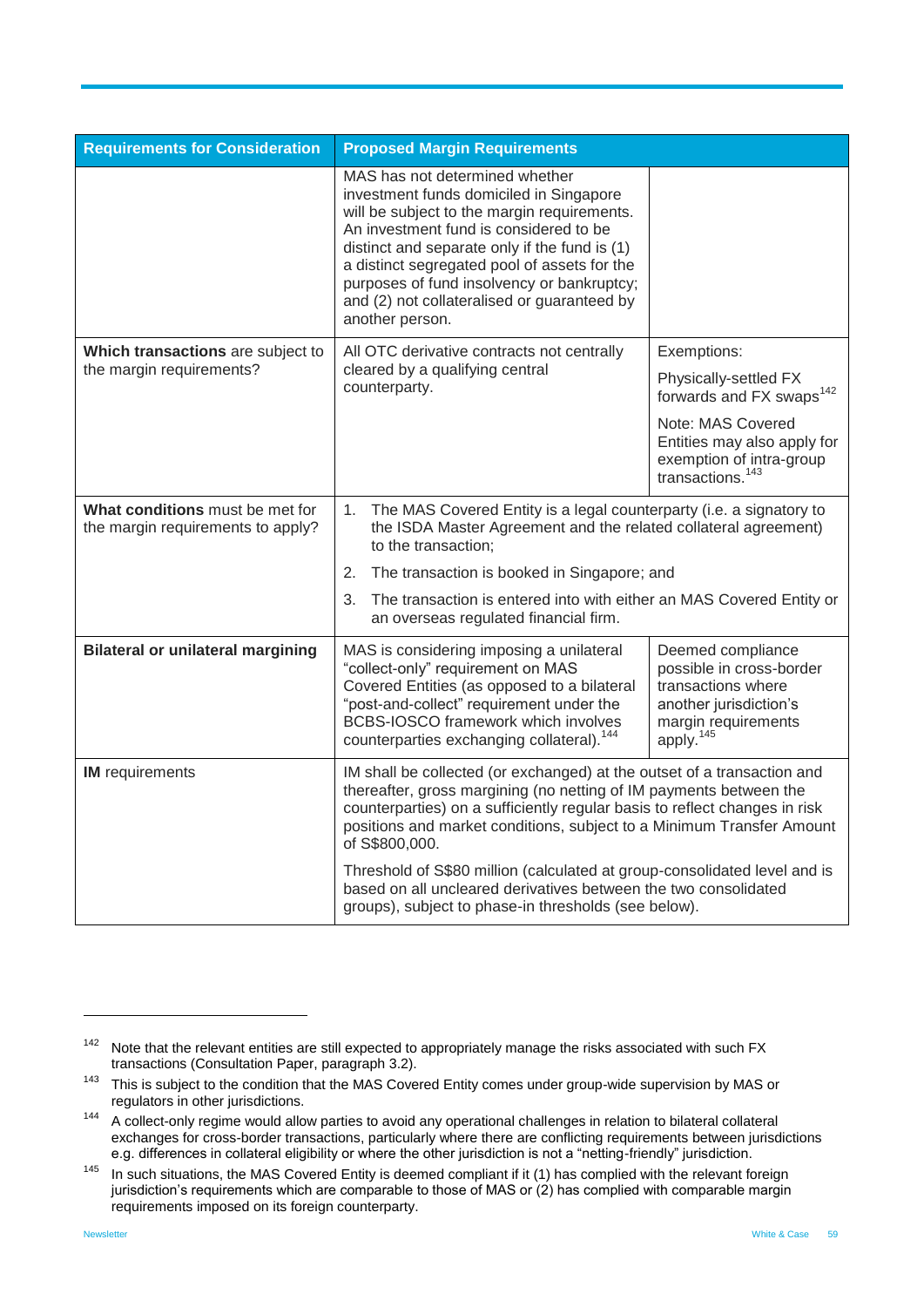| <b>Requirements for Consideration</b>   | <b>Proposed Margin Requirements</b>                                                                                                                            |                                                                                                                                                    |                                   |       |
|-----------------------------------------|----------------------------------------------------------------------------------------------------------------------------------------------------------------|----------------------------------------------------------------------------------------------------------------------------------------------------|-----------------------------------|-------|
| <b>VM</b> requirements                  | Daily margining with zero threshold, subject to a Minimum Transfer<br>Amount of S\$800,000.                                                                    |                                                                                                                                                    |                                   |       |
|                                         | Collection (or exchange, if MAS adopts a post-and-collect regime) within<br>2 business days following the execution of a new uncleared derivative<br>contract. |                                                                                                                                                    |                                   |       |
| <b>Eligible collateral and haircuts</b> | Asset Type <sup>146</sup><br>Haircut <sup>147</sup>                                                                                                            |                                                                                                                                                    |                                   |       |
|                                         | Cash (in the same currency as the settlement currency)                                                                                                         |                                                                                                                                                    |                                   | 0%    |
|                                         | Gold                                                                                                                                                           |                                                                                                                                                    |                                   | 15%   |
|                                         |                                                                                                                                                                |                                                                                                                                                    | Residual<br>maturity              |       |
|                                         |                                                                                                                                                                |                                                                                                                                                    | $= 1$ year                        | 0.5%  |
|                                         |                                                                                                                                                                | Debt securities (AAA to<br>$AA-$                                                                                                                   | $>= 1$ year and<br>$\leq$ 5 years | 2%    |
|                                         | Central                                                                                                                                                        |                                                                                                                                                    | > 5 years                         | 4%    |
|                                         | bank and                                                                                                                                                       |                                                                                                                                                    | $= 1$ year                        | 1%    |
|                                         | government<br>issuers                                                                                                                                          | Debt securities (A+ to<br>BBB-)                                                                                                                    | $>= 1$ year and<br>$\leq$ 5 years | 3%    |
|                                         |                                                                                                                                                                |                                                                                                                                                    | > 5 years                         | 6%    |
|                                         |                                                                                                                                                                | Debt securities (BB+ to<br>BB-)                                                                                                                    | All maturities                    | 15%   |
|                                         |                                                                                                                                                                | Debt securities (AAA to<br>$AA-$                                                                                                                   | $= 1$ year                        | $1\%$ |
|                                         |                                                                                                                                                                |                                                                                                                                                    | $>= 1$ year and<br>$\leq$ 5 years | 4%    |
|                                         | Other                                                                                                                                                          |                                                                                                                                                    | > 5 years                         | 8%    |
|                                         | <i>issuers</i>                                                                                                                                                 | Debt securities (A+ to<br>BBB-)                                                                                                                    | $\leq$ 1 year                     | 2%    |
|                                         |                                                                                                                                                                |                                                                                                                                                    | $>= 1$ year and<br>$\leq$ 5 years | 6%    |
|                                         |                                                                                                                                                                |                                                                                                                                                    | $> 5$ years                       | 12%   |
|                                         | Equity securities in a main index of a securities<br>exchange in Singapore or recognised Group A<br>exchanges <sup>148</sup>                                   |                                                                                                                                                    | 15%                               |       |
|                                         | Haircut for currency mismatch between collateral<br>currency and settlement currency                                                                           |                                                                                                                                                    | 8%                                |       |
|                                         |                                                                                                                                                                | MAS Covered Entities should ensure that the collateral collected is not<br>overly concentrated in an individual issuer, issuer type or asset type. |                                   |       |

 $146$  Any reference to debt securities and equity securities, as the case may be, in this section excludes securities issued by the MAS Covered Entity or its related entities.

<sup>&</sup>lt;sup>147</sup> The haircuts shown in this table are the schedule-based haircuts proposed by MAS. However in addition to these schedule-based haircuts, MAS also permits the use of risk-sensitive model-based haircuts (whether developed inhouse or by a third party), subject to MAS' approval.

<sup>148</sup> Group A exchanges are securities exchanges in Australia, Austria, Belgium, Canada, France, Germany, Hong Kong, Italy, Japan, Malaysia (except Labuan), Netherlands, New Zealand, South Korea, Spain, Sweden, Switzerland, Taiwan, Thailand, United Kingdom and United States.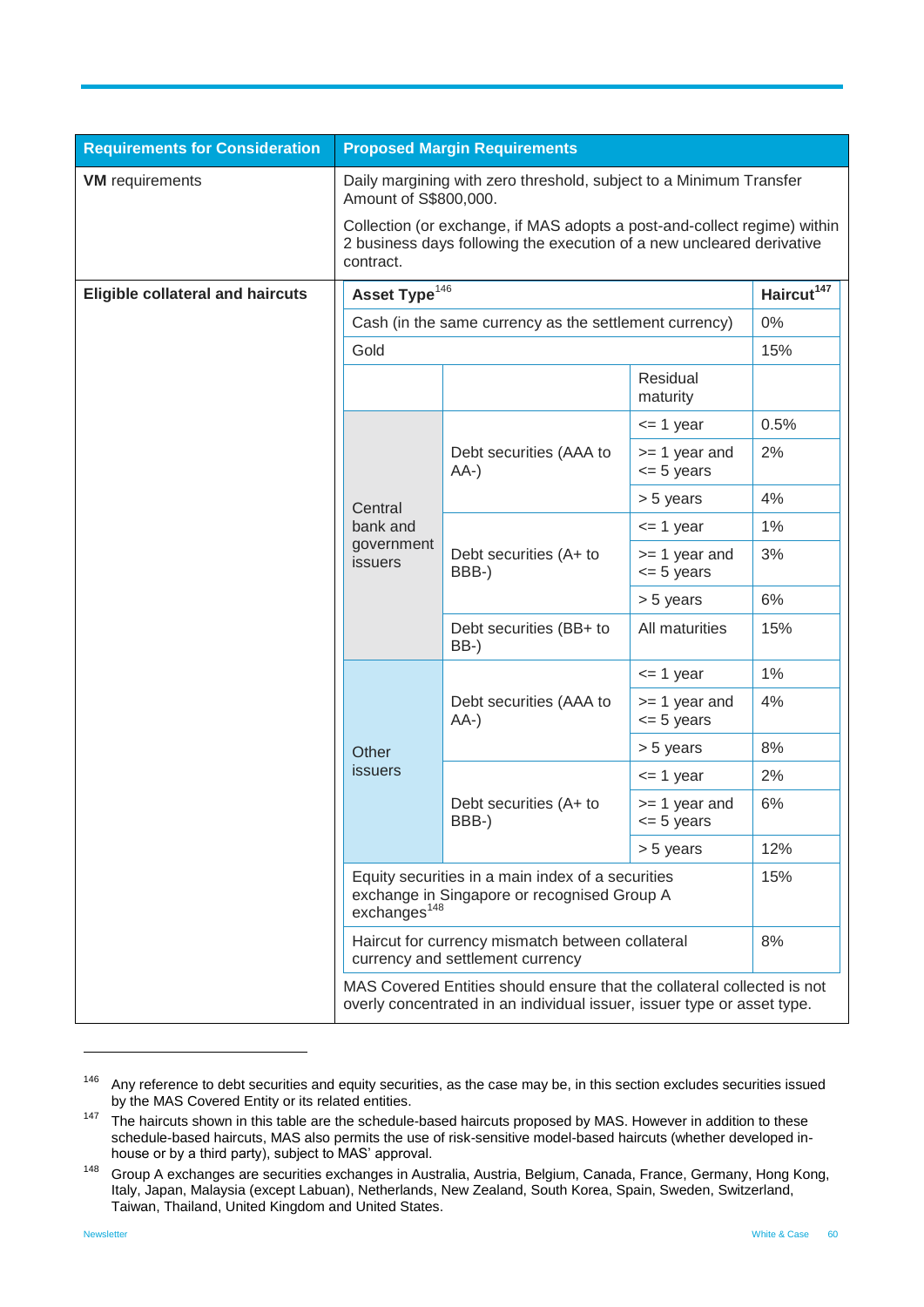| <b>Requirements for Consideration</b>                   | <b>Proposed Margin Requirements</b>                                                                                                                                                                                                                                                                                                                                                                                                                                                    |  |
|---------------------------------------------------------|----------------------------------------------------------------------------------------------------------------------------------------------------------------------------------------------------------------------------------------------------------------------------------------------------------------------------------------------------------------------------------------------------------------------------------------------------------------------------------------|--|
| <b>Segregation of IM</b>                                | IM collateral collected should be segregated in one of the following<br>ways:                                                                                                                                                                                                                                                                                                                                                                                                          |  |
|                                                         | Held with an independent third party custodian under a trust<br>1.<br>arrangement; or                                                                                                                                                                                                                                                                                                                                                                                                  |  |
|                                                         | 2. Held under other legally enforceable arrangements where the IM<br>collateral is legally segregated from the collecting party's proprietary<br>money and assets.                                                                                                                                                                                                                                                                                                                     |  |
| Re-hypothecation, re-pledge and<br>re-use of collateral | Non-cash IM may be re-hypothecated to a third party, subject to such<br>arrangement that meets MAS' proposed conditions which include,<br>among other things, the IM collector is subject to regulation of liquidity<br>risk, the collateral is treated as a customer asset, the third party<br>recipient of the collateral is prohibited from further re-hypothecating and<br>the level and volume of re-hypothecation must be disclosed to MAS.<br>No restrictions on VM collateral. |  |

#### Margin Calculations and Methodologies

#### How much IM is required?

To calculate the IM required based on a one-tailed 99% confidence interval over a 10-day horizon,<sup>149</sup> MAS Covered Entities may use either (i) a more risk-sensitive quantitative portfolio margin model or (ii) a standardised margin schedule proposed by MAS.<sup>150</sup>

Any use of quantitative portfolio margin models (whether developed in-house or by a third party) must meet the following conditions:

- (a) the MAS Covered Entity must supply the relevant documentation and get the model approved by MAS (including any third party-provided models). If the initially approved model ceases to comply with MAS' requirements, the MAS Covered Entity shall notify MAS and calculate its IM based on the standardised margin schedule;
- (b) the model must be subject to the MAS Covered Entity's internal governance process and independently validated before being used and annually thereafter;
- (c) the model must be recalibrated at least every 6 months and be subjected to regular back and stress testing programmes.

Quantitative IM models may account for risk on a portfolio basis provided that the uncleared derivatives that are included for use in the same model calculation are subject to a single, legally enforceable netting agreement. Otherwise, if there is no such single netting agreement, the IM requirement of each of the derivatives contracts should be calculated using distinct IM models and each IM requirement is to be posted or collected on a gross basis.<sup>151</sup>

At a minimum, the IM ought to be recalculated and collected (or exchanged) when a new contract is executed with a counterparty, an existing contract with a counterparty expires, the IM model is recalibrated due to changes in market conditions or no IM recalculation has been performed in the last 10 days.

<sup>151</sup> Consultation Paper, paragraph 5.7(a).

<sup>&</sup>lt;sup>149</sup> The horizon period is subject to the frequency of VM margining. If VM margining is less than daily, the minimum horizon should be set equal to 10 days plus the number of days in between VM collection.

<sup>&</sup>lt;sup>150</sup> MAS does not impose a restriction that the initially selected approach will apply throughout the entirety of the MAS Covered Entity's s derivatives activities however MAS notes that the MAS Covered Entity's should make a consistent choice over time at least for all transactions within the same asset class (Consultation Paper, paragraph 5.3).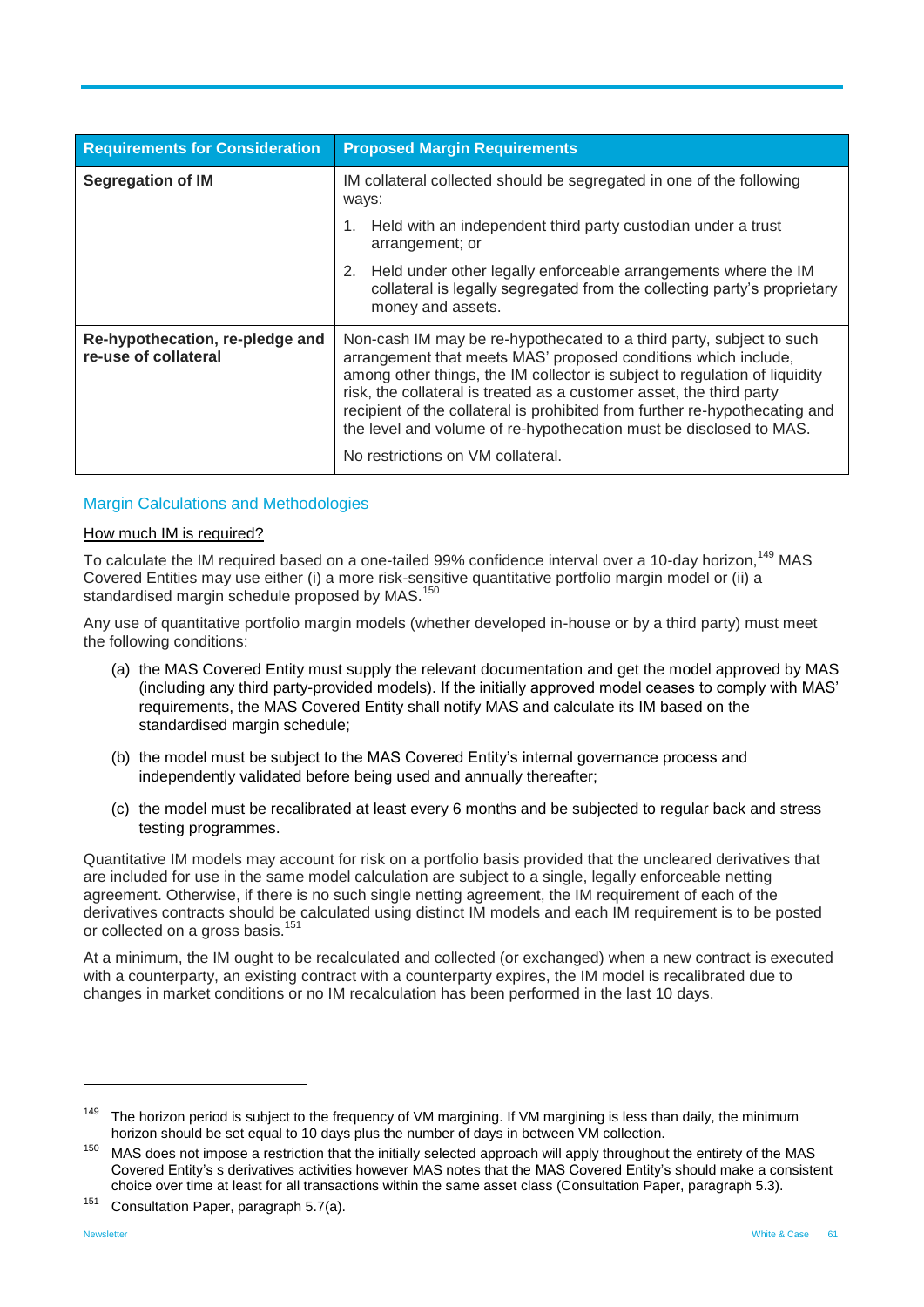#### How much VM is required?

The amount of VM required must be sufficient to fully collateralise the mark-to-market exposure of the relevant uncleared derivatives transactions that are subject to the margin requirements.

The VM to be posted or collected shall be calculated on an aggregate net basis across all uncleared derivatives subject to a single, legally enforceable netting agreement. If there is no such netting agreement, the VM should be calculated on a gross basis.

#### Phase-in Implementation Schedule

As there are significant operational and system adjustments that need to be made to accommodate these new margining requirements, MAS has proposed a phasing in of the requirements which shall apply to Licensed Banks and Approved Merchant Banks initially.

Each of the VM and IM requirements applies only to new contracts entered into after the relevant Commencement Date where the MAS Covered Entity is facing another covered entity whose group exceeds the same threshold. IM for existing uncleared derivative contracts is not mandatory. For the purposes of calculating whether the threshold has been exceeded, the calculations are based on the numbers of the group to which the relevant MAS Covered Entity belongs, such numbers being the group's aggregate month-end average notional amounts for all of the group's uncleared derivatives, including physically settled FX forwards and FX swaps ("**Group's Aggregate Notional**").

MAS has proposed a 6-month transition period from the respective Commencement Date to allow MAS Covered Entities sufficient time to be operationally ready to implement the relevant requirements. Given the delay in commencement as announced by the MAS, the relevant commencement dates reflected in the Consultation Paper are likely to be amended accordingly.

| Phase-in<br>implementation<br>schedule – VM<br>requirements | <b>MAS Covered Entity</b>                            | <b>Threshold</b>               | <b>Commencement Date</b> |
|-------------------------------------------------------------|------------------------------------------------------|--------------------------------|--------------------------|
|                                                             | Licensed Banks                                       | S\$4.8 trillion <sup>152</sup> | 1 Sep 2016               |
|                                                             | Licensed Banks and Approved<br>Merchant Banks        | No threshold<br>applies        | 1 Mar 2017               |
| Phase-in<br>implementation<br>schedule - IM<br>requirements | <b>MAS Covered Entity</b>                            | <b>Threshold</b>               | <b>Commencement Date</b> |
|                                                             | Licensed Banks                                       | S\$4.8 trillion <sup>152</sup> | 1 Sep 2016               |
|                                                             | Licensed Banks and Approved<br><b>Merchant Banks</b> | S\$4.8 trillion <sup>152</sup> | 1 Mar 2017               |
|                                                             | Licensed Banks and Approved<br><b>Merchant Banks</b> | $$3.6$ trillion <sup>153</sup> | 1 Sep 2017               |
|                                                             | Licensed Banks and Approved<br><b>Merchant Banks</b> | S\$2.4 trillion <sup>154</sup> | 1 Sep 2018               |
|                                                             | Licensed Banks and Approved<br><b>Merchant Banks</b> | S\$1.2 trillion <sup>155</sup> | 1 Sep 2019               |
|                                                             | Licensed Banks and Approved<br><b>Merchant Banks</b> | S\$13 billion <sup>156</sup>   | 1 Sep 2020               |

 $152$  Calculated on the Group's Aggregate Notional for March, April and May 2016.

<sup>&</sup>lt;sup>153</sup> Calculated on the Group's Aggregate Notional for March, April and May 2017.

<sup>&</sup>lt;sup>154</sup> Calculated on the Group's Aggregate Notional for March, April and May 2018.

<sup>&</sup>lt;sup>155</sup> Calculated on the Group's Aggregate Notional for March, April and May 2019.

 $156$  Calculated on the Group's Aggregate Notional for March, April and May of the relevant year.